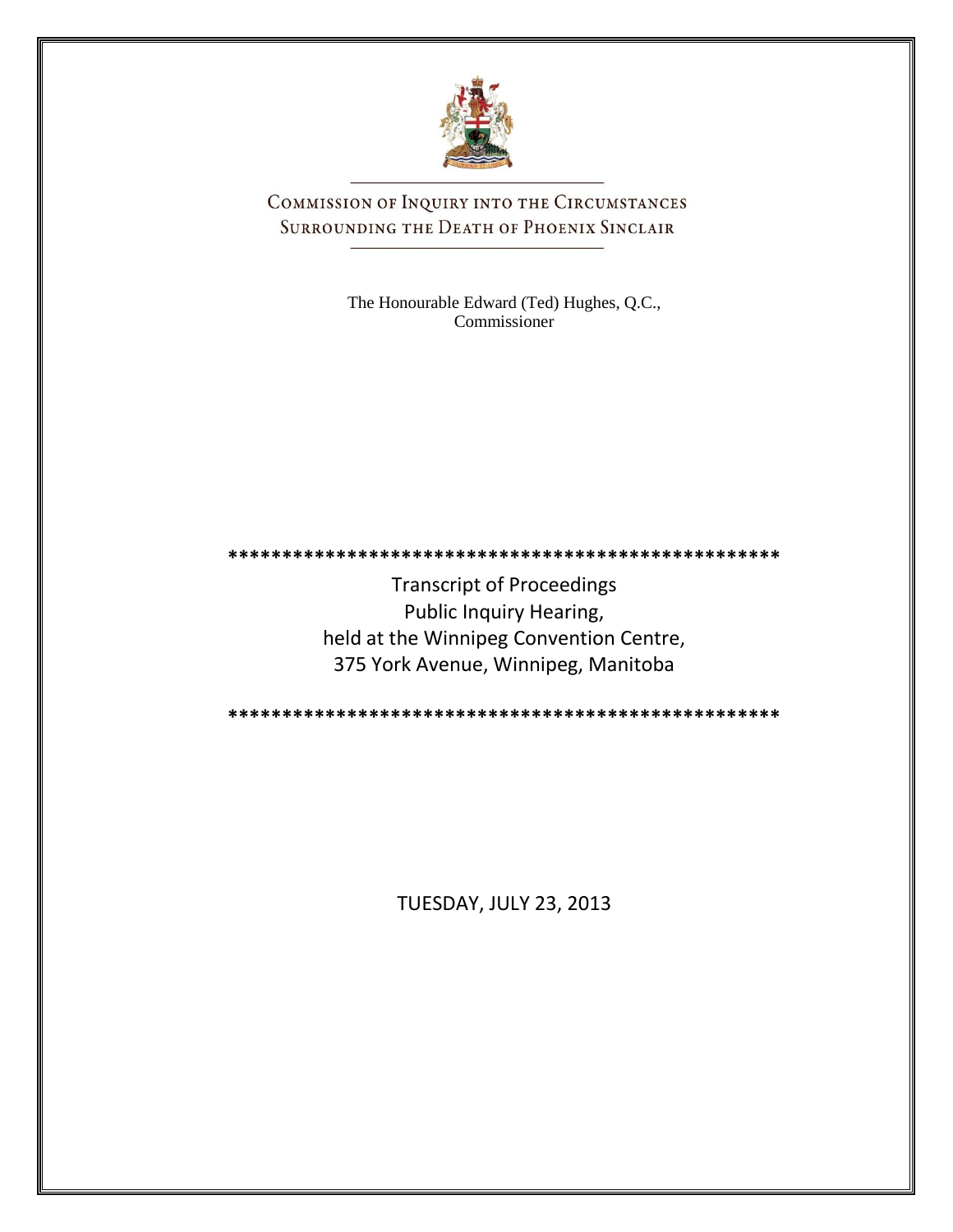## **APPEARANCES**

**MS. S. WALSH,** Commission Counsel

**MR. G. MCKINNON,** for Department of Family Services and Labour

**MR. T. RAY,** for Manitoba Government and General Employees Union

**MS. L. HARRIS,** for General Child and Family Services Authority

**MR. H. COCHRANE** and **MR. K. SAXBERG,** First Nations of Northern Manitoba Child and Family Services Authority, First Nations of Southern Manitoba Child and Family Services Authority, and Child and Family All Nation Coordinated Response Network

**MR. H. KHAN,** for Intertribal Child and Family Services

**MR. J. GINDIN** and **MR. D. IRELAND,** for Mr. Nelson Draper Steve Sinclair and Ms. Kimberly-Ann Edwards

**MS. M. VERSACE**, for University of Manitoba, Faculty of Social Work

**MR. M. ZURBUCHEN**, The Assembly of Manitoba Chiefs Secretariat Inc. and The Southern Chiefs Organization

**MS. K. BJORNSON,** for the Manitoba Métis Federation

**MS. C. DUNN**, for Ka Ni Kanichihk Inc.

**MR. G. TRAMLEY**, for Aboriginal Council of Winnipeg Inc.

**MS. B. BOWLEY**, for Witness, Ms. Diva Faria

**MR. R. ROLSTON**, for Witnesses, Ms. Dianna Verrier and Mr. Dan Berg

**MR. R. ZAPARNIUK**, for Witness, Ms. Roberta Dick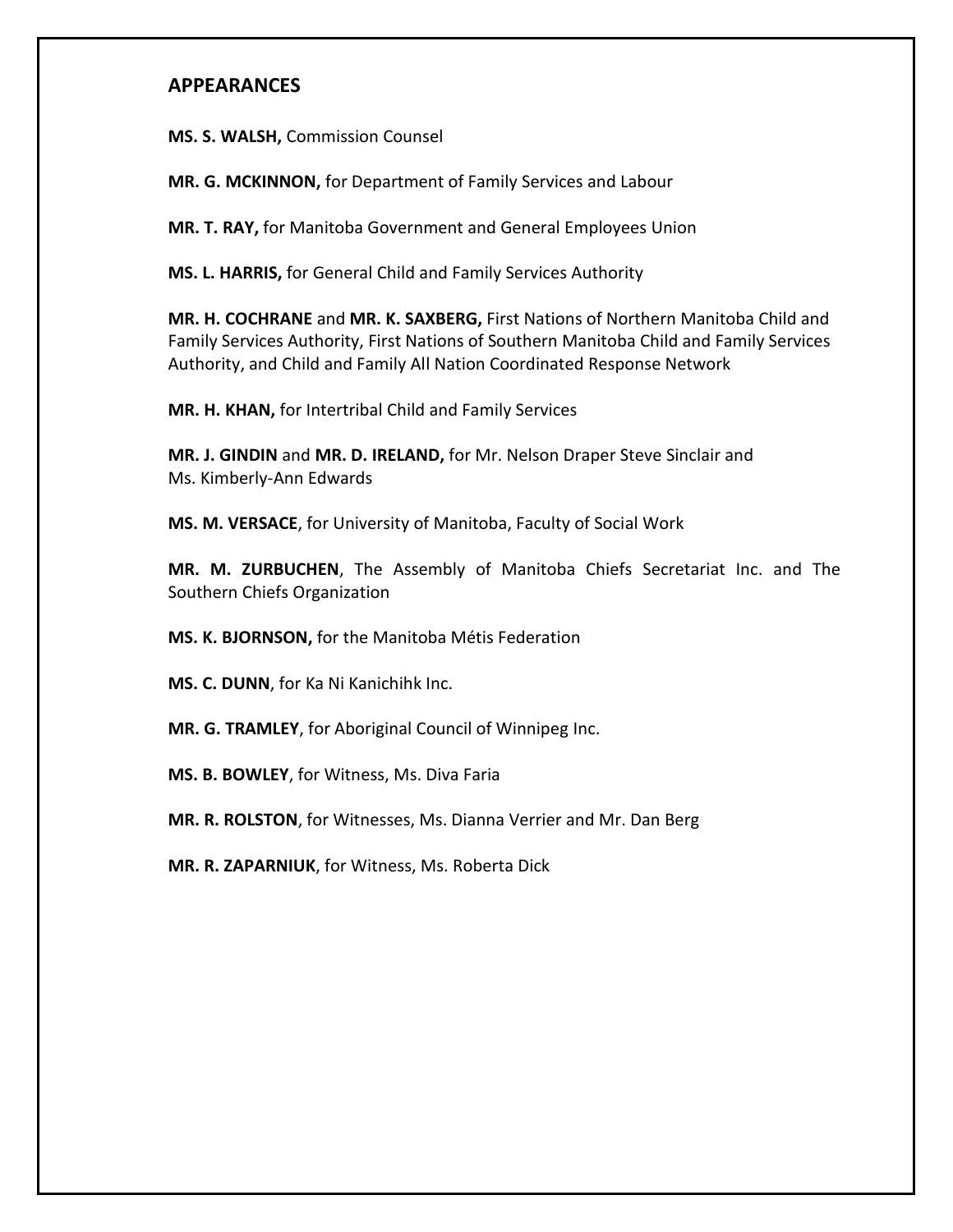# **INDEX**

# **Page**

| SUBMISSION BY MS. BOWLEY    |  |    |
|-----------------------------|--|----|
| SUBMISSION BY MR. ZAPARNIUK |  |    |
| SUBMISSION BY MR. ROLSTON   |  | 46 |
| SUBMISSION BY MR. COCHRANE  |  |    |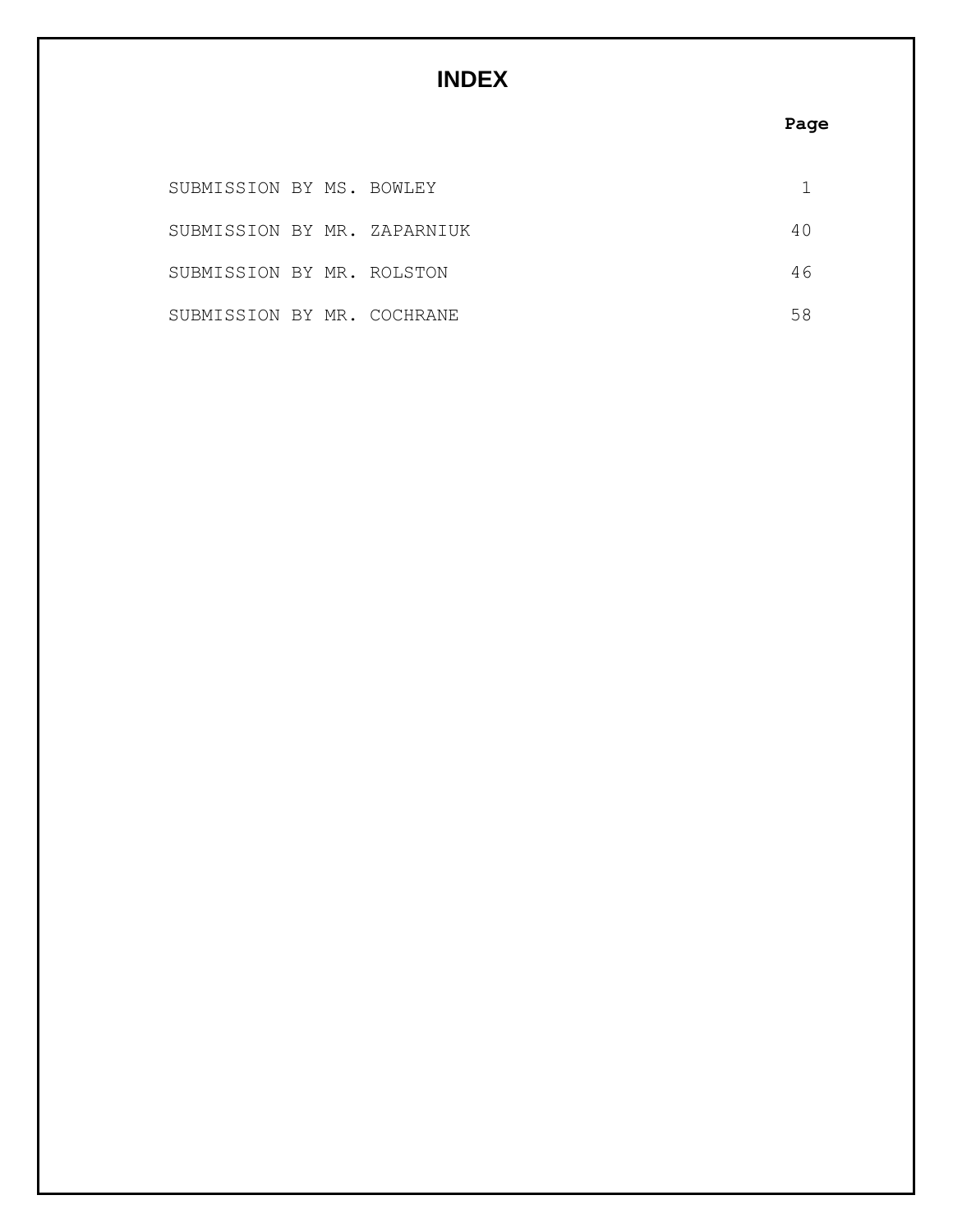JULY 23, 2013

 PROCEEDINGS CONTINUED FROM JULY 22, 1013 THE COMMISSIONER: Good morning. MS. WALSH: Good morning, Mr. Commissioner. THE COMMISSIONER: Ms. Bowley, are you on this morning? 8 MS. BOWLEY: Yes, sir, I am. For the record, my name is Bernice Bowley. I'm representing a witness at this inquiry, Diva Faria. Just by way of brief introduction, I expect to be less than the allotted time and I defer to the written 13 submission, which you already have, sir. 14 THE COMMISSIONER: Yes, I have. MS. BOWLEY: Thank you. Today, where references are made to evidence, the pages and cites are included in the written final submission so I don't intend to repeat them; however, I do have them available, most of them anyway, and can provide them if you ask. The fundamentals of Diva Faria's position are as follows: First, she met the provincial standards in place for the crisis response unit, which I will usually call the CRU. The state of the child protection system during

 $- 1 -$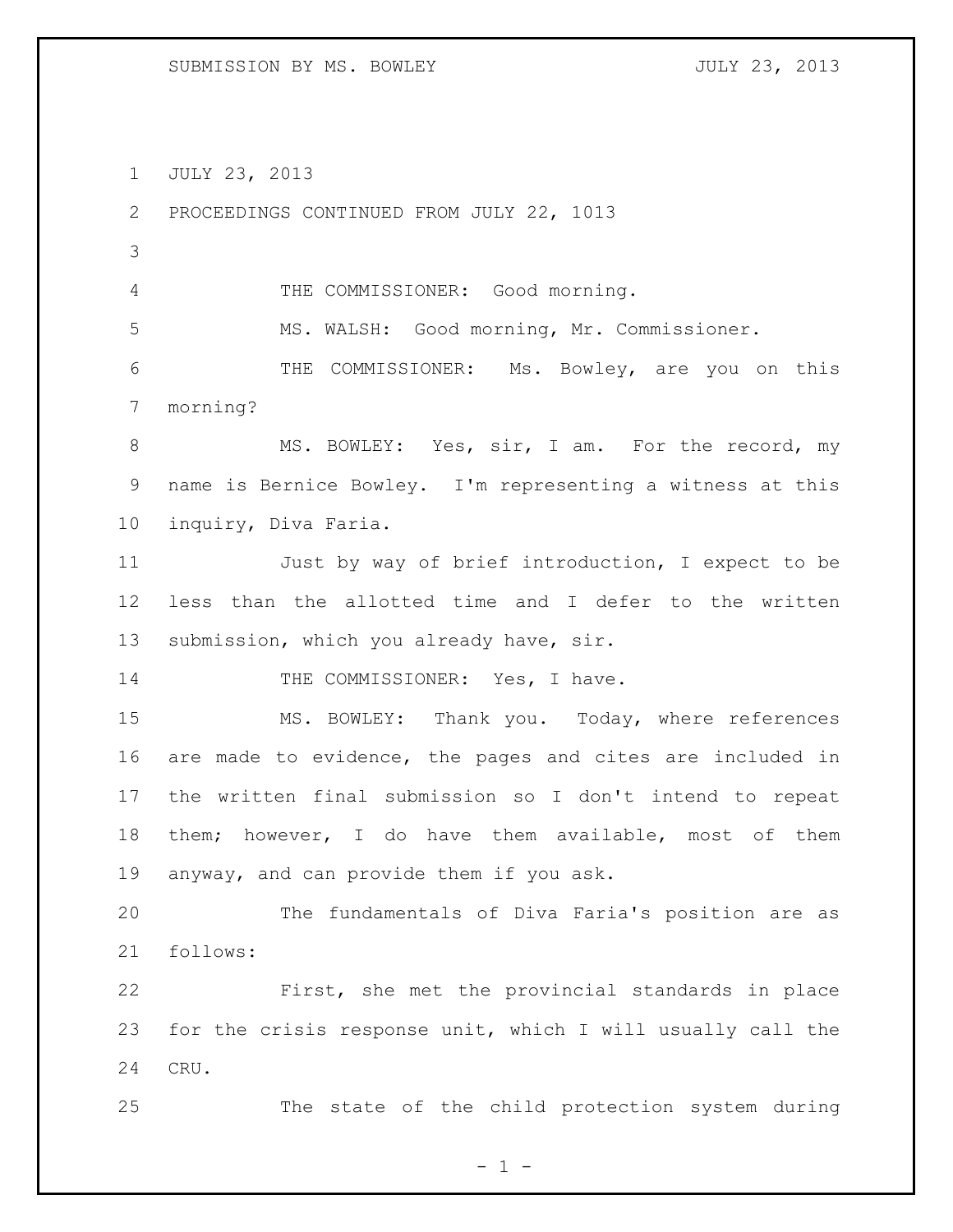### SUBMISSION BY MS. BOWLEY **SUBMISSION BY MS. BOWLEY**

 the times of her involvement were such that best practices were not always achievable. The CRU was systemically problematic, which I will review in detail today.

 There is no evidence, no indication, no suggestion that Diva Faria did willfully poor work or deliberately made a bad decision. Her supervisor, the assistant program manager, Dan Berg, described her as highly skilled. She functioned to the best of her abilities in an area of the child protection system that was under-resourced in multiple ways and overworked.

 Fourth, since she complied with the standards imposed on her by her employer, she ought not to be faulted because she did not exceed those standards, because she was not able to achieve best practices on all occasions or in the circumstances of file openings related to Phoenix Sinclair.

 It is important to understand the overall context of the decisions of Diva Faria. She was a front line supervisor, an employee of a large organization with senior managers and high level management above her. She did not control her environment.

 And I want to talk now about what was the CRU environment.

 It was created in January 2001. It was a relatively unique unit for Manitoba, operating as the front

 $- 2 -$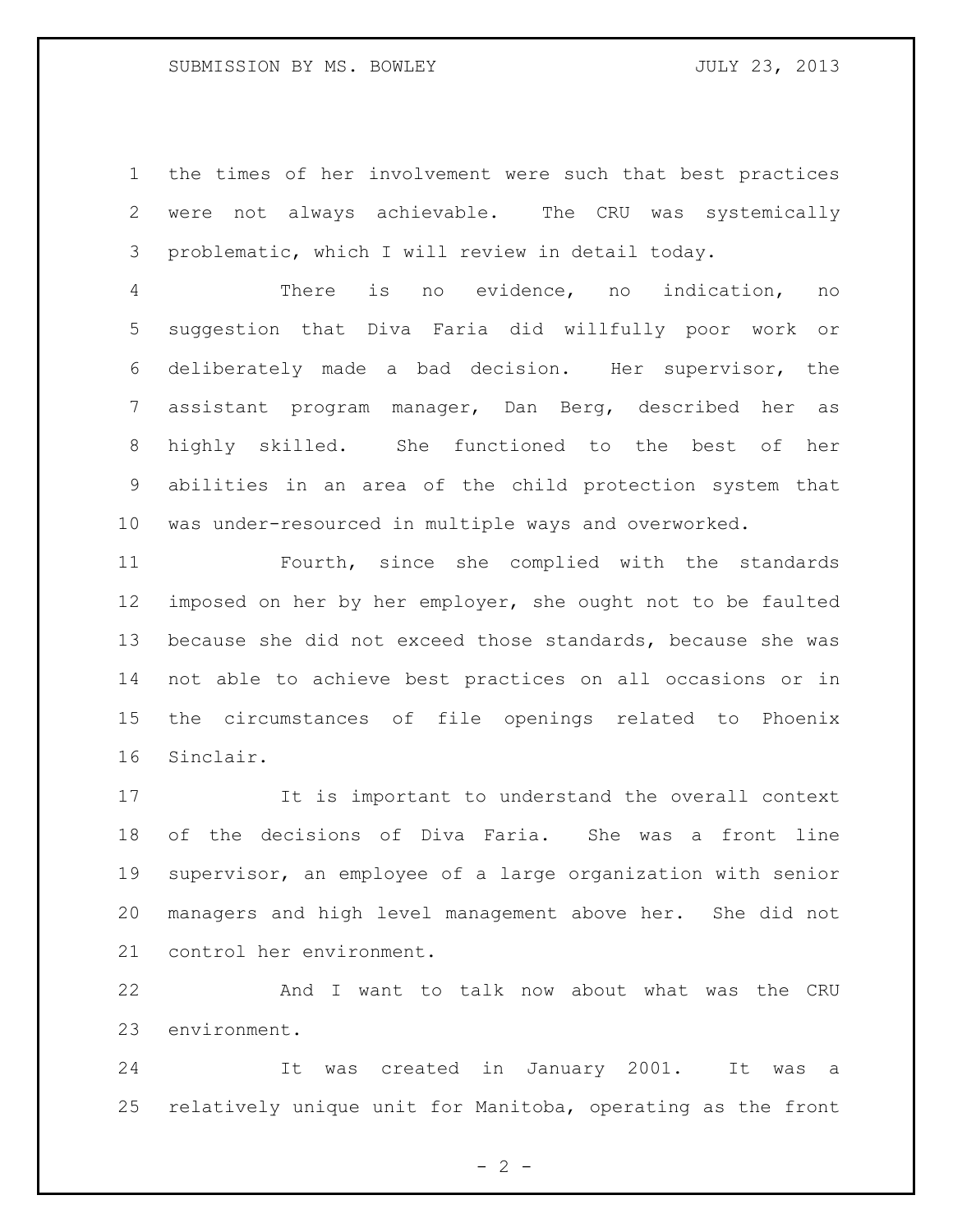door to the child protection system.

 Evidence was given from a variety of witnesses, including assistant program managers, program managers and CEOs of Winnipeg CFS to the effect that CRU was not structurally or operationally designed to conduct full long-term investigations. It was not structurally or operationally designed to hold cases and do extensive investigations like those conducted at tier two intake and abuse levels.

 CRU was, literally, a crisis response unit, specifically designed to deal with high risk emergency matters acting like a triage unit.

 And I'll pause at this point to respond to a comment made by Mr. Gindin regarding the so-called suspicious timing of the December 2004 CRU file opening. Those documents are at pages 36943 to 36948, the CRU report for that file opening. Those pages show that the referral was returned to CRU from intake on the afternoon of December 2nd. Activities took place that afternoon and throughout the day on December 3rd, which was a Friday. The 4th and 5th were Saturday and Sunday when CRU was not on duty, and the report was typed Tuesday, December 7th and signed off then. There's nothing suspicious about that timing.

CRU's limited structure and the nature of the

- 3 -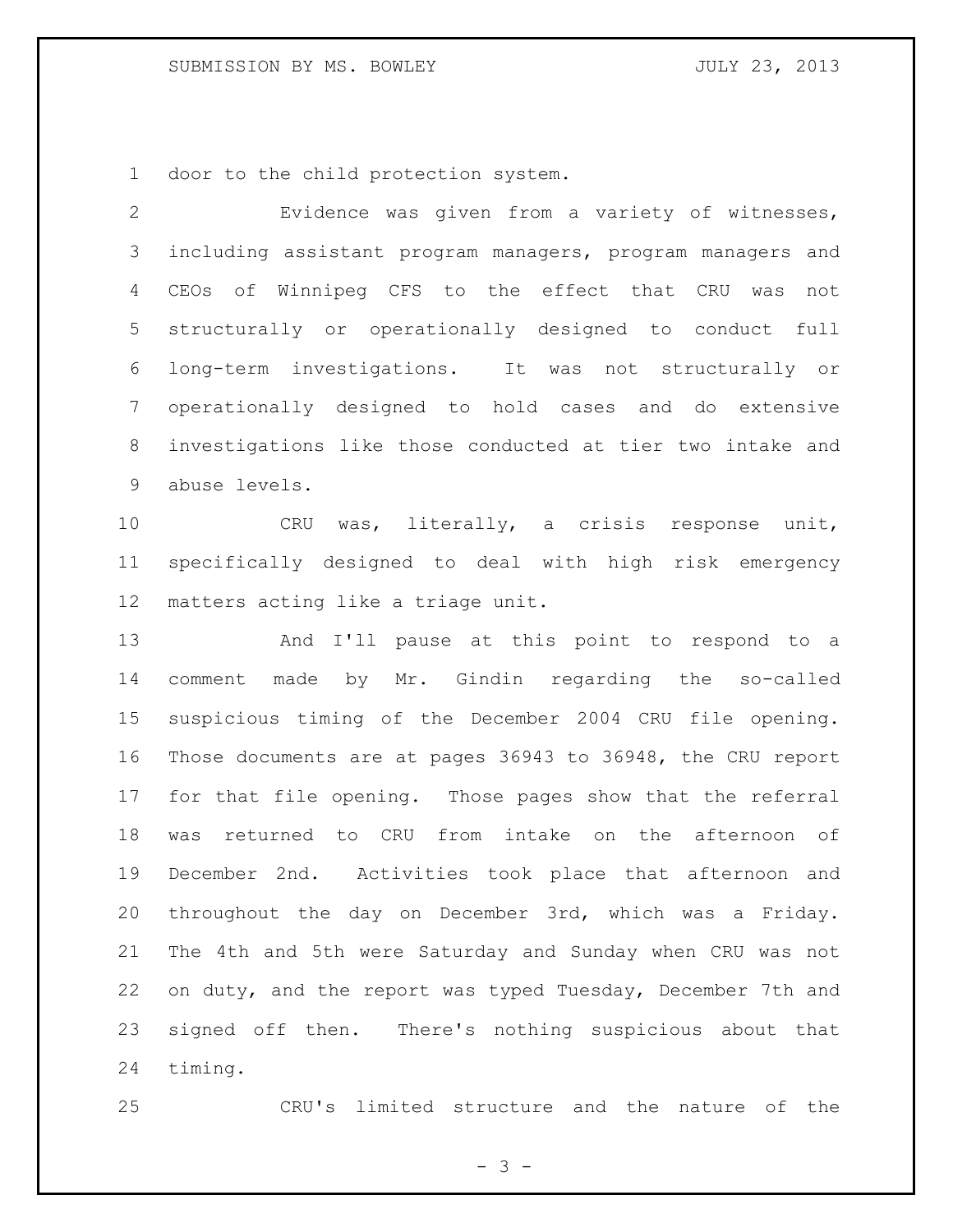work it did along with its workload resulted in a number of organizational practices and expectations. CRU workers did not always have time and their upper manages recognized that they did not always delve through entire histories or large files, some of which were stored off site. Similarly, due to the structure and function imposed on it, a CRU supervisor was able to spend, at most, 15 minutes to half an hour throughout the course of a work day reviewing CRU reports and having discussions with workers about a particular file.

 Depending on the caseload, a CRU supervisor might have to sign, sign off on 10 to 15 to 30 to 40 files per day plus have consultations with staff and fulfill administrative functions.

 In making decisions on a file as to closure or otherwise, a CRU supervisor was expected and only had time to read the materials that were presented to her by the worker, they being the CRU report, the face sheet and the safety assessment form.

 CRU -- sorry, supervisors were not expected to do a CFSIS review themselves; they were also not expected to double-check their workers' work.

 THE COMMISSIONER: But they're expected to have consultation with their worker before signing off, I think, were they not?

 $- 4 -$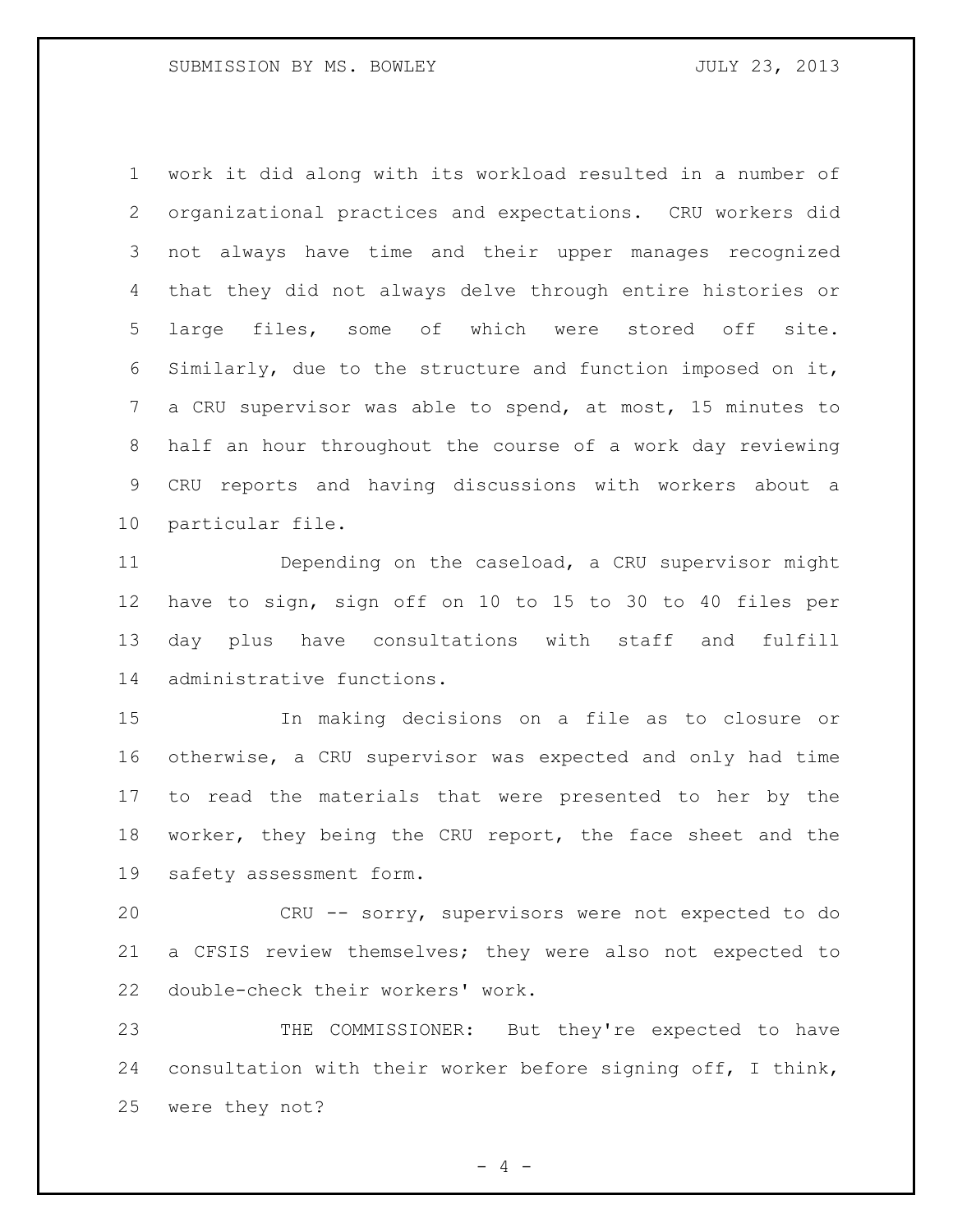MS. BOWLEY: Yes, they were. And as I said, throughout the course of their day they might have 15 minutes to half an hour to review the documents and have those consultations with a worker about a particular file.

 And this point brings up another response to Mr. Gindin's submission yesterday on the issue of notes. Yes, more detail or comprehensive notes as to why Phoenix's files came back from intake or as to other matters would have been helpful at this inquiry. However and with respect, Mr. Gindin may be transposing his desire for comprehensive notes of every step or every question from his legal practice area. These workers were not police officers expecting, on every occasion, that they would have 14 to go to court to defend and prove every act, every step and investigation. They did not have the auto-numbered notebooks that police officers have and, instead, the CRU environment used a cumbersome word document creation process whereby a worker typed into a word document and then it was up to an administrative assistant to then scan that document into CFSIS.

 And as part of the expected process for a CRU, CRU supervisor, they did not make notes on the file unless they were directly involved in active work on the file, which was not usually the case. They were not expected to record their discussions with workers.

 $- 5 -$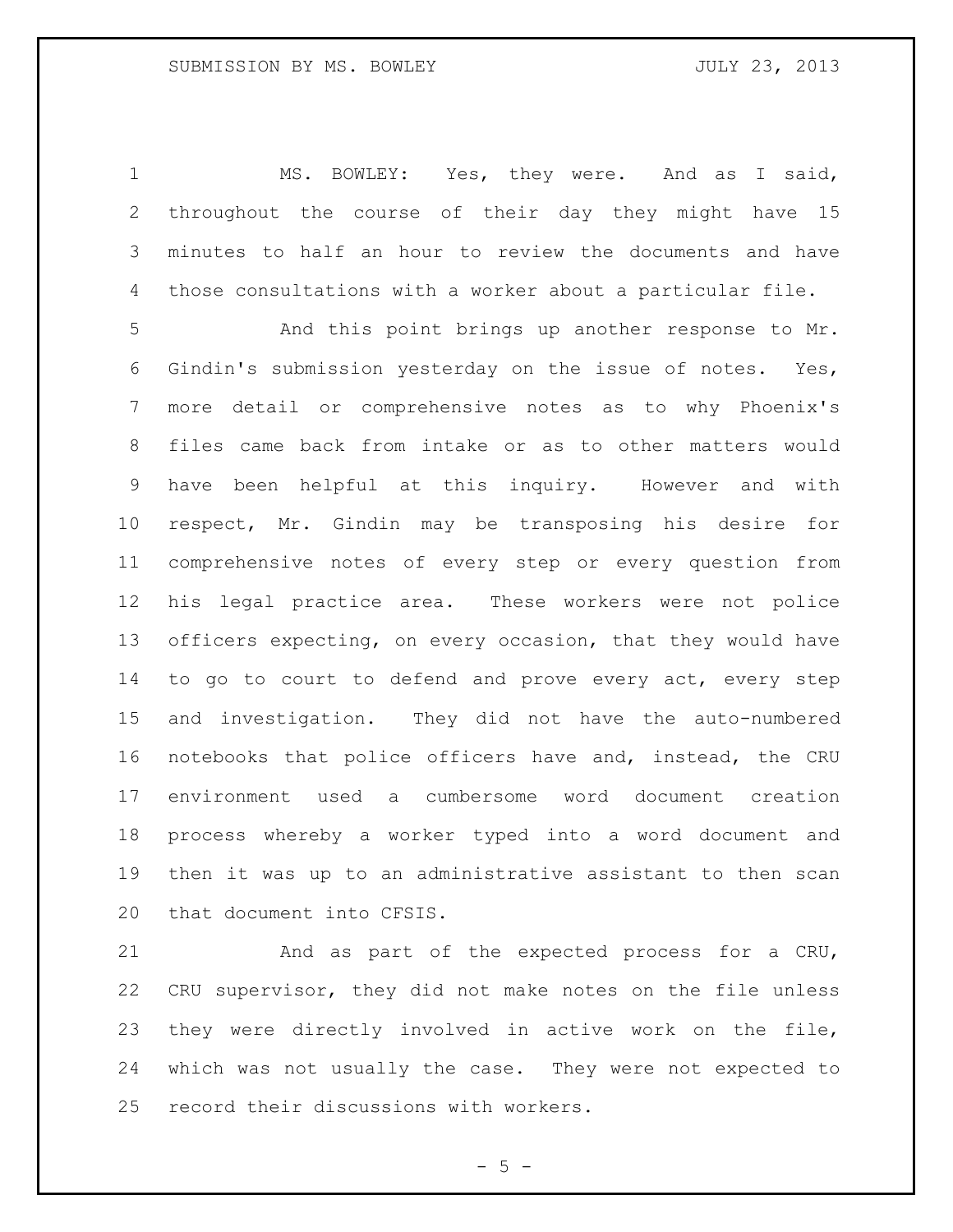To the extent that a supervisor gave a specific direction or task, a worker may have recorded that in the report.

 It's also important to note that the supervision policy of March 2004 and its requirements as to note-taking did not apply to CRU supervisors. That is nearly universal from the witnesses who testified here, including Alana Brownlee.

 And as to Mr. Gindin's expectation that discussions about why a file was closed should have been noted, again, that was not the system in place in CRU. The structure was that the worker brought his or her written report to the supervisor for review and possible sign off. The system did not require the workers to go away and type the discussion which confirmed the worker's recommendation being approved and then return that revised document for signature and then have that revised document go to an admin support staff for scanning into the system.

 Leaving aside the note issue and returning back to the CRU structure, a CRU supervisor was expected to review the work contained in the worker's CRU documents which, depending on workload and other factors, may or may not contain all relevant information. The supervisor's ability to reliably judge safety or other considerations was dependent on their worker's materials and verbal

 $- 6 -$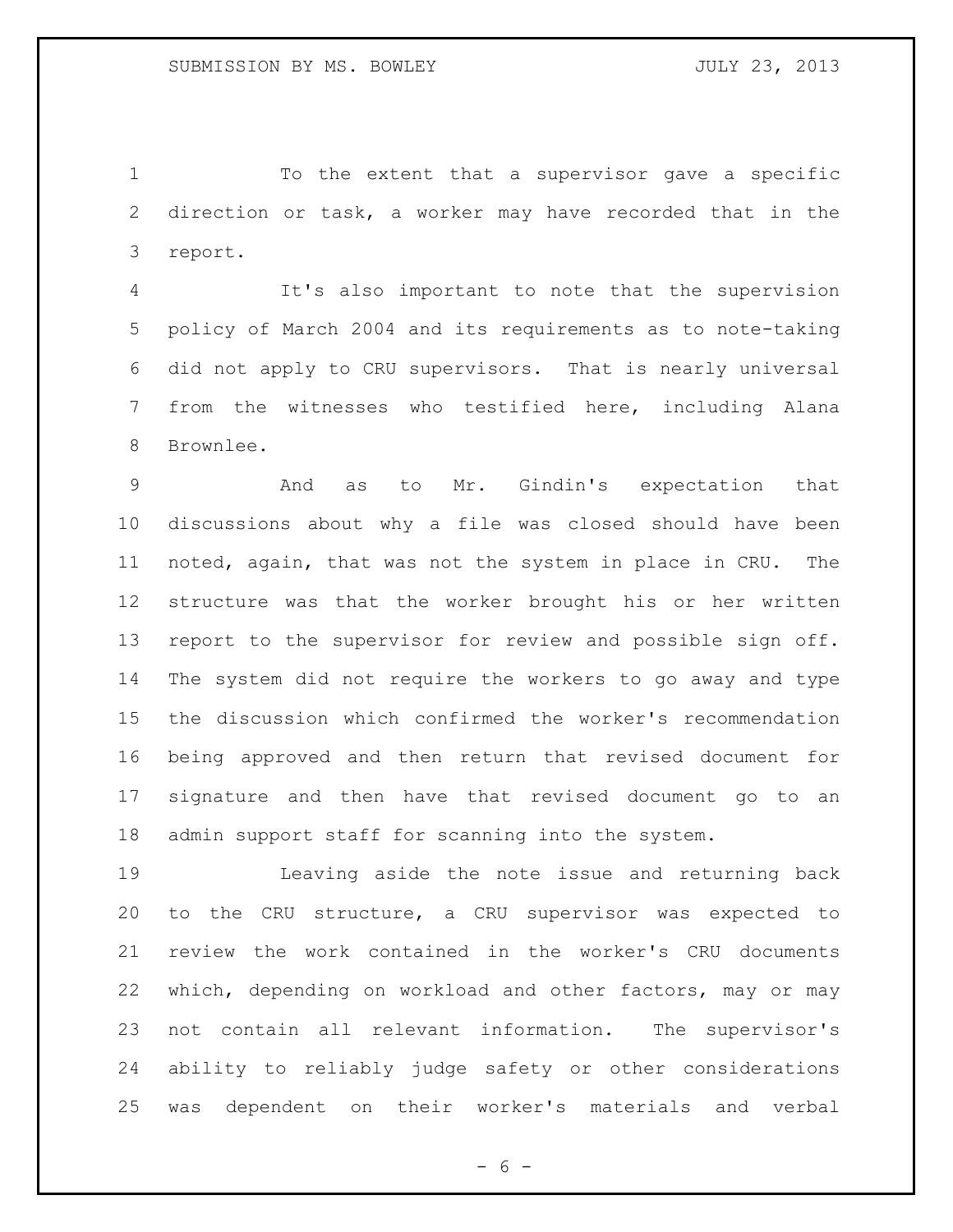advice. So as a first obstacle to meeting best practices, the structure of CRU did not provide supervisors with consistently sufficient material or knowledge in order to meaningfully and critically analyze important factors when signing off on a CRU report. The supervisor had a short period of time to read and process the limited materials submitted by the worker and was expected to make decisions based on that information and discussion, and this structure placed onerous responsibility of CRU supervisors without providing them with the resources to consistently meet that responsibility.

**I** turn now to the standards:

 The applicable standards were still the subject of some confusion at the end of phase two of this inquiry. It seems to be mostly accepted that despite some draft standards, some partially piloted standards and even the online standards, that the governing standards at CRU from 2001 to after March 2005 were the 1988 provincial standards. These 1988 standards were in force log before CRU was created in January of 2001 and they did not specifically address CRU's limited intake role.

 As an aside, the 1988 provincial standards mandated a number of agency responsibilities which included the workers required specialized training and ongoing organizational support which recognized the demands of

- 7 -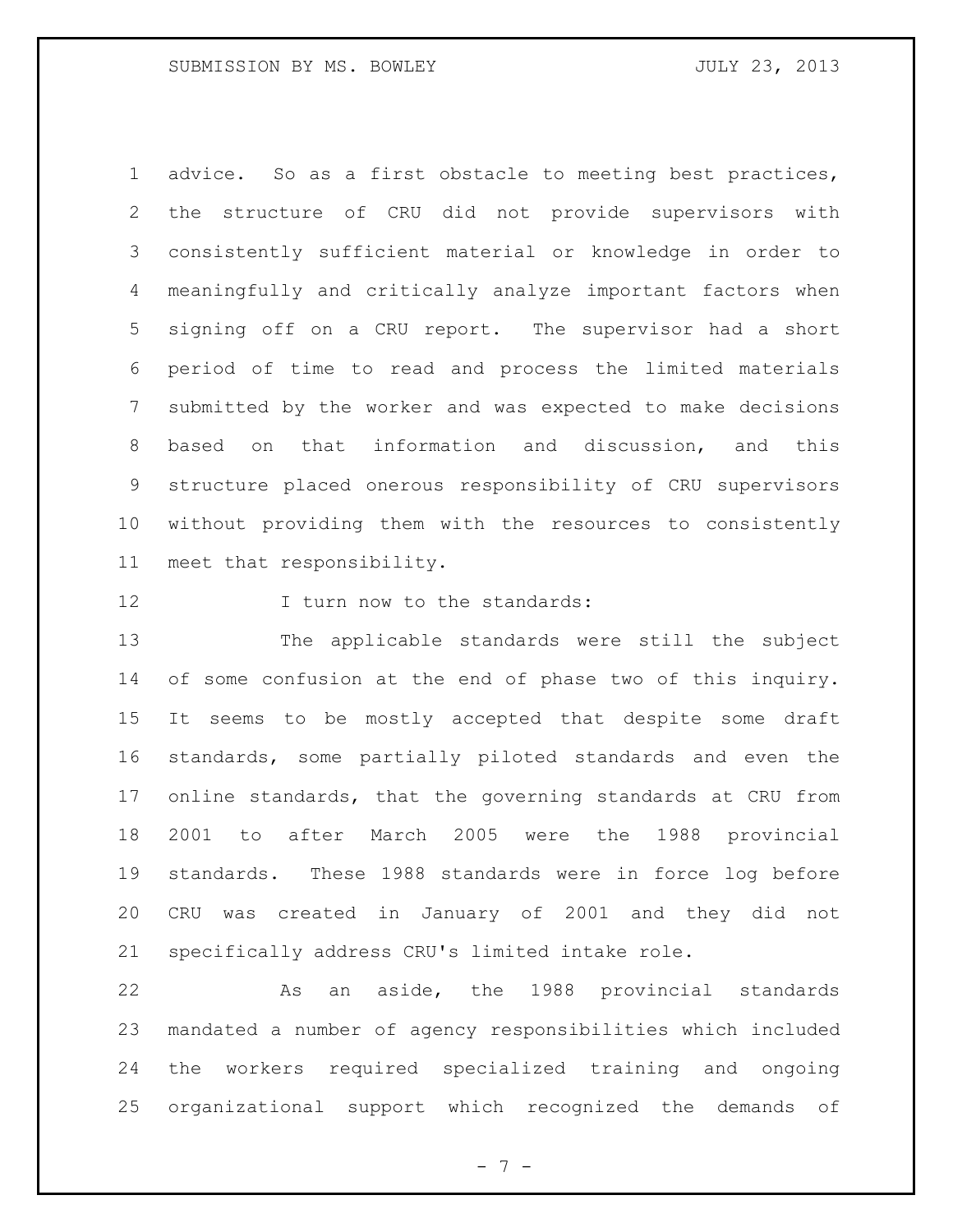child protection work. Note the use of the word "required" in 1988. It didn't say should have or it might have been good if specialized training and ongoing organizational support were required -- or were provided, excuse me, it said "required". Because even back then, in 1988, it was known that social work was complex and nuanced and the training was necessary in order to deliver good consistent service.

 These 1988 provincial standards went on to mandate the agency to create a structure and an organizational climate that was conducive to effective communication, manageable workloads, clear lines of accountability and sound decision-making.

 Significantly, the 1988 provincial standards did not contain a requirement, when terminating a child protection case at intake, to see the child who was the subject of the referral. Instead, prior to termination, the worker was obliged to discuss the decision to terminate services with the family and were appropriate -- bless you -- the child.

21 The case management standards dated September 16, 1999 also predate the creation of CRU. They were not formally or universally implemented, and to the extent that these standards were available to some, it is noteworthy that in closing a file at the intake level they dictated

- 8 -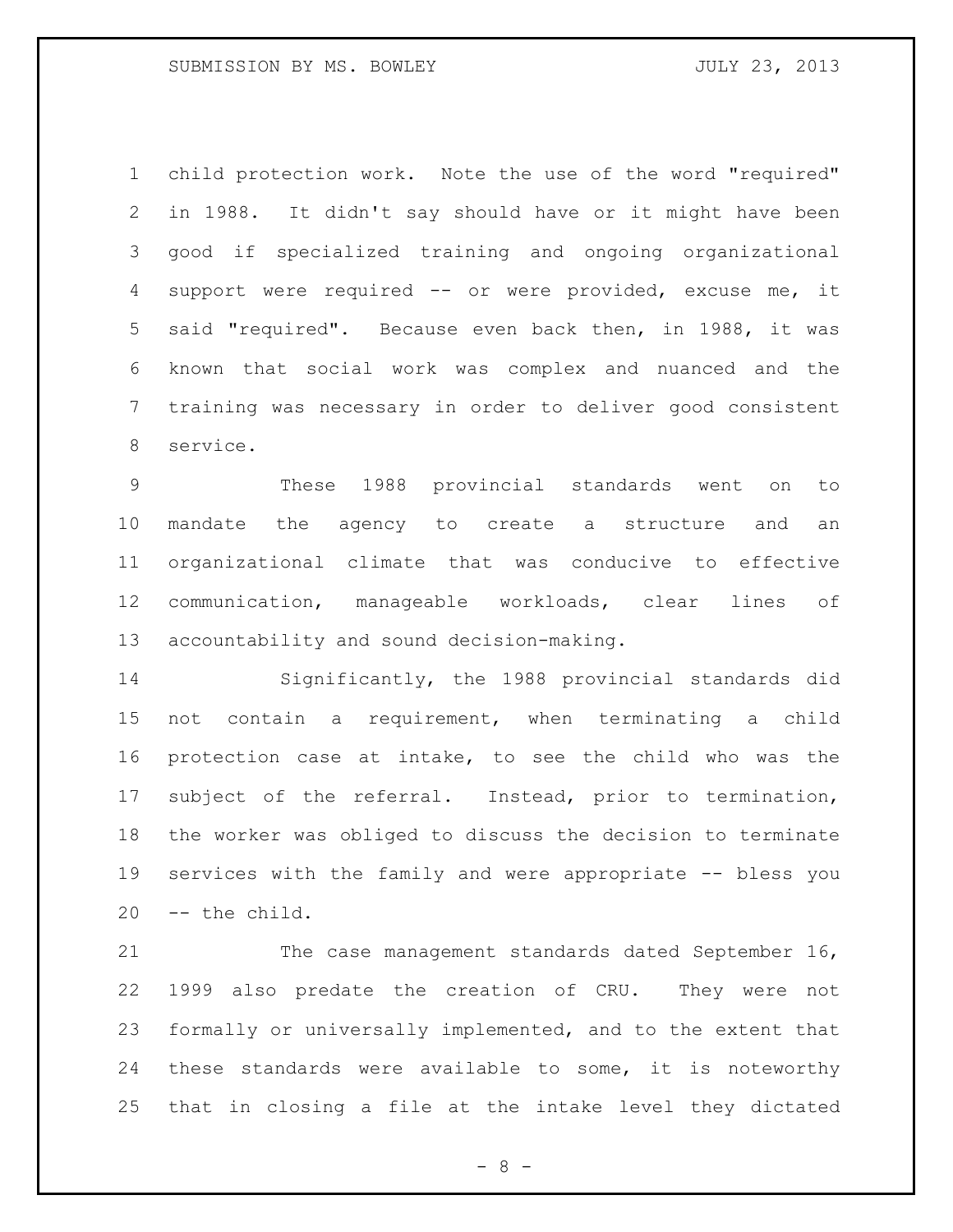that the process of closure involves consultation with the family or child and notification of all relevant collaterals.

 Under the section for child protection intake, these standards also stated that where the rating for response time was in the high or medium range, within 48 hours or less, the worker could ensure the safety of the child either through direct contact or through confirmation of the child's safety by a reliable source.

 In July 2001 a document was created which specifically addressed the particular role and function of the CRU. The intake program, description and procedures document, which I will refer to as the intake program manual, is the only global policy or standards document created for CRU from July 2001 until after March 2005. According to the department and Winnipeg CFS in their final submission at page 24, paragraph 81, this document embedded the provincial standards.

 There was an orientation manual which came out on May 10, 2004 with respect to CRU. A review and comparison shows that that orientation manual mainly contained a cut and paste of the intake program manual with the correction of a few typographical errors. It was not an updated or improved document for CRU operations.

With respect to file closings at CRU, the 2001

- 9 -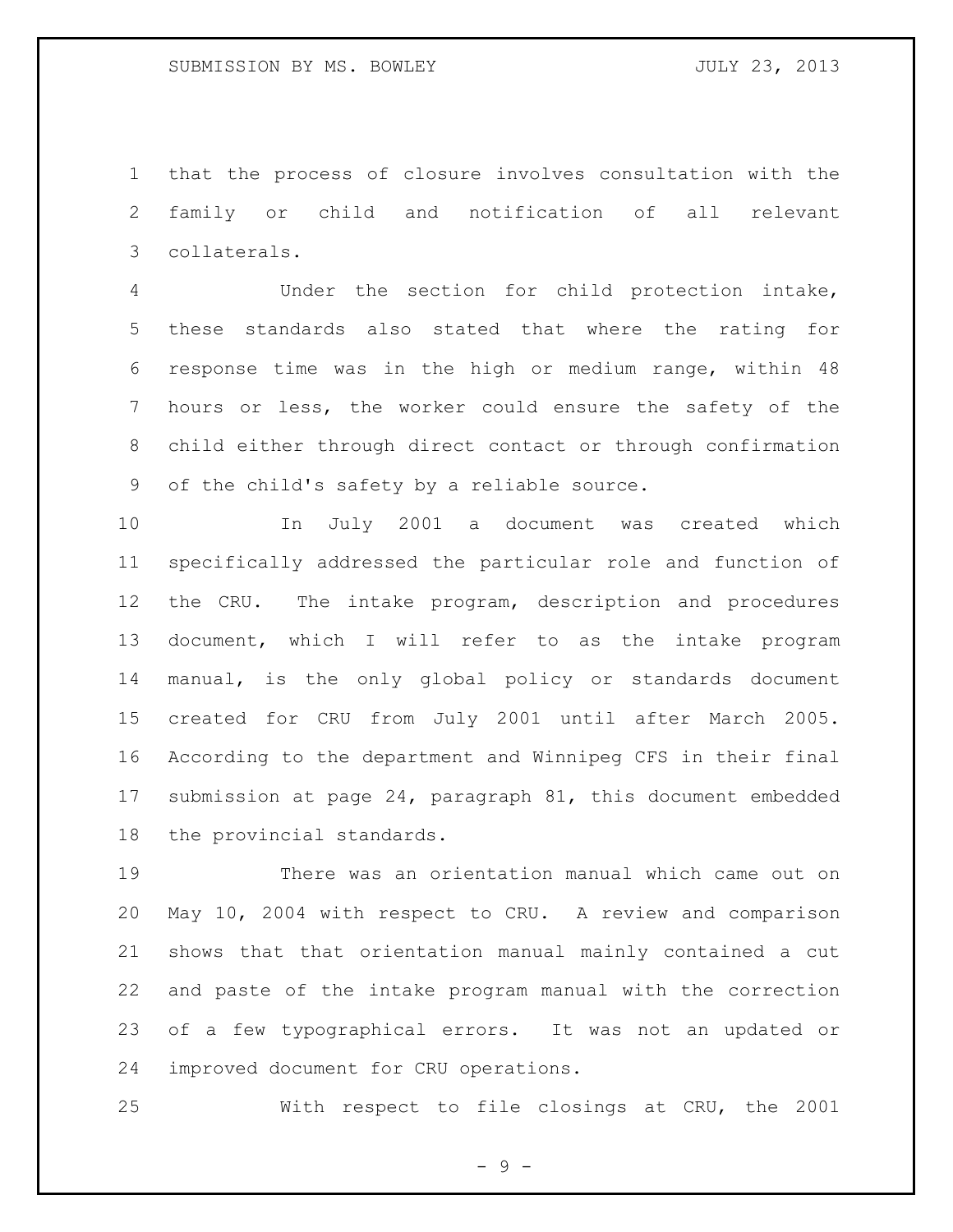intake program manual and the 2004 orientation manual did not require the child who was the subject of a referral to be seen. To the contrary, they indicated that if a matter may be resolved and the case closed with limited further intervention, such as a few phone calls or a field, the case may be kept by CRU beyond 48 hours to facilitate the case disposable -- disposal. And notably, there were no concrete or practical definitions provided in the manual and no training was provided on the use and applicability of this standard.

 The intake program manual also contained a criteria for file closing at the tier two intake services, the level above CRU. It stated that closure of a protection case occurs when a child's care and safety concerns can be adequately met by a parent or guardian without branch involvement, the family is refusing voluntary services or there is insufficient evidence to proceed under part three of the Act, that is, the involuntary section.

 The so-called on-line standards for January 1, 2005 were distributed in November of 2004. There is still debate as to whether they came into effect on January 1 of 2005. It seems to be mostly accepted that the 1988 case management standards remain the official standards in effect until training on the 2005 standards could occur.

 $- 10 -$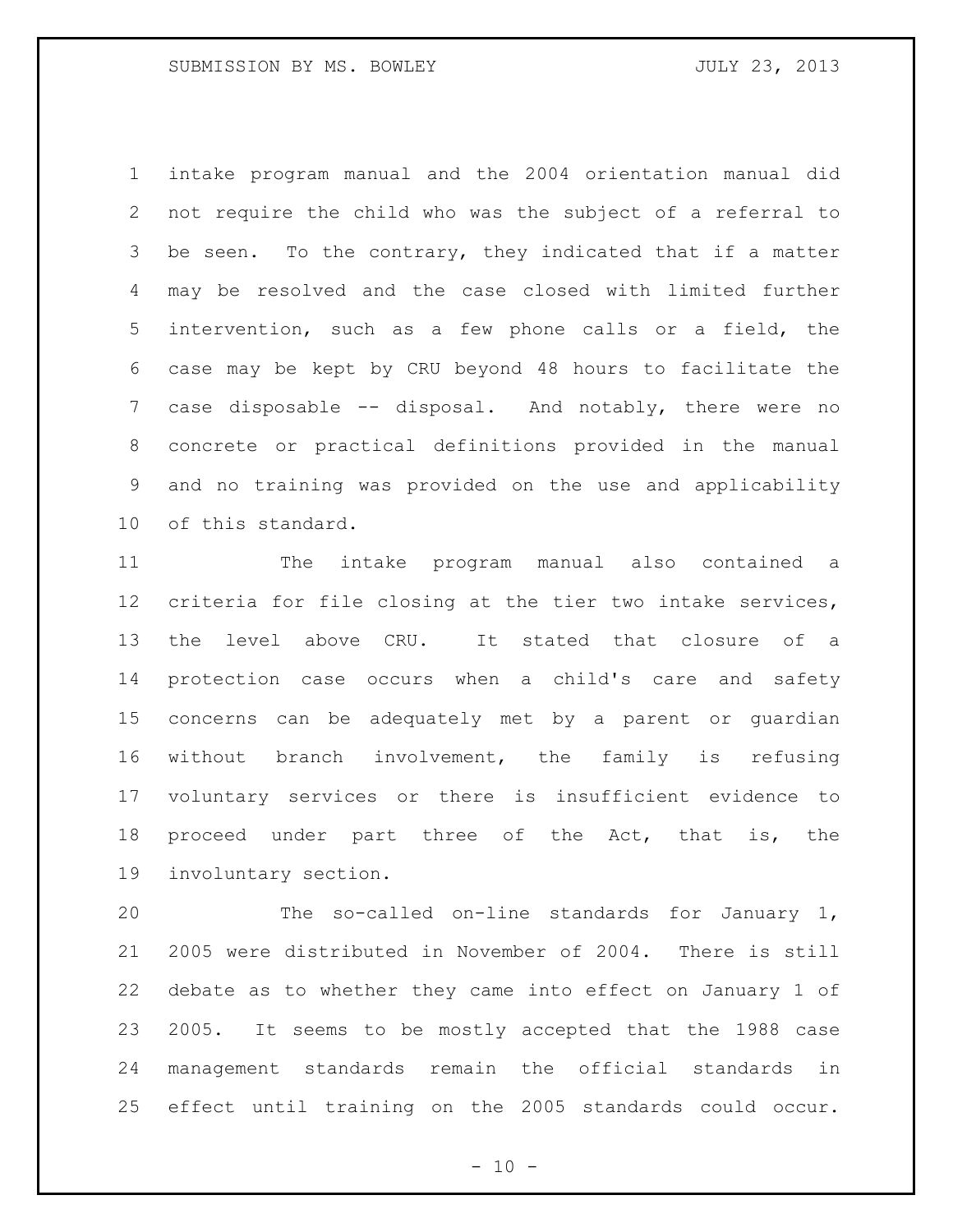Nonetheless, the January 1, 2005 on-line standards were available to CRU workers and supervisors. Those standards also allowed for the use of collaterals to close an intake file and stated that when necessary due to distance or circumstances, the intake worker may confirm the immediate safety of any children through contact with and assistance from police, hospital, school and individuals in the local community.

 Further, the online standards dictated that where there are protection concerns the intake worker or the assigned worker is to have direct contact with the person or family within 10 working days of receiving the referral for service. Sandie Stoker wrote her policy document for tier two intake, not CRU, with respect to seeing all children in November 2006. It was not until 2008/07/02, which is either July 2nd or February 7th of 2008 that there was a mandatory standard to see a child via face-to-face contact for all intake workers.

 THE COMMISSIONER: What about that set of minutes of, of the staff meeting. Wasn't that around this time?

 MS. BOWLEY: Those minutes were in February of 2004. They were joint minutes at the CRU level and what those minutes said was, is that where possible you should try and see a child. I'm talking -- and that's an internal meeting minute to that unit. I'm talking about the

 $-11 -$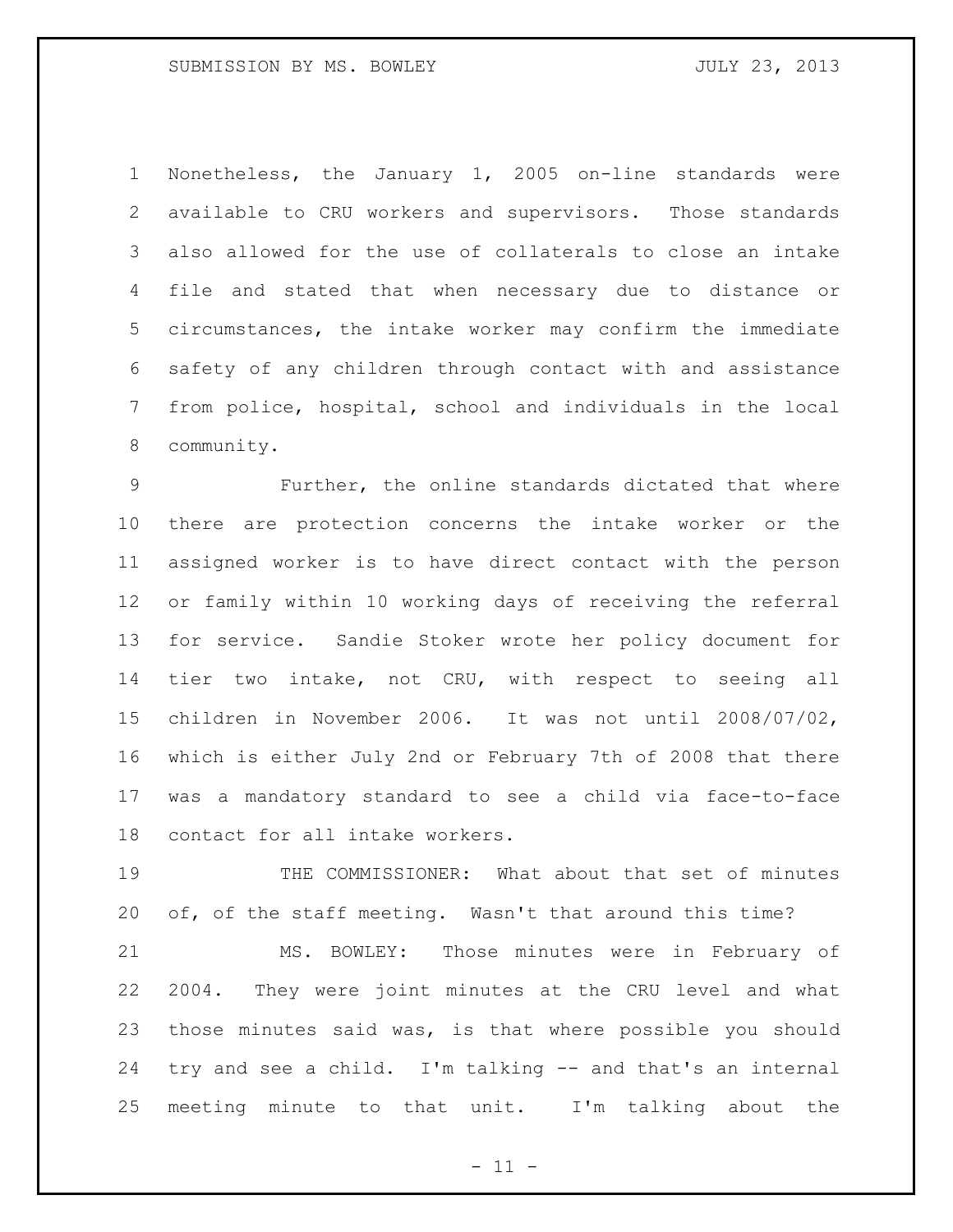provision of minimum standards by the employer.

 THE COMMISSIONER: Yes, I understand you're on standards.

MS. BOWLEY: Yes.

 And I just want to make the point, sir, that it's those above the CRU front line workers and supervisors who controlled and implemented the standards and the policies and the expectations. They wrote the standards and did not include the requirement to see children in all child protection investigations. Instead they drafted and implemented standards which specifically allowed for file closings without children being seen. From 1988 until 2008, for 20 years, there were no provincial foundational standards which required face-to-face contact with children who were the subject of a child protection concern before a file was closed.

 I'm turning now to the issue of lack of tools. I don't intend to spend a lot of time on what I call the inadequacy of the CRU materials and the safety assessment form except to say that they were inadequate when mandated for use in complication emergency and crisis situations.

 The safety assessment form, which was part of the intake program manual and used by CRU did not address important and relevant criteria and did not identify appropriate issues on a consistent basis. Its other

 $- 12 -$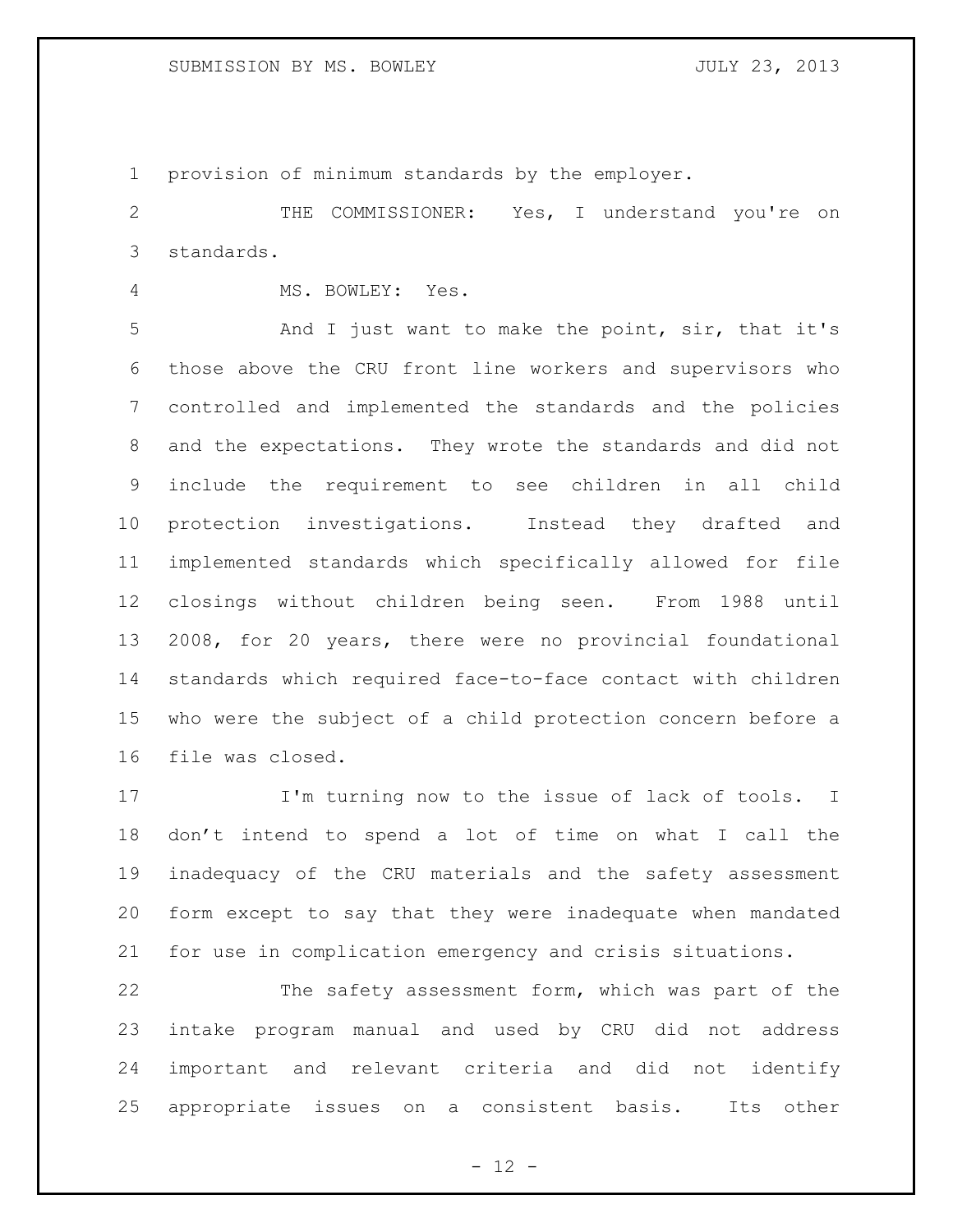inadequacies are outlined in the final written submission. And I will just note that then, as opposed to now, the safety assessment tool did not have any accompanying policy and procedures manual to provide descriptive definitions to guide decision-making and to provide practical training as to how the tool should be used.

 One needs only to look at the structured decision-makings -- structured decision-making tool in place now to see that the two sets of tools are night and day. SDM structured tools focus on critical decision points, require objective decision-making and increased worker consistency in assessment. If there are harm and danger factors present, the SDM tools do not allow a file to be closed and timely and practical training has been provided on the SDM tools.

 No clear evidence was led from Winnipeg CFS as to why more helpful tools could not have been implemented years earlier. There was no evidence led on what high level management in the department were doing to add helpful tools to the system.

21 I turn now to lack of training.

 It was conceded by senior management and the report writers that training is of critical importance to good consistent service delivery. Training is of critical importance to workers and supervisors meeting standards.

 $- 13 -$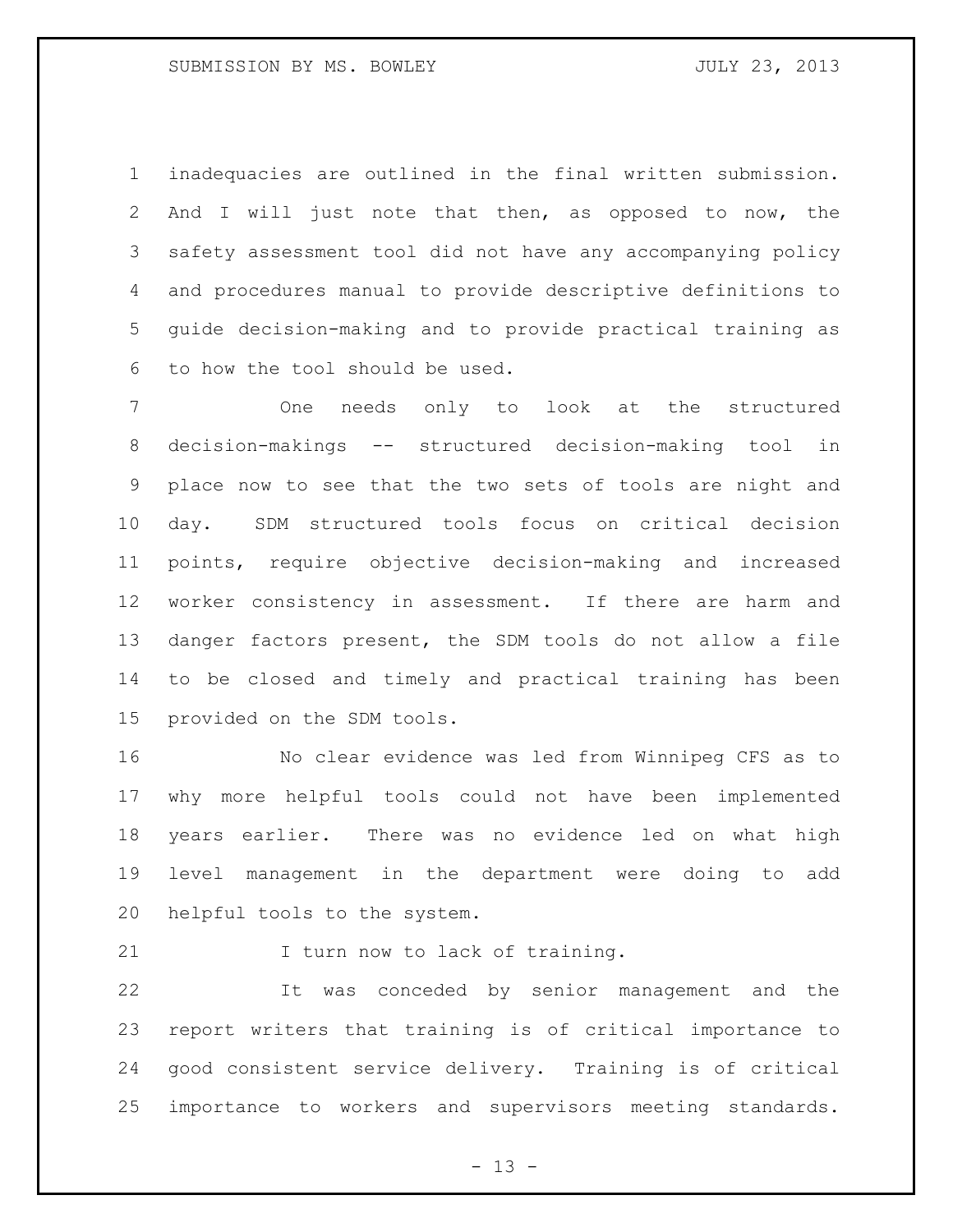Training is of critical importance to workers achieving best practices. Training of supervisors is of critical importance to the quality of supervision that they can deliver.

 Senior management knew that the lack of training of workers on standards, policies and procedures and work tools was a major concern from 2001 to 2005. Despite that knowledge and concern, CRU workers and supervisors were not trained on standards, the intake manual, the forms, the safety assessment, and they received no clinical training on note-taking and evidence gathering.

 Evidence was not led as to why workers were not trained until years after they started in their positions beyond management telling them, in answer to their pleas, that there was no money in the budget. We do not have an answer as to why there was no substantive training in that time period.

Quality assurance is the next item.

 Dr. Alexander Wright testified here that it is very difficult for front line workers and supervisors to meet best practices when they do not have organizational support. She further stated that it is not only the front line people who must strive for best practices. Senior management must also be personally committed to striving for best practices. The organization itself must also be

 $- 14 -$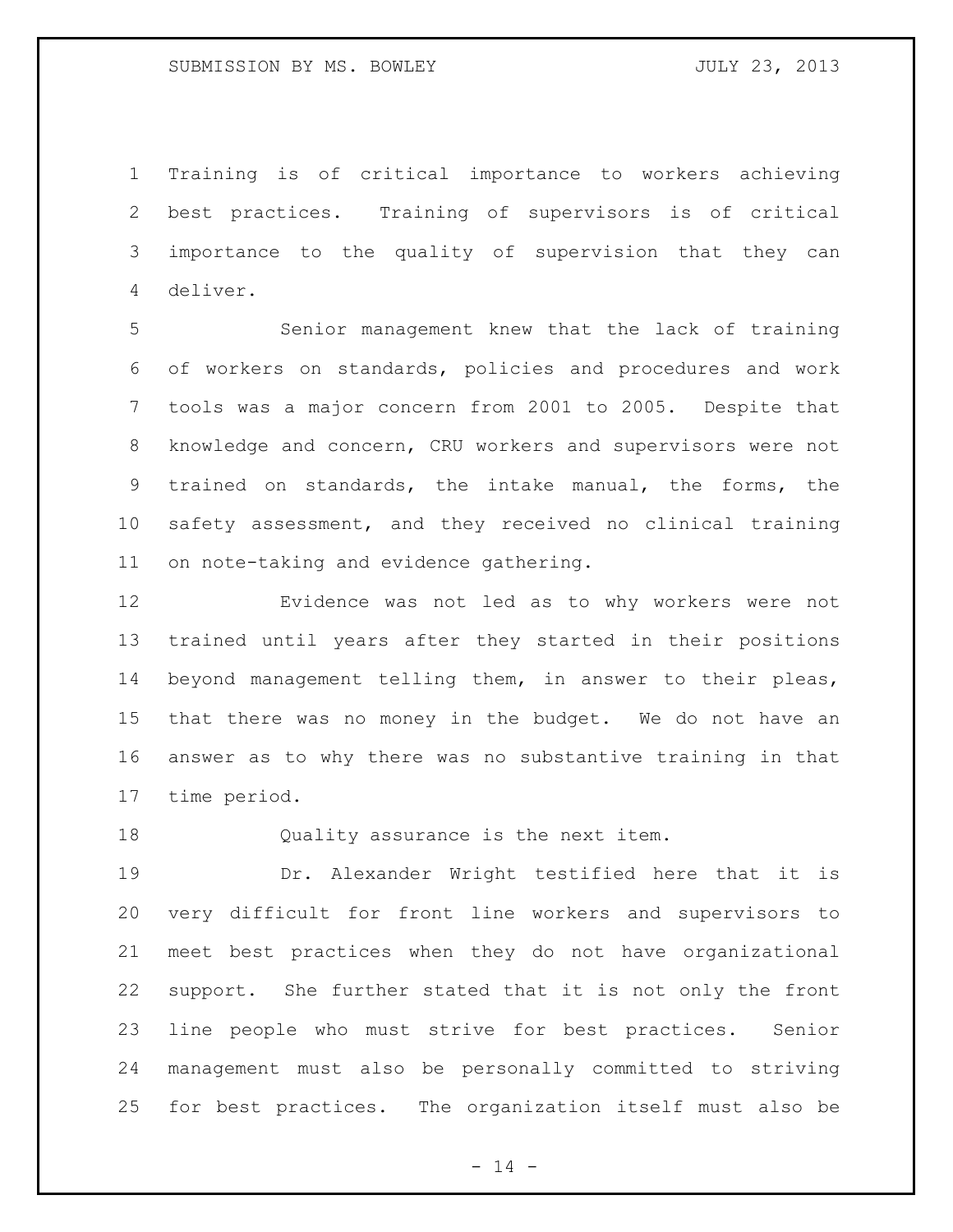striving for best practices, and part of fulfilling organizational best practices includes providing training, evaluation, service monitoring, quality improvement and resources to workers and supervisors.

 While considerable evidence was led at this inquiry as to quality assurance initiatives now in place in the child welfare system, there was little or no evidence led as to what high level management or Winnipeg CFS was doing to see that quality assurance steps were taken for CRU from 2001 to 2005. Other than some pulling of some random files by Darlene MacDonald prior to her departure as program manager in early 2003, these quality assurance steps were missing.

 CRU workers had no way of knowing whether their work was appropriate, met expectations or provided good outcomes for children and families.

17 I'm turning next to workload.

 Separate and apart from the crisis nature of most of CRU cases, it was conceded by its program manager, Patrick Harrison, that it was a very busy place. Workloads and caseloads were often high. Workers repeatedly reported being unable to meet standards and being unable to achieve best practices in all cases because of workload.

 Linda Trigg, former CEO, gave evidence that best practice was often impeded by high workload and excessive

 $- 15 -$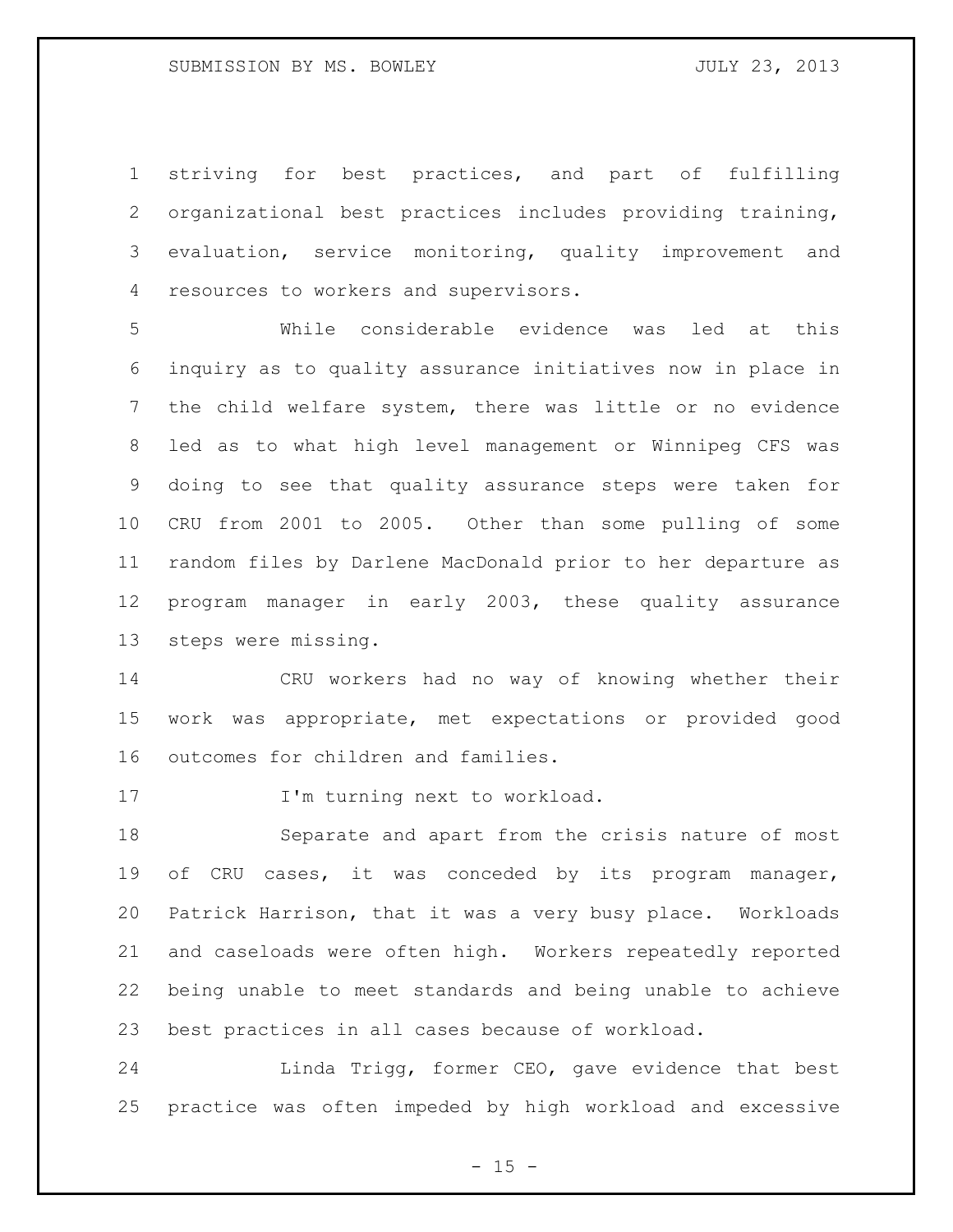work.

 Andrew Koster made a number of findings and conclusions about workload in his Section 4 report dated September 2006, including that CRU had caseload expectations that far exceeded reasonable limits and was an additional pressure. He also wrote that at various points the case managers and, and team supervisors were dealing with far too many cases than would have been possible to manage appropriately. He recommended examination of the role of CRU and consideration to moving to Child Welfare League of America staffing levels.

 And Mr. Commissioner, I ask you to consider the totality of the evidence on workload, a good summary of which was included in Mr. Ray's submission yesterday from the transcripts of evidence given at this inquiry.

 Considering the totality of the evidence, the inference must be that workload in combination with all of the other systemic difficulties contributed to the organizational culture and the organizational practices that we've heard described at this inquiry and negatively impacted service delivery at CRU in the years at issue.

 THE COMMISSIONER: So, so what you're saying in paragraph 62 is while it cannot be said that workload was a specific and direct contributing factor on any service delivery to Phoenix in '02, '03, '04, it, in combination

 $- 16 -$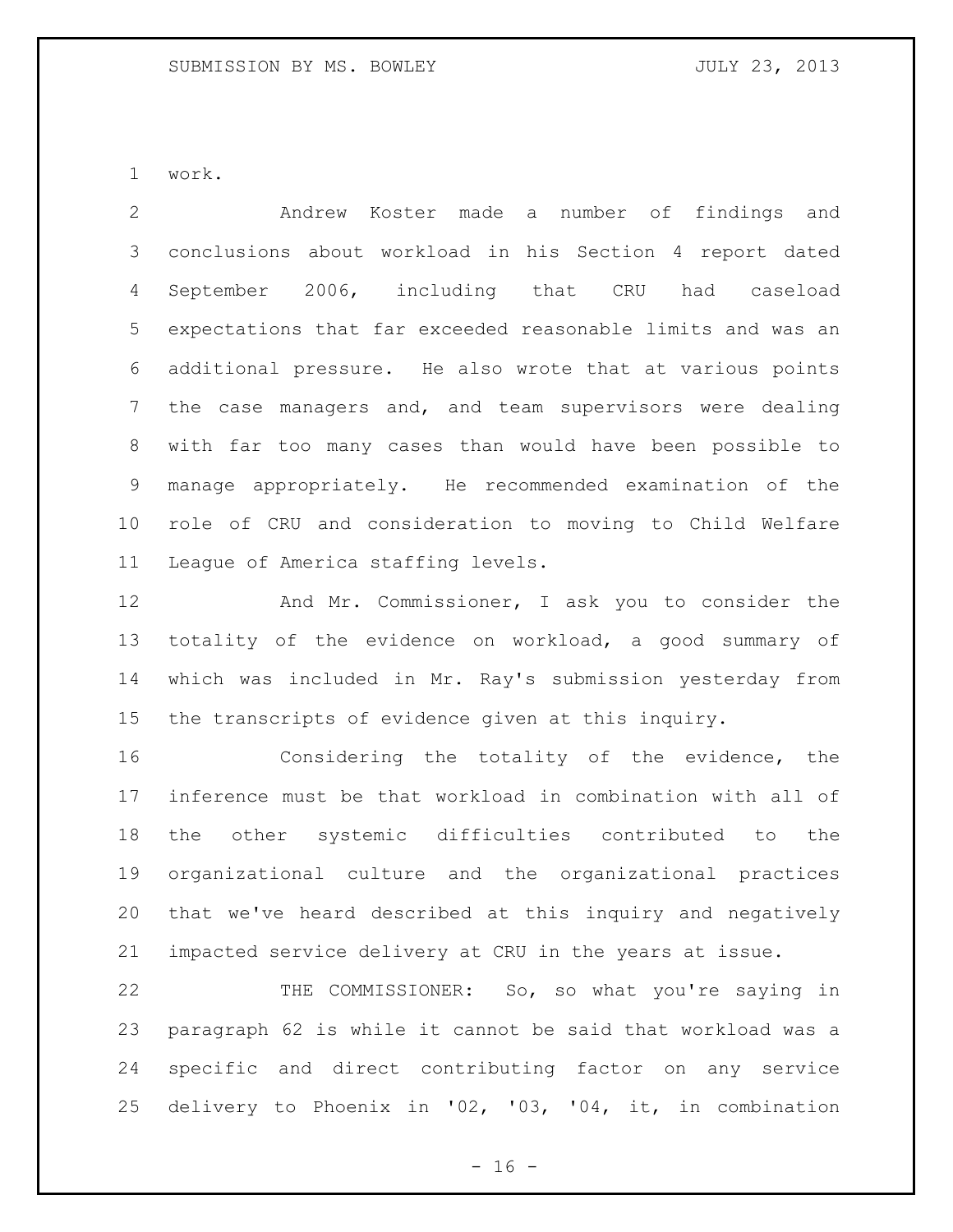### SUBMISSION BY MS. BOWLEY **SUBMISSION** BY MS. AND MULT 23, 2013

 with the other system difficulties, contributed to an organizational culture and impacted service delivery generally. That's your point, I take it?

MS. BOWLEY: Yes.

 THE COMMISSIONER: Yes. Yeah. I understand that.

 MS. BOWLEY: And I want to also speak to how these systemic factors also negatively impacted supervision at CRU. During the time of CRU, when services were delivered to Phoenix and her family, there was no supervision policy developed specifically for CRU. Having -- and having regard to the excessive workloads and difficulty in conducting regular planned supervision of 14 case files due to turnaround at CRU, that supervisors there did not have sufficient resources and opportunity to provide the meaningful supervision that they would like to have provided.

18 And I note that ANCR now has a supervision and performance management policy specific to its crisis response program. That's at tab "T" to Exhibit 51.

 The department in Winnipeg CFS say in their written final submission that Winnipeg CFS relied on supervisors to make themselves aware of standards and to ensure that their staff complied with provincial standards. Mr. Ray commented on this and I'm not going to belabour it

 $- 17 -$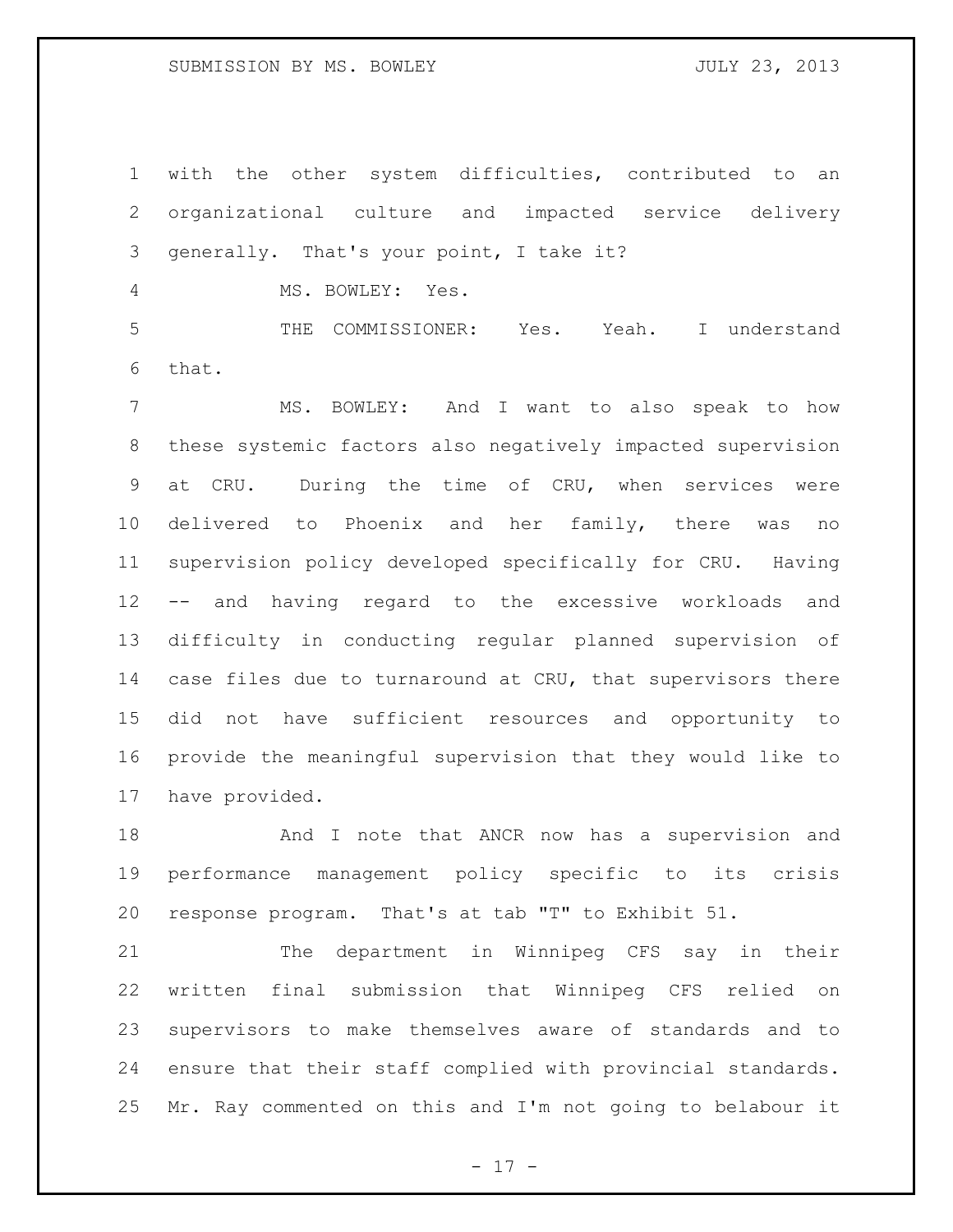in response but I feel obliged to submit that making themselves aware of is not a sufficient basis for service delivery in accordance with standards. It does not meet organization best practice.

 Jay Rodgers admitted that someone merely reading the standards is not a sufficient basis for training.

 It was conceded during evidence at this inquiry by most senior management, and it was confirmed by Dr. Wright, that in order for supervision to be meaningful there must be adequate time allowed and the supervisor must be trained on standards, manuals and best practices. Jay Rodgers gave evidence that because CRU supervisors were not trained on the standards, policies and procedures, their ability to provide meaningful supervision to their workers was compromised.

 It was not reasonable of Winnipeg CFS to rely on its untrained supervisors to supervise and ensure their untrained workers met standards or provided excellent service delivery on a consistent basis. This lack of training provided is highlighted by the massive changes to the system such that it now provides helpful resources, comprehensive work tools, adequate training, more time and cultivates expertise in its supervisors.

 I turn now to the topic of not seeing children. When asked by you, Mr. Commissioner, whether CRU

 $- 18 -$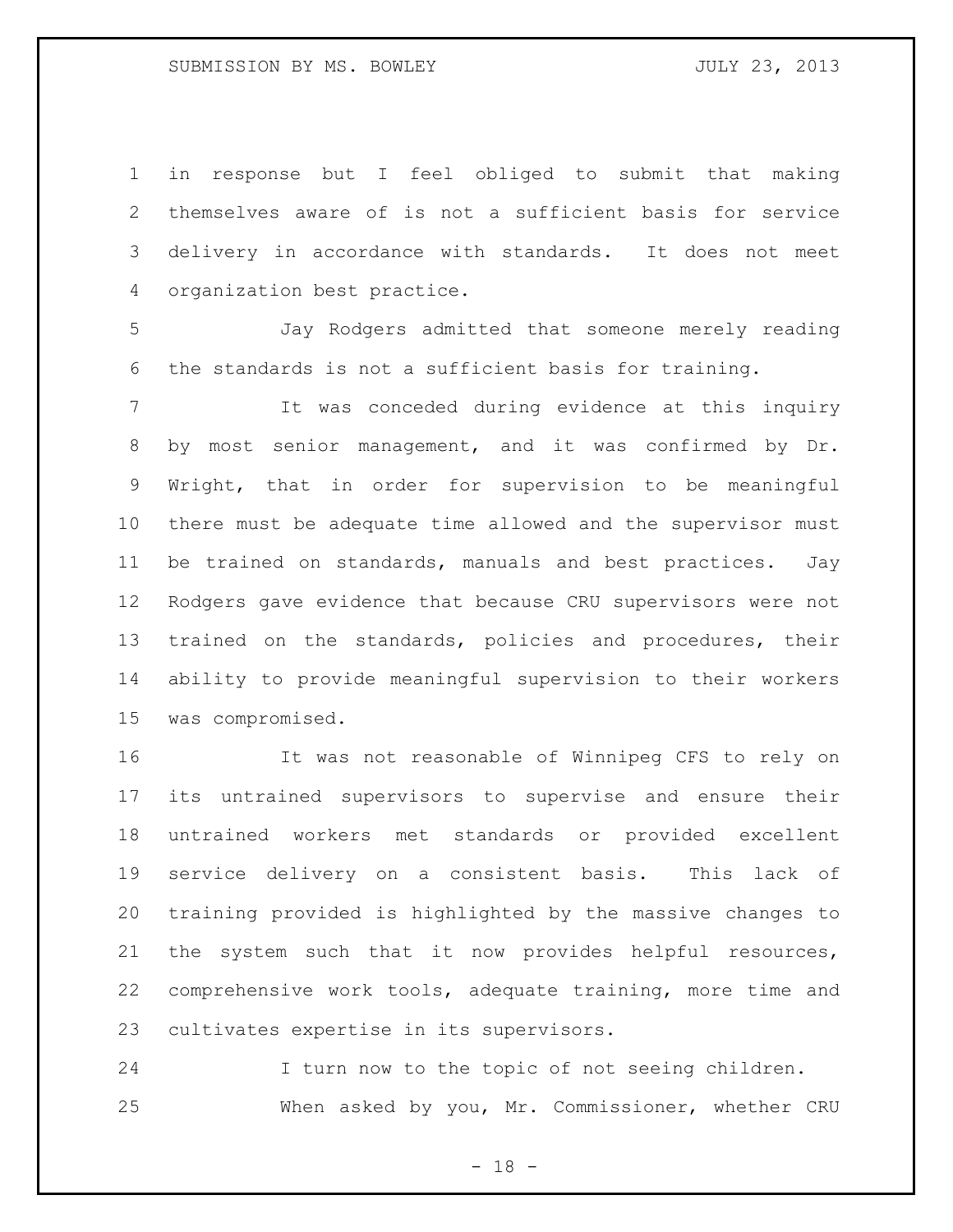should have known that Phoenix Sinclair should have been seen in March 2005, Sandie Stoker, former program manager of JIRU for tier two intake and abuse in 2005 and now executive director of ANCR, included in her answer, no, not in that environment. She confirmed that it had become an accepted practice in dealing with broad non-specific child protection allocations, that going out and speaking with 8 the parents was sufficient.

 In addition to the standards allowing file closures without seeing the child, it was an accepted practice. There were many occasions where the practice was not to see the children. It is not a one-time event that occurred with Phoenix Sinclair, it was a practice supported 14 by management.

 In Rob Wilson's experience as assistant program manager at CRU, not all children were seen during investigations. He said that there was no rule or procedure that mandated seeing the children during a CRU investigation.

 As a result of management's acceptance of that practice, CRU workers and supervisors believed it was acceptable practice not to see every child who was the subject of a referral where they were broad and unspecified allegations.

THE COMMISSIONER: Even though the unspecified

- 19 -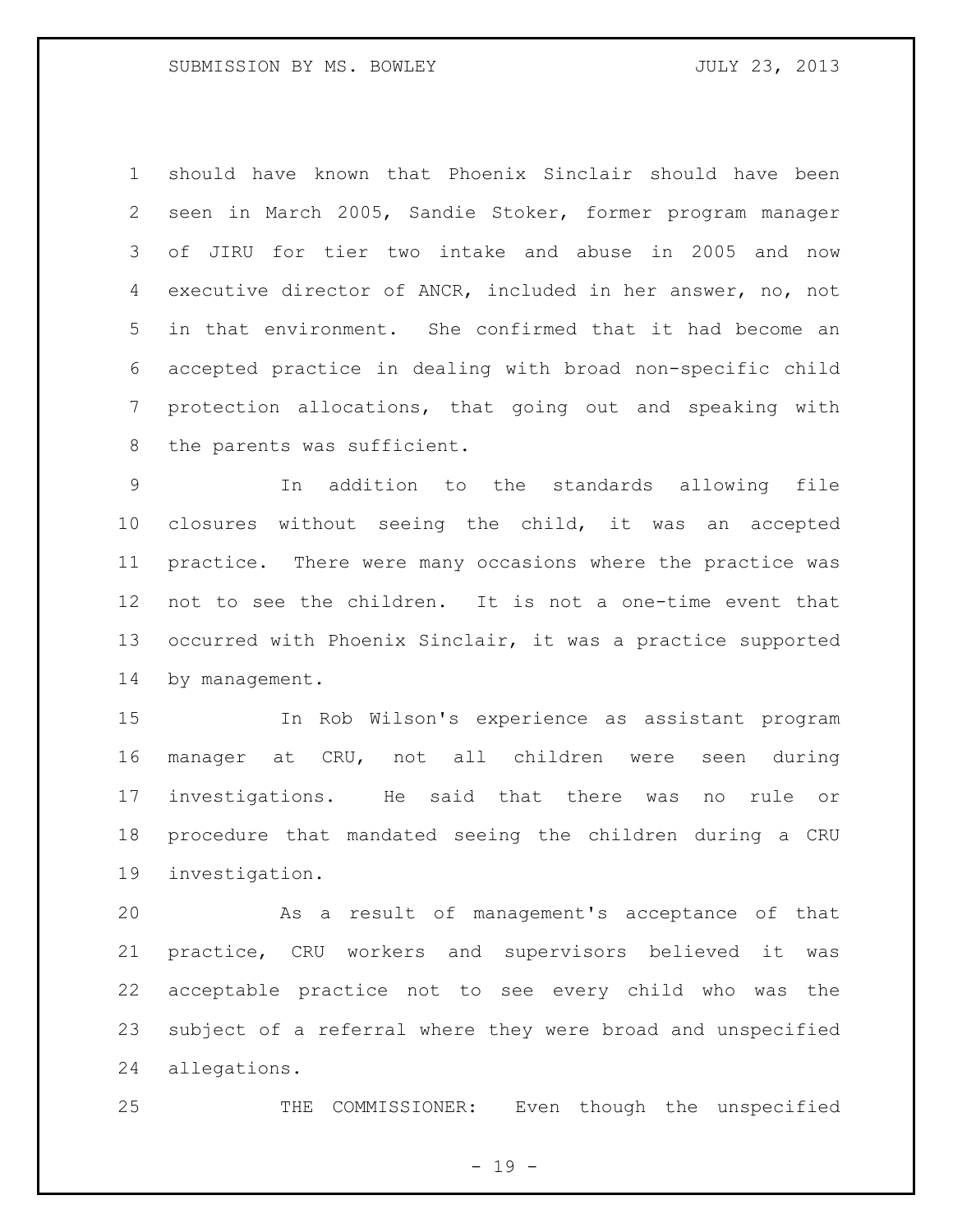part was attached to an allegation of abuse or abuse unspecified.

MS. BOWLEY: Yes.

 THE COMMISSIONER: And your view is that that doesn't dictate, trigger a need to see the child?

 MS. BOWLEY: In those circumstances, in that environment where someone merely says that she thinks there is abuse, no, it was not unreasonable to act and decide as they did.

 And Mr. Gindin criticizes Diva Faria for an awful absence of common sense in closing Phoenix Sinclair's file in March of 2005, and I will return to that theme, but first I want to briefly recap the systemic difficulties I've reviewed which constituted the CRU environment and its practices. They were a restricted role and function consisting of short-term non-intensive file involvement; heavy workload with little time for workers and supervisors 18 to spend on files other than serious emergency ones; unclear standards; no training on standards and standards which allowed CRU protection files to be closed without seeing children; inadequate and unimproved work tools, the safety assessment form in particular; no training policies, procedures and work tools; no quality assurance, no file audits in 2004 and 2005, no oversight as to clinical practice, and a practice accepted by management which

 $- 20 -$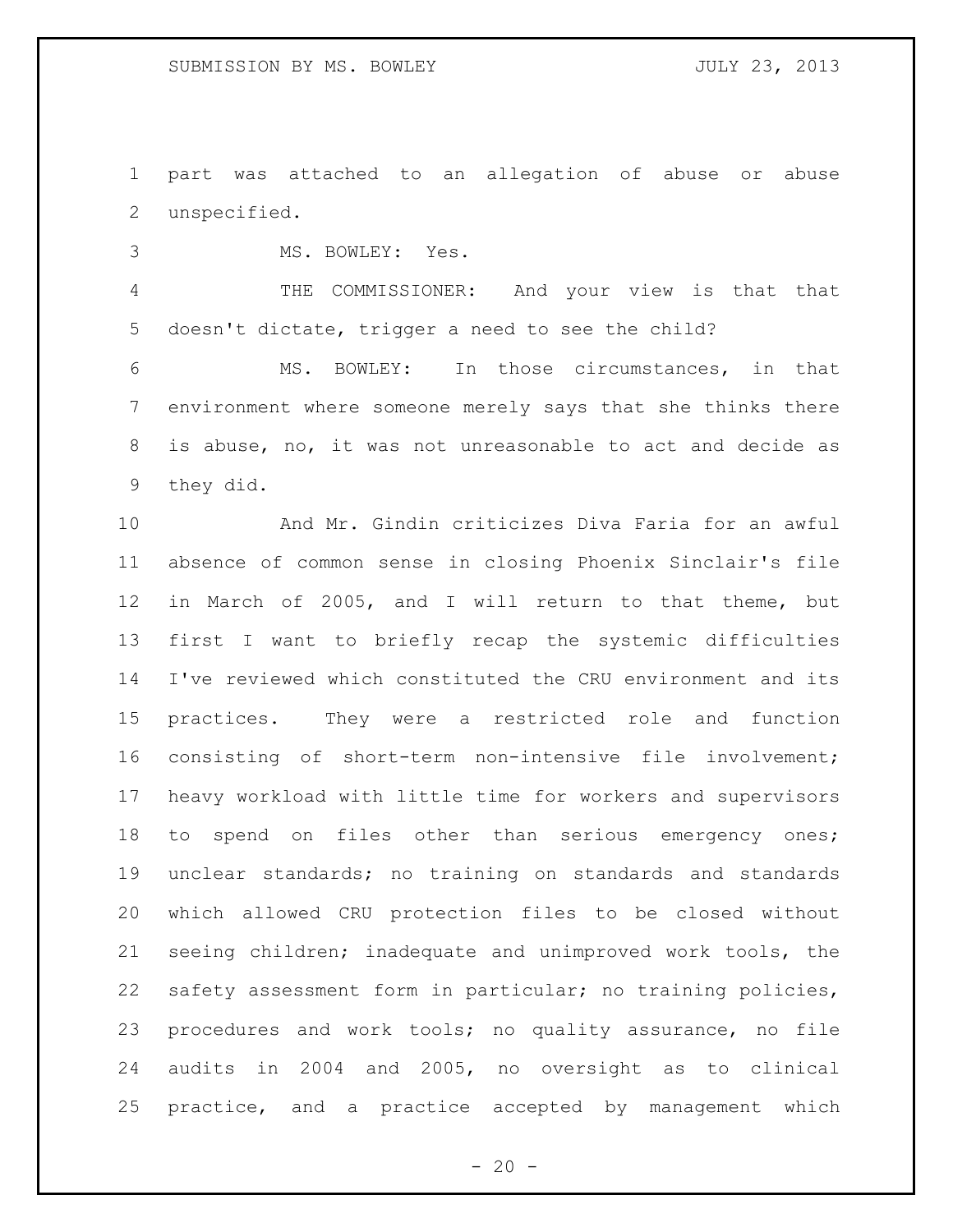### SUBMISSION BY MS. BOWLEY **SUBMISSION** BY MS. AND MULT 23, 2013

 resulted in protection files being closed without children being seen. That was the environment in which Diva Faria supervised -- THE COMMISSIONER: You're saying that was an accepted practice? MS. BOWLEY: Yes. Based on the evidence of Sandie Stoker and Rob Wilson. 8 THE COMMISSIONER: Thank you. MS. BOWLEY: Within that environment, those systemic problems and those practices, Diva Faria did not require her workers to see Phoenix Sinclair in December 2004 and March 2005. Mr. Commissioner, you have the written final

 submission which contains a detailed review of the evidentiary basis for her having made the decisions that she did and I only want to make a few more general points in conclusion today.

 In those days, in that environment, the fact that Phoenix was not seen in those circumstances was, while not ideal and while not best practice, it was also not unreasonable. It was not misconduct.

 Mr. Gindin posited that with respect to the March 2005 closing, the benefit of hindsight is not required to conclude that this work was dangerously substandard. It must be said in reply that the work was not substandard in

 $- 21 -$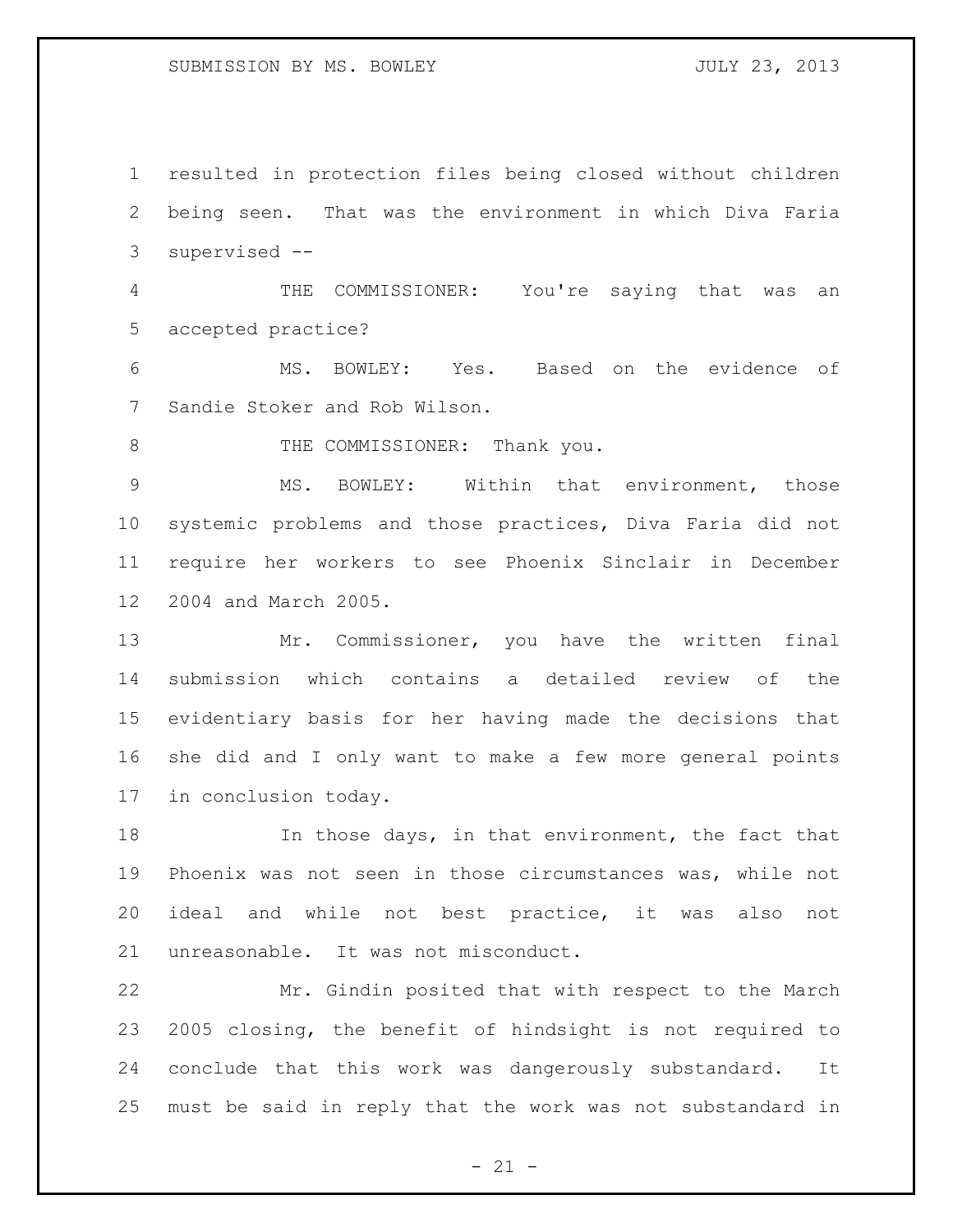the true meaning of that word. The file closure met the standards of the day. If anything was substandard, it was the standards themselves and the environment. What the March 2005 closing did not meet was best practices.

 To use Mr. Gindin's opening words, yes, things could have been handled differently at CRU, things could have been done better. However, based on the limited information available to Diva Faria, she had no idea that the March 2005 referral was significant or high risk. It was a soft referral and she could not have known that this was a crucial turning point because she did not have sufficient information to see all of the red flags that we know now were present. She had only what was on the CRU report that day.

 THE COMMISSIONER: Well, who were those red flags available to in CRU?

 MS. BOWLEY: I don't know that those, that all of those red flags were available to anyone because of the way the system was structure. Some information was available in CFSIS, some wasn't. Some was in seal child-in-care files. Wes McKay's information was not available in CFSIS based on a search of just the phrase Wes McKay. So it was not readily ascertainable to CRU, and that's part of the problems with the CFSIS system and the record-keeping as it was back in those days.

 $- 22 -$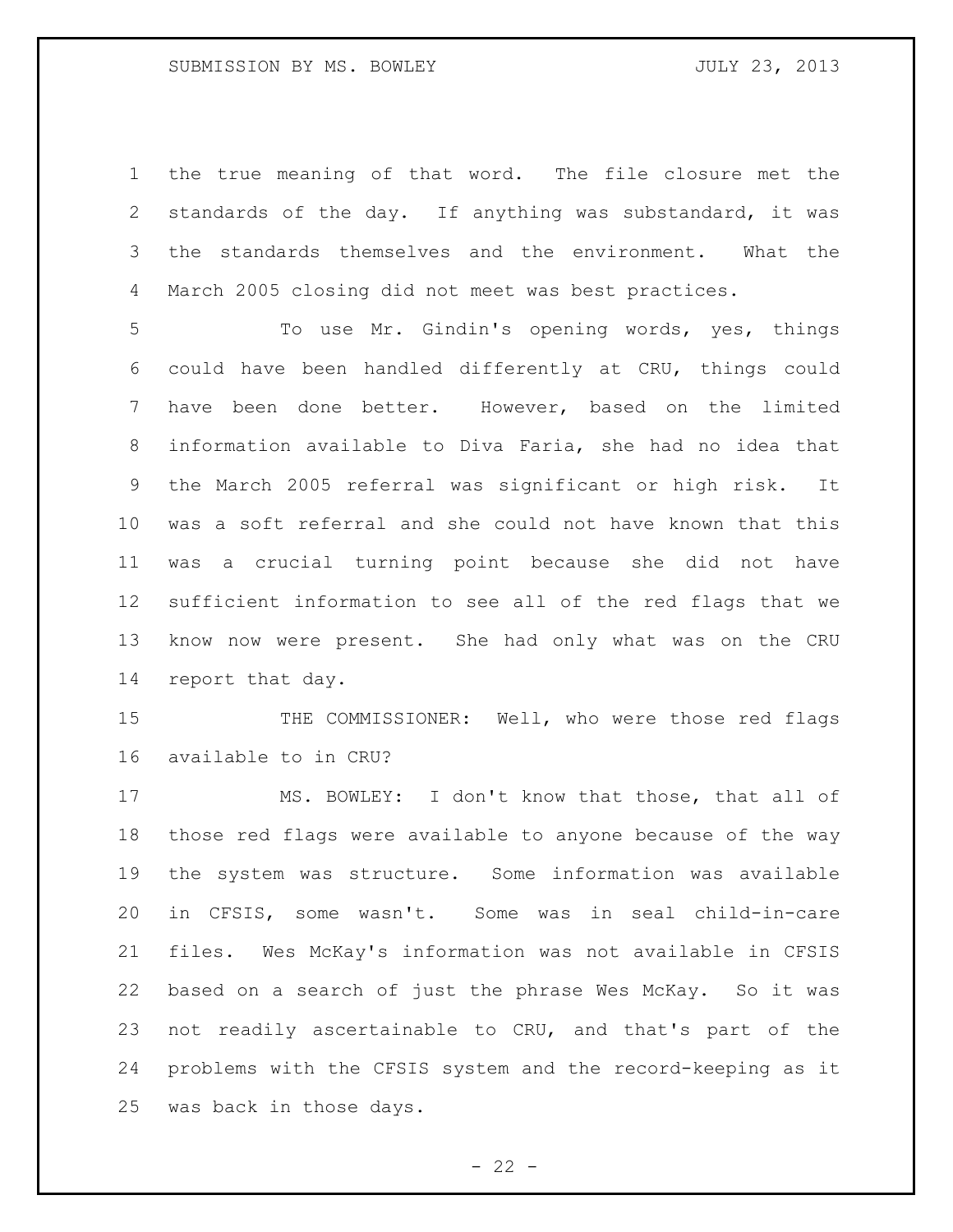THE COMMISSIONER: Well, what did the, the chap that preceded, Zalevich, going out there the day before -- MS. BOWLEY: Buchkowski. THE COMMISSIONER: Buchkowski; what was available 5 to him by way of background of, of, of the, what had gone on in the history of this family? MS. BOWLEY: I don't know what was available to him. I only know what is in the CRU report for March of 2005. THE COMMISSIONER: But should they have known the history of, of going right back to Phoenix's birth and the inability of the parents to, to, to be parents at that stage and all of the other events that occurred in this family's history up till 2005? MS. BOWLEY: I don't know for sure that that

 information was available to CRU people because I believe that gets back to Mr. Gindin's recommendation that histories should be carried under the name of the child so that, for example, if you call up a child's name, you then return and get the results of the parent's history without having to do a search on a fellow named Wes McKay and not getting any of his history.

 THE COMMISSIONER: And do you agree there's merit in that suggestion of Mr. Gindin's to open a file under the name of the child?

 $- 23 -$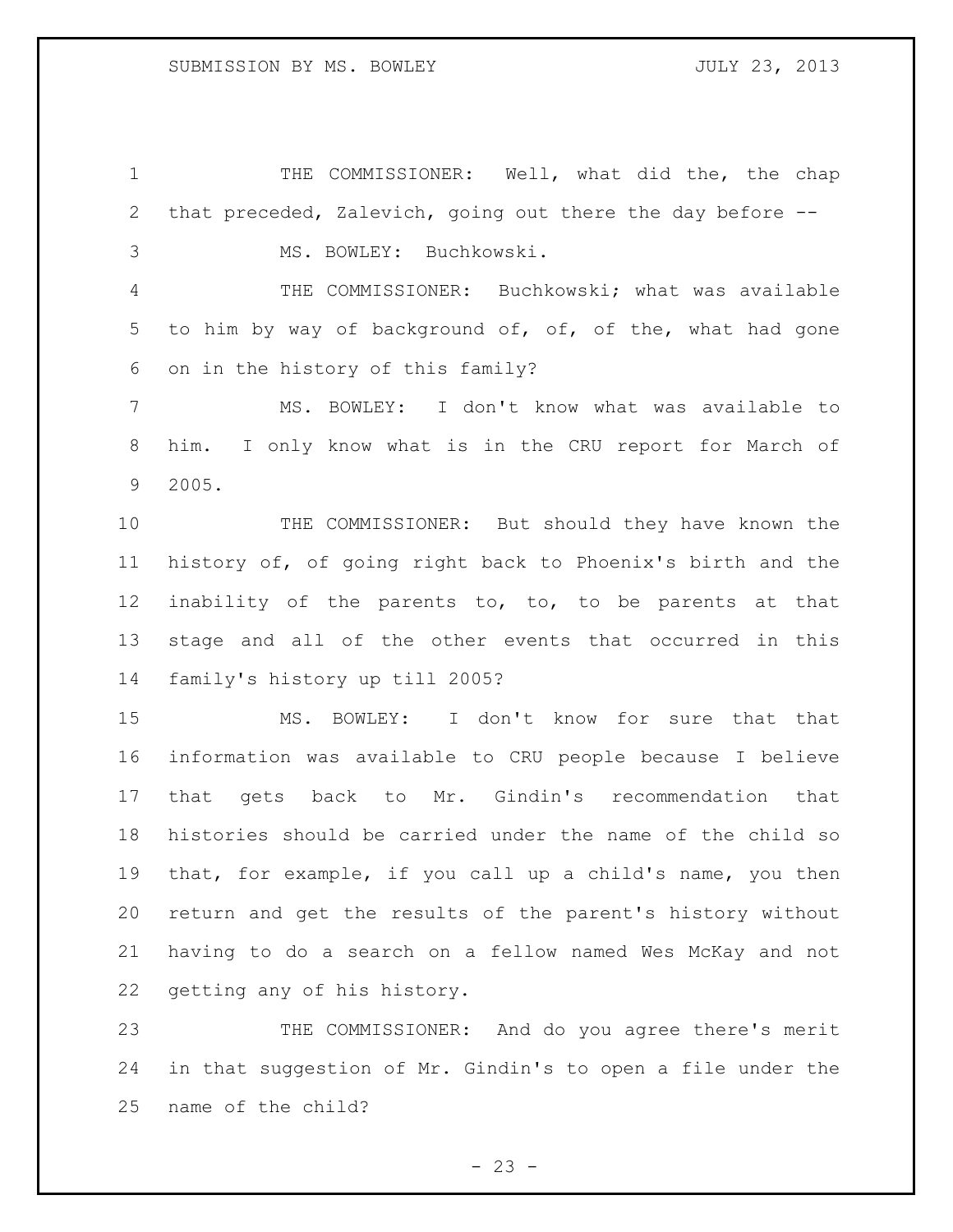MS. BOWLEY: Yes. On behalf of Diva Faria, we do.

THE COMMISSIONER: Right. Thank you.

 MS. BOWLEY: And as part of what we've just had an exchange on, Mr. Commissioner, the decision to close this file in March of 2005 was not more drastic and was not more deserving of criticism than other previous decisions on Phoenix's files; it was just the very unfortunate timing that makes this decision the subject of such harsh scrutiny.

11 THE COMMISSIONER: The, the final event?

12 MS. BOWLEY: Yes.

13 THE COMMISSIONER: I understand you.

 MS. BOWLEY: And in the face of the terrible results of Phoenix, there is a natural human tendency to feel anger and outrage and a desire to place blame. It may assist a bit in coming to terms with the awful event. And some may not accept that hindsight is overly sharpening some judgments and perceptions in this matter, but with respect, however, it is. Yes, now, it can be said that other, better decisions ought to have been made. At the time, however, and while the department in Winnipeg CFS may say that the various lack of resources, lack of up-to-date standards, lack of tools, lack of training, workload, were not, each one in and of themselves, specific contributing

 $- 24 -$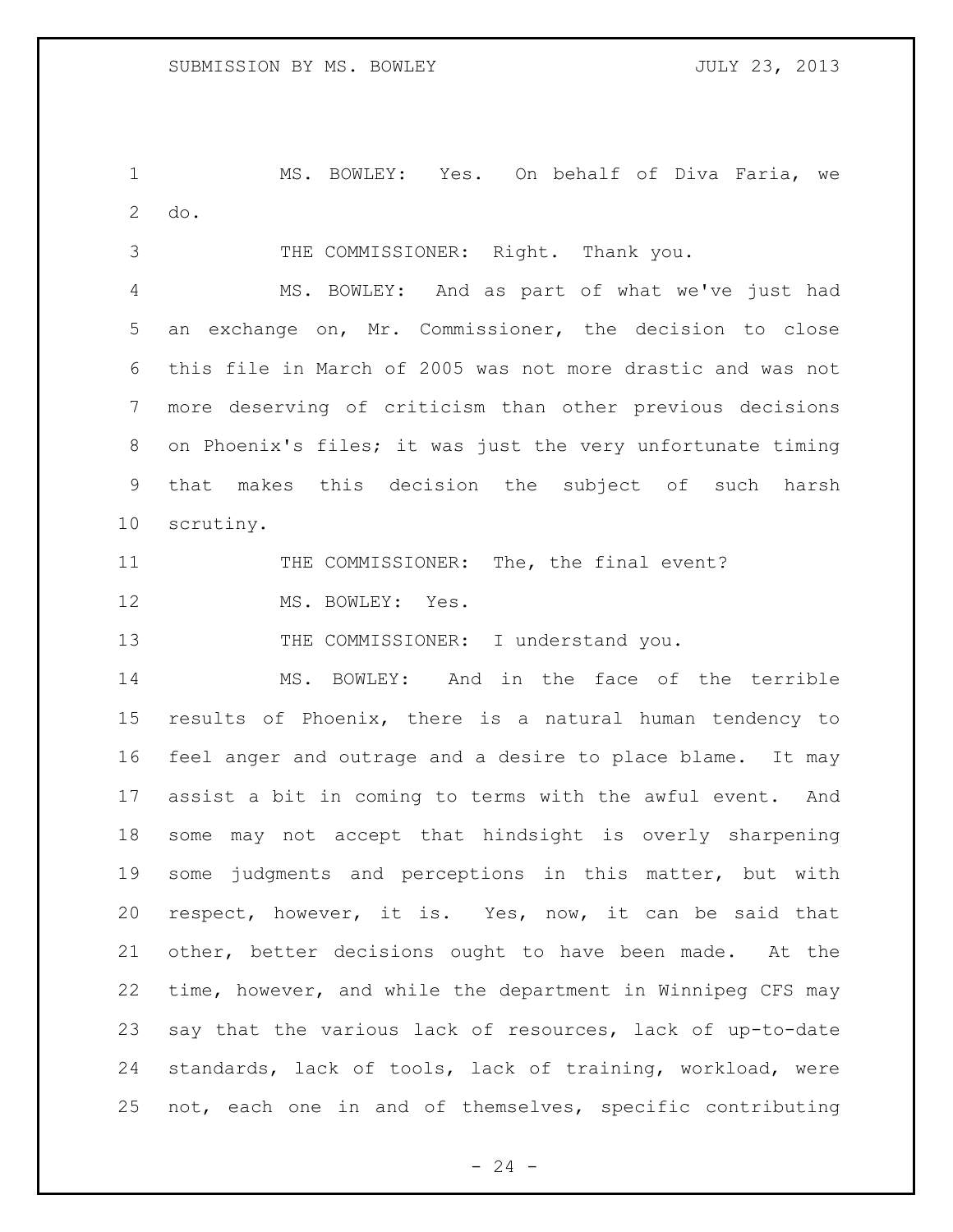factors in the handling of Phoenix's files, I return to my earlier point and ask that you consider the cumulative effect on those files and on those people in that environment. Because on a general basis, what these lax and inadequacies created was an organization or a system or a program that was not adequately equipped to deal with situations of low to medium risk and low to moderate cases of neglect.

 As you heard Mr. Ray say yesterday, focus and resources were directed to situations where there were immediate presentations of significant high risk and, in those cases where abuse was occurring, apprehensions took place promptly and effectively. And perhaps it was due to lack of resources of devolution or some effort to balance the priority of keeping children within their families, whatever the reason, the systemic treatment of low to medium risk in neglect cases did not result in intensive investigations or aggressive responses from Winnipeg CFS workers.

 THE COMMISSIONER: I guess the point is, accumulatively this might well have been high risk.

MS. BOWLEY: Yes, it may well have been.

THE COMMISSIONER: Yeah.

 MS. BOWLEY: But the point is, is that that was not known to Diva Faria in March of 2005.

 $- 25 -$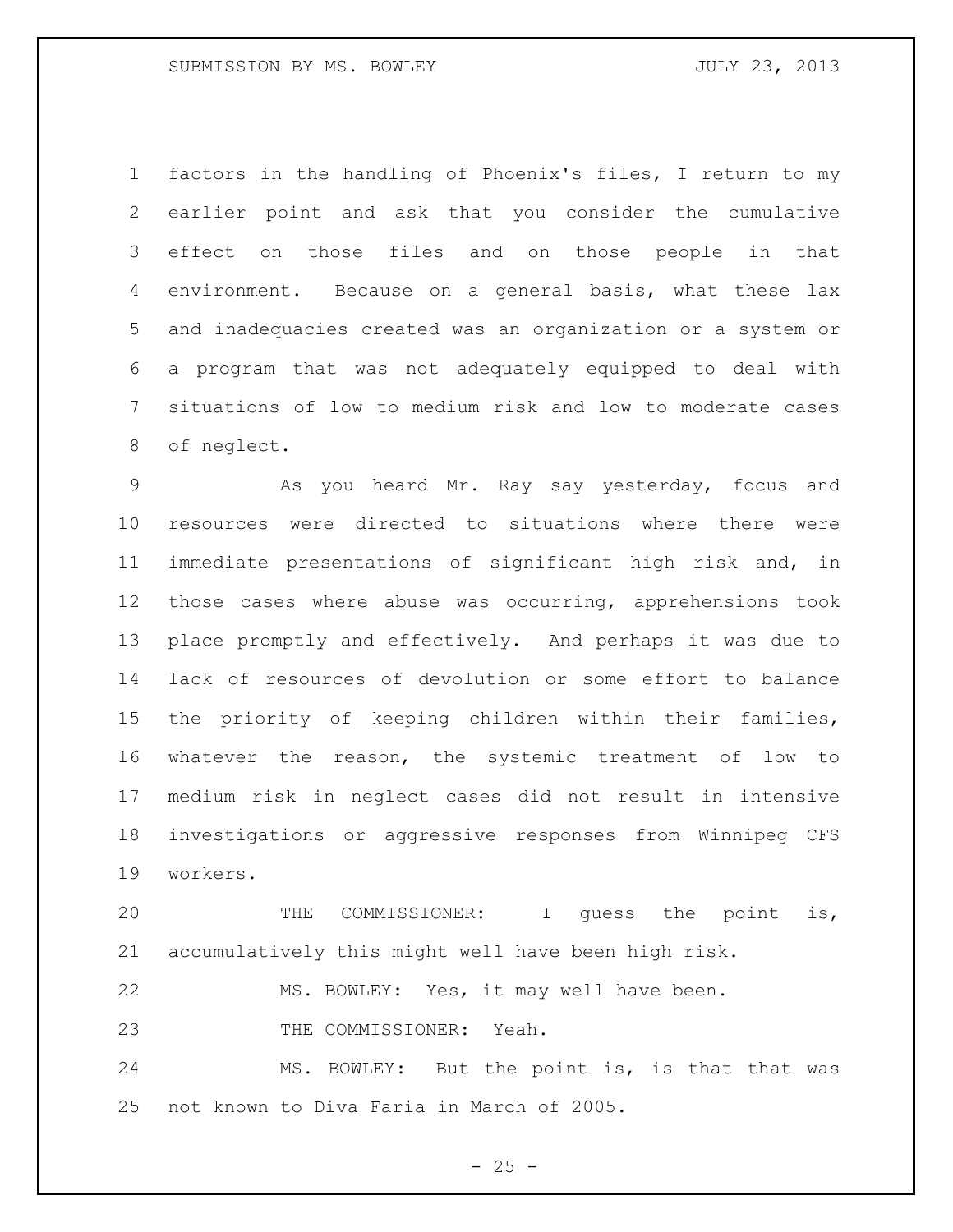THE COMMISSIONER: And maybe therein lies one of the major weaknesses of the whole system.

MS. BOWLEY: Yes.

 THE COMMISSIONER: That there wasn't, you're saying, the ability to make that known to the CRU people at that time.

 MS. BOWLEY: Yes. And I have a recommendation on that at the end of my submission.

 THE COMMISSIONER: You'll come to recommendations.

11 MS. BOWLEY: Yes.

12 THE COMMISSIONER: Good.

 MS. BOWLEY: On a regular basis and including throughout the course of Phoenix's life, these low to medium risk and low to moderate neglect cases did not have the same specific well-ordered niche within the system. Cases were prioritized on a daily basis on a minute-by- minute basis at CRU, and the ones which presented as immediate high risk were dealt with first, and it was a fact that these so-called soft referrals were regularly closed and dealt with in a less involved manner than situations requiring apprehensions and management knew it and condoned it.

24 The new crisis response program offers operates very differently, as we've heard during this

 $- 26 -$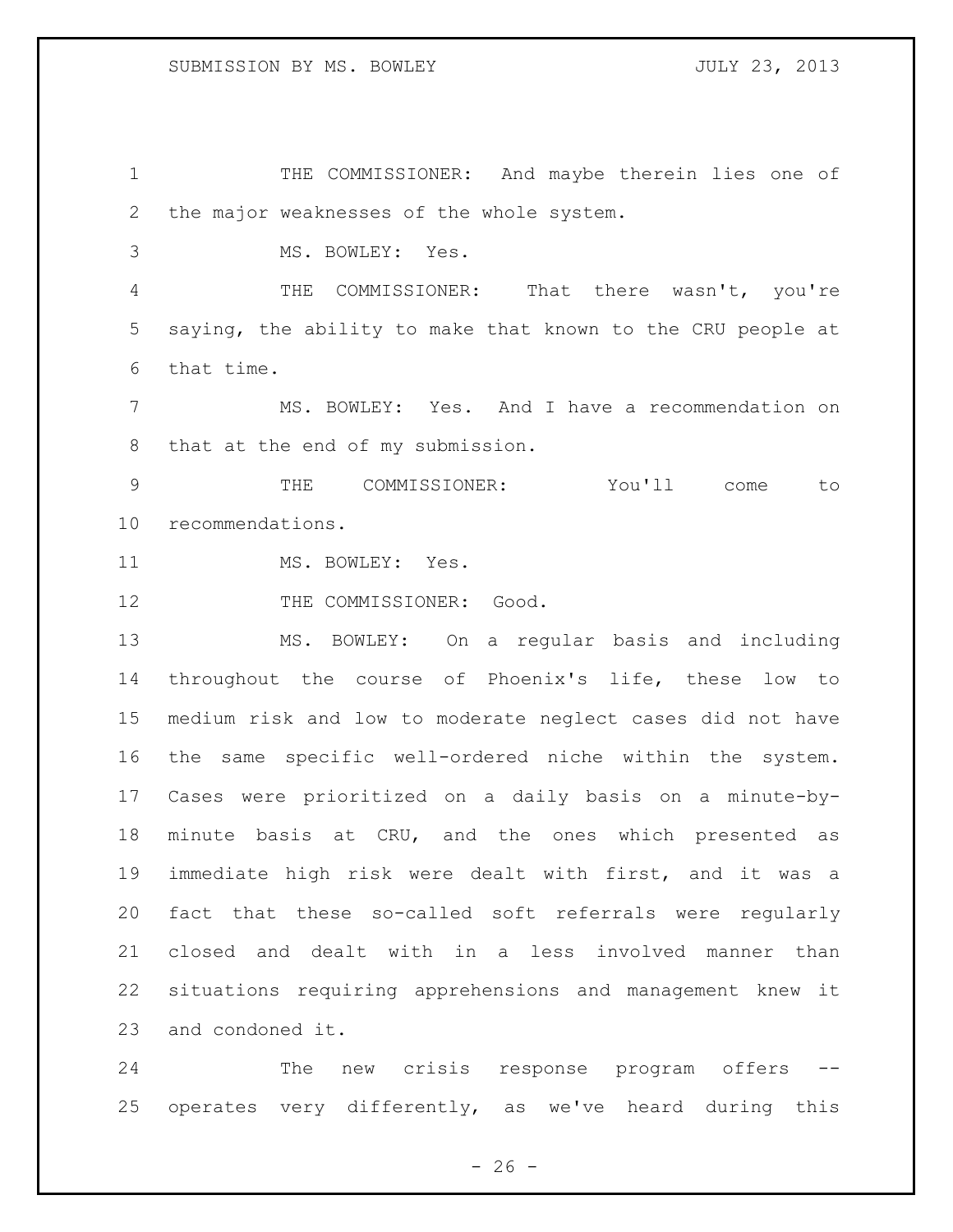SUBMISSION BY MS. BOWLEY **SUBMISSION** BY MS. AND MULT 23, 2013

 inquiry. It has clear standards, clear expectations, policies, good tools, increased training and less workload. I'm not going to spend a lot of time on it but I refer, refer you, Mr. Commissioner, to Exhibit 51 and all of its tabs. The wealth of resources that are set out there is instructive.

THE COMMISSIONER: What is Exhibit 51?

8 MS. BOWLEY: Exhibit 51 is the ANCR tools, policies and procedures documents.

10 THE COMMISSIONER: Oh, oh yes. Okay. I know what you mean. As it is today?

 MS. BOWLEY: Yes. Now, as I said, there may have been a variety of reasons for that prior state of affairs and I don't intend to try and deal with all of the potential reasons today, but it may be important to note that while Patrick Harrison was program manager from 2003 to July 2005, he reviewed the intake manual and was of the view that no further edits were needed. He said he was mindful that the intake program, including CRU, would change with devolution. It was made clear to him that there would be a revision of the program because a different authority would be assuming responsibility for intake and they would want to review it in its entirety. As a result of these factors, he gave evidence at this inquiry that changes to the intake program did not seem to

 $- 27 -$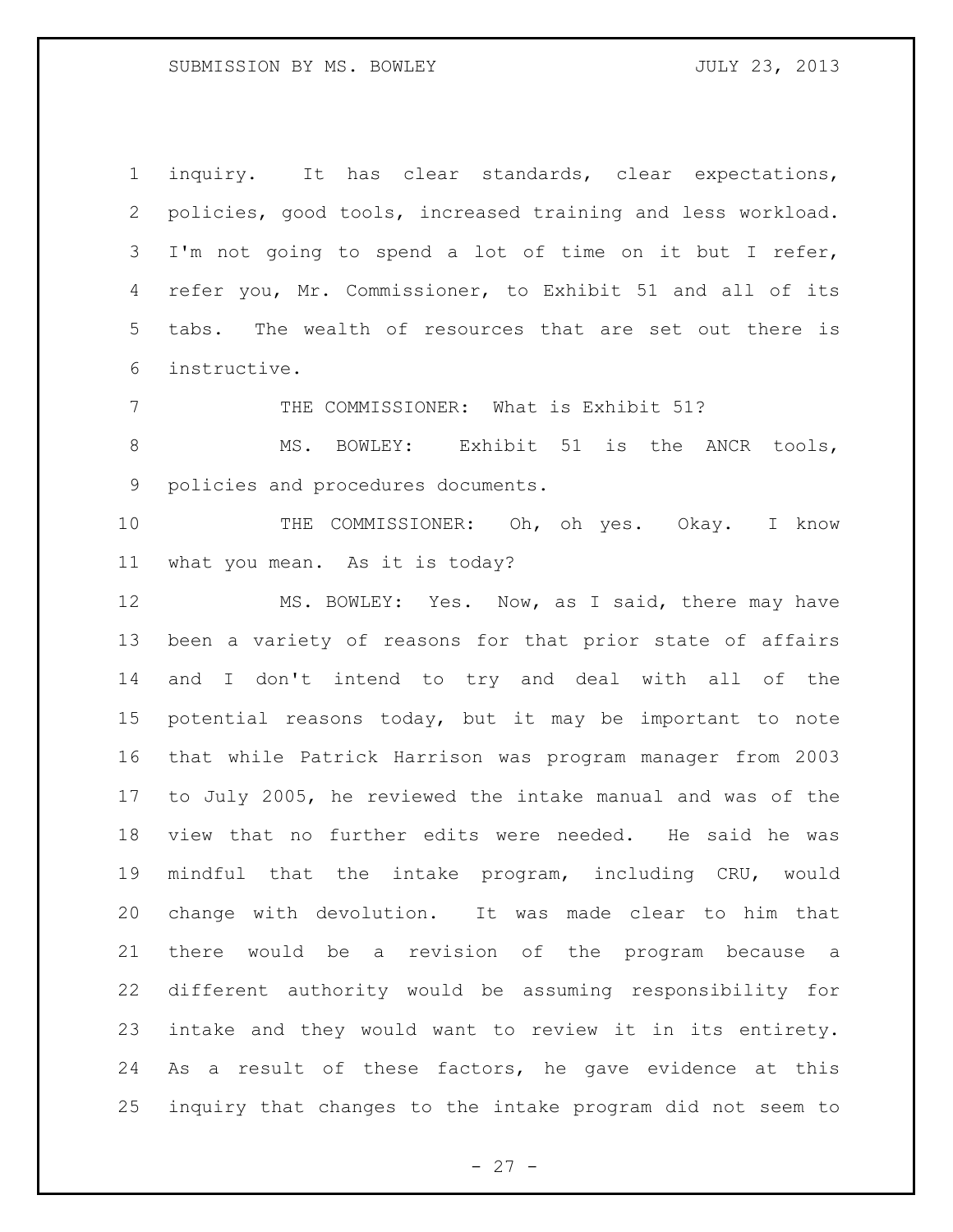be a worthy effort at that time because it was going to be changing.

 Linda Trigg was the chief executive officer of Winnipeg CFS from July 2, 2001 to July 5, 2004. She gave evidence here that her number one concern or among her top concerns was training. She brainstormed ideas at the management table about training but said these ideas could not be implemented because of all of the other changes taking place and because it didn't make sense to re-arrange things only to have it unravel six months later.

 Jay Rodgers admitted the changes to CRU and intake were not high on his list of priorities while CEO.

 While it was challenging to bring about the massive changes inherent in the necessary devolution process and system failures may have been likely to occur during that process, front line workers and supervisors ought not to shoulder the blame for any system failures in circumstances where their work was so compromised by so many problems.

 And this now brings me back to common sense. Things at CRU in those years were not as simple and as obvious as Mr. Gindin suggests. The wealth of detail and analysis that has brought us here today was not known to the people in CRU in 2004 and 2005. And as I said, the CRU was not a simple place to work, and Mr. Commissioner, I was

 $- 28 -$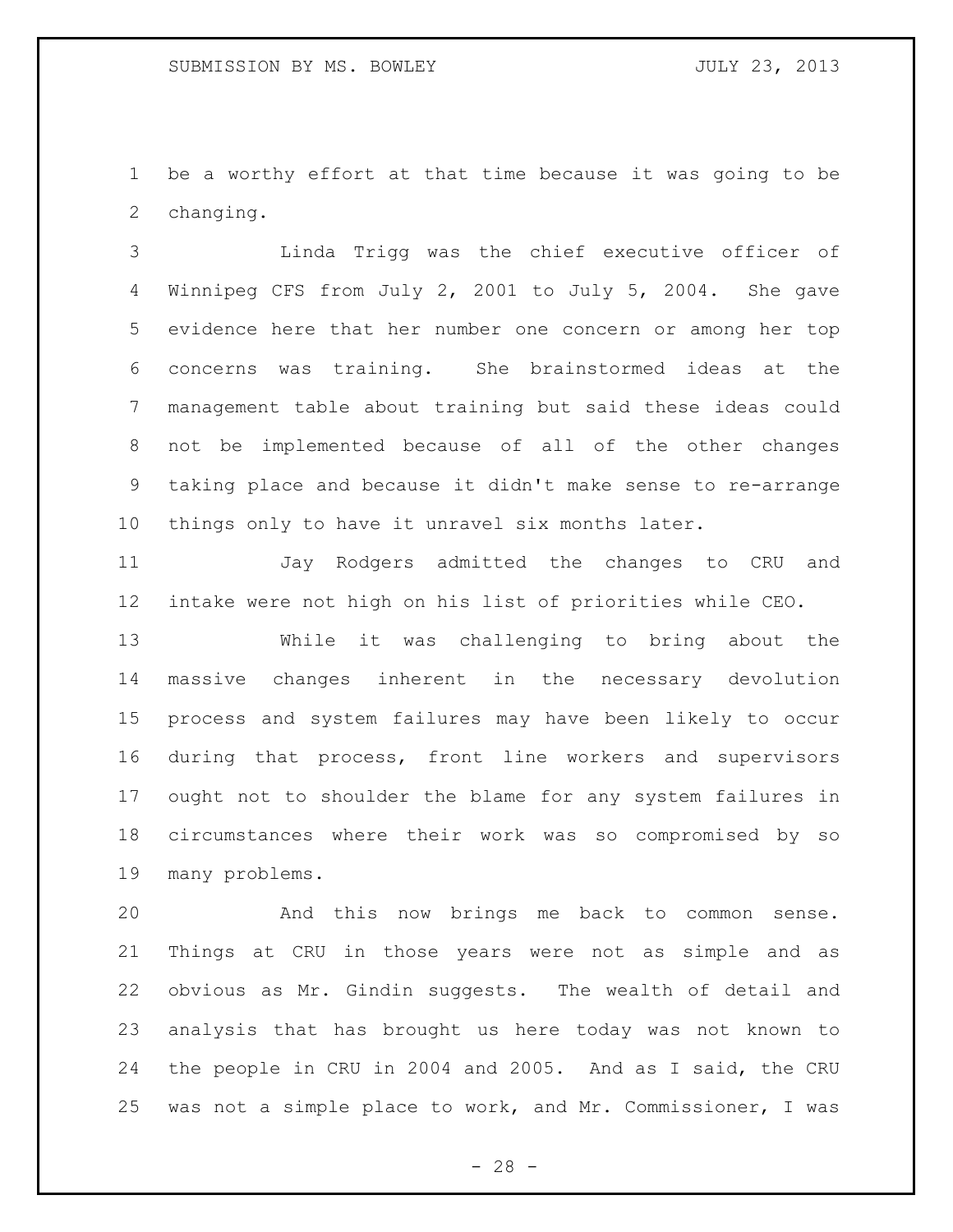heartened to hear your comments yesterday when you said that you understand social work to be a difficult and complex profession. It is and it was, and the events in 2004 and 2005 are not as susceptible to easy answers as has been suggested to you.

 It is my submission that as Dan Berg and Sandie Stoker and others have said, common sense is not the appropriate term by which to review these situations. Professional judgment is a more appropriate term. Common sense is subjective. Many people said that. It is also, in my submission, very much based on its context.

 As an obvious example, members of the public often think that a judge's acquittal or sentencing decision is utterly devoid of common sense, but in that context, in that environment, the decision is appropriate. And similarly, in the context of standards going back to 1988 which did not require a child to be seen, in the context of a practice of not seeing a child occurring and being accepted by management, it should become more difficult to say that it is obvious common sense to do or not do something in that environment, in that context at that time. If everything was so simple and common sense, there wouldn't be a need for standards and policies and training. But this work is not simple and those things are and were needed.

 $-29 -$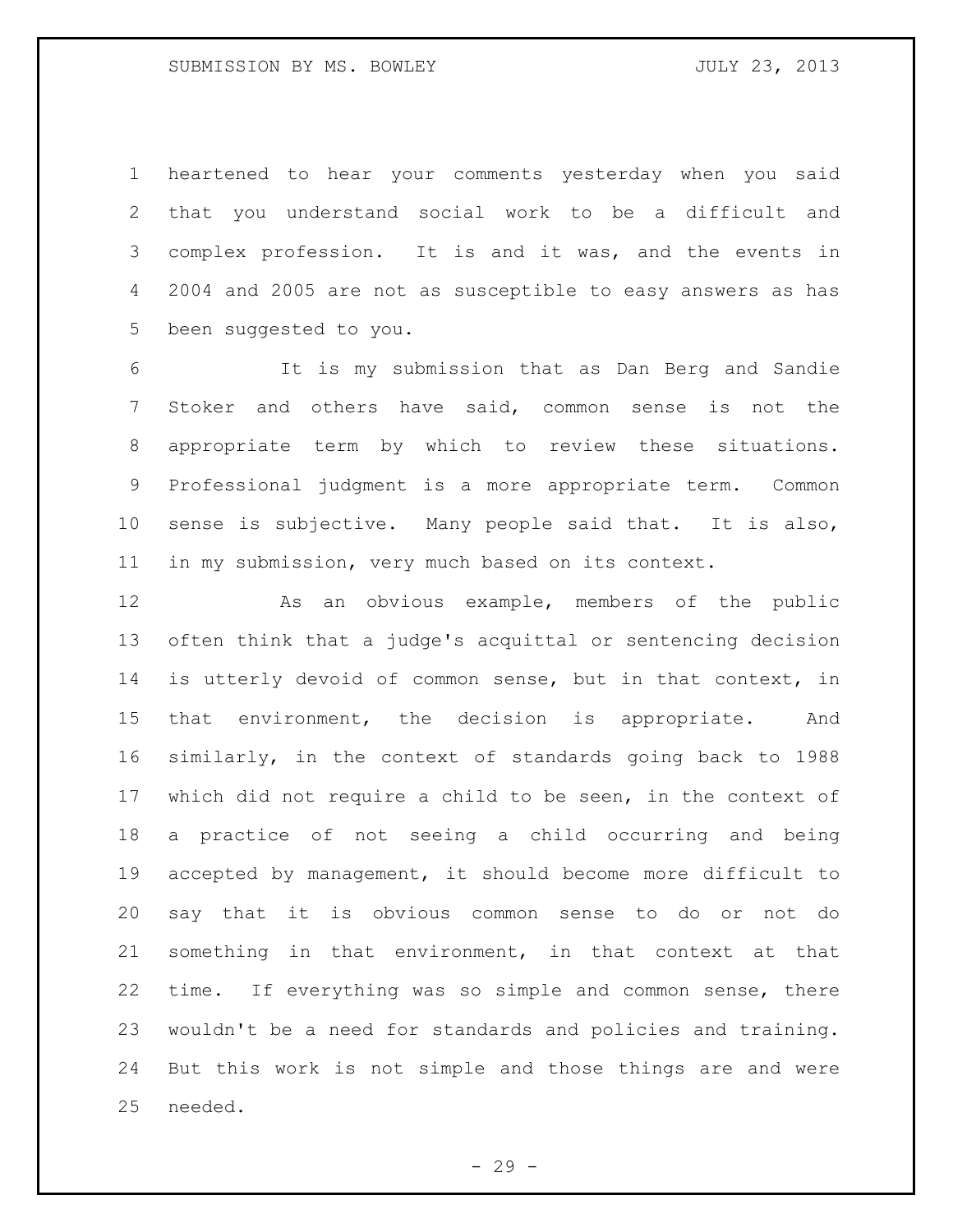The desire for common sense or professional judgment must be balanced against Jay Rodgers' evidence. He said that if there is any doubt about what a worker should do with respect to closing a file or seeing a child, it would have been extraordinarily helpful to have it clearly stated in a manual.

 And again, I invite comparison to the old intake program manual drafted in July 2001 to Exhibit 51, tab 3, the new crisis response program manual. Actually, I think that's tabs "T".

UNIDENTIFIED PERSON: Yeah.

 MS. BOWLEY: They are, to repeat a phrase, night and day in difference, and that night and day difference speaks to the deficiencies which existed before. The night and day scenario exists for virtually all of the systemic defects which prevented CRU workers and supervisors from meeting best practices in those days.

18 A lot of questions were asked during this inquiry about whether workers and supervisors exercised what was called common sense. Implicit in some of those questions was criticism of those workers for not having gone above the standards or failing to achieve best practices or failing to exercise the idea of common sense based on all that we know now.

And I return again to the environment in that

 $- 30 -$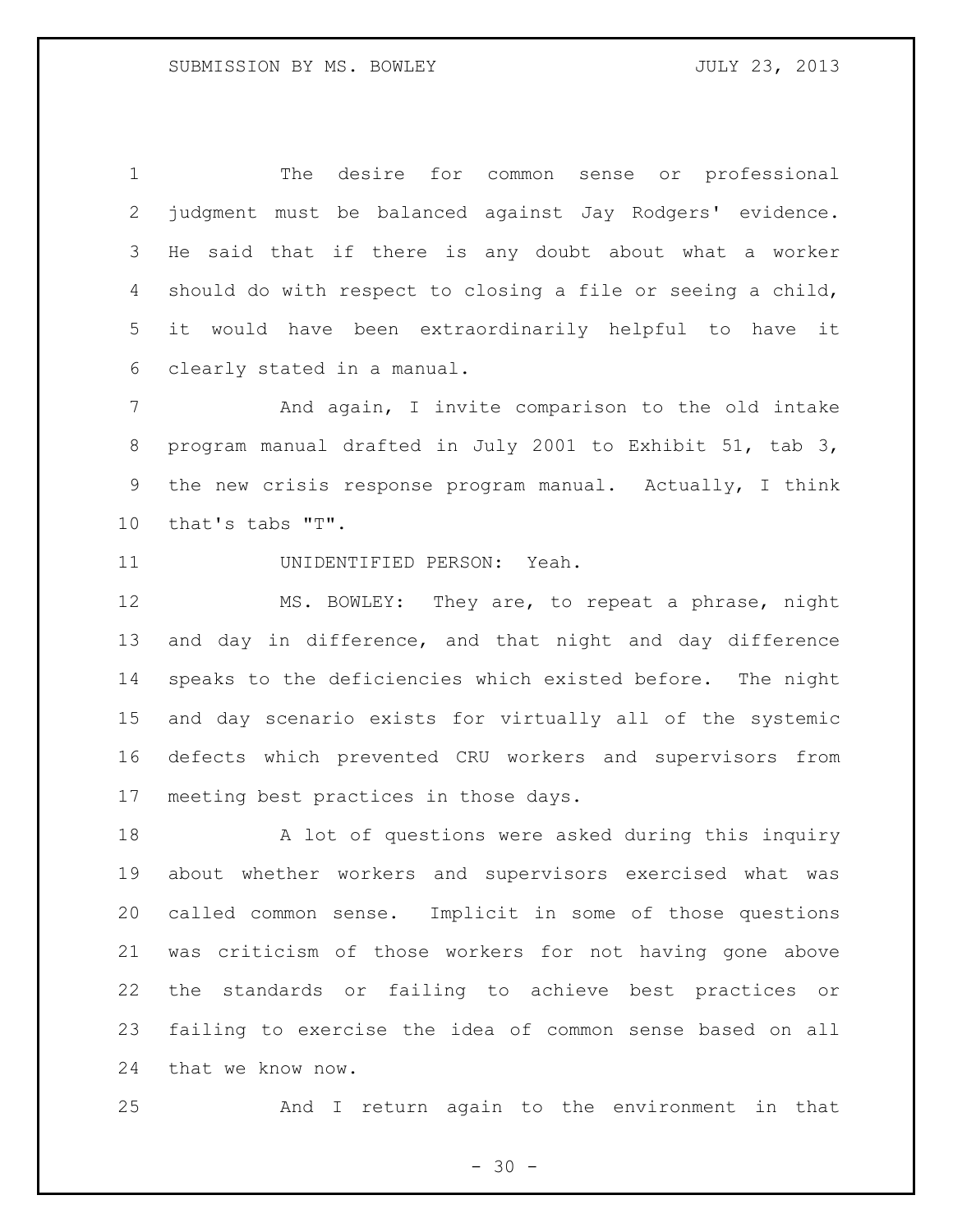context. And Phoenix's situation should not be isolated out of that environment and out of the practice of not seeing children when those in the chain of command above CRU knew that children were not being seen. It should be, I submit, Mr. Commissioner, difficult to criticize and judge the front line people existing in that state of affairs, in that environment, when they were powerless to change it. Jay Rodgers understood that. He gave evidence on February 4 of 2013 and said: "... there's no question, from the findings in those external **reviews, that we had to really pay** 14 attention to clarity about standards. But it's one thing to make standards available. We can't hold our staff accountable until we've had the opportunity to 19 train them in exactly what those expectations mean and what our expectations are, in day-to-day **practice to meet them."**  And on that accountability issue, I didn't hear the "wouldn't it have been common sense" question being

 $- 31 -$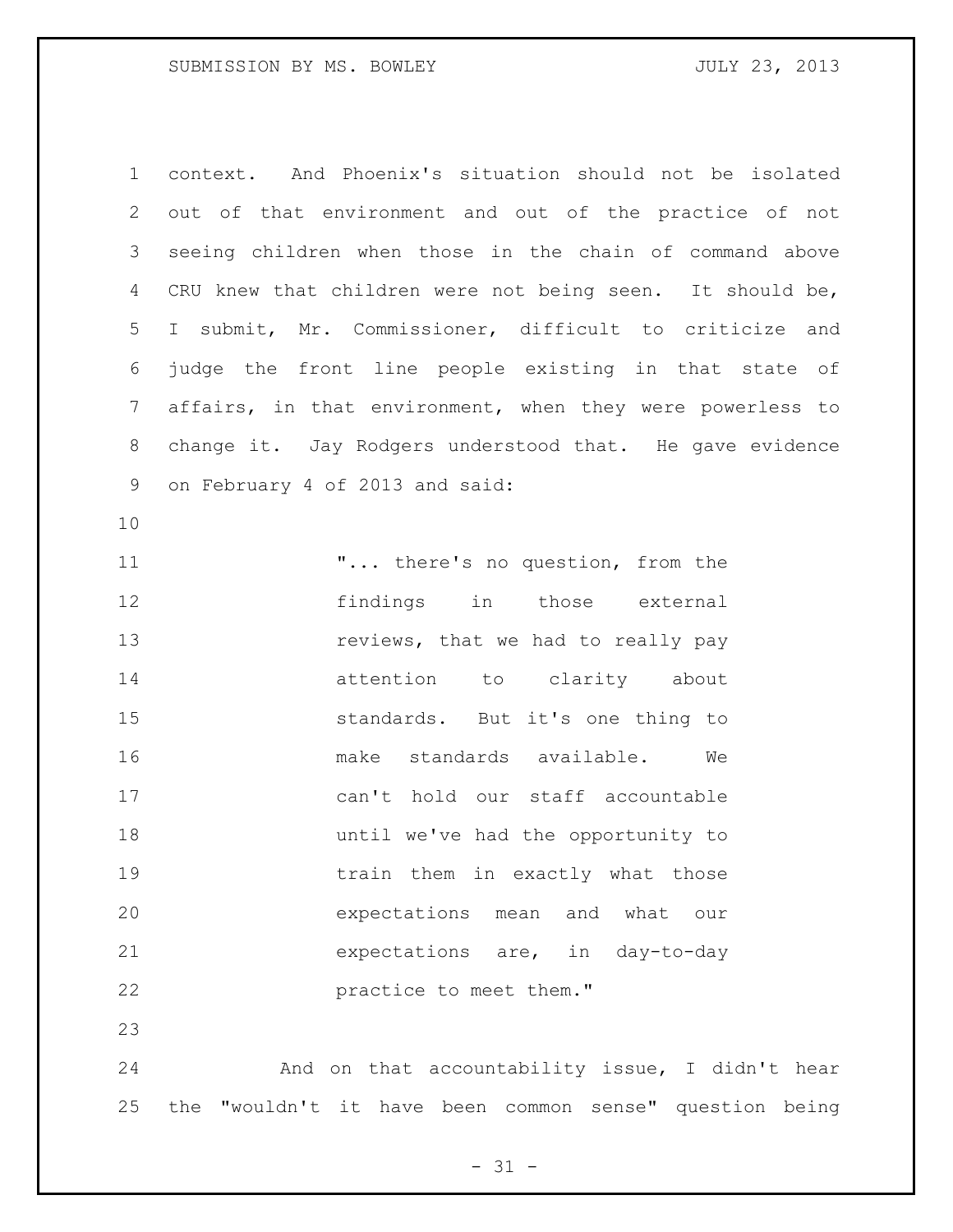asked very much or at all about the conduct of management. I didn't hear it being asked about the organization which controlled the CRU environment, who had the power to change and improve that environment. Senior management and Winnipeg CFS, as a whole, had a clear statutory obligation to provide a functioning system, including to train their front line workers and supervisors. There was an organizational obligation to achieve best practices and to provide a system whereby the front line personnel could be more successful in their work.

 The common-sense questions for management in the organization include: Wouldn't it have been common sense to implement standards which required children who were the subject of child protection concerns to be seen?

 As Dr. Wright said, seeing the child was not a new concept. If that was the case, why wasn't it included in the so-called minimum standards? We still don't know the answer to that question.

 And I urge you to ignore Mr. Gindin's suggestion that the standards would have been disregarded by Diva Faria. There's no evidence to support that assertion. Diva Faria worked hard and strived to meet best practices and would have strived to fulfill that standard.

 Wouldn't it have been common sense to train workers and supervisors? Wouldn't it have been common

 $- 32 -$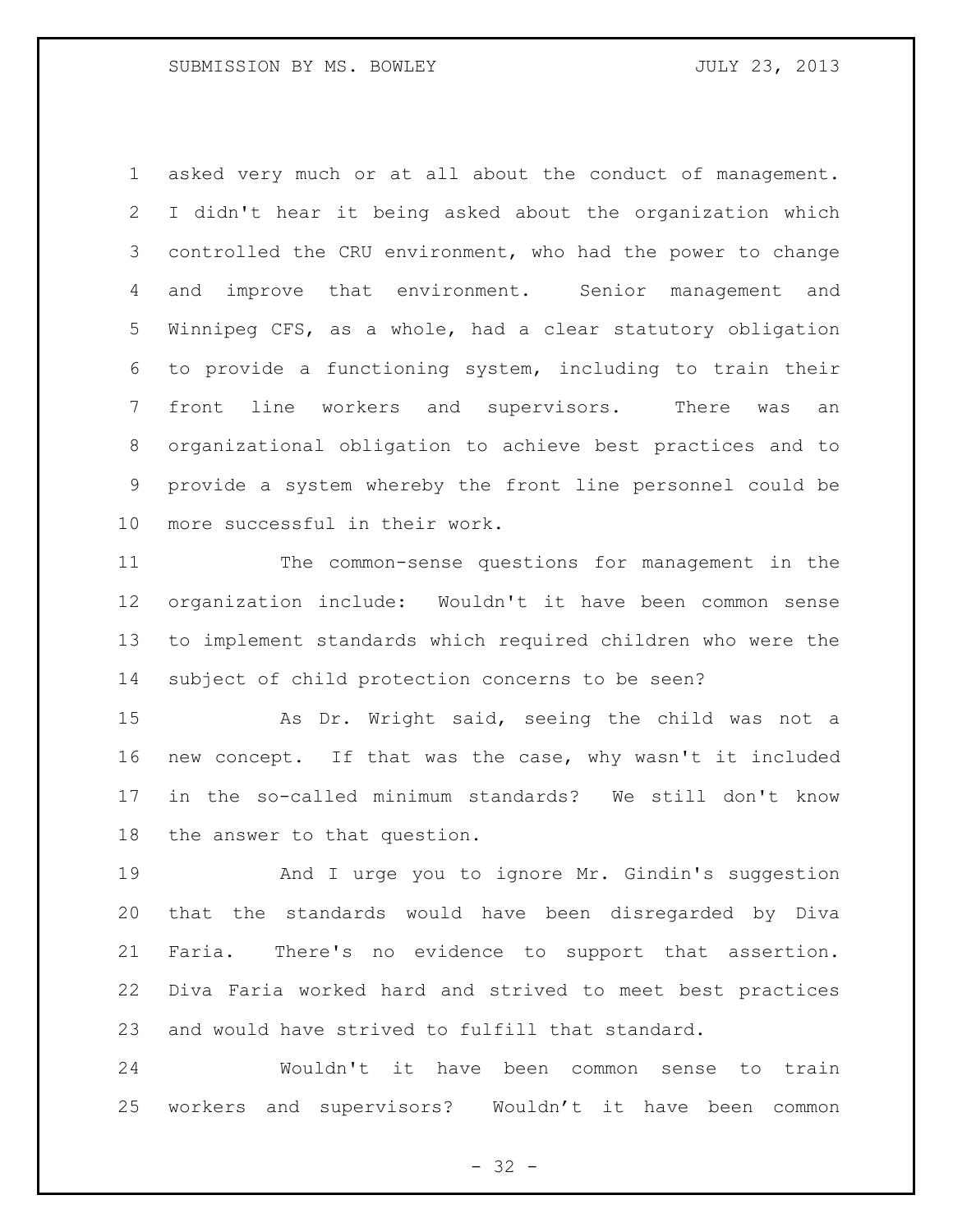sense to provide workers and supervisors with good quality practical tools and manuals? Wouldn't it have been common sense to provide them with enough time to do thorough work so that they were able to achieve best practices, so that they were able to make good professional judgments on a consistent basis?

 THE COMMISSIONER: But based upon their training, in most instances towards the, the BSW degree and some time on the job, i.e., doing the job for a period of months or a short number of years, at that point they must have had some proficiency to allow them to, to apply professional judgment in a, in a sound manner vis-à-vis someone who was without that training and without that experience that had -- they had accumulated.

 MS. BOWLEY: Yes. They had more ability than someone without that training and their experience, but --

17 THE COMMISSIONER: So -- yeah, go ahead.

 MS. BOWLEY: But they existed in an environment where those kinds of cases were not dealt with aggressively and intensively and they were not trained to do otherwise, they were not told to meet standards that said otherwise. That environment had a practice which was condoned by management to not see children when there were broader unspecified child protection concerns. The standards allowed it, the practice allowed it and management condoned

 $- 33 -$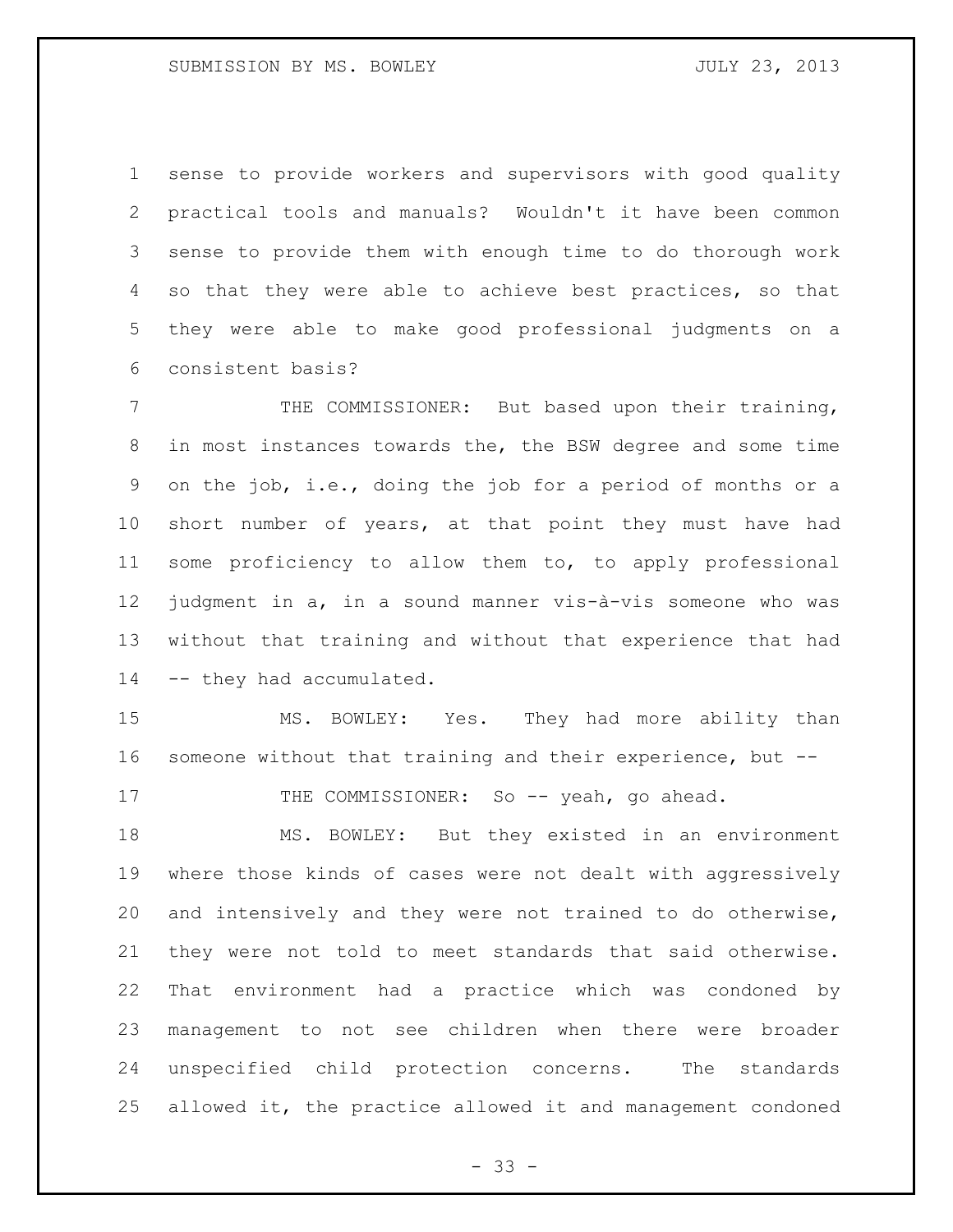## SUBMISSION BY MS. BOWLEY SUBMISSION BY MS. AND MULT 23, 2013

 it. So to now look at Phoenix's case in isolation, knowing all that we know now is a bit unfair because those kinds of cases were dealt with in that way regularly.

 THE COMMISSIONER: So, so the workers were operating, you say, within the context of a deficient system?

7 MS. BOWLEY: Yes.

8 THE COMMISSIONER: I hear what you're saying.

 MS. BOWLEY: And, and a lot of focus has been on these workers and supervisors and there hasn't, with respect, been the same kind of focus on what the people above them were doing or not doing when it was those people above them that had the control. Those people were powerless within their environment to change the standards, to force training on standards, to require different minimal standards.

17 THE COMMISSIONER: But they had to apply their judgment, such as it was, to the factual situations they faced day by day.

 MS. BOWLEY: Yes. But when their judgment, as they apply it on a regular basis, is being condoned and accepted and there are no file audits and no quality assurance and no clinical training that tells them otherwise, that's why they behave as they do and make the decisions that they do.

- 34 -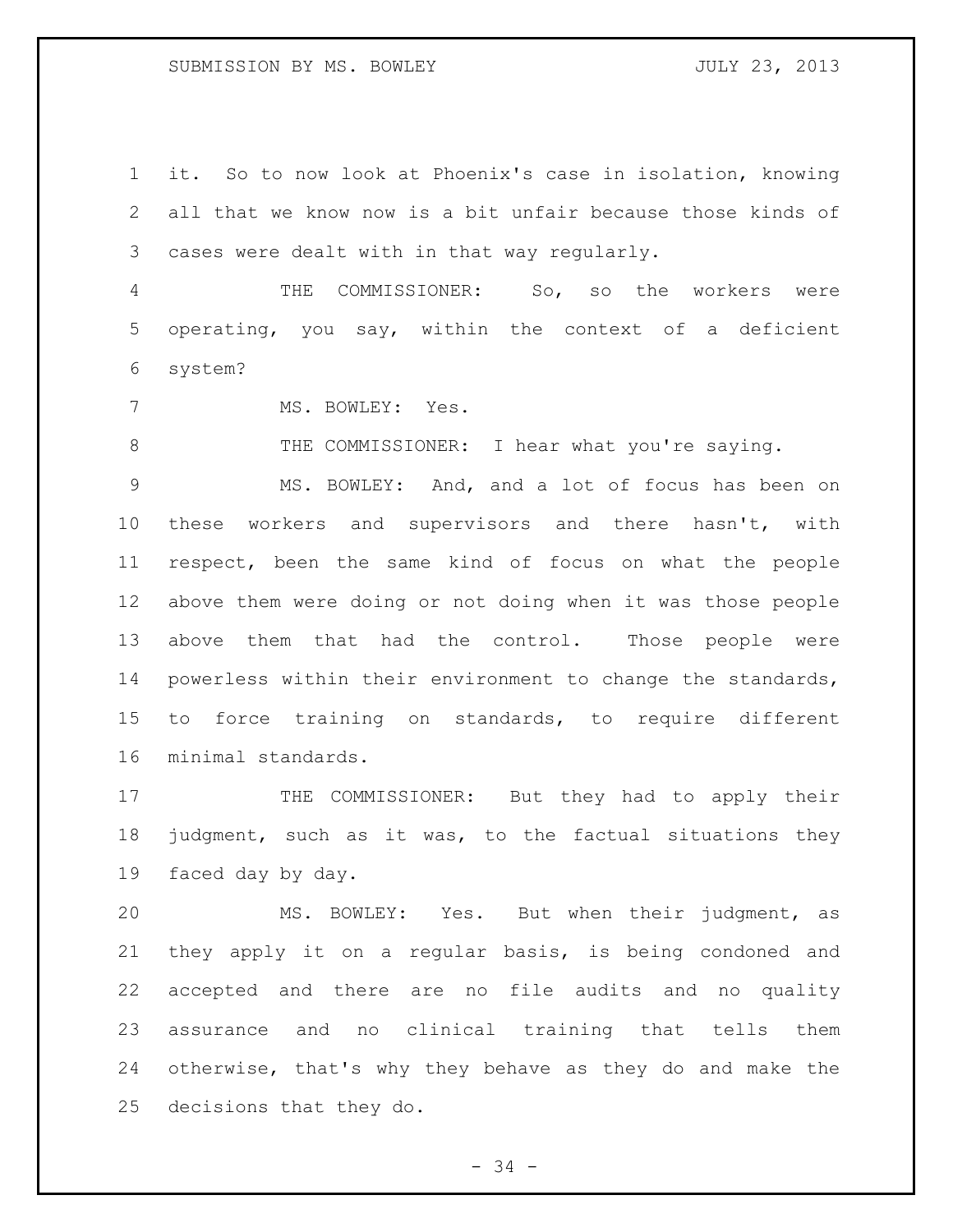Now, after having made the point about common sense and unanswered questions about the system, I am not, 3 I want to make clear, suggesting that any person above the front line supervisor of CRU needs to be blamed either. I'm also not suggesting that it would be at all productive to blame Winnipeg CFS or the department. The facts are that the system was undergoing an unprecedented change. Devolution was an important process and an absolutely necessary one. The department in Winnipeg CFS could only do so much in the face of this massive undertaking. And blame against senior management or Winnipeg CFS does not serve a substantive productive purpose for Manitoba's child welfare system. The horrible lesson has been learned by everyone in this system and by many people outside the 15 system. And to the credit of CFS and the department, they have implemented profound and helpful changes in response to this lesson and we can expect that they will do more following this inquiry.

 In my respectful submission, instead of blame, the better, more helpful course, is to continue to explore more ways to improve this system, something that we all expect will result from this inquiry and its recommendations.

 And I turn now to the subject of recommendations. 25 THE COMMISSIONER: Okay. And that's on what page

 $- 35 -$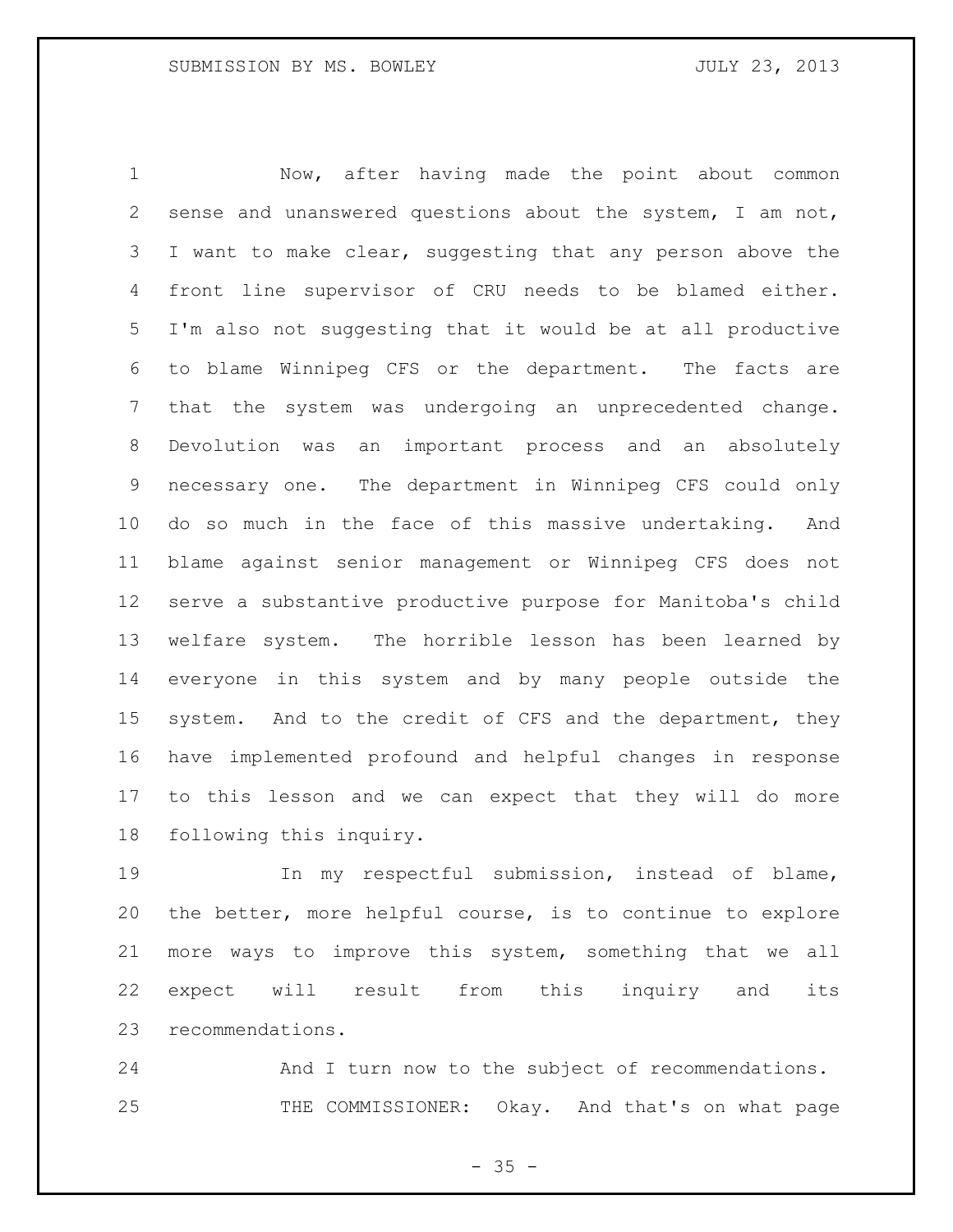of your brief?

| 2               | MS. BOWLEY: It's not.                                       |
|-----------------|-------------------------------------------------------------|
| 3               | THE COMMISSIONER: Okay.                                     |
| 4               | MS. BOWLEY: As a preliminary matter, Mr.                    |
| 5               | Commissioner, I don't have the expertise to<br>speak        |
| 6               | specifically to the recommendations you inquired about      |
| $7\phantom{.}$  | yesterday other than the one about having files be opened   |
| 8               | in the child's name, and I haven't had the opportunity to   |
| 9               | consult so I'll leave it to others who have the appropriate |
| 10 <sub>o</sub> | expertise.                                                  |
| 11              | THE COMMISSIONER: If they wish, yes.                        |
| 12              | MS. BOWLEY: Yes, if they wish. Not to put                   |
| 13              | pressure on them.                                           |
| 14              | The primary recommendation coming from Diva                 |
| 15              | Faria, and this gets back to the point we exchanged earlier |
| 16              | this morning, is an automatic abuse alert on CFSIS when     |
| 17              | there is an individual who is high risk to children, and    |
| 18              | that could include being listed on the abuse registry,      |
| 19              | scoring high on the criminal risk assessment, with a        |
| 20              | history of violence to children or domestic violence, an    |
| 21              | automatic abuse alert should be generated on CFSIS and the  |
| 22              | intake module so there would be an automatic abuse alert    |
| 23              | for that person's name and the name of any person that he   |
| 24              | or she has been associated with within CFSIS. So the        |
| 25              | workers having to deal with emergency situations don't have |

- 36 -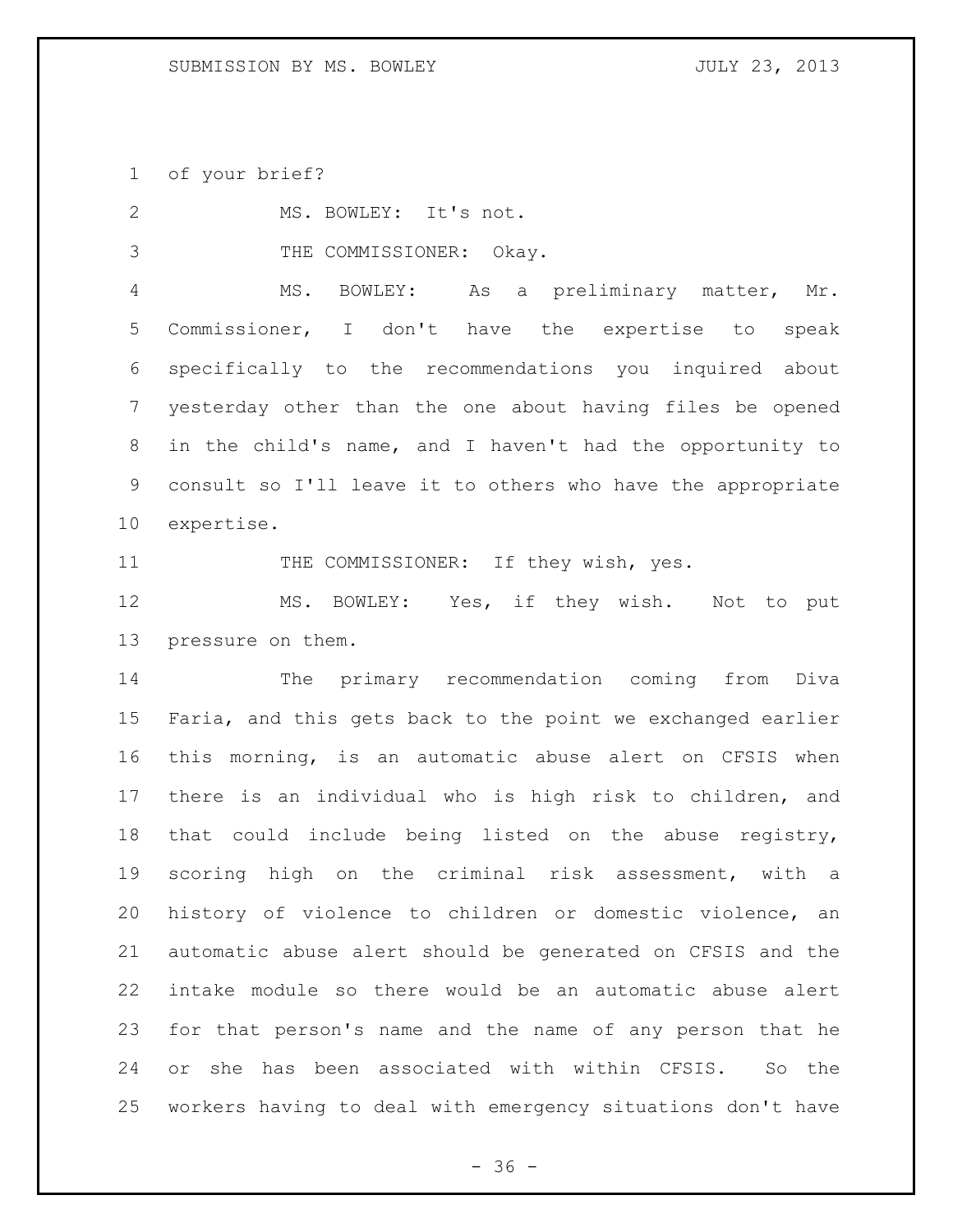# SUBMISSION BY MS. BOWLEY JULY 23, 2013

| $\mathbf 1$  | to sift through volumes of files and hundreds of pages or   |
|--------------|-------------------------------------------------------------|
| $\mathbf{2}$ | request files from off site in order to obtain important    |
| 3            | high risk information. The alert should include all         |
| 4            | possible aliases, birth dates or approximate ages and there |
| 5            | should be a detailed policy document accompanying that      |
| 6            | automatic abuse alert as to what workers should do when     |
| 7            | alerts appear.                                              |
| 8            | Second, and this is essentially a variation on              |
| $\mathsf 9$  | recommendation number 18 --                                 |
| 10           | THE COMMISSIONER: Just before you leave your                |
| 11           | point number one --                                         |
| 12           | MS. BOWLEY: Yes.                                            |
| 13           | THE COMMISSIONER: -- do you know anywhere where             |
| 14           | a system like that is actually in place?                    |
| 15           | MS. BOWLEY: I'm sorry, I don't.                             |
| 16           | THE COMMISSIONER: Okay. I mean, it sounds to me             |
| 17           | as though it makes sense and I just wondered where, where   |
| 18           | it might be found.                                          |
| 19           | MS. BOWLEY: That recommendation came directly               |
| 20           | from Diva Faria based on her personal review and searching  |
| 21           | for something to assist in this process.                    |
| 22           | THE COMMISSIONER: Thank you.                                |
| 23           | MS. BOWLEY: The second is, as I said, a                     |
| 24           | variation on number 18 of the northern and southern         |
|              | 25 authorities' recommendation. The provincial standards    |

- 37 -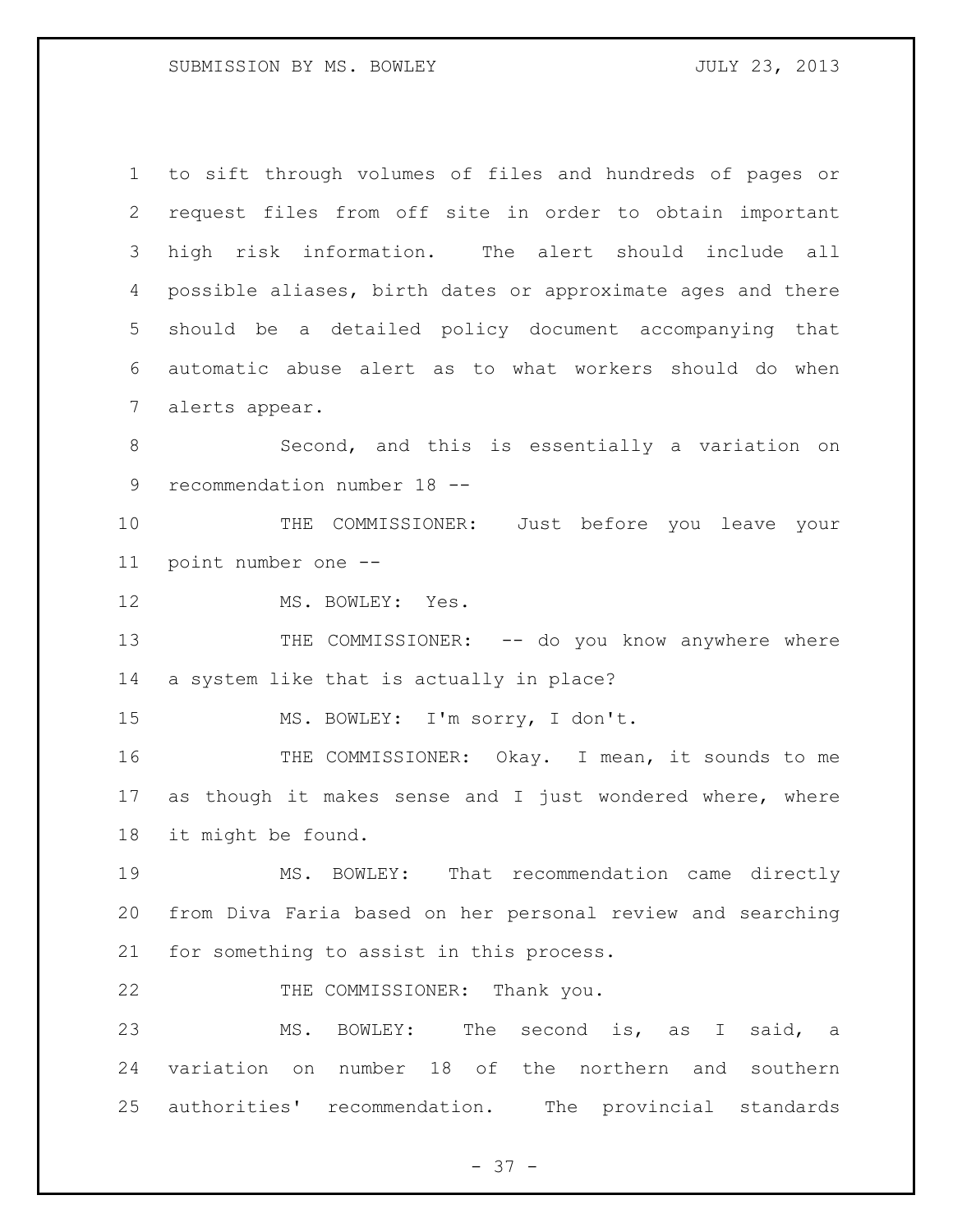should be revised to ensure that they reflect current Manitoba practices and that they are achievable based on quality assurance measurements. Quality assurance measurement should take place on the standards to ensure not only that they are achievable but whether best practices are achievable and that they are resulting in optimal outcomes for children and families. Resource allocation may need to be adjusted accordingly.

 And if you like, Mr. Commissioner, I can provide these to you or to Commission counsel in writing to save you trying to take them down.

12 THE COMMISSIONER: I would think Commission counsel would find that quite useful, who will be assisting me throughout the remaining weeks to get this report out.

 MS. BOWLEY: Thank you. With that then being said and looking at the time, I do have the other recommendations in writing and they are, in large part, either endorsements of or variations on recommendations that have already been made, and so with your permission I'll merely submit those in writing and, and we can shorten up this process.

 THE COMMISSIONER: Providing there is nothing new that your, your -- the other participants should hear to have a chance to respond to.

MS. BOWLEY: The, the only one that may be

- 38 -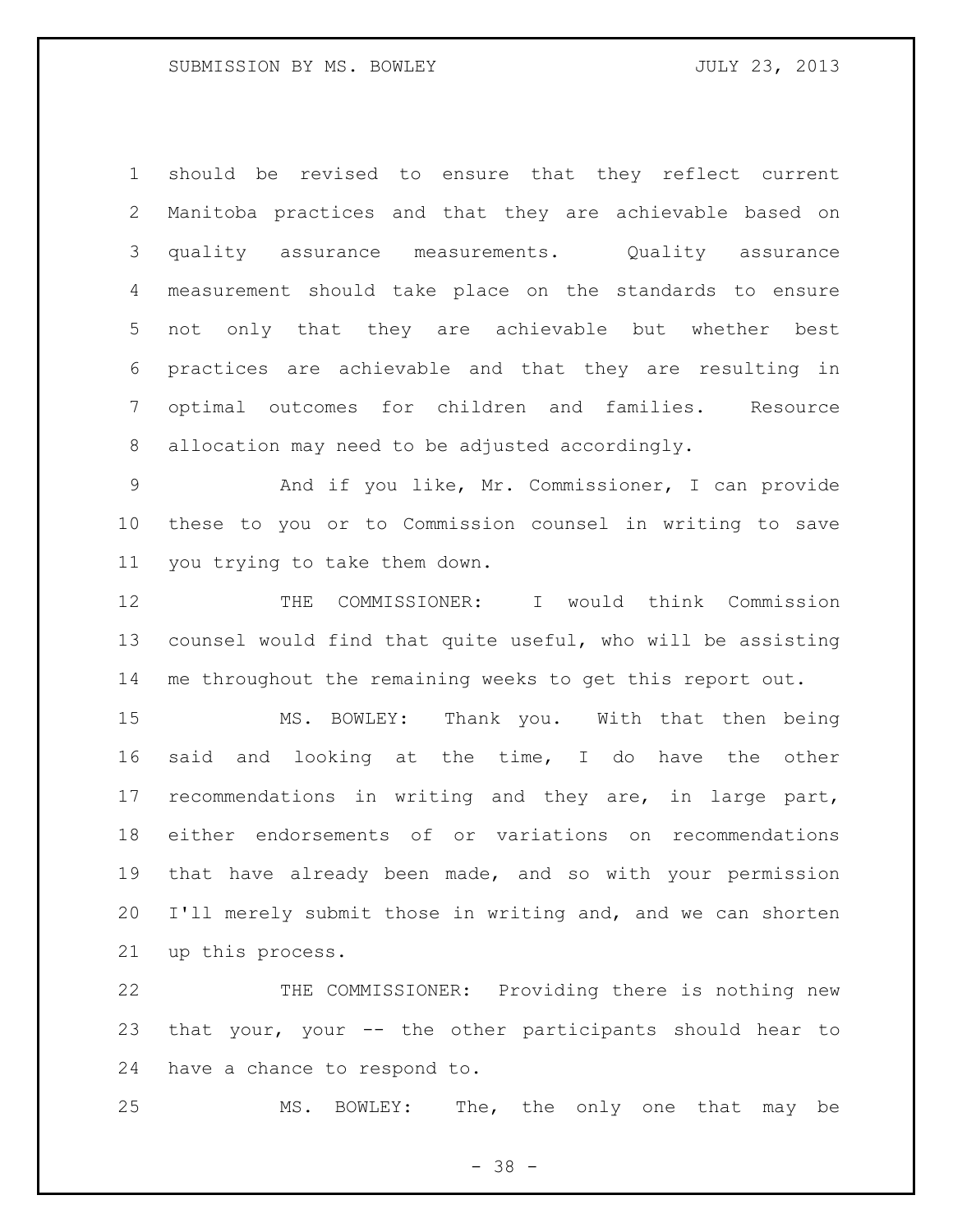somewhat new is recommendation 28 from the northern and southern authorities. And it is a recommendation that higher qualification requirements and higher compensation schemes should be put in place and funded for child welfare staff occupying intake positions and, further, that child protection workers should receive higher pay than workers in other lower risk lower stress areas of the system, something akin to danger pay or stress pay.

 THE COMMISSIONER: And that would include supervisors operating in that arena, too, I assume?

 MS. BOWLEY: Yes. And Mr. Commissioner, that concludes my submission. I want to thank you for your attentive listening and your engagement throughout and also for generously allowing me to appear and participate as you have.

 I want to thank Commission counsel for their hard work, professionalism and their great assistance to me in 18 getting up to speed on this matter, and that goes for Commission staff as well, for effective and prompt response to my incessant e-mails.

 And I want to conclude by saying that this inquiry serves an honourable purpose in trying to prevent such cruelty and misery from ever befalling another Manitoba child and for the writer's part and on behalf of Diva Faria, we commend the purpose and confirm the utmost

- 39 -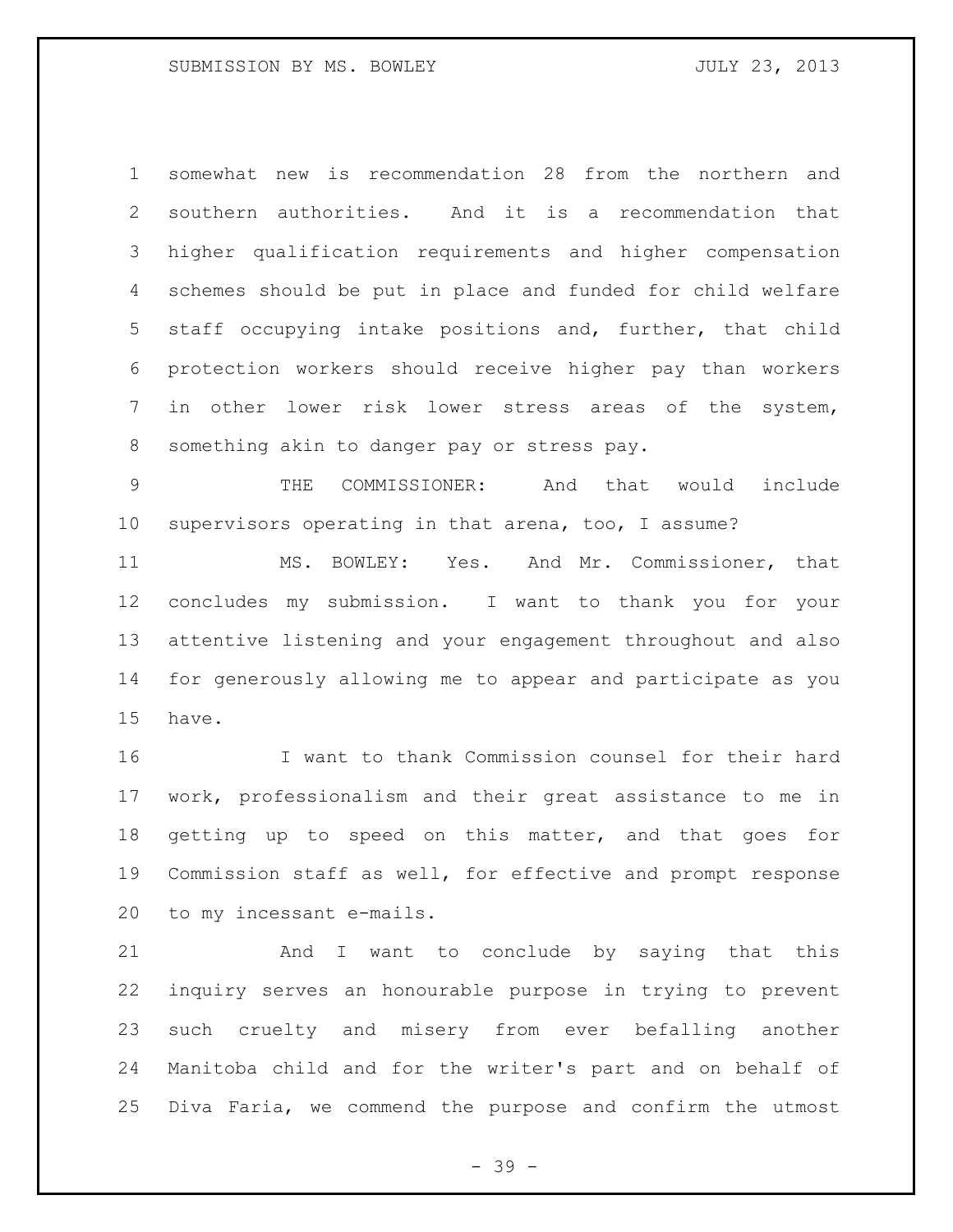inquiry -- utmost importance of this inquiry and look forward to your final report.

 THE COMMISSIONER: Well I thank you very much, 4 Ms. Bowley, and I'm mindful of the stage that you were brought into this, and I think you've done a remarkable job of getting up to speed without being here at the time that some of the significant witnesses gave their evidence that bear on what you've had to say this morning.

9 MS. BOWLEY: Thank you.

 THE COMMISSIONER: All right. I guess we'll take our mid-morning break now and then we'll move on.

 MS. WALSH: That sounds appropriate, thank you. THE COMMISSIONER: Fifteen minutes.

(BRIEF RECESS)

17 THE COMMISSIONER: So we're ready to proceed. Now the presentation on behalf of Ms. Dick.

 MR. ZAPARNIUK: That's correct. For the record, my name is Rob Zaparniuk. I represent Ms. Roberta Dick in connection with these proceedings.

 Mr. Commissioner, I intend to be very brief with respect to my submission. Ms. Dick played a very brief role with respect to this matter, as you're probably well aware. It is not my intention to recite the facts I've set

 $- 40 -$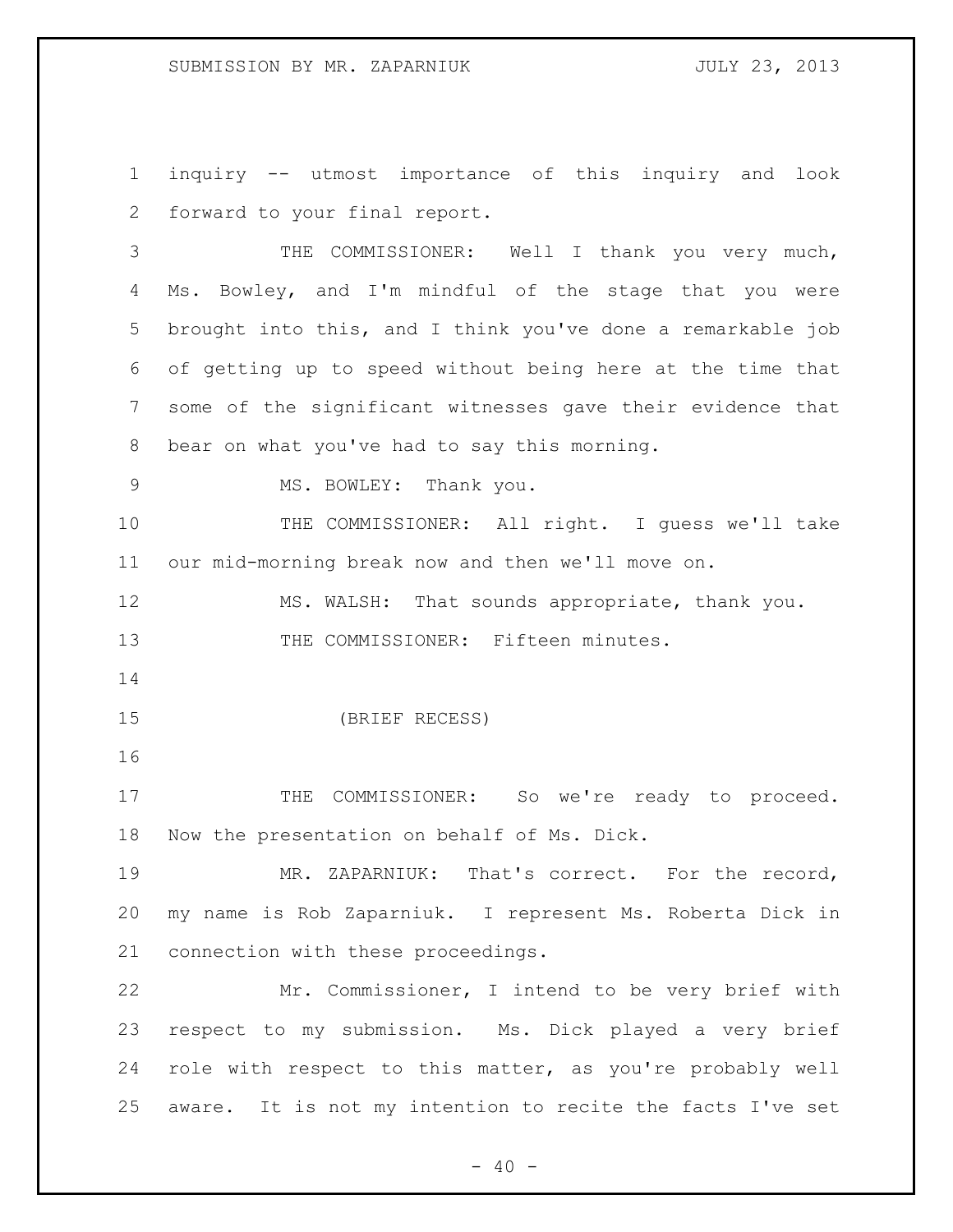out in my written submission nor go into any great detail. I only simply wanted to highlight a couple of points at the request of Ms. Dick so it would be before the Commission by way of a brief oral presentation.

THE COMMISSIONER: Yes.

 MR. ZAPARNIUK: The only suggestion, Mr. Commissioner, which has come forward in these proceedings indicating that Ms. Dick did anything wrong or in appropriate arises out of the Koster report where Mr. Koster makes a finding that Ms. Dick should have recommended a 48-hour response time as opposed to the within five days response time which she did recommend. And in conjunction with that, it appears that there's a concern that Ms. Dick had taken into account workloads at the intake level in making her recommendation.

 Ms. Dick testified that it was a judgment call that was made by her and she says these judgment calls are required frequently. She testified that she took all relevant matters into account and ultimately felt that the within five days response was an appropriate response time. 21 She did consider what was before her in terms of the facts, and one must consider the response times in, in -- based on the facts as presented and based upon all surrounding circumstances.

I'd submit that one must also take into account

 $- 41 -$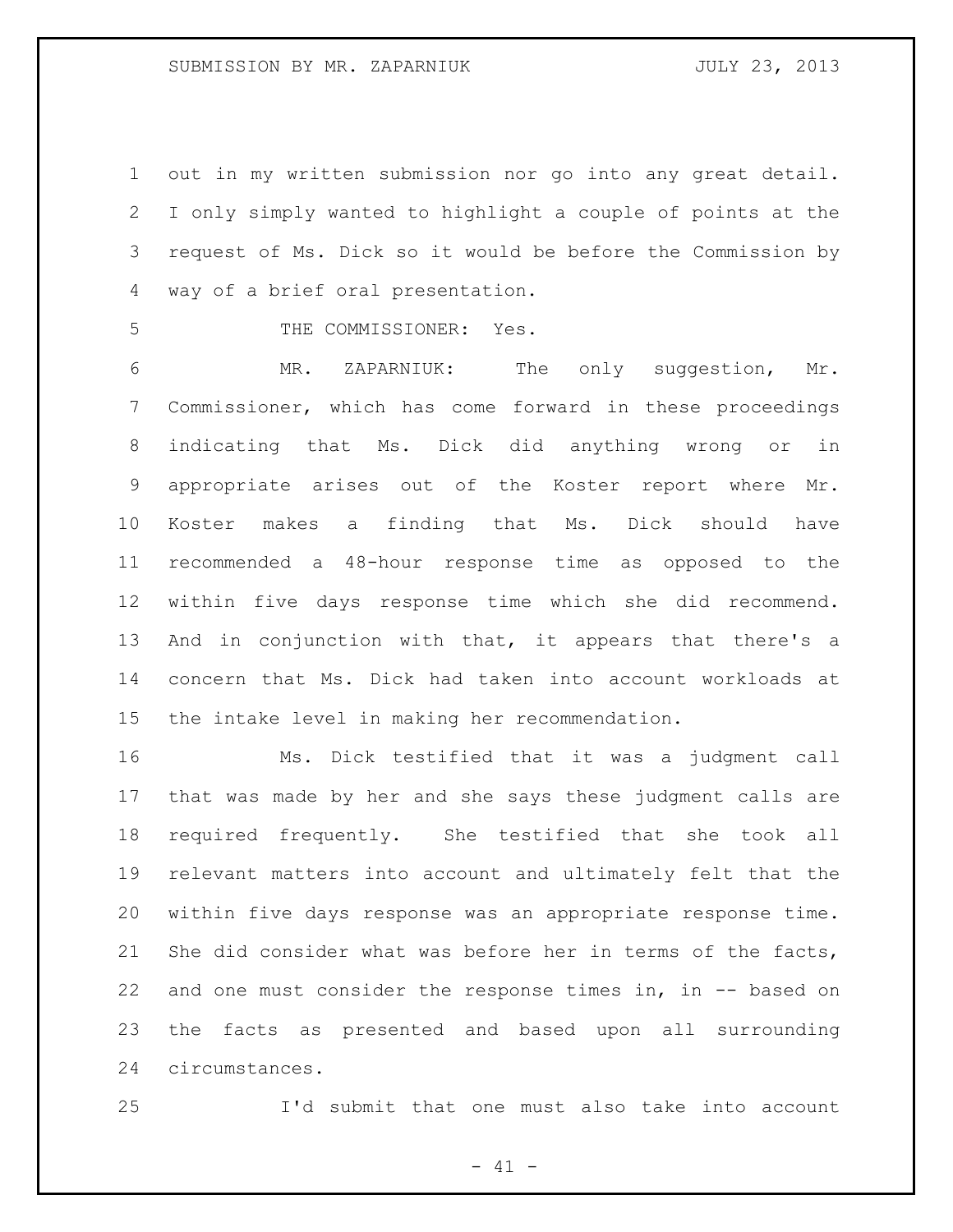the various categories and how they're to be applied. We've got the high, moderate and low risk categories and there are grey areas that one has to consider which requires a professional judgment, which I'm submitting was made by Ms. Dick. I've outlined those definitions in my written submission at paragraphs 9 through 16 inclusive. I'm not going to repeat them now. But I am going to submit that when you look at the facts as presented to Ms. Dick in terms of Phoenix's situation at that time and considering the context of each of those categories, it was a reasonable and appropriate decision on the part of Ms. Dick to select the low risk within five days category.

13 And just to clarify that, the categories have to be read, I submit, in context with each of the sub- categories to get some feel for how severe or how not severe the situation is that's presenting itself, and I'm submitting Ms. Dick did exactly that.

 Although she did testify that she took into account workloads, she very clearly testified that she would to deliberately misdiagnose or miscategorize an assessment or response time when it was clear that an earlier response time was required. So that's an important point to note because it -- her decision-making wasn't dictated by workloads, it was dictated by all of the circumstances.

 $- 42 -$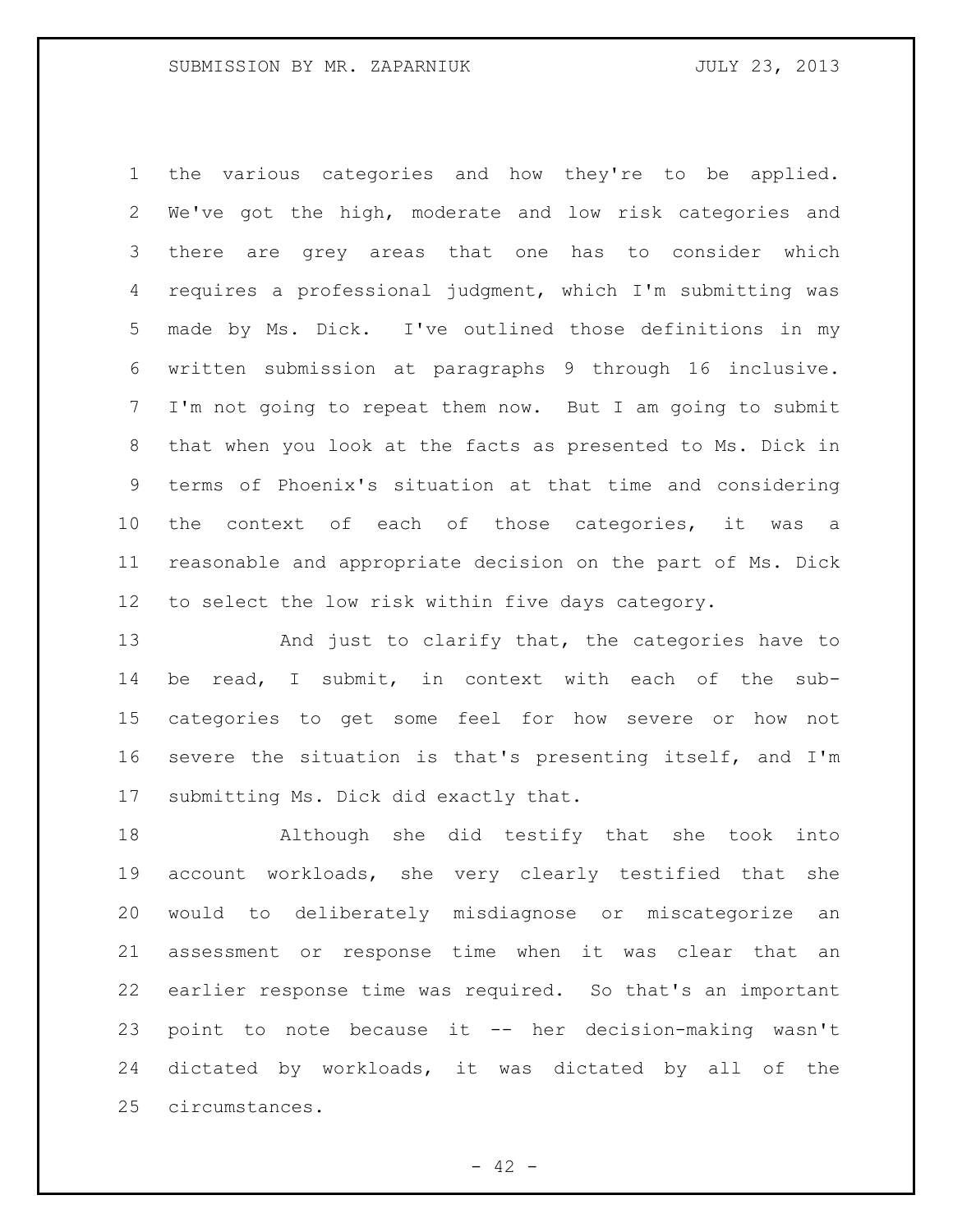I would submit that in terms of her comments relating to workload, it was simply a factor that would have been considered but not a factor that changed her assessment. It is my respectful submission that she looked at what risk level was appropriate for Phoenix. She determined that there were no safety issues as it related to Phoenix and, given those criteria, the low risk category made sense in her evaluation.

 The concept of overwork is simply her making a decision that this wasn't a low risk category, there's no point making it moderate or anything else because that's only going to put undue pressure at the intake level, for which there would be no purpose. So she assessed the risk for what it was before she took into account anything in terms of workload. If anything, workload would only have been taken into account not to force something to arrive sooner than it needs to arrive.

18 I would respectfully submit that what Ms. Dick did is she exercised appropriate professional judgment or common sense, depending on which phrase you'd like to use. Simply put, she didn't make a decision based on workload, she made it based on all of the factors that presented.

 The problem I would submit with Mr. Koster's opinion is that it's merely his opinion and is entirely subjective to him. He did not interview Ms. Dick, he did

- 43 -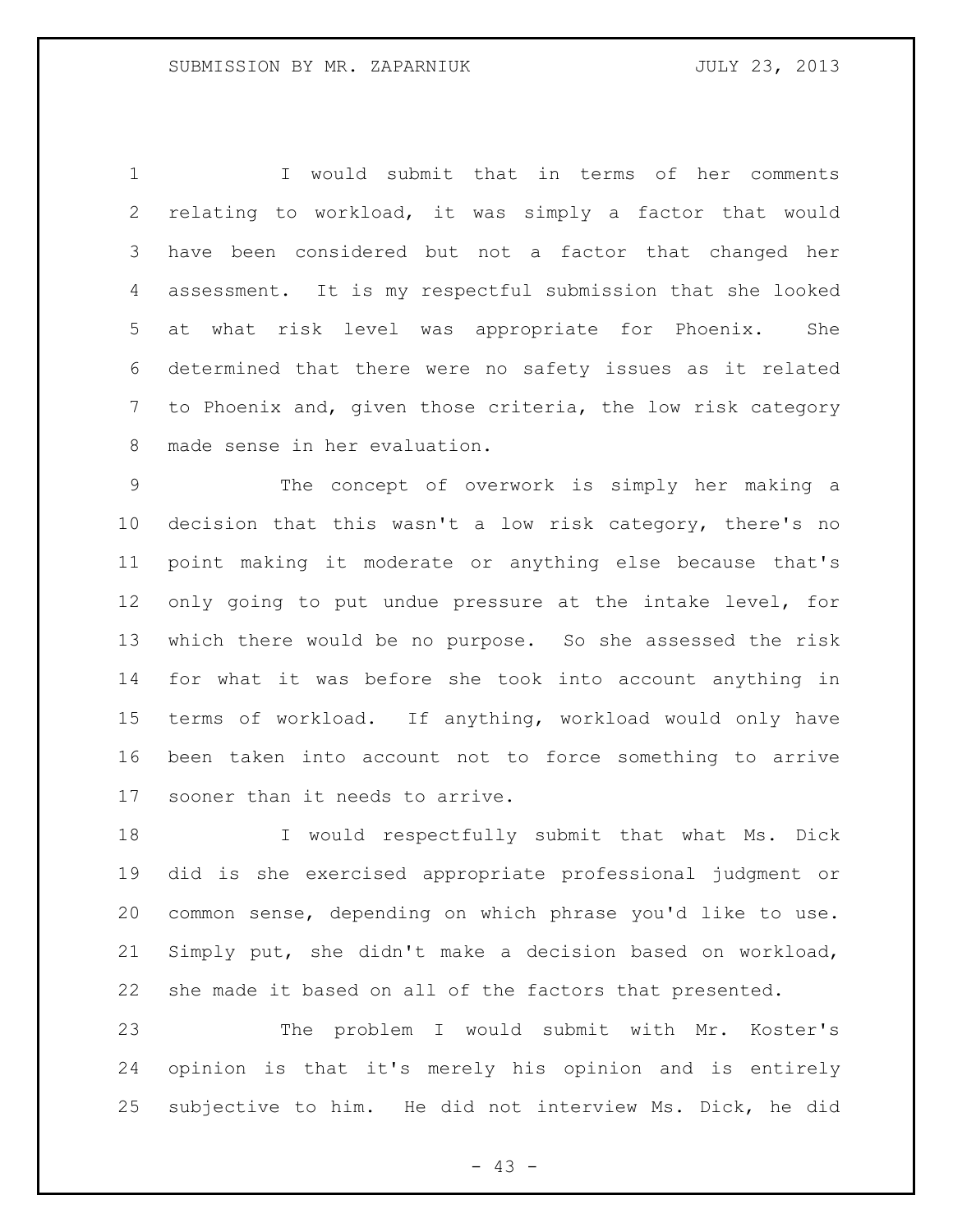not interview her supervisor, Ms. Faria, he did not interview the intake worker, Laura Forrest, who ultimately took charge of this referral, and he didn't interview Mr. Orobko, being Ms. Forrest's supervisor.

 There's nothing in his report that suggests that he took into account the context of each of the categories by looking at the other subcategories. He simply expresses his opinion and he is effectively substituting his opinion for that of Ms. Dick. I'm going to suggest and ask yourself, Mr. Commissioner, to consider the decision made by Ms. Dick more along the line of what an appellate judge might do. It's common that an appellate judge, and it's stated in many cases that they might disagree with a decision the trial judge came to but they go on to say there was plenty of evidence on which the trial judge could have come to the decision that he did come to and therefore the appellate court is not just simply substituting their opinion. With respect, I think that's what Mr. Koster did and I'm asking you, Mr. Commissioner, not to do that, to consider what was, in fact, before Ms. Dick and whether or not her decision was a reasonable one at the time rather than, in hindsight, trying to substitute something different.

 It's important to note that all of the experts, meaning Ms. Faria, Ms. Forrest and Mr. Orobko, all agreed

 $-44 -$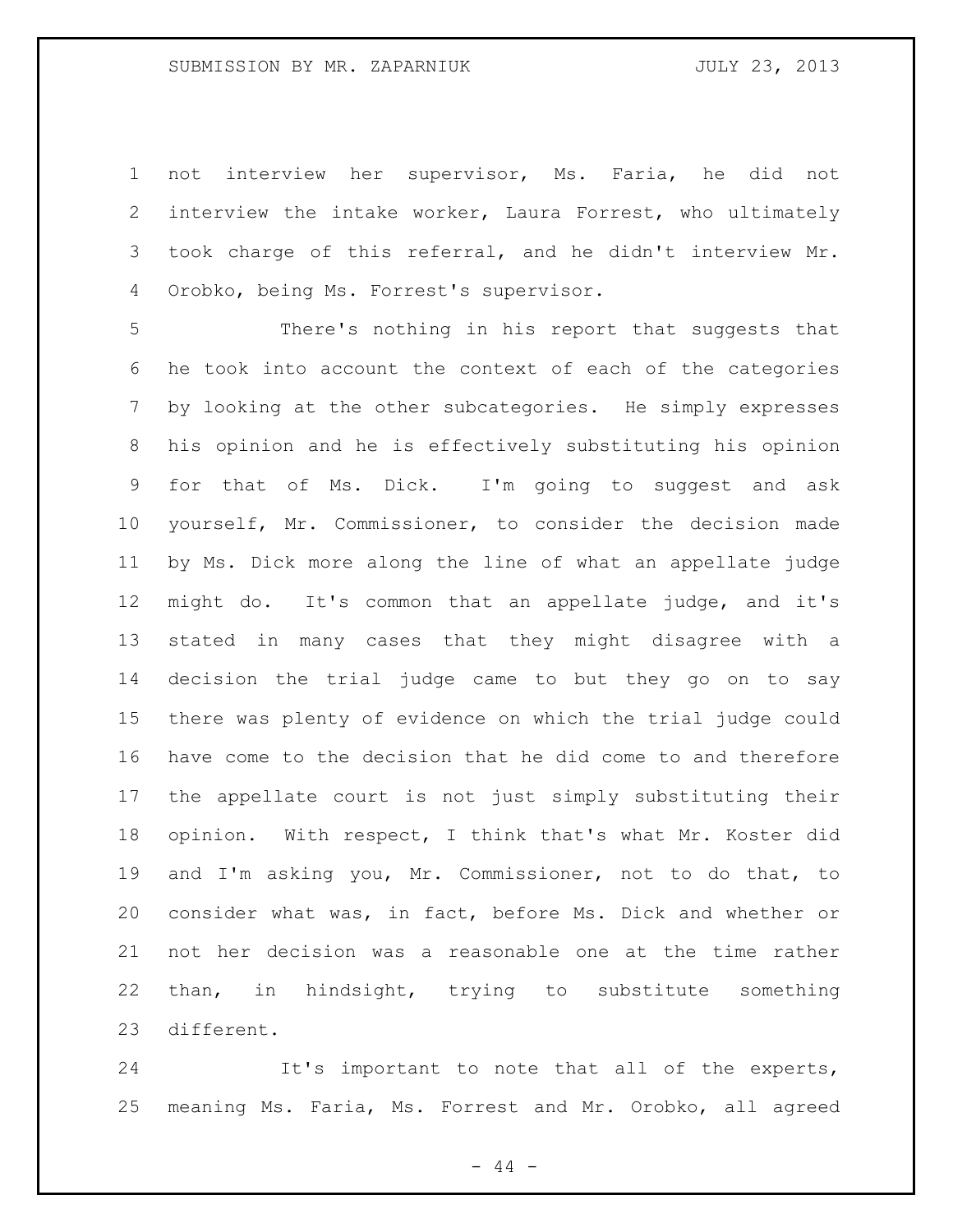with the response time selected by Ms. Dick. These are all experienced people and they all agreed.

 THE COMMISSIONER: Is Faria, Andy Orobko and who else?

MR. ZAPARNIUK: And Ms. Forrest.

THE COMMISSIONER: Forrest. Yeah.

 MR. ZAPARNIUK: And I also note, Mr. Commissioner, that with respect to the written submissions which have been filed, there's not a single statement suggesting that what Ms. Dick did was inappropriate or wrong in any way whatsoever, and I'm submitting that that's something ought to be considered by yourself as well in, in the context of the experts and what has now been submitted in terms of Ms. Dick. I respectfully submit that she did act appropriately based upon her brief involvement with respect to this matter.

 And that basically concludes my brief submission, Mr. Commissioner, subject to any questions you might have.

19 THE COMMISSIONER: No. I, I made the point on my own sheet that when I went, read your brief and make, made this note, the only issue here is her five-day call re the nose incident following the hospital call, whether Phoenix would be given the medication as prescribed, hence the referral. And that's the issue you've addressed and I follow what you said and I thank you for your contribution.

 $- 45 -$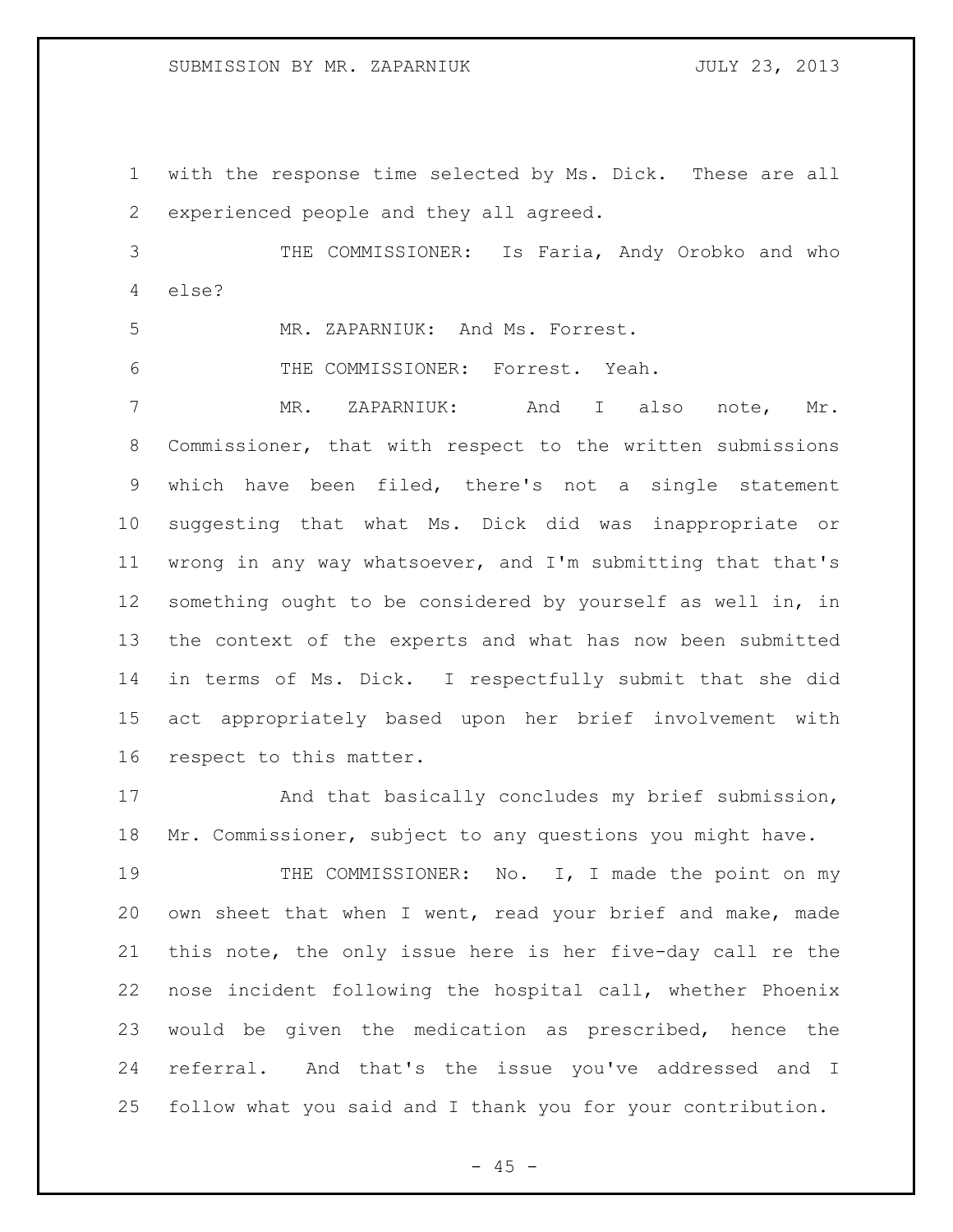MR. ZAPARNIUK: Thank you, Mr. Commissioner.

 THE COMMISSIONER: All right. Now I guess we hear counsel on behalf of Ms. Verrier.

 MR. ROLSTON: Yes. Good morning, Mr. Commissioner. My name is Ryan Rolston and I'm appearing on behalf of Ms. Verrier this morning, and I want to start out by thanking you on behalf of Ms. Verrier for giving her the opportunity, through me, to address you here this morning.

 As counsel for a witness, in my view my role is perhaps different from many of the parties who have standings and as such I don't plan on making specific recommendations to you. We've provided you with written material which have addressed our position with respect to some very specific factual issues that have arisen and I don't intend on re-arguing those positions but I'm happy to answer any questions you have with respect to those.

17 For the most part, my purpose here today, Mr. Commissioner, is to adopt the comments that were so well spoken by Mr. Ray and Ms. Bowley in, in their submissions with respect to some of the issues that Ms. Verrier dealt with in her time dealing with this file and her time as supervisor in the CRU. But I, I wanted to spend our time here illustrating how Ms. Verrier's involvement fits in with some of the various parties' perspectives on how the system fails, failed here, in an attempt to assist you

 $- 46 -$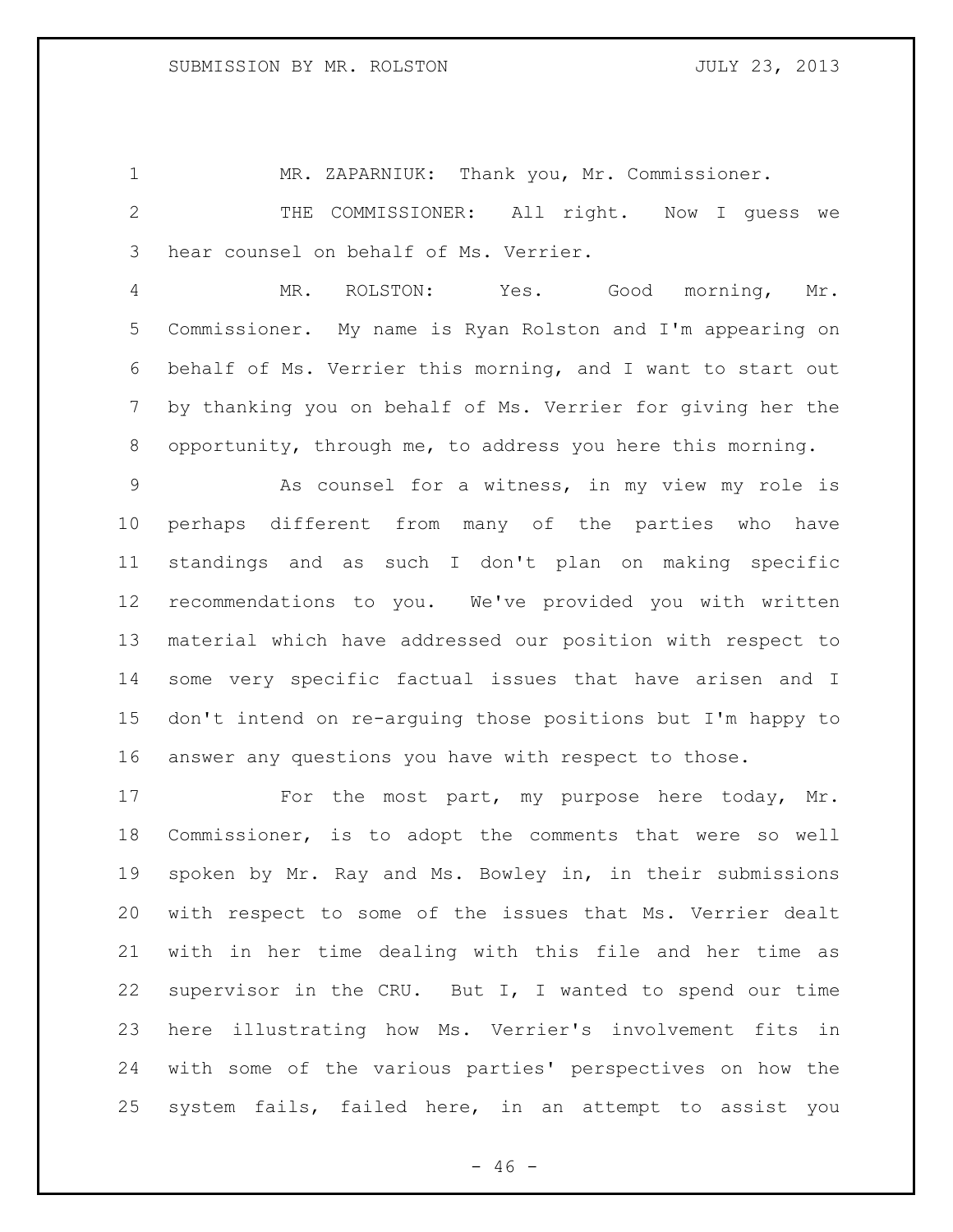## SUBMISSION BY MR. ROLSTON AND MONOGOULD SUBMISSION BY MR.

 perhaps in, in your mandate to inquire into the child welfare services provided or not provided to Phoenix Sinclair and her family under the CFS Act.

 And really effectively, if I can briefly summarize what I've heard as three viewpoints that have been put forward by the various parties:

 From Mr. Gindin on behalf of his clients, there seems to be a suggestion that workers, which would include Ms. Verrier, were either incompetent and/or ambivalent as to their role in the system. When I have reviewed the department's materials I see that an acknowledgement has been made that a lack of training was a problem and although workload and standards were a problem they don't seem to be the problem that led to the colossal failure that was occasioned to Phoenix Sinclair and her family. And then on behalf of the workers, through the union, the message that seems to be sent to you is, social workers need time and they need training and the fact that these were lacking contributed on a daily basis that effectively led down to -- led to the let-down in services to Phoenix Sinclair.

 So what I wanted to do for you, then, was look at Ms. Verrier's involvement as supervisor in the brief time that she touched the Phoenix Sinclair file. And I, I will say at the outset that clearly there was a disconnect that

- 47 -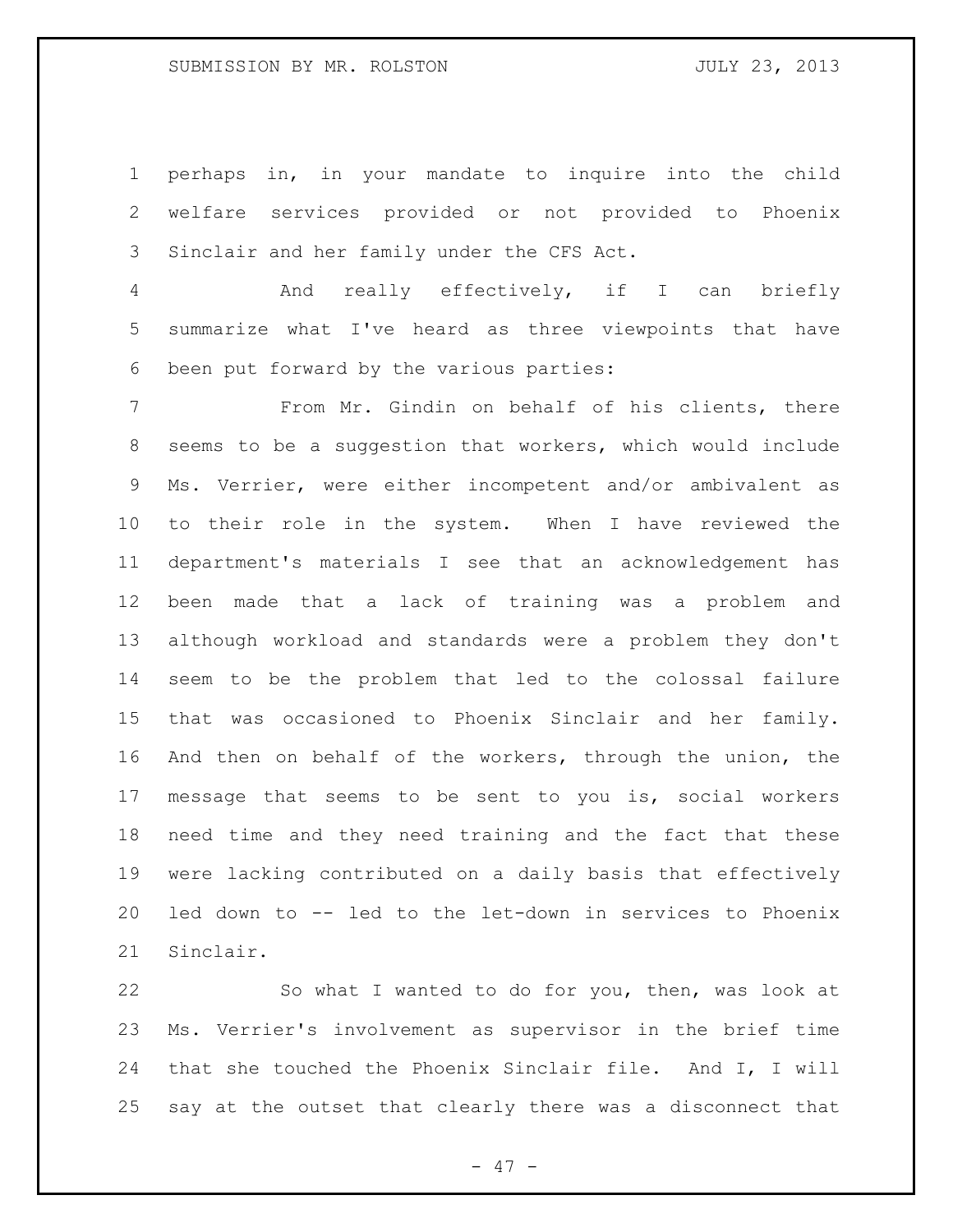occurred when Ms. Verrier had the file. At that time, and perhaps in, in hindsight that let-down or disconnect didn't necessarily result in any major colossal failure at the time but it certainly illustrates, I think, Mr. Ray's position that there was a real stress that was an ongoing cumulative aspect that really let down this family.

 THE COMMISSIONER: Are you saying a disconnect 8 between she and De Gale or ...

 MR. ROLSTON: Yes. And I think really it's a disconnect that, that is a systemic disconnect. So while it -- while those two parties were the parties that, that really were disconnected at the time, it really is a good example of, of a disconnect that was a systemic problem, and that's why I wanted to go through it and use it as an illustration --

16 THE COMMISSIONER: Yes.

17 MR. ROLSTON: -- for you.

18 So if we take Ms. De Gale at face value, and you certainly have my comments in our written materials about areas where she may not be taken at face value, but if you take her at face value, Ms. De Gale got some information that Phoenix Sinclair was now under the care of Samantha Kematch and that's why her involvement began in May of 2004 once again. And as a result of that she did an, a safety assessment. And I want to start with her review of that

 $- 48 -$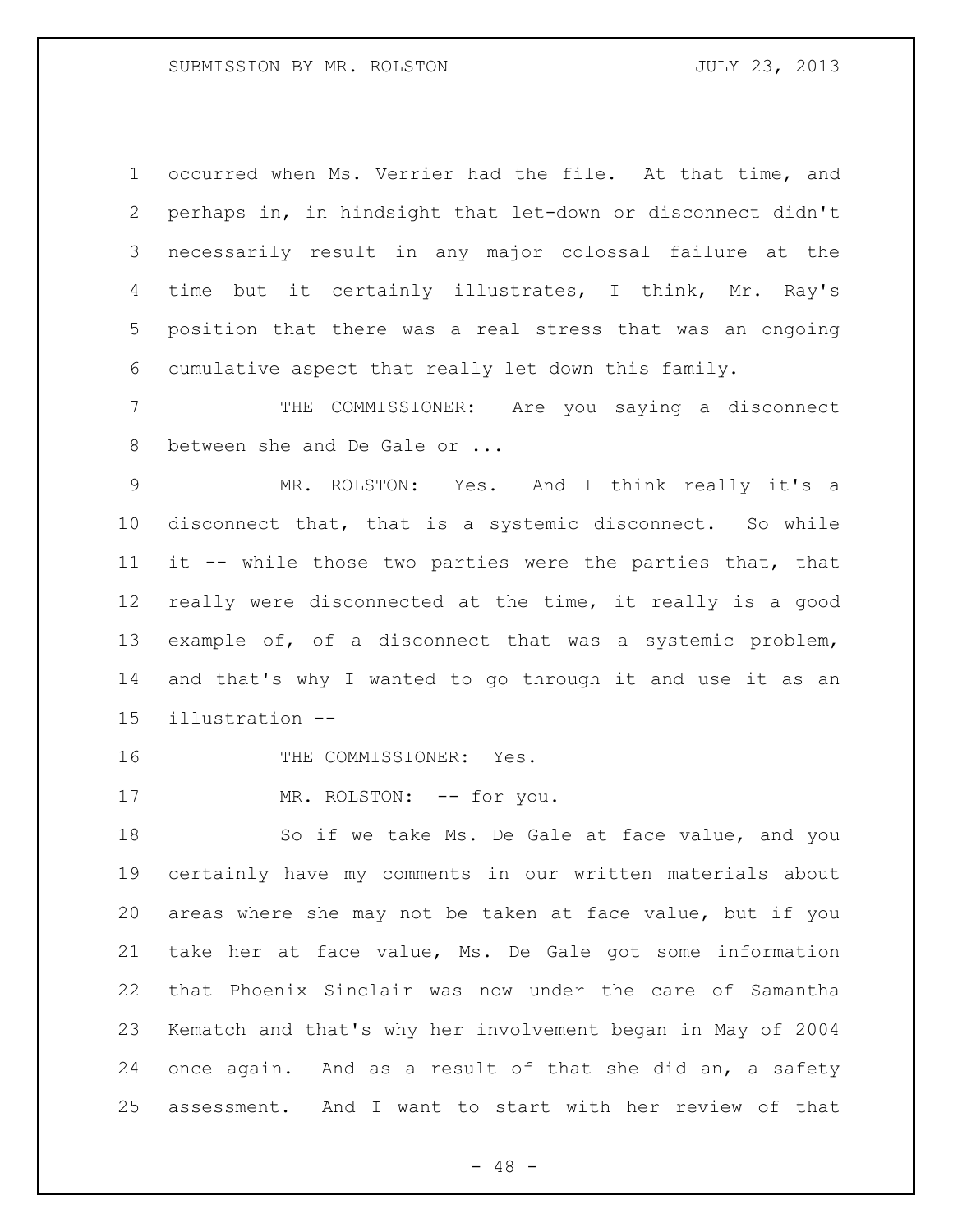## SUBMISSION BY MR. ROLSTON **Fig. 10.3** JULY 23, 2013

 which really is, is something that has become a theme, at least in the last three people who are, two people before me who have spoken to you about response time.

 And it's interesting, because what we have here is an assessment on face value of what you've been told by Debbie De Gale was a 24-hour response time. That's what she's told you and, and, and so we'll, we'll take that at 8 face value for, for these purposes.

 The interesting thing here from a systemic point of view is, if you look at what others were asked about the specific assessment, you really have a number of different opinions on what the appropriate response time was. So Ms. De Gale says 24 hours, Diana Verrier says 48 hours; Karen Parsons was asked about it, she said five days; Roberta Dick was asked, she said five days. And interesting, the, the sort of the last opinion or authority on it is really the form itself because the form requires the person using the form to tick certain boxes that lead to an inevitable answer. And in this case the form, based upon the answers 20 given, said 48 hours. And so what does that say? What, 21 what does all of that mean in terms of, of your assessment of where things are beginning to fall down? And I say that really this is a training issue.

 This is a situation where either in the way that the answers are, are given or the way that the assessments

- 49 -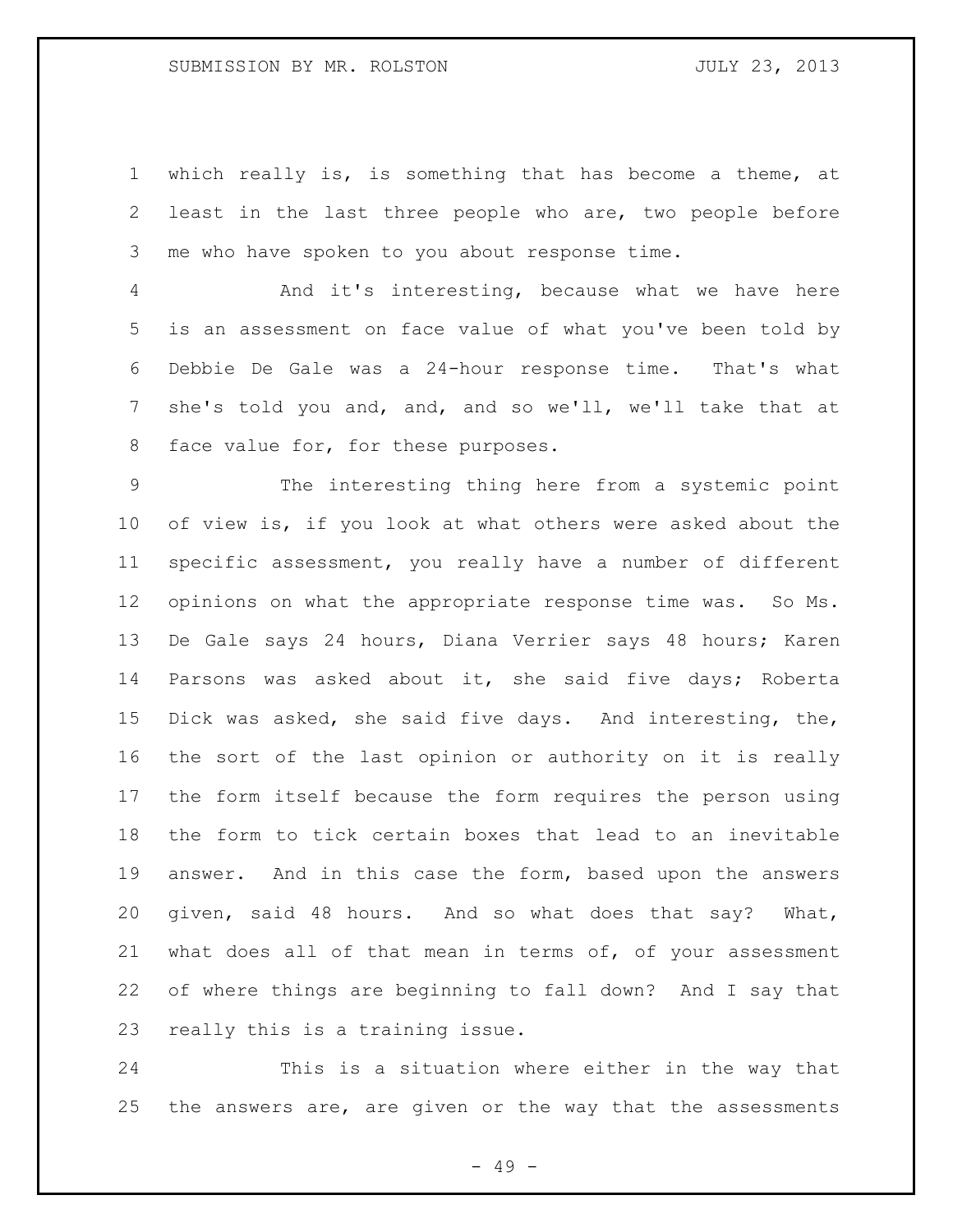are made or, as Ms. Bowley, I think, illustrated quite competently, in tool itself there's a disconnect that is there that is due to lack of training.

 And of course, we know that ANCR has, has stepped in and adjustments have been made with respect to that, and that's why I say that there's really no recommendation that I can make to you that can't be made by others who will speak to that.

9 Now, after the form gets filled out, we -- let's, let's analyze that, that form. Ms. De Gale checks off 24 hours on the form but she fills in sections that speak to a 48-hour response time. There's no note made to the reader to indicate that she has other intentions. So if we again accept her at face value that she intends a 24-hour response time, she hasn't made that note anywhere on the form to indicate that this is an unusual case, that even though I'm checking off the boxes that mandate a 48-hour response time, I really think it should be 24 and this is why. There's nothing like that here. So what does that say to us, what does that tell us as, in the position that we're in and, frankly, the position that you're in now, what does that tell you? Again, this is a training issue and really goes to the inadequacy of note-taking that Mr. Gindin mentioned in his opening remarks yesterday.

Because ultimately, if, if parties aren't clear

 $-50 -$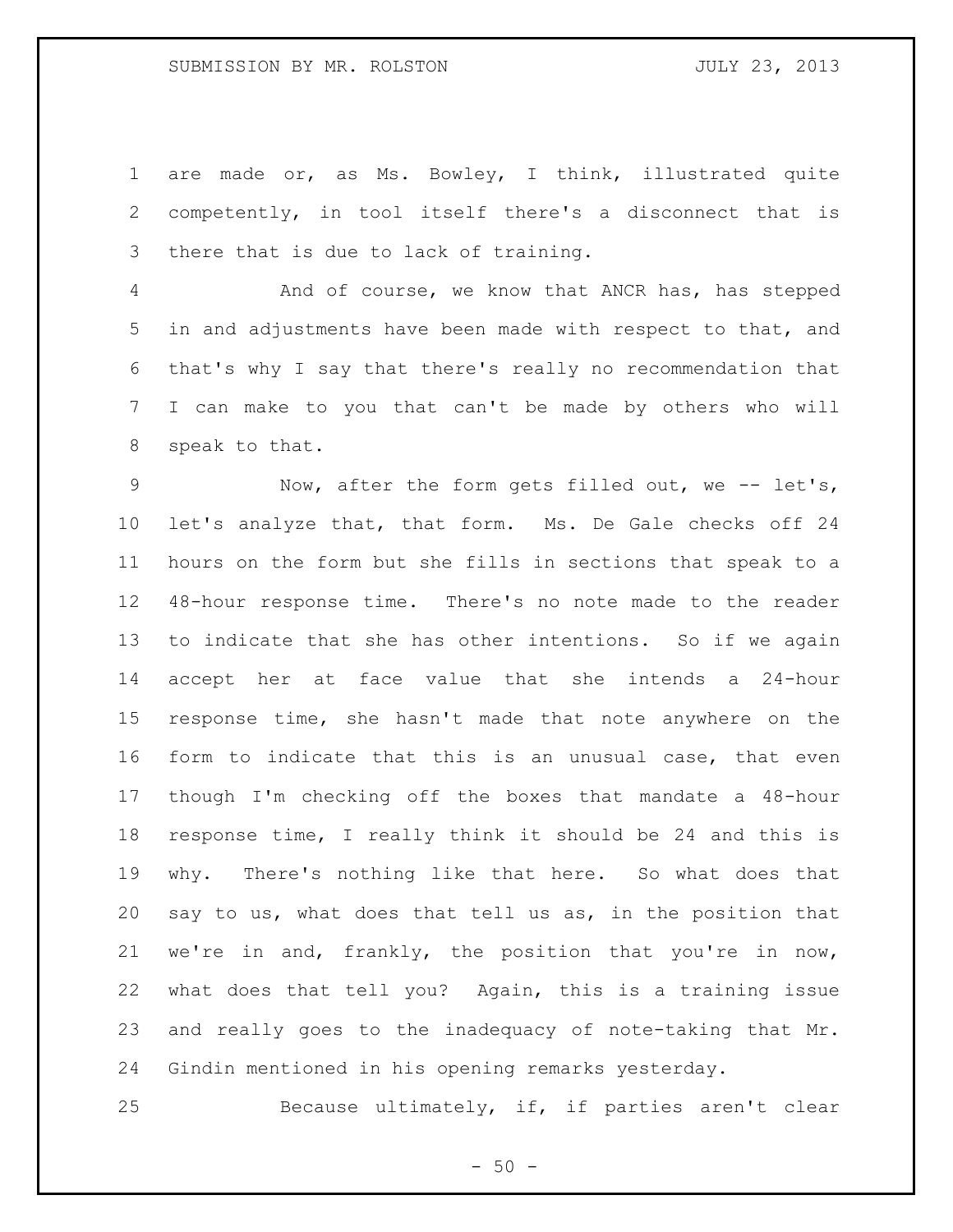on how -- and state their intentions for others, when we're going to have a difficulty, particularly in a system that is so reliant on other people's hands being on a file at any given time. So, is it a training issue? Yes, it's a training issue and perhaps maybe it's a workload issue as well, because we've heard some commentary about the fact that one of the first things to fall down in these circumstances where workload becomes overburdened is, is with respect to note-taking and perhaps maybe that is part of, of the disconnect.

 The file then moves to my client, Diana Verrier, and the form is corrected. That is to say that the 24-hour box is now changed to 48 hours.

14 Now, I want to pause here and note that comments of Mr. Gindin yesterday, because he was very critical of another supervisor for simply rubber stamping the worker's work and not giving any critical thought as to whether or not that was an appropriate assessment and just saying, no, I accept my workers, whatever they say; even if I disagree, I'm going to leave their work. And now we have the complete opposite. We have a situation here where a supervisor has, has looked at a form, said, I don't agree with this assessment and then made a change. So I'm not sure how we can be critical of both parties, and certainly my respectful view and my respectful submission to you is

 $- 51 -$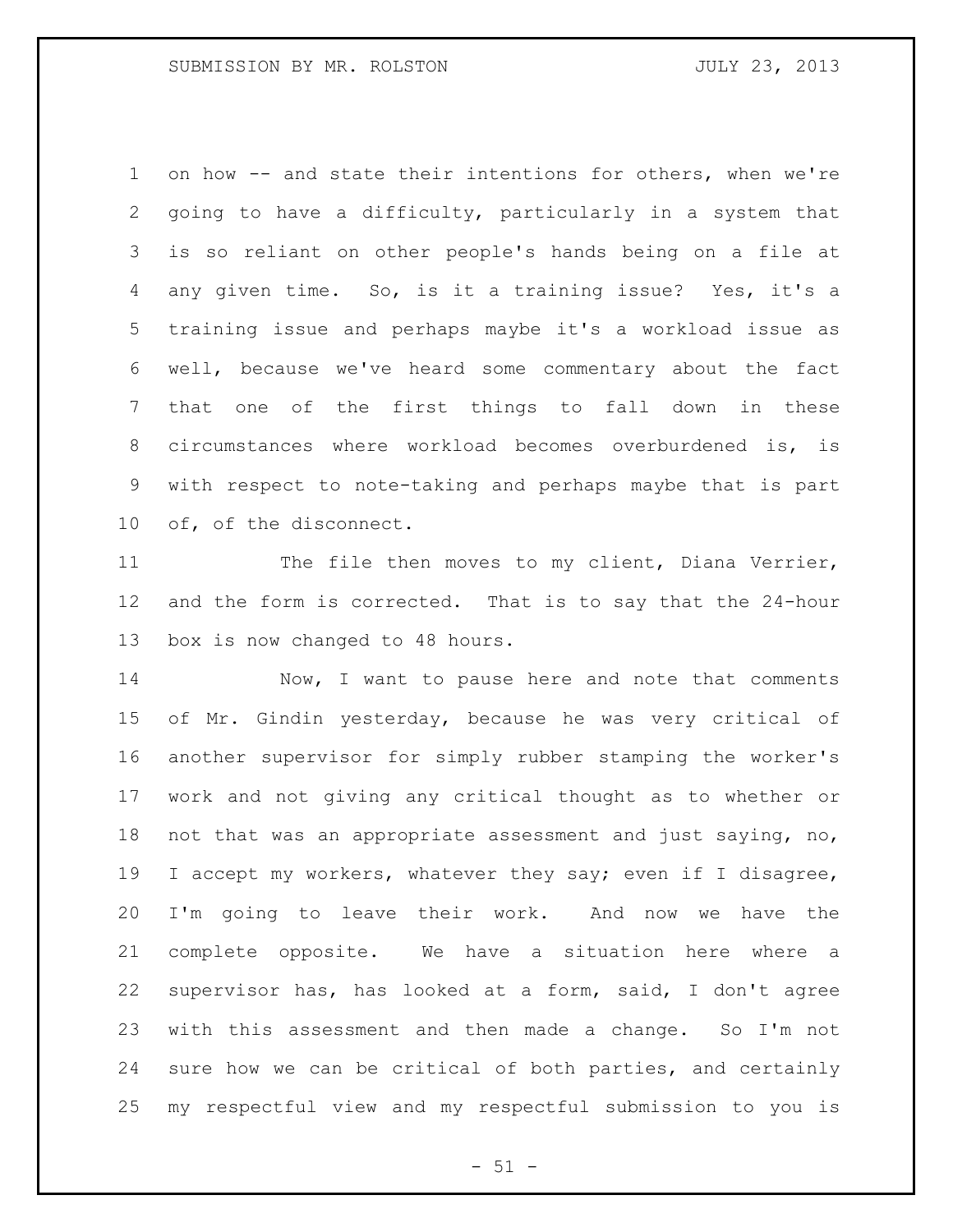that the supervisor's job is to do what Diana Verrier did. She saw no reason, based upon the face of the form, to make this a higher priority and accordingly she endorsed the 24- hour, corrected the mistake and moved on.

 Again, the interesting thing and the important thing from our perspective here, though, is to analyze what has fallen down here. Because this is, in my view, really where the disconnect occurs because we have two parties who, if you accept Debbie De Gale on face value, have two separate intentions and when those two separate attentions 11 -- intentions are, are not rectified, then we have a system that's broken and, and something has really fallen down here.

14 And so why is it that the form wasn't -- or why wasn't there communication between those two parties? When you look at what Ms. De Gale said about it, she said, well, she should have come to me if she thought that there was confusion. And again, that sort of goes back to, well, you didn't put anything on the form itself, where you could have, in that section "C", to, to indicate that there was some other intention. So how is the reader supposed to know it was a mistake? And on the flipside of it, from Mr. -- Ms. Verrier's position, you heard her evidence and, of course, again, not remembering specifically when she would have done it but her evidence was, well, a lot of the times

 $-52 -$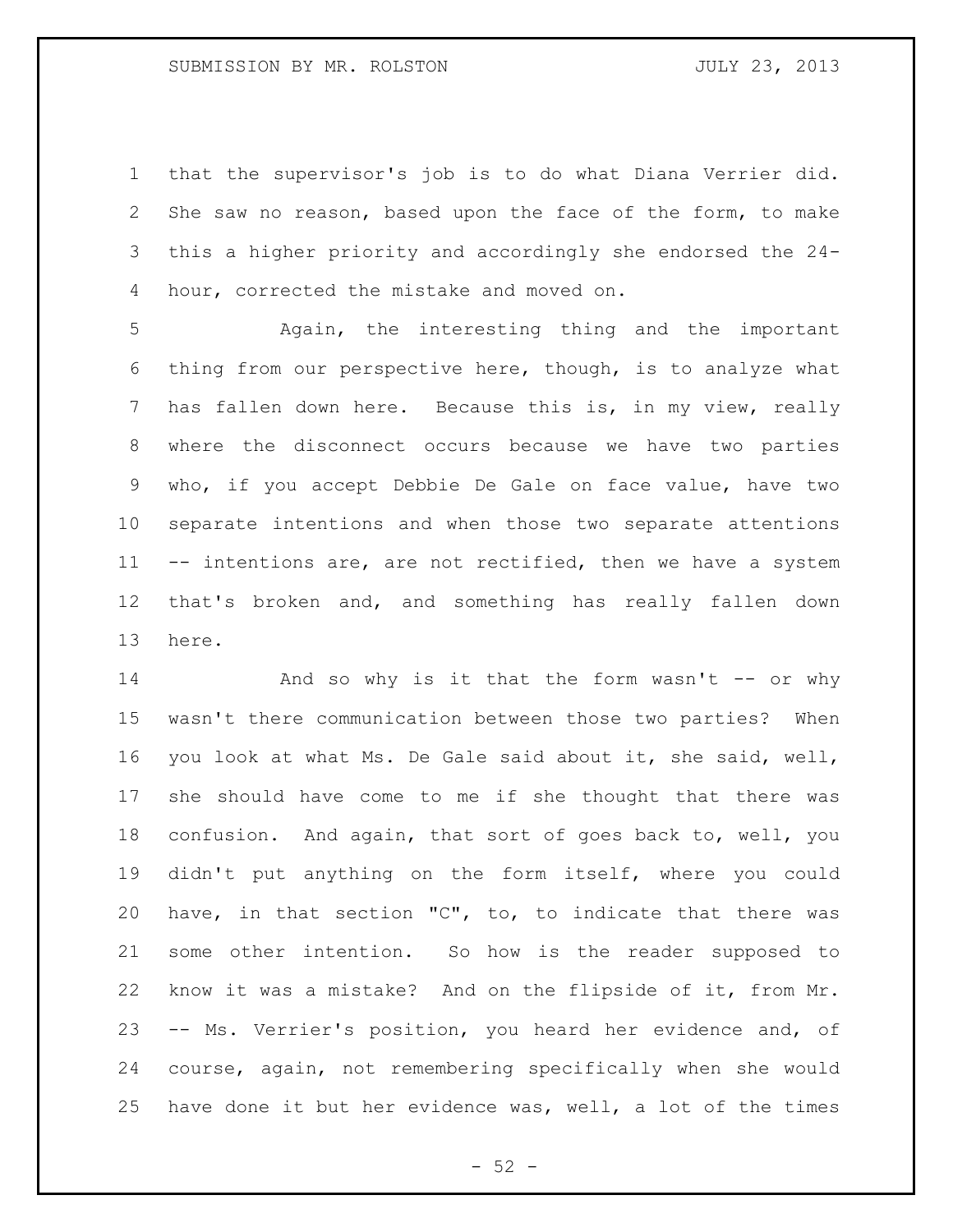I didn't have time during the day when the workers were there working, to be able to go back and consult with them on the issues. A lot of times, the workers were gone when I was reviewing those works.

 So what have we got here in terms of the disconnect? What is causing the disconnect? And again, we come back to really what Mr. Ray talked to you about yesterday, Mr. Commissioner, where we have a significant work overload such that supervisors are, are doing the paperwork after people have gone home and ultimately from Ms. De Gale's perspective, a situation where she's not, either not able or not trained to properly fill the form 13 out. And  $I$  --

14 THE COMMISSIONER: Just, just to recall, besides the, the form on which the time selection was made, there was a form that was signed that went in for the closing by Verrier, was there not, where the signature of De Gale was absent?

 MR. ROLSTON: Yes. That was all part of the same form.

21 THE COMMISSIONER: Yeah.

 MR. ROLSTON: And the evidence on that from Ms. Verrier again was that sometimes the forms were signed and sometimes they weren't, and she didn't take that as a significant factor. I say again that, that's probably a

 $-53 -$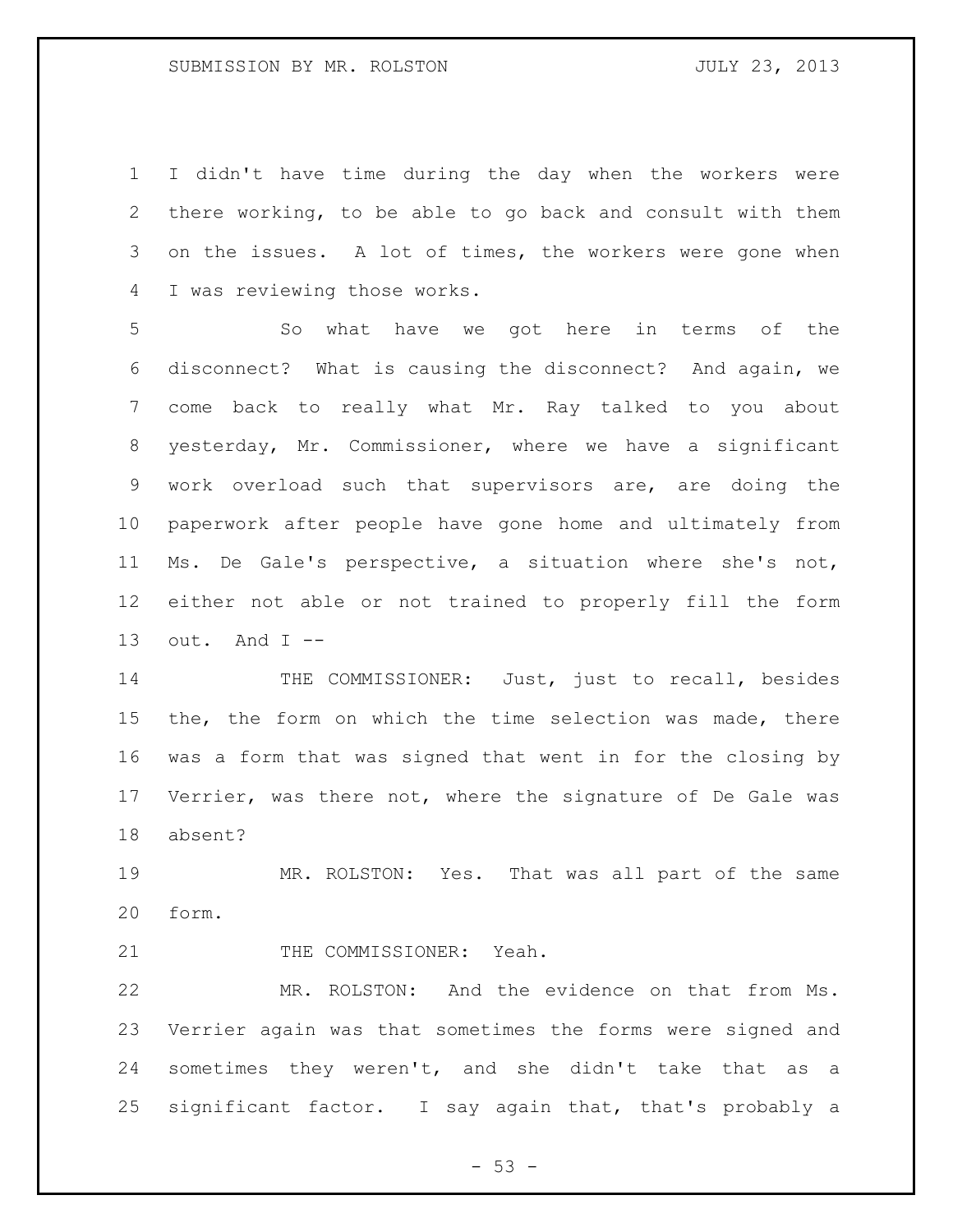workload issue.

| $\overline{2}$ | THE COMMISSIONER: But, but did not, did not De              |
|----------------|-------------------------------------------------------------|
| 3              | Gale say that she did not turn in an unsigned document?     |
| 4              | MR. ROLSTON: I don't know if she could say that             |
| 5              | she, she's -- I think that her evidence was she wouldn't    |
| 6              | have put in an unsigned document. That's where you're       |
| 7              | going to have to, in my respectful view, you're going to    |
| 8              | have to assess Ms. De Gale's credibility on that and how    |
| 9              | she could possibly remember that fact so many times, unless |
| 10             | she never ever submitted a report unsigned. And perhaps     |
| 11             | that's some difficulty, but again, we have to be careful    |
| 12             | not to get confused between the safety assessment and her   |
| 13             | actual report. And I think it was the report that wasn't    |
| 14             | signed. The safety assessment was a situation where the     |
| 15             | wrong box was ticked off from Ms. De Gale's perspective,    |
| 16             | and you'll recall that Ms. De Gale's perspective on the     |
| 17             | other document was that things had been taken out.<br>And,  |
| 18             | and, and I think the signature more relates to the, that    |
| 19             | fact. And --                                                |
|                |                                                             |

20 THE COMMISSIONER: Yes.

 MR. ROLSTON: -- ultimately, I provided you some documentation that analyzes that, and I don't want to go through that necessarily all again, but at the end of the day we would respectfully submit that Ms. Verrier ought to be accepted in terms of her evidence on that over Ms., Ms.

- 54 -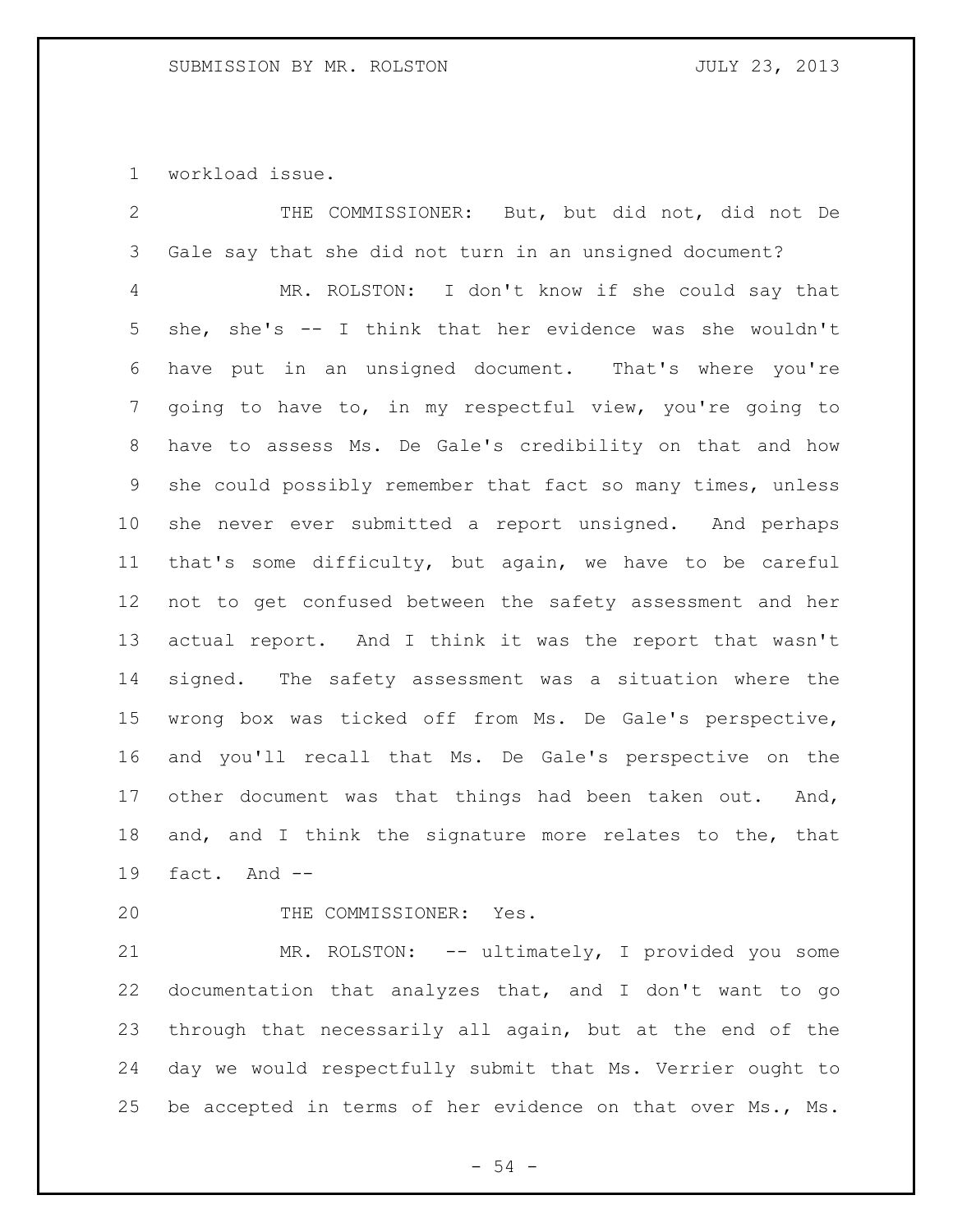De Gale, for a large number of reasons.

 At the end of the day, I say that when you look 3 at the, the -- in respect of the altering of the safety assessment and the change in response time, we have a situation where, when you look at the actions of Ms. Verrier, the evidence shows that she was a dedicated supervisor but was overburdened with work. And I say that because, again, her evidence was that oftentimes she stayed after everybody had gone home to complete the work that she was doing. So again, is this a situation where, in Mr. Gindin's words, we have ambivalence of workers? I say no. But really, what we're dealing with here is a, a good example how workload and lack of training cumulates to a 14 point where services are being affected, in fact, even services with respect to this very file, quite to the contrary of what the department's submission was to you.

 There's another overarching concern here, and that is that there was no clear standards, and there's been a lot of evidence about that. And I just make the observation that without clear standards people within the system are then left to make it up as they go. Everybody in life does things a little bit differently and certainly no matter how collegial your team environment is, when people do things a little bit differently on a team without a plan, you're going to run into problems. I say to you,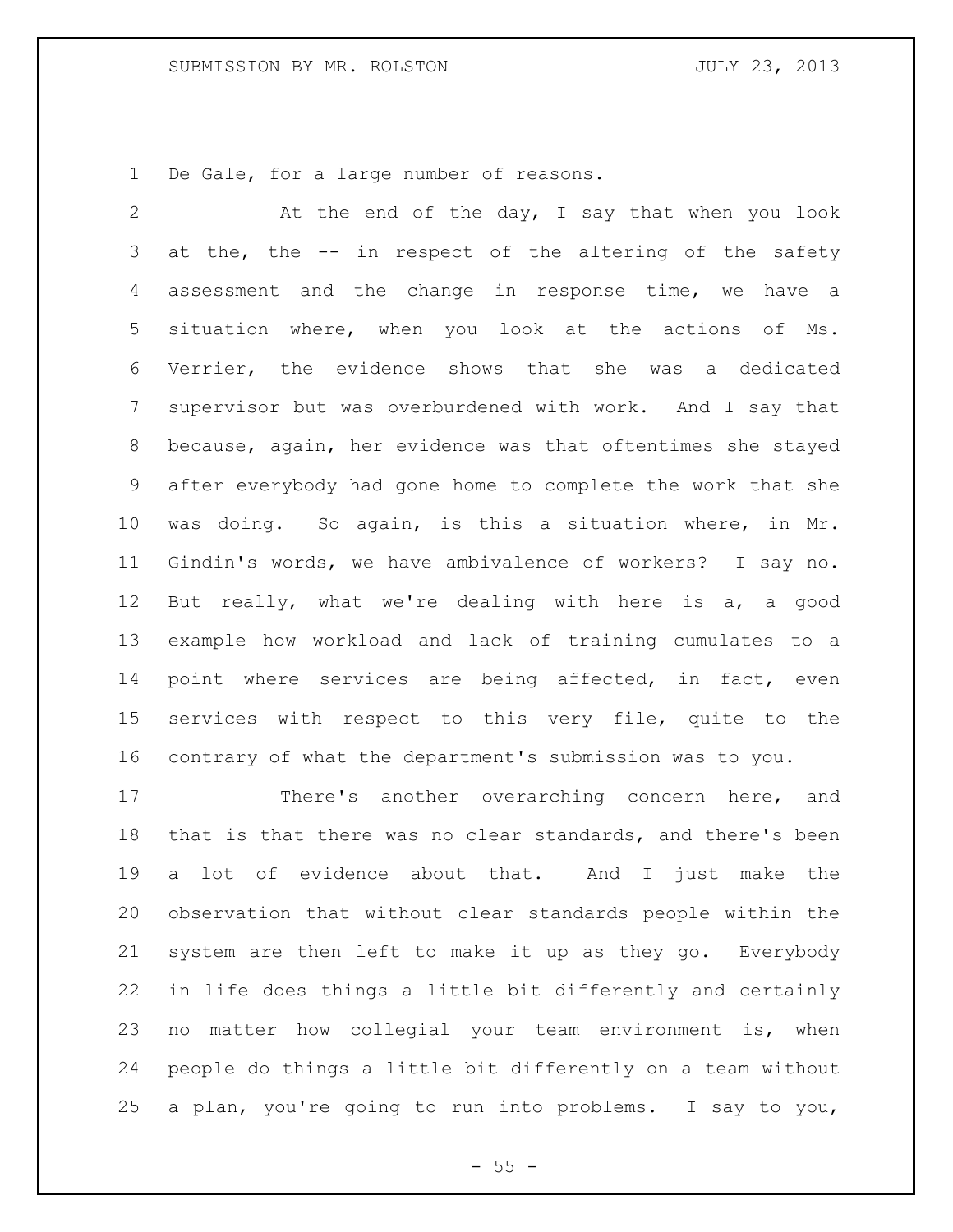Mr. Commissioner, that really all of those social workers that have come before this Commission had the same goal, and that was to provide child welfare services to children in Manitoba. These were not ambivalent people. You take any team, for example a football team, may all have the same goal such as the workers did. That same -- in the, in the scenario of a football team, they -- everybody may want to score a touchdown and you may even agree that the play should be a hand-off but that's not the end of the day. Which player will block? Who will get the ball? Which direction will the play go? All of these things are reduced to practice and all of these things are reduced to a play book. And without a play book, a football team on the field is really effectively reduced to a huddle where one person in the huddle is required to call it on the fly. And that effectively was the supervisor here in this scenario that you have before you. With no provincial standards that were clear, that were -- that dictated the actions of all the players on, on the field, as I say, without -- no matter how collegial you are, you're never going to be able to advance the ball or to advance the, the needs of, of children in Manitoba.

23 And so ultimately, at the end of the day, we agree with Mr. Ray's submission. Timing, training, guidance, all of those things were an issue and all of

 $-56 -$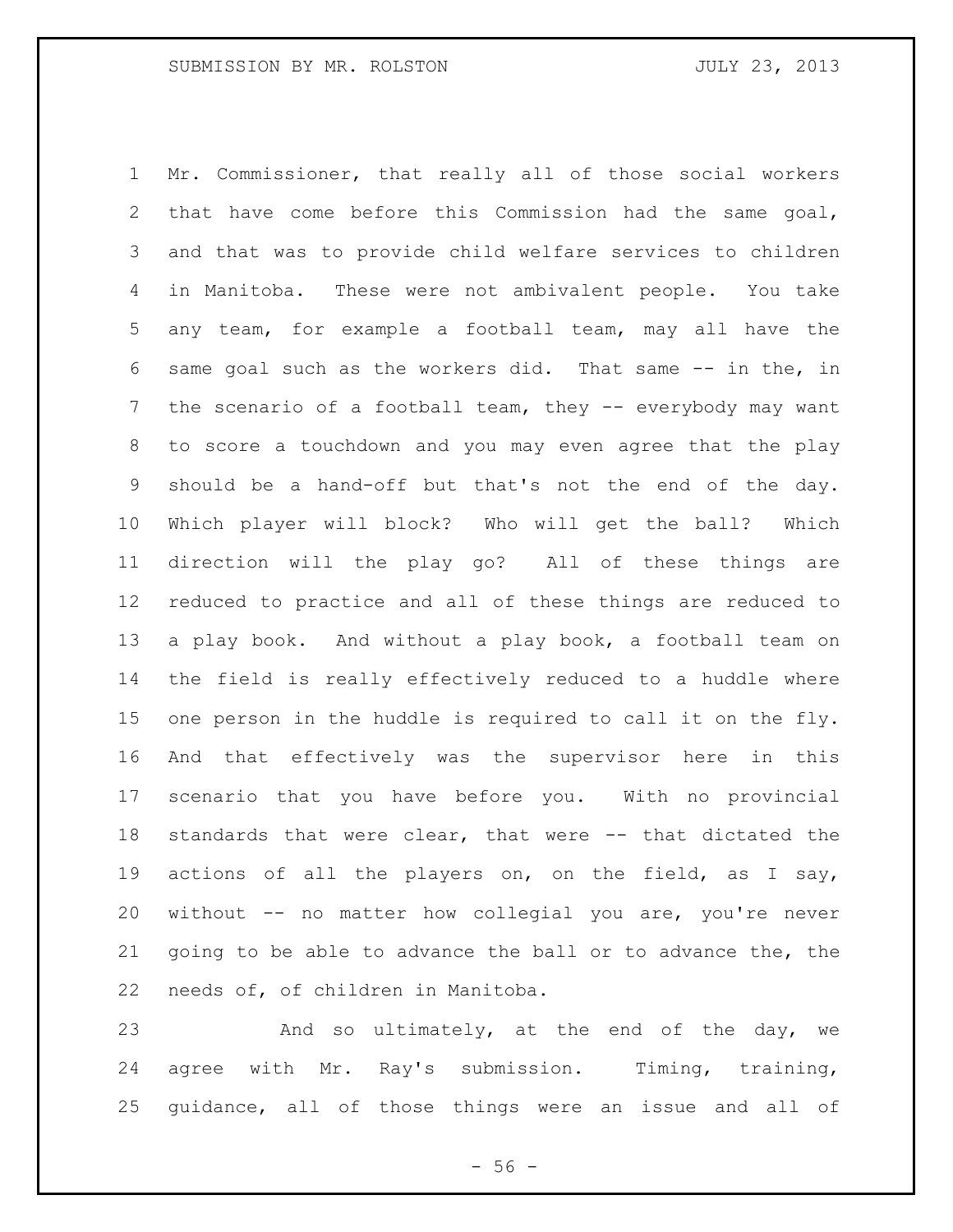those things came into play with respect to Ms. Verrier. Her involvement, as I say, was, was brief. Many of the circumstances that I've dealt with in my written materials I think are certainly open for any question that you have. We say that she was a supervisor and, in her words, was managing a system that was unmanageable, and we say that she should not be faulted for that.

8 So subject to any questions you have, Mr. Commissioner.

 THE COMMISSIONER: No, Mr. Rolston, I think you've answered everything. I, I am concerned about that unsigned document. I, I -- and Ms. De Gale's insistence that she never signed in an unsigned document, but we'll have to work through that.

 MR. ROLSTON: All right. And certainly I believe I've dealt with that in my material, so --

17 THE COMMISSIONER: Yes, I think you have.

18 MR. ROLSTON: Okay.

 THE COMMISSIONER: And I've read it and I'll re-read it.

 MR. ROLSTON: Thank you. I'd like to also thank you for, again, the opportunity to address you. As a witness in this proceeding, it was very important to Ms. Verrier to be heard and I thank you for that. I also would like to thank Commission counsel and the staff. It was a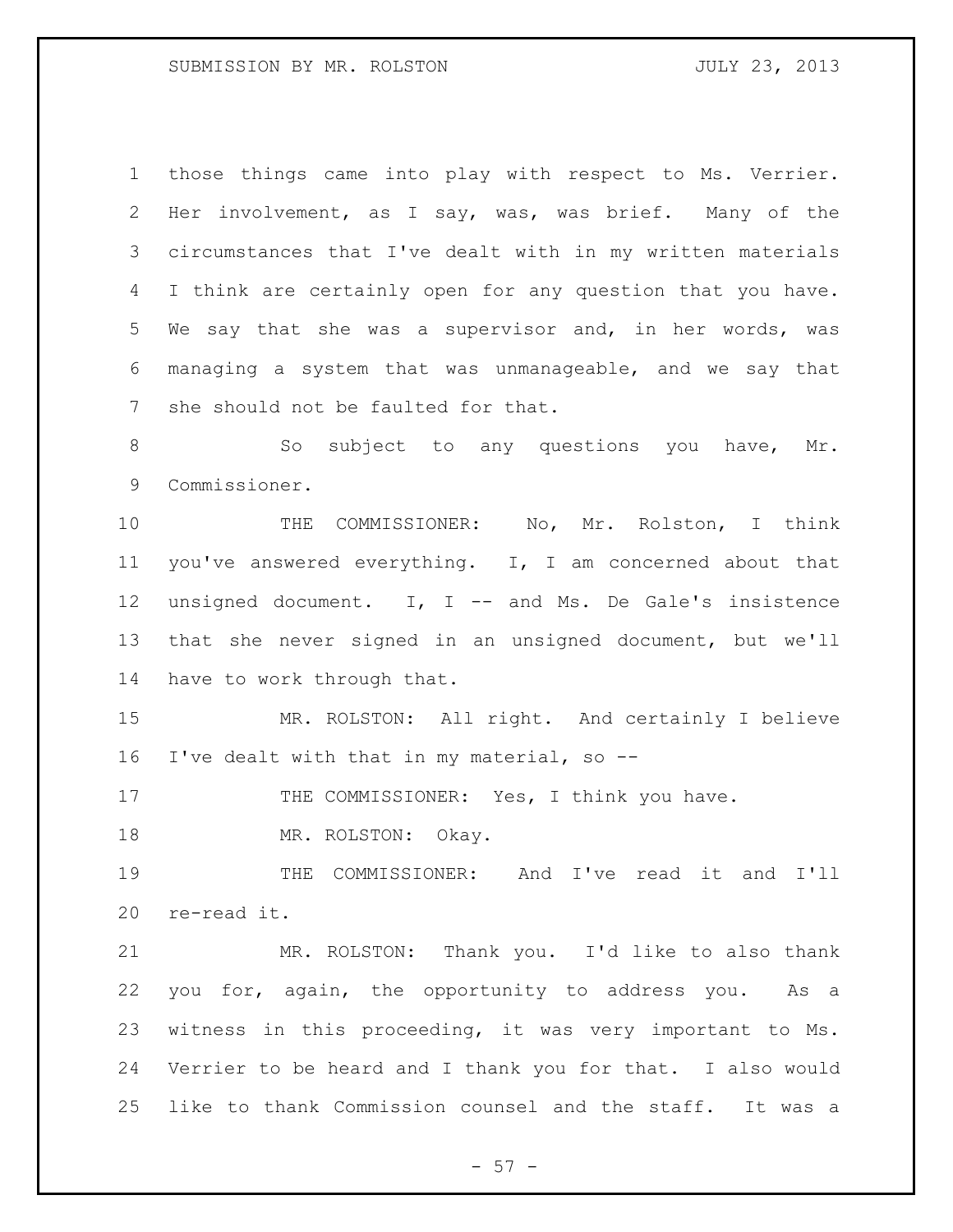little bit difficult at times coming up to speed and they were of great assistance to us, so thank you very much.

 THE COMMISSIONER: Well, as I've said to Ms. Bowley and the last speaker as well, having come into it late, you were at quite a disadvantage but you picked up the ball and to take your analogy, and ran with it very well.

8 MR. ROLSTON: Thank you.

9 THE COMMISSIONER: Thank you.

 All right. That takes us to, I guess, ANCR and the two authorities. Mr. Cochrane and Mr. Saxberg.

 All right. Just let me get to your brief here. All right, Mr. Cochrane.

 MR. COCHRANE: Good morning, Mr. Commissioner. For the record, my name is Harold Cochrane and, as you know, I'm counsel to ANCR, southern authority and northern authority. At the table here, of course, is Mr. Saxberg who is also counsel, and we also have Sandie Stoker, who is the executive director of ANCR. The reason Ms. Stoker is here at the table is you'll note that a number of our recommendations are what I would call highly technical in nature, so if you do have specific questions that I am not able to respond to properly, I thought it would be quicker to have Ms. Stoker here and I can quickly consult with her and hopefully get you the answer.

 $-58 -$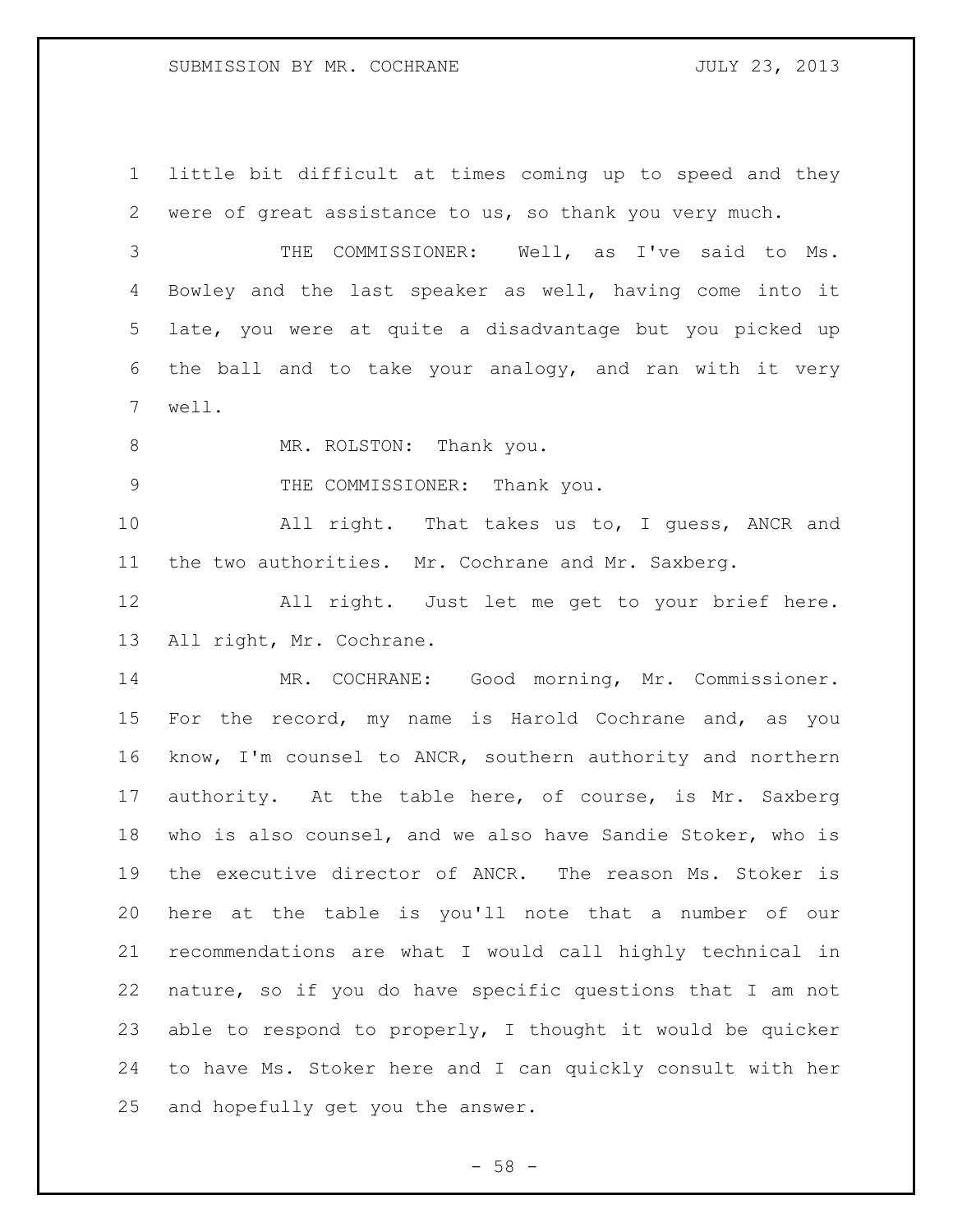1 THE COMMISSIONER: That's just fine. MR. COCHRANE: Thanks. As well, I should also mention that Mr. Saxberg, depending on any issues come up, may stand at the podium to address some certain questions when they arise, and he's certainly here to assist yourself as well. So for our closing, Mr. Commissioner, what I propose to do is as follows: I'll start off with a summary of the evidence provided Ms. -- by Ms. Flett. She's the CEO of the southern authority, as you know. Very short summary. I'll then do the same for Ms. Stoker and give you a brief summary of her evidence. Then what I propose to do is to get into a presentation of our recommendations, the package that you have there in front of you. And lastly, yesterday you asked Mr. Ray to, to respond to, I believe it was four or five recommendations based on Mr. Gindin. 20 THE COMMISSIONER: Yes. MR. COCHRANE: And I certainly hope to do that near the end of the presentation, so that will be the last point that I plan to cover. Okay. 24 THE COMMISSIONER: Thank you. MR. COCHRANE: So to begin, what I wanted to make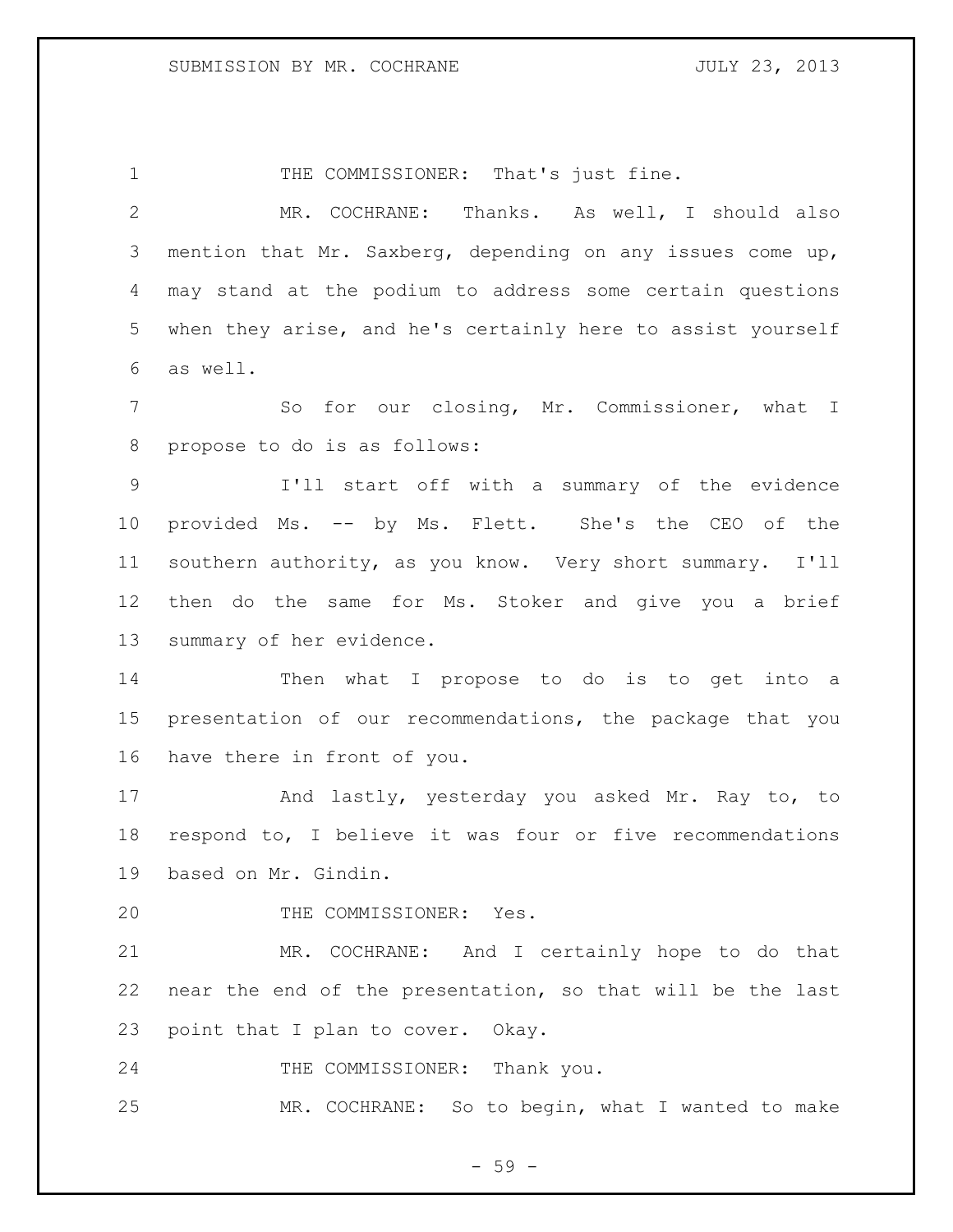clear at the outset was ANCR, southern authority and northern authority did not provide any services to Phoenix Sinclair. They had no involvement in the services provided or not provided to her. That was the evidence you've heard. We -- so I wanted to make that clear from the outset.

 With respect to the evidence of Ms. Stoker, I'll summarize it as follows: As you know, she's the executive director of ANCR. Exhibit 51 is the binder of documents that has been prepared by ANCR and they include a number of key documents in there. You'll find the ANCR program policy manuals, you'll find statistical information, you'll find case recordings and notes -- sorry, policies on notes, note-taking. You'll find in there ANCR's private arrangement policy, ANCR's supervision and performance management policy, ANCR's client contact policy. You'll also find the safety assessment and probability of future harm analysis documents that were prepared with respect to Phoenix Sinclair. That was at the request of Commission counsel, so you'll find those in those documents.

 Exhibit 52, Mr. Commissioner, is the summary of, or is the witness summary of Ms. Stoker. It provides an excellent outline of the ANCR service model and changes to the service model that have been made since Winnipeg CFS delivered services to Phoenix Sinclair, and I'd strongly

 $- 60 -$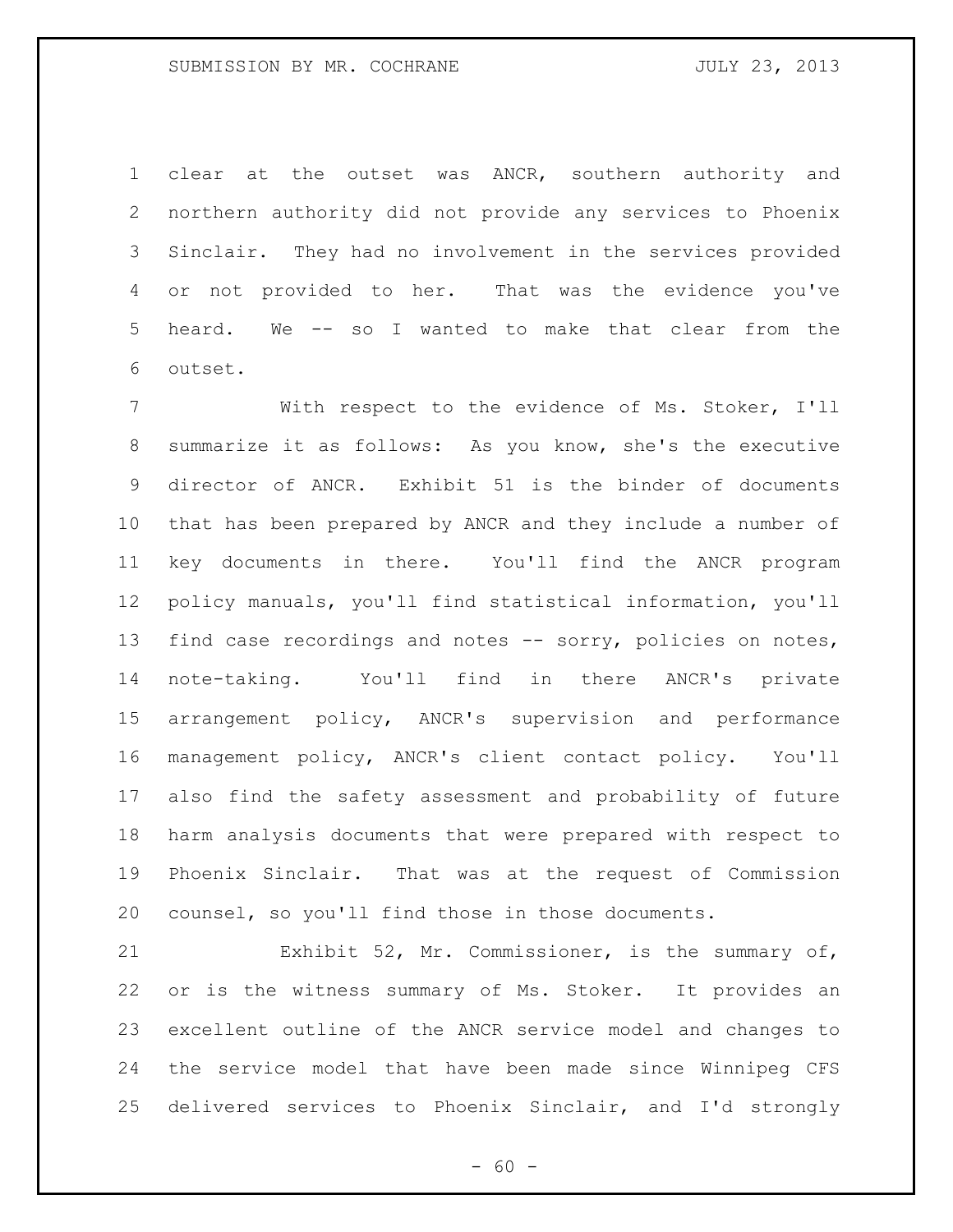recommend that, Mr. Commissioner, you review that witness statement because it does, in my opinion, provide some important information.

 We've heard already this morning the practices at Winnipeg CFS from 2000 to 2005. Ms. Bowley I think was the one who mentioned those. In that regard, Ms. Stoker testified that when she arrived at Winnipeg CFS intake in September of 2005, she was alarmed at what she described as the accepted practice at a time and she, she used the phrase, phone social work.

11 THE COMMISSIONER: What, what word?

MR. COCHRANE: Phone social work.

13 THE COMMISSIONER: Yes.

MR. COCHRANE: Phone social work.

15 THE COMMISSIONER: Yes.

 MR. COCHRANE: The transcript dated May 6, 2013, page 110, there Ms. Stoker testified as follows. Says, to me -- she's talking about this, what, what she was, what she found when she went to Winnipeg CFS. She said:

| 21 | "To me it was which is why, why I |
|----|-----------------------------------|
| 22 | drafted the policy. But when I    |
| 23 | arrived there, in September       |
| 24 | 2005, it was one of my main       |
| 25 | concerns that I spoke [to] my     |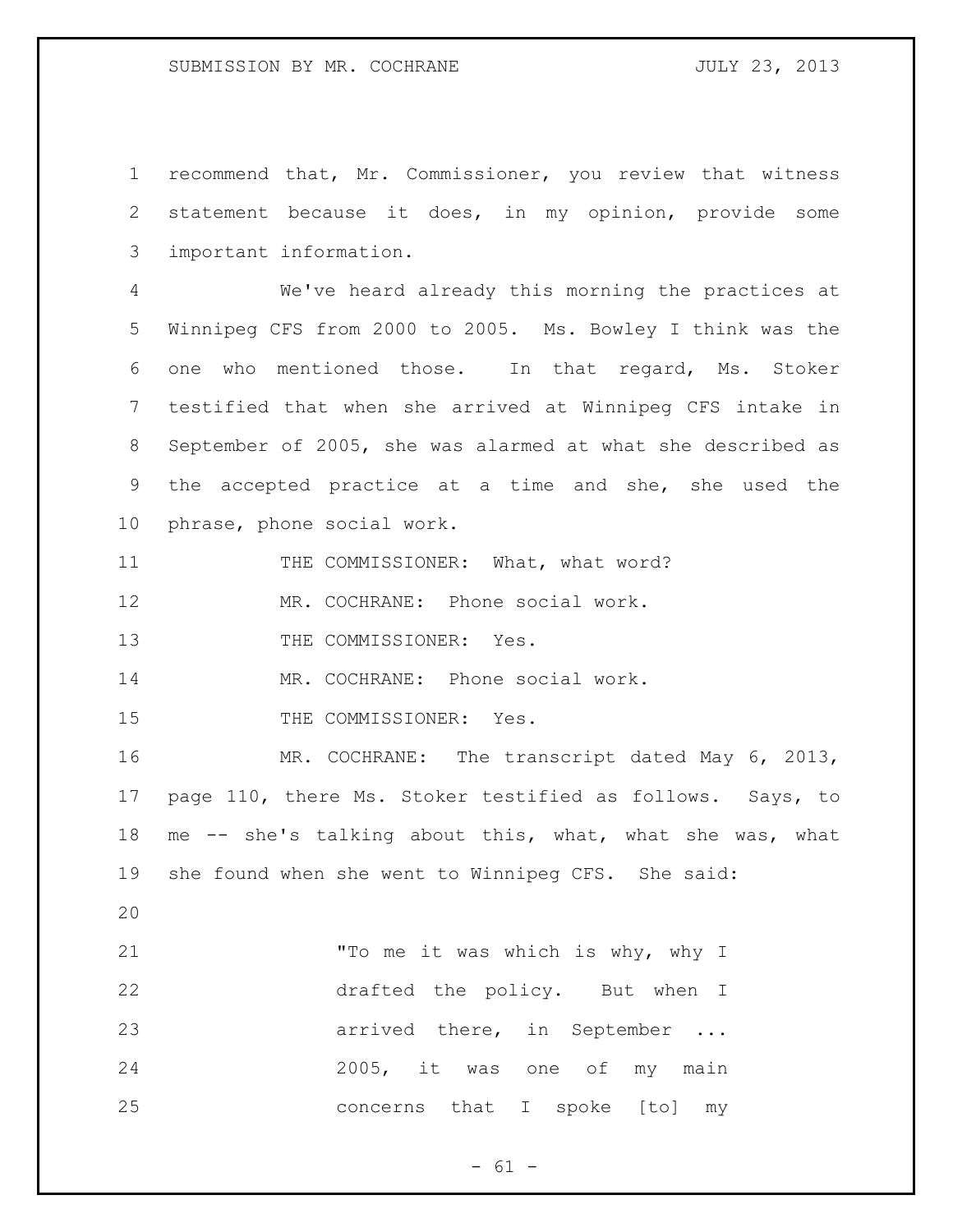SUBMISSION BY MR. COCHRANE **FOULY 23, 2013** 

 colleagues about, spoke with my supervisors about, spoke with my staff about it at program meetings and forwarded to the executive director of JIRU saying that this was a real concern that I have, I had seen phone social work occurring and I had seen people not -- reviewed intakes because 10 I... would cover, as part of [my] **11** learning the organization, I would 12 cover for supervisors when they were absent, as [as] was my way to 14 get to know the staff, get to know 15 the processes, and I spent about 16 six months to a year doing that, 17 and it was not uncommon for people 18 to go out and [to] speak only with **the parents and not see the**  children." She was asked: 'So you actually saw that happening in practice?'

 $- 62 -$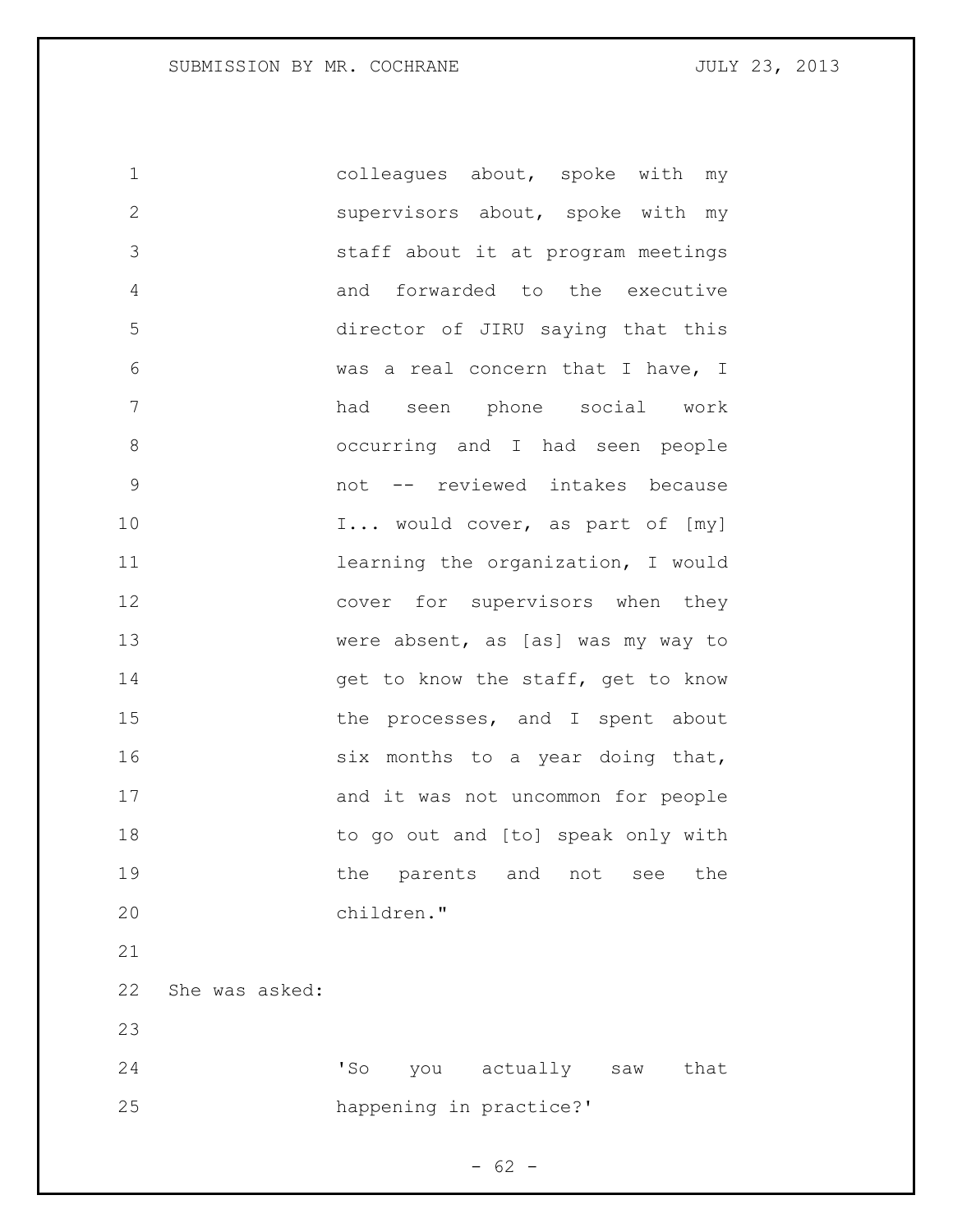She, and she answered: "Yes." Ms. Stoker then went on to testify at page 111, at line 11 that: 8 T... when ... the allegations were broad, ... there were definitely times when children weren't [seen during the course of a child **protection investigation**]." 14 Then at page 112, again I'm referring to the May 6th transcript, Mr. Commissioner, you asked Ms. Stoker the following question, and you said: "And I had a witness here who said 19 that based upon what the allegations were, that ... the file would not be closed, should, should not have been closed ... 23 and the -- anyone -- a social worker who had experience and applied common sense would know

 $- 63 -$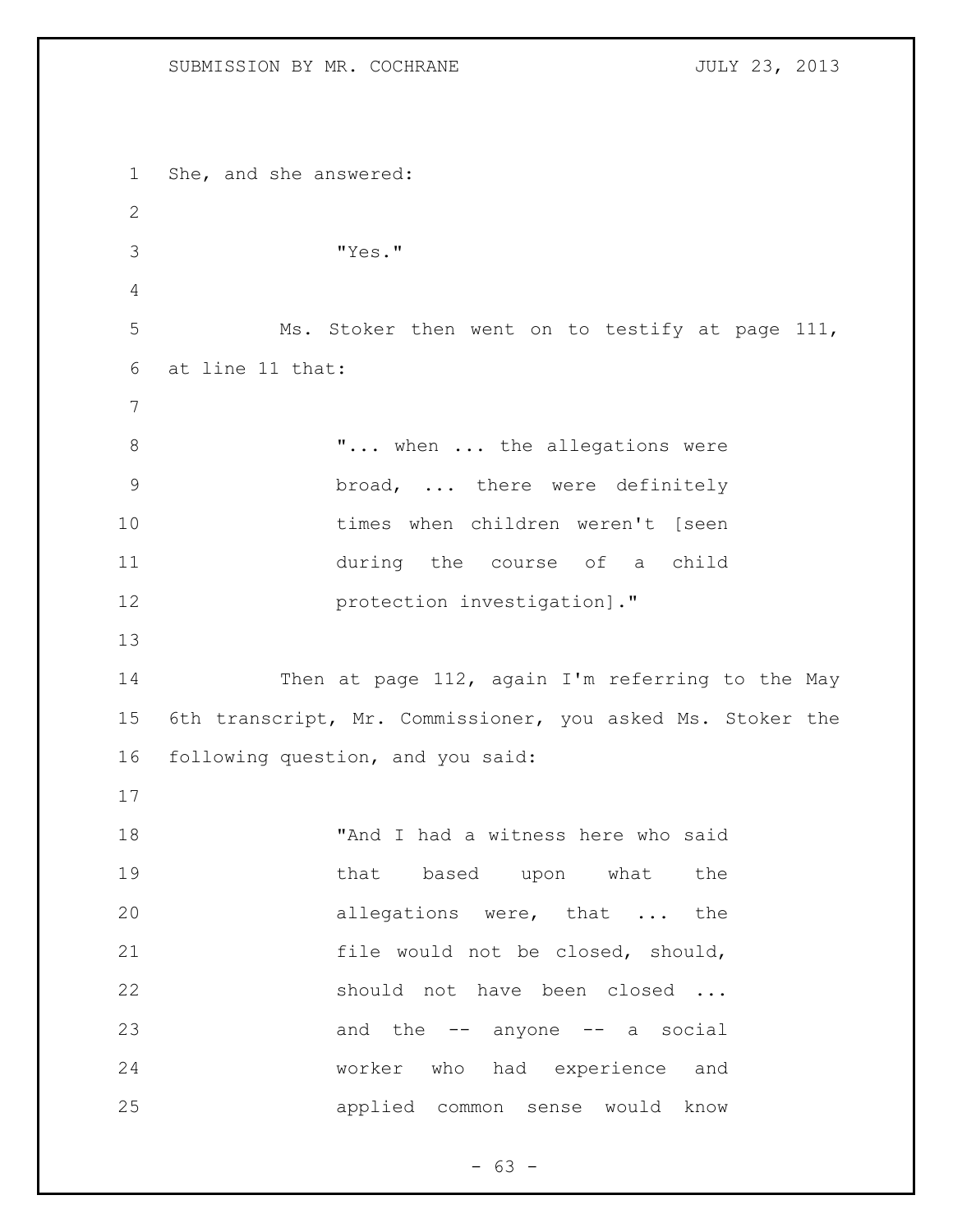1 that the child should be seen before that occurred." And you asked her: "Would ... you agree with that?" Ms. Stoker said: "I would agree and I would disagree. I would say from my own **perspective, yes, ..."**  She agreed with your suggestion: 16  $\ldots$  but knowing that I arrived 17 there four months later there were many circumstances in which the practice was not to see the children, it was not a onetime event." And then you questioned her further and, and you said: "Yes, but regardless of the

 $- 64 -$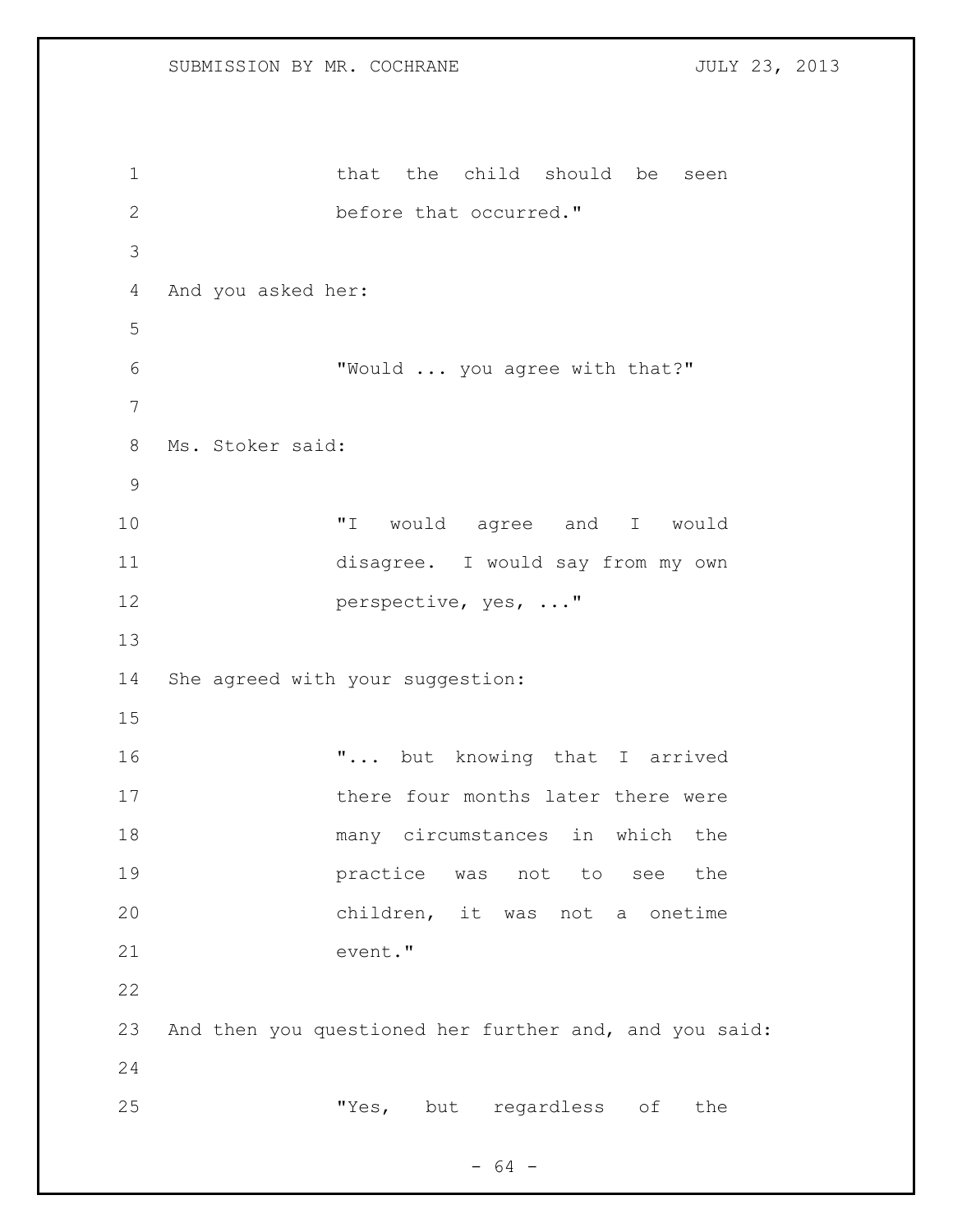**practice**, if you had an experienced social worker and applied, I take it what you would call professional judgment, he or she would have known that [the] child should have been seen before 7 the file was closed?" Ms. Stoker answered: 11 Wot in that environment." You said: "Not so?" And Ms. Stoker said no. So -- not at that point and at that place. 19 And then again at page 114, you said to her, or questioned her: "So you don't -- do you agree or not agree with the witness who 24 said that, ... a social worker should have known that [a] child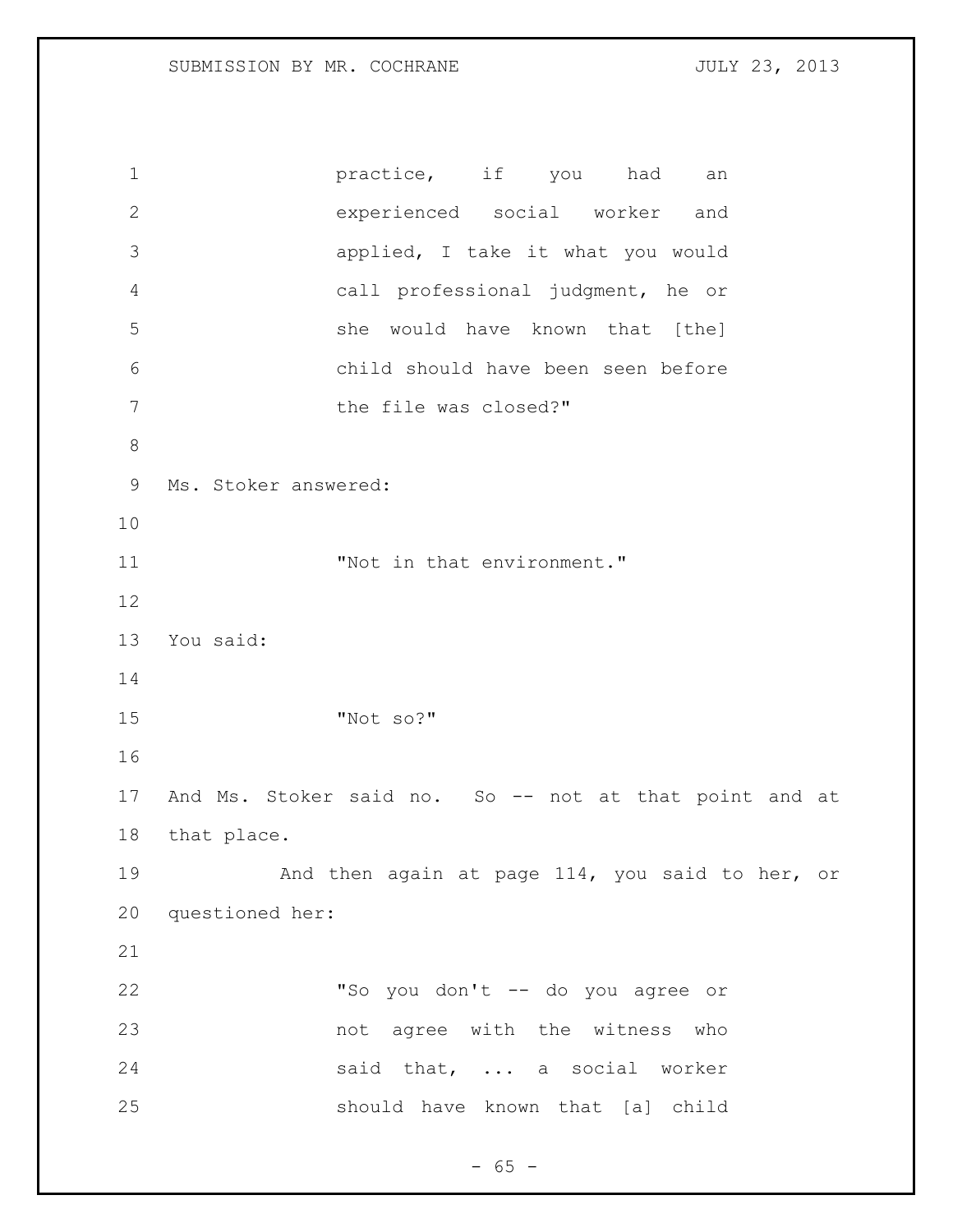should have been seen before ... a social worker with experience should have known that, that a child should have been seen before the file was closed? Ms. Stoker said to you, in reply: "I do agree but I also think it's 10 important to look at the ... environment in which that work was occurring when you have multiple examples of it not happening. And it's a supported practice by 15 management, then social workers will be -- come to think that 17 that's the accepted practice." Then you said to her, Mr. Commissioner: "Well, are you saying that that 22 was the accepted practice?" And Ms. Stoker said: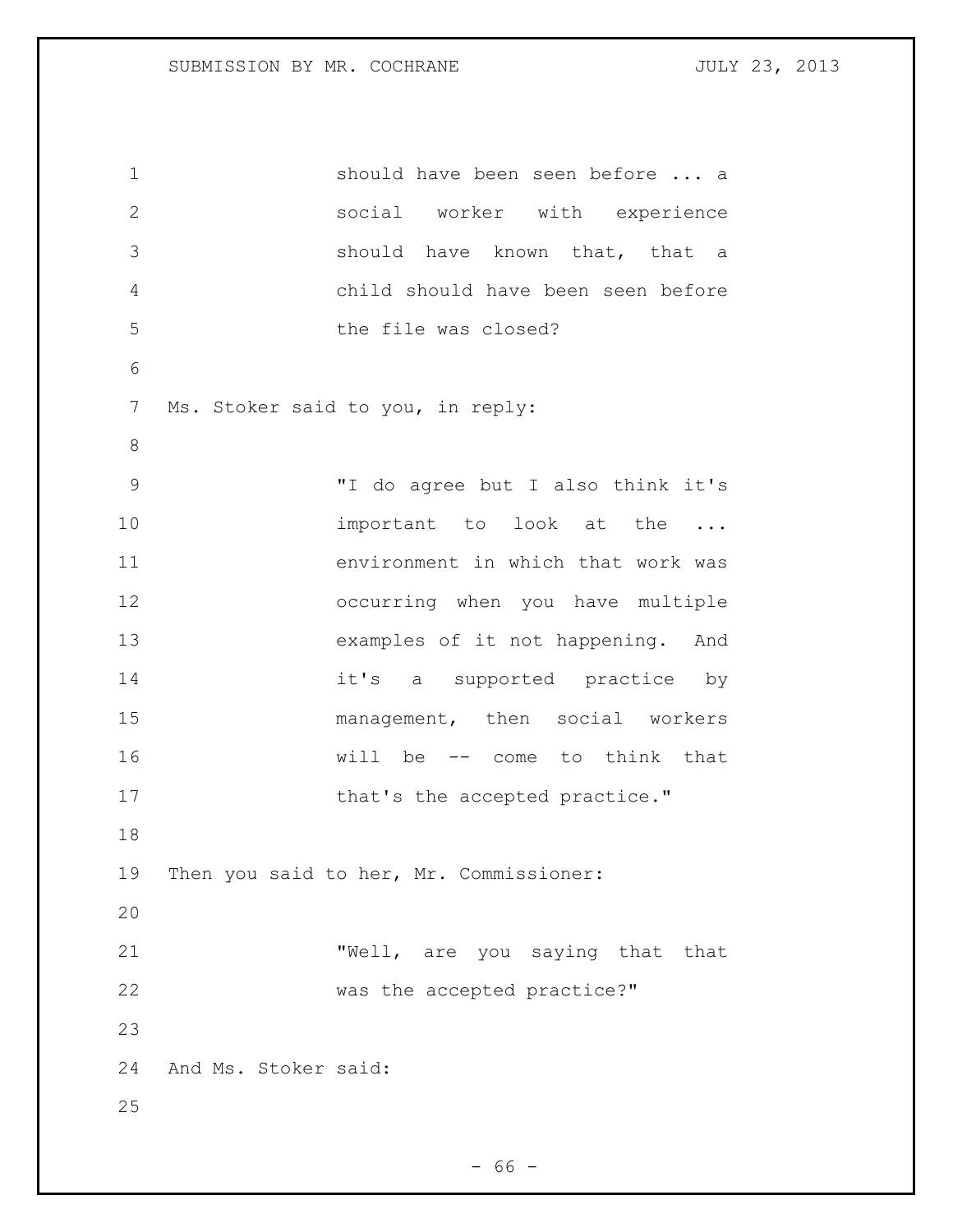"Yes."

 So that was her evidence with respect to when she arrived at that agency.

 Ms. Stoker then, in her evidence, talked about changes to policies and procedures that she made from 2005 to the present. Talked really about what changes have been made and what, what she did, what changes were made. And she identified six -- I'm trying to categorize it for ease of reference. I would say six, six changes, major changes. There was more but I'll highlight six for you, Mr. Commissioner.

 One was the introduction of the intake module. Very briefly, you heard evidence that work at the intake level was improved with the introduction of the intake module. You heard evidence about that. You heard that intake module is a new computer system that was -- that improved the delivery of services by --

 THE COMMISSIONER: Mr. Cochrane, let me interrupt you. These are six changes made over what period of time?

 MR. COCHRANE: 2005 to the present. First one I've talked about is just the intake module.

THE COMMISSIONER: Is the intake module.

MR. COCHRANE: Yes.

THE COMMISSIONER: Yeah.

 $- 67 -$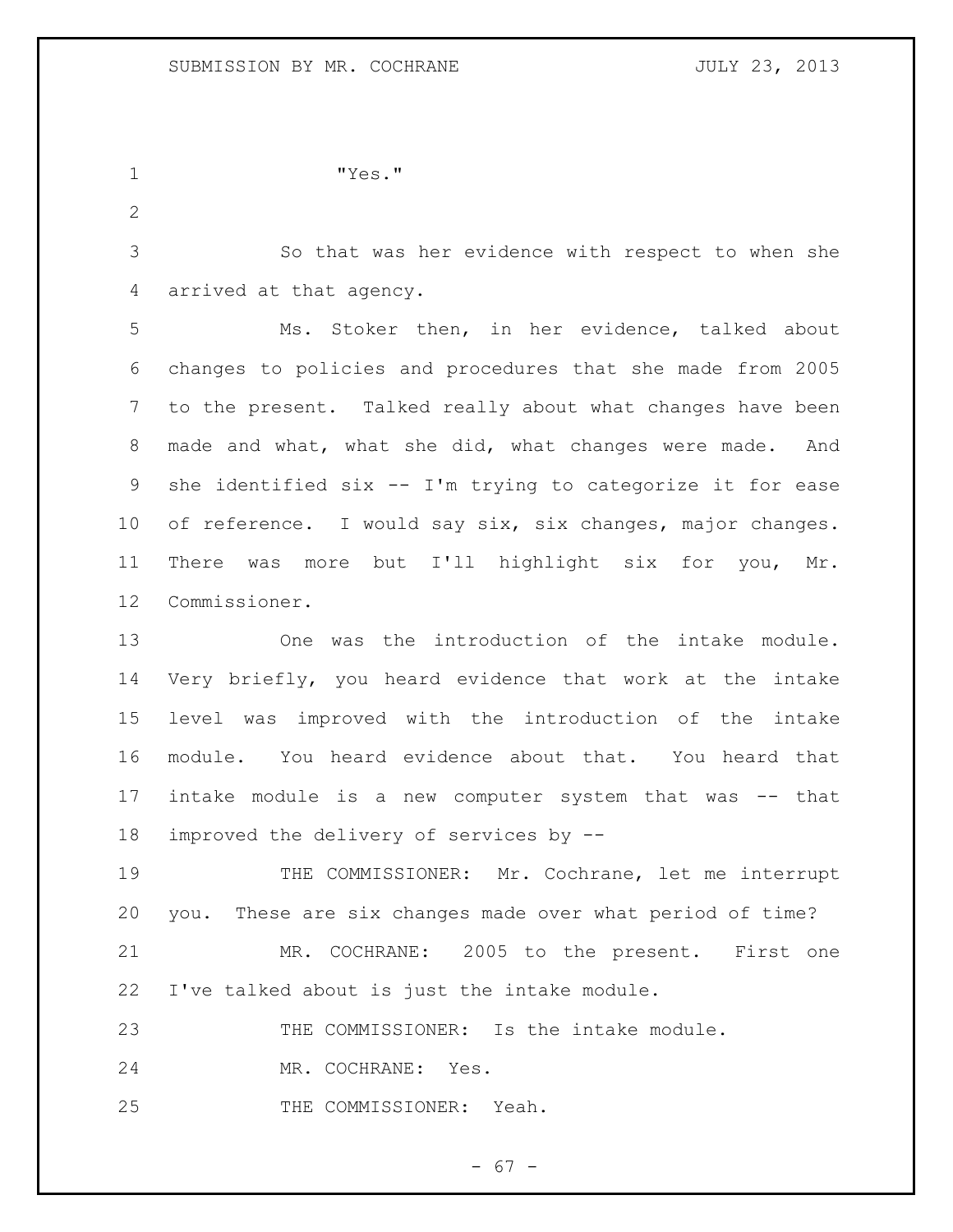MR. COCHRANE: And, and evidence was that the improved delivery of services by making prior contact checks mandatory for all new intakes, okay. So every intake now requires a, a prior contact check. A mandatory safety assessment. It makes it easier to cross-reference related parties. It allows information to be entered into the system directly by workers as opposed to administrative staff. She also testified that it makes information entered into the system available in real time rather than it being delayed.

 And then the last point under intake module she talked about was improvements to, to the determination of a response time by requiring workers to identify issues, which issues come with automatic responses. That's somewhat technical but that was the evidence she provided to you on the intake module.

 What I would call the second change, the second major change, if I could use that terminology, is the mandatory safety assessments on all allegations of abuse or neglect. And you heard evidence, Mr. Commissioner, of, from Ms. Stoker that she testified that the current protocol at ANCR is to conduct a formal safety assessment and risk assessment on all allegations of abuse or neglect. It's all allegations of abuse or neglect. Formalized assessments of that sort were not conducted when Winnipeg

- 68 -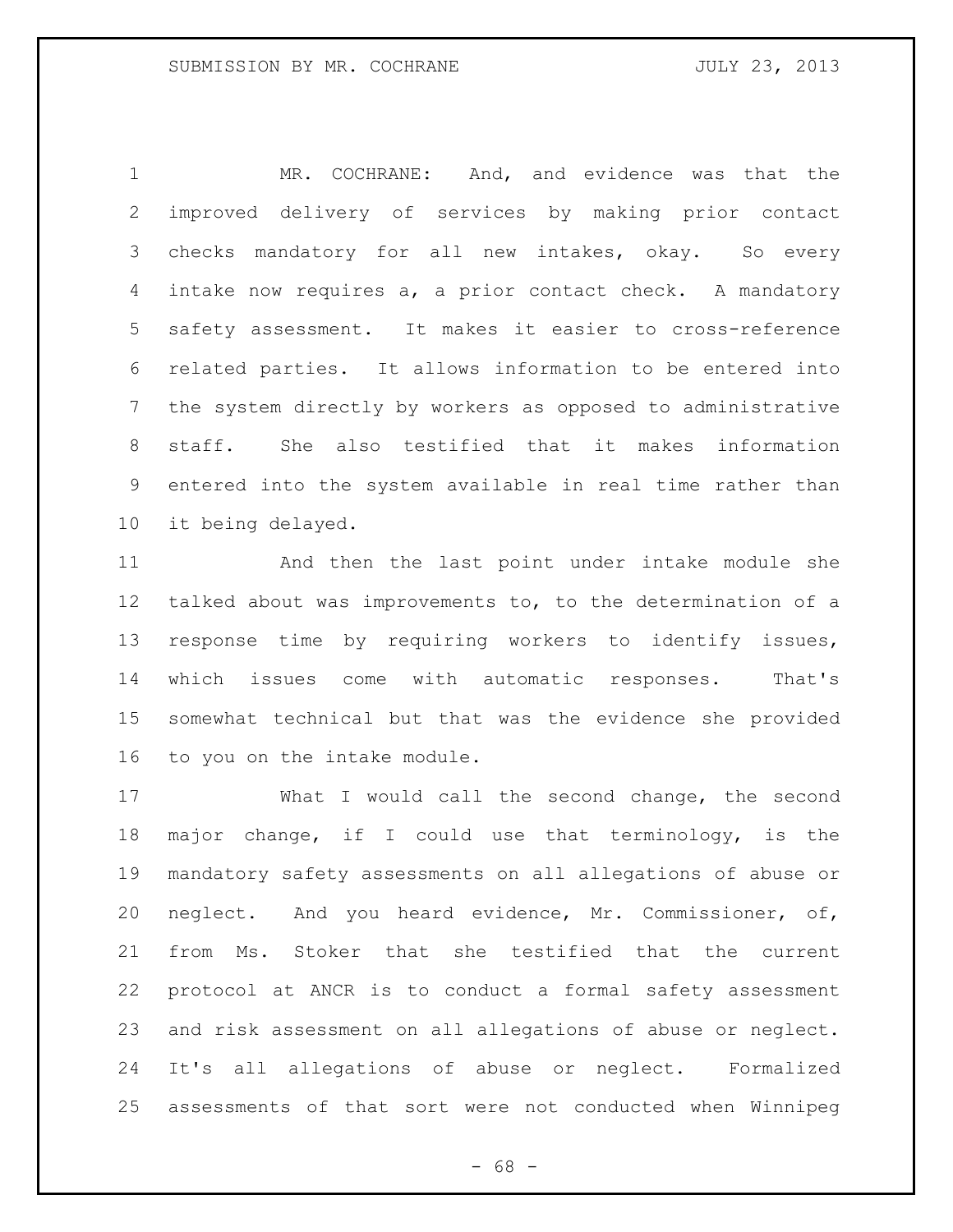## SUBMISSION BY MR. COCHRANE **FOULY 23, 2013**

 CFS performed the intake function. That is a major change. What I'd call the third --

 THE COMMISSIONER: And that second point had, 4 with respect to a mandatory assessment, safety assessment? MR. COCHRANE: Yes. Safety assessment and risk assessment.

THE COMMISSIONER: And risk assessment.

8 MR. COCHRANE: Yes.

9 THE COMMISSIONER: All right. Three?

 MR. COCHRANE: Three: structured decision-making assessment tools. You heard a, a lot of evidence with respect to standards of assessment tools, Mr. Commissioner. Ms. Stoker confirmed that all allegations of abuse or neglect, for all allegations of abuse or neglect a risk assessment must be completed. ANCR staff do a probability of future harm assessment and a caregiver, a child strength and needs assessment on all files that are transferred for ongoing services to family service agencies. So those assessment tools are now used, they're now in place.

 What I'd call number four, Mr. Commissioner, is ANCR's client contact policy. This is at tab "Z", Exhibit 51, which is a copy of that policy, ANCR's client contact policy. And this policy, Mr. Commissioner, requires that on every allegation of abuse or neglect or child maltreatment, that the child must be seen; at a minimum,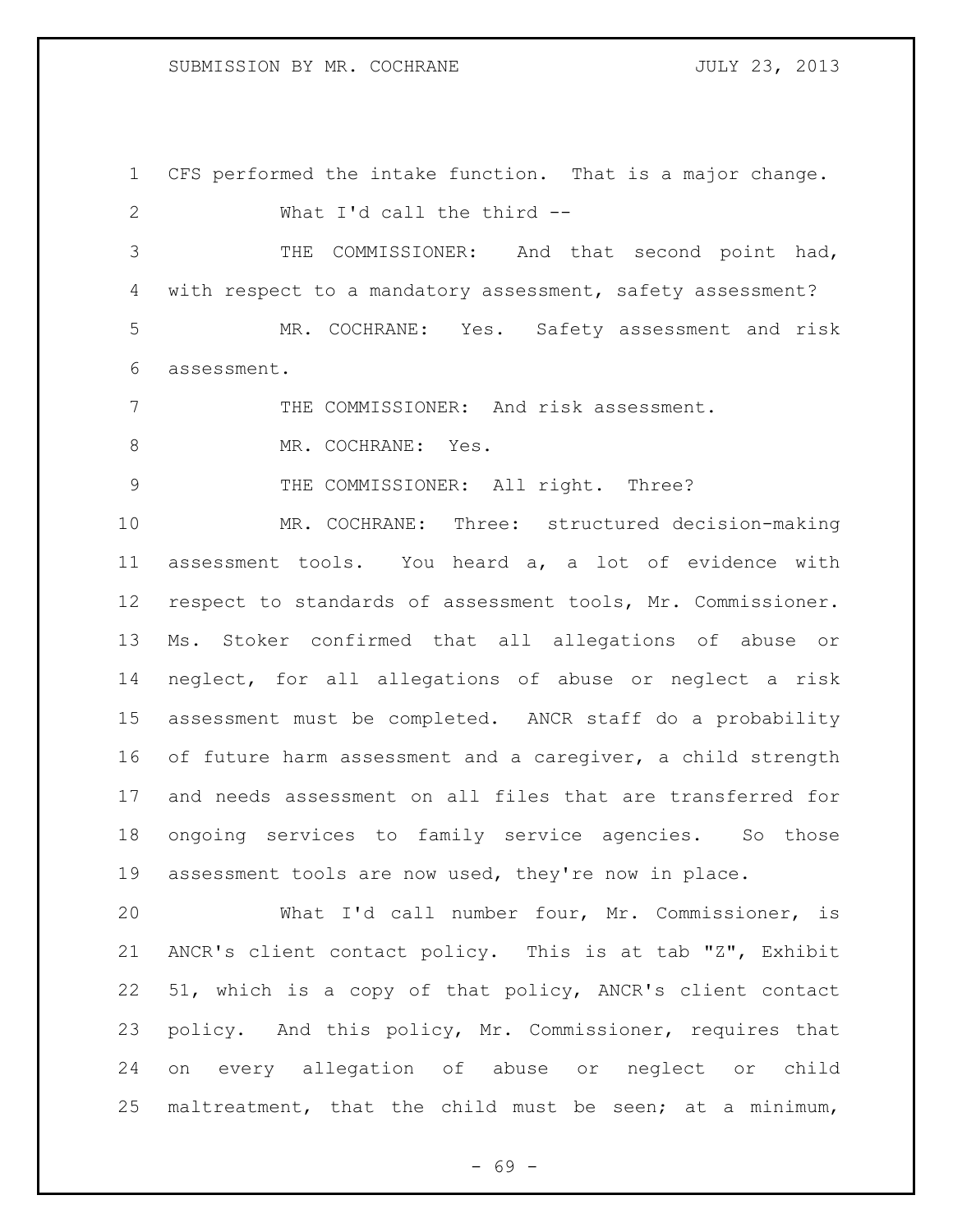# SUBMISSION BY MR. COCHRANE **1988** JULY 23, 2013

the child must be seen.

| $\mathbf{2}$ | In addition, if the child is age appropriate and            |
|--------------|-------------------------------------------------------------|
| 3            | developmentally capable, the child is also interviewed.     |
| 4            | And if you want a reference to that, Mr. Commissioner,      |
| 5            | that's transcript of May 2nd, 2013, that's page 22 and 23.  |
| 6            | The fifth change is ANCR's private arrangement              |
| 7            | policy. Mr. Commissioner, this you could find at tab "Q"    |
| 8            | of Exhibit 51, copy of that policy. And at page 139 of the  |
| 9            | transcript, that's the May 2nd, 2013, Ms. Stoker testified  |
| 10           | that the creation of this policy was a result of one of the |
| 11           | recommendations made in the chief medical examiner's case   |
| 12           | specific report. And in essence, the gist of it is that     |
| 13           | private arrangements are not allowed in situations where    |
| 14           | the probability of future harm assessed the risk to the     |
| 15           | child to be high. That's important.                         |
| 16           | Sixth changed, Mr. Commissioner, is ANCR's case             |
| 17           | recording policy. We've heard a lot of comment about this   |
| 18           | over the last two days.                                     |
| 19           | THE COMMISSIONER: Just a minute. Repeat number              |
| 20           | six again?                                                  |
| 21           | MR. COCHRANE: Number six, ANCR's case recording             |
| 22           | policy.                                                     |
| 23           | THE COMMISSIONER: Right.                                    |
| 24           | MR. COCHRANE: And Mr. Commissioner, that's found            |
| 25           | at tab "P". "P".                                            |

- 70 -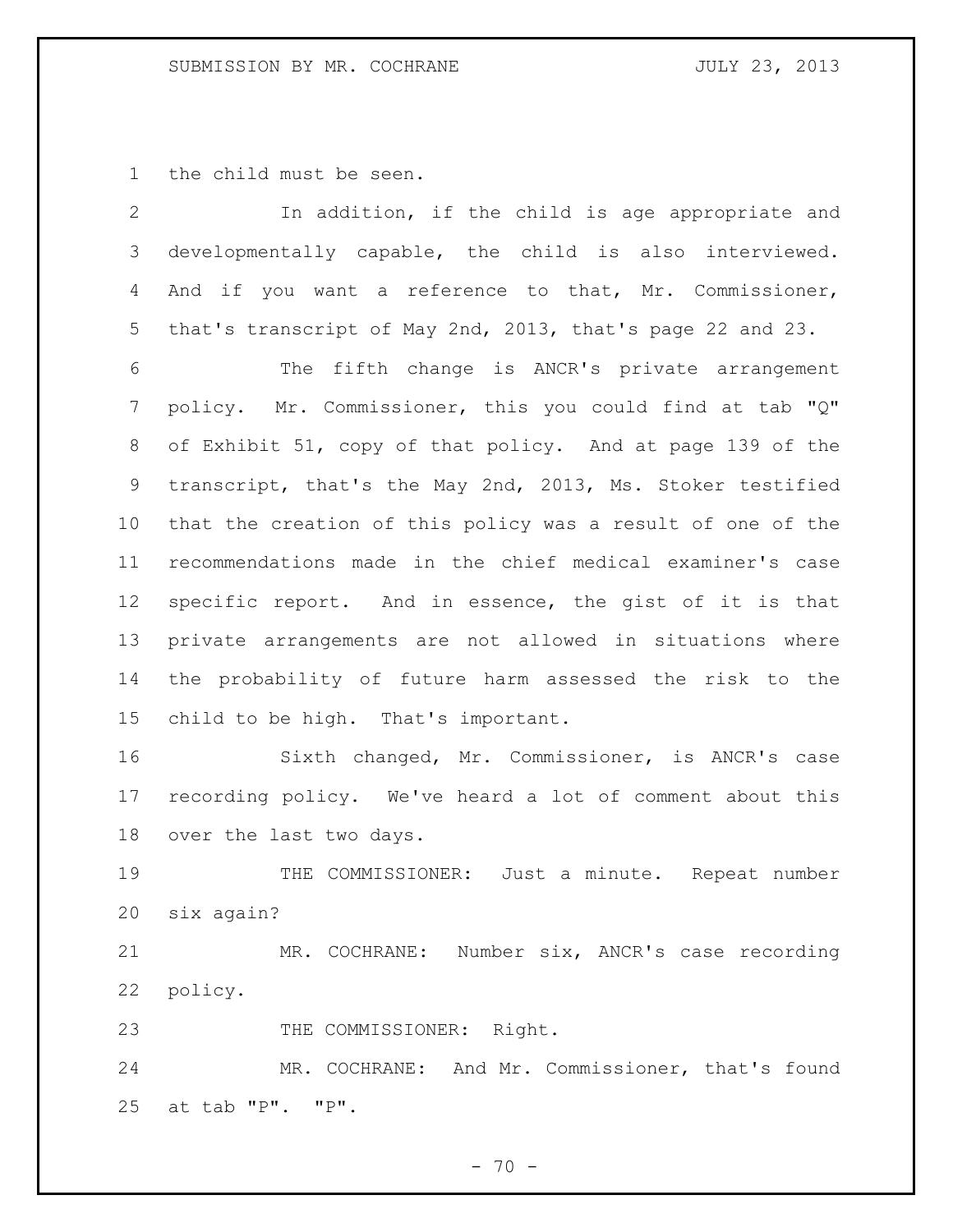1 THE COMMISSIONER: Yes. MR. COCHRANE: It's Exhibit 51. And given the, 3 the comments we've heard the last day and a half, the most important feature of that policy is that no records are ever destroyed and for that you could see Section 4.3 of that policy. With respect to supervision notes, that the supervisor gives case management direction, the worker -- THE COMMISSIONER: Are you leaving the six points? 11 MR. COCHRANE: Sorry? 12 THE COMMISSIONER: Are you leaving the six points? 14 MR. COCHRANE: This is, this is within that -- I'm still talking about that sixth policy. THE COMMISSIONER: Okay. That's fine. I've got a question for you at the end of them. MR. COCHRANE: Okay. So the policy also provides that regarding supervision notes, if the supervisor gives case management direction, the worker must record that direction in the information module. It has to be recorded, according to policy. Policy also provides that the supervisor is to keep a record of supervision sessions, which are to be kept in the supervision file, and that file cannot be destroyed.

 $- 71 -$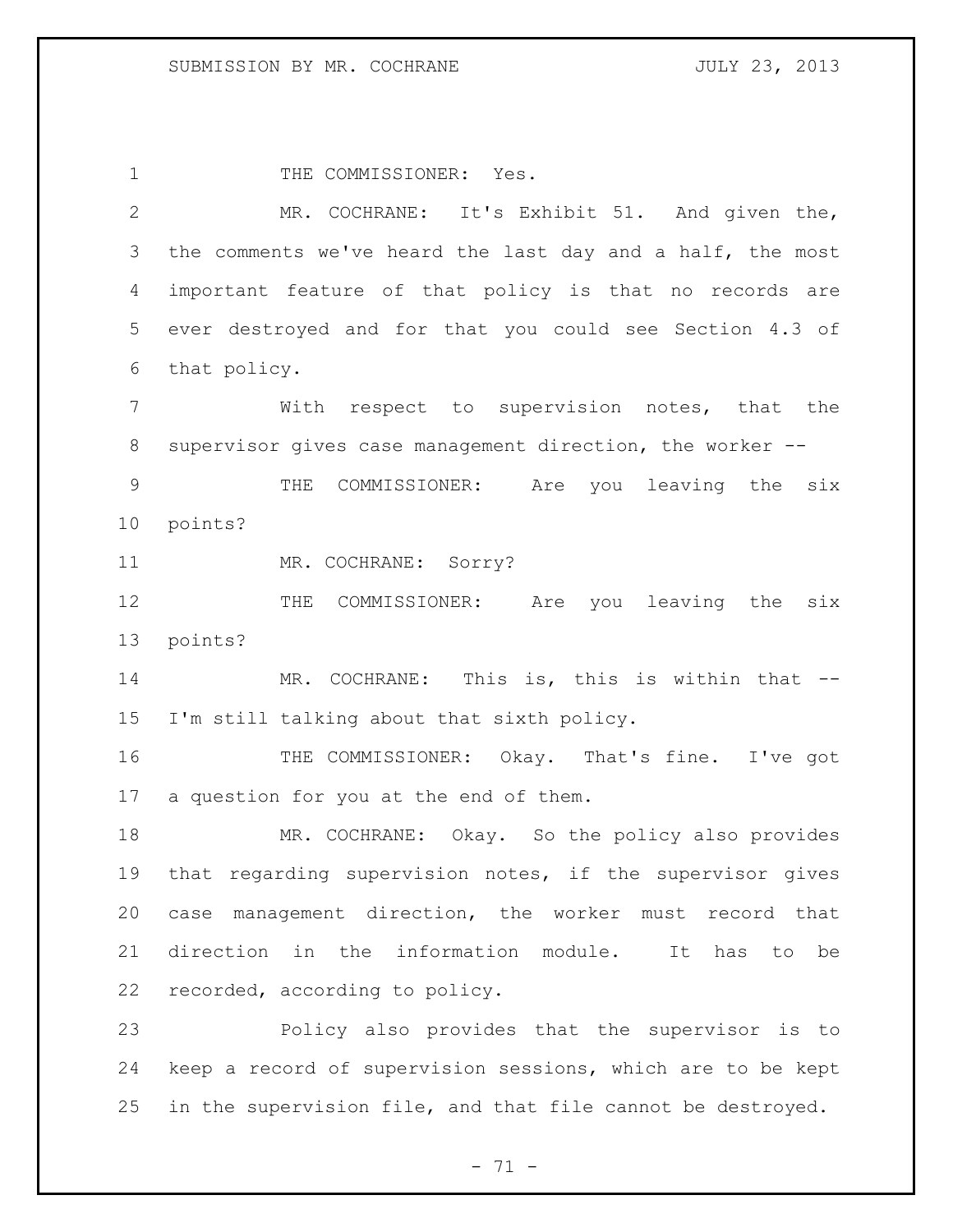If the supervisor receives a direct call from a client, then it's the supervisor's responsibility to record that contact directly into the information module. The point being, Mr. Commissioner, that these files, these records, are no longer destroyed. Did you have a question -- 7 THE COMMISSIONER: Well, yes. 8 MR. COCHRANE: -- before I move on? THE COMMISSIONER: My question is this: For -- you've indicated, you've pinpointed Ms. Stoker's evidence as supportive of some of these changes. My question is, in that you're here representing ANCR and the two authorities, are you putting forward that those are changes that are made that are applicable not only to the operation of ANCR but also the, the, the policies, the procedures of the two authorities you represent? MR. COCHRANE: Yeah. These, these are ANCR- specific policies. 19 THE COMMISSIONER: All right. That answers my question.

21 MR. COCHRANE: Yes. Those -- there's other changes, of course, that ANCR has made, Mr. Commissioner. I've identified only six. If you look again at Ms. Stoker's witness summary, Exhibit 52, we provide a lot more detail, we provide more examples of changes, major changes

 $- 72 -$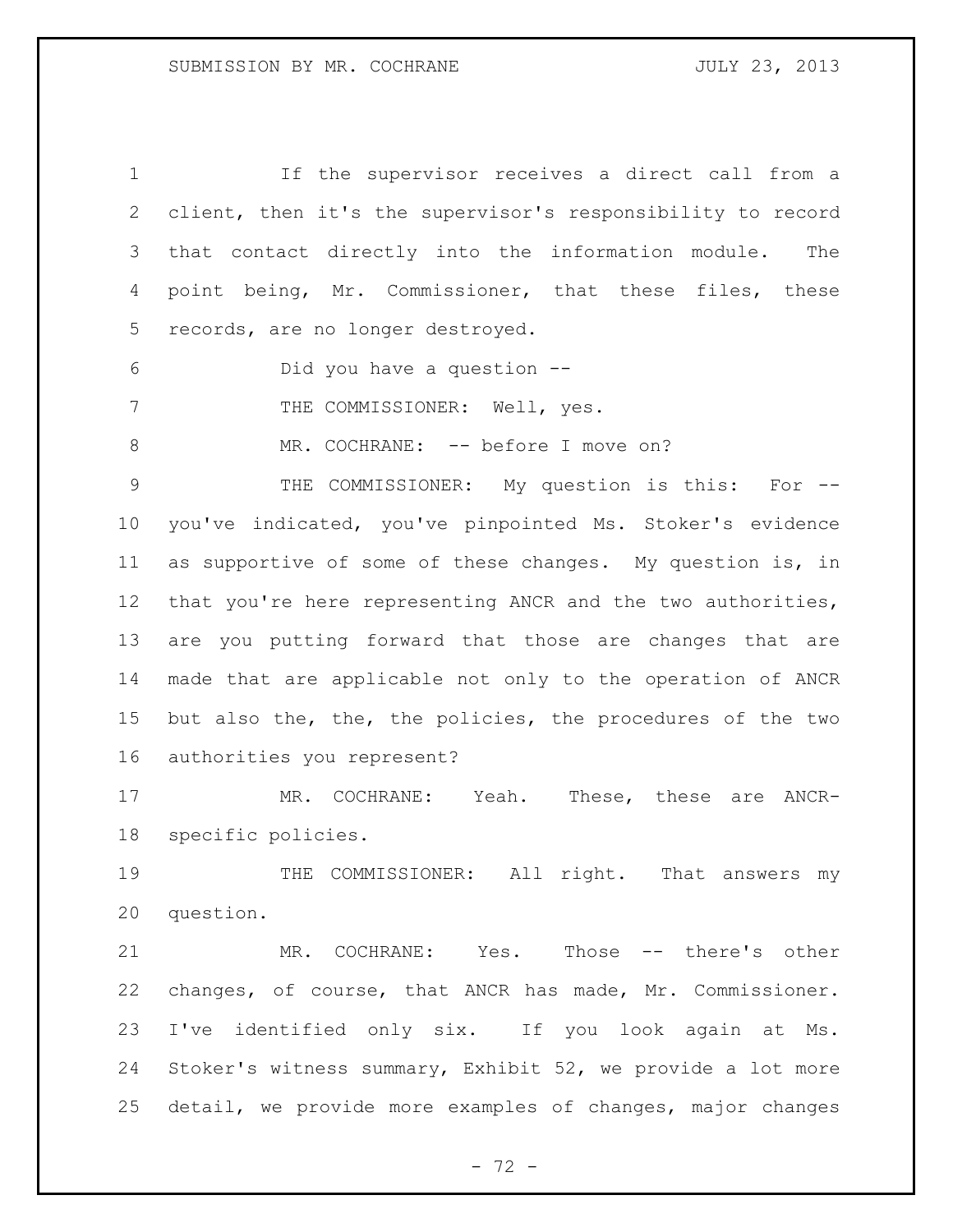that have been made, but for today's purpose I'll leave it 2 at those six that I've identified.

 Moving on, then, Mr. Commissioner, you heard a lot of evidence from Ms. Stoker about how the Phoenix Sinclair case would have been handled if the same situation presented itself today at ANCR. And she talked about that on May 2nd, and the transcript would be pages 156 to 174, just over 20 pages of evidence was on this topic.

 And again, in summary form, Ms. Stoker reviewed the, what I'd call the fourth, fifth, sixth and seventh protection openings. And I can give you more -- can give you the dates if you need those. And she applied the new service model to those openings. And her evidence, again in summary form, is that the, the new SDM tools and the existing safety assessment, ANCR would have, ANCR would have shown that both parents, that's Steven Sinclair, Samantha Kematch, were high risk to harm Phoenix Sinclair.

 With respect to the fourth protection opening, that's the January 2004, Phoenix would have been apprehended and a private arrangement would not have been permitted in these circumstances.

 With respect to the fifth protection opening, her file would have been opened and transferred for ongoing services so it would have been transferred to another agency for ongoing services.

 $- 73 -$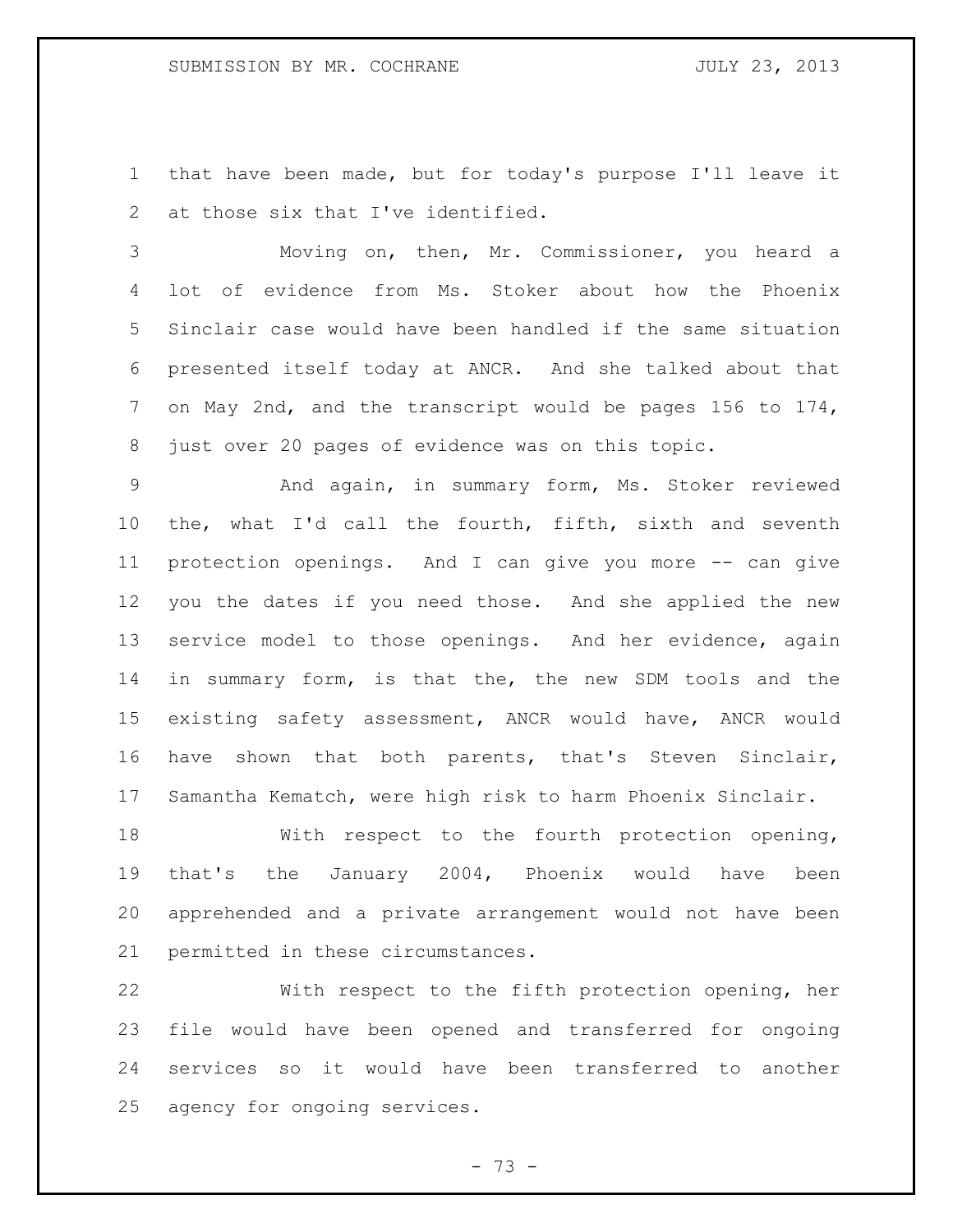With respect to the sixth protection opening in December 2004 and the seventh protection opening in March 2005, it would have also resulted in high probability of future harm risk assessments and would have resulted in the transfer of the file to Family Services for ongoing service delivery. In other words, Mr. Commissioner, the file would not have been closed.

 Moving on to the next area, Ms. Stoker was asked if she'd reviewed the recommendations from the various reports that have arisen out of the death of Phoenix Sinclair, and at page 174 of her transcript on May 2nd, 2013, she stated ANCR had conducted a review of all the recommendations that applied to its intake function for any services provided by ANCR, and she concluded and testified that all recommendations that are applicable have been implemented.

 THE COMMISSIONER: And that's the recommendation in the reports referred to in the order in council?

 MR. COCHRANE: Yes. All of those that were applicable to ANCR have been implemented at ANCR. Ms. Stoker was not challenged with respect to that assertion or that evidence, and it does not appear to be an issue in this proceeding. I'll leave my comment there, at that.

 Ms. Stoker provided evidence that supported her opinion that there was significant improvement to the

- 74 -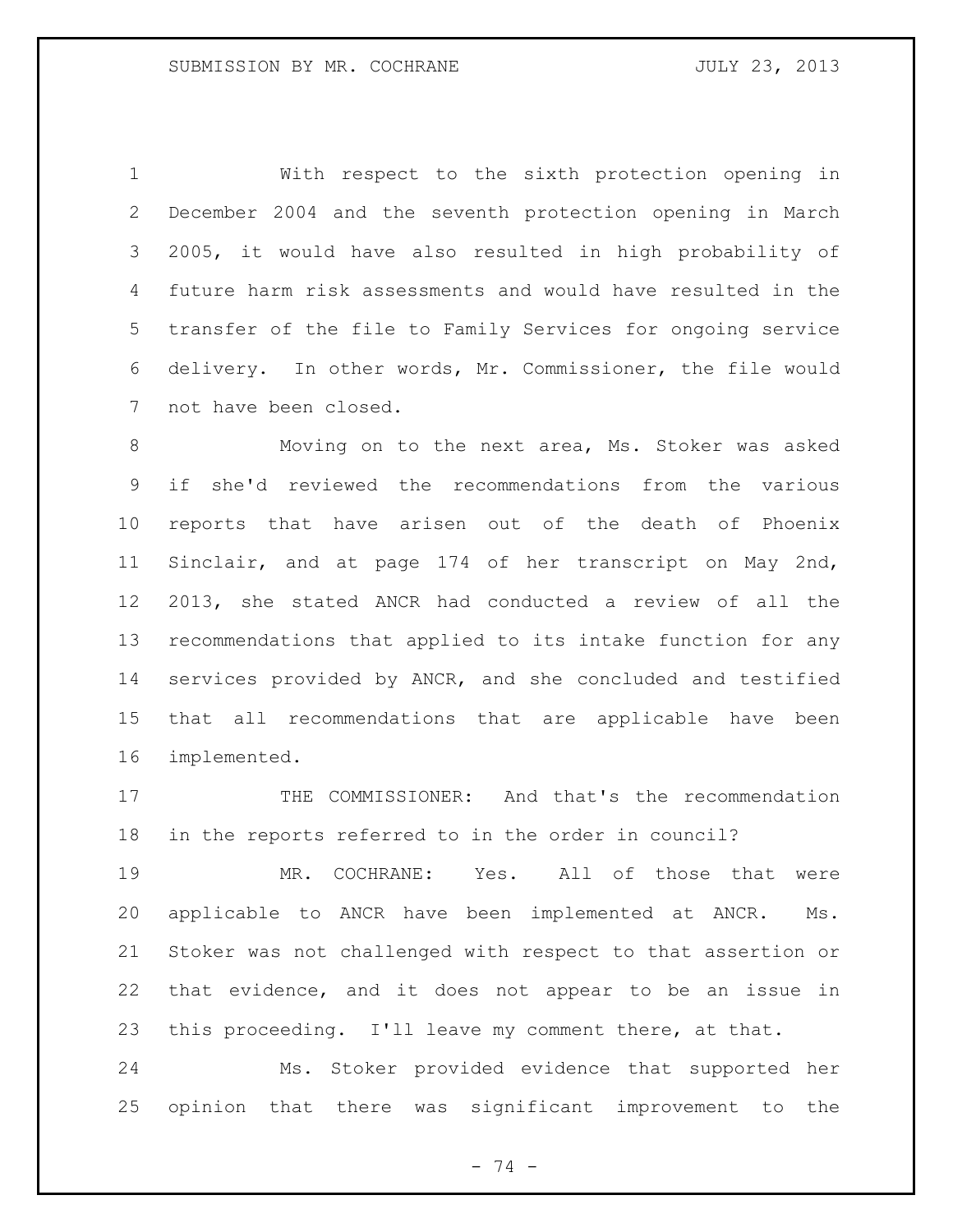delivery of services at intake since the Phoenix Sinclair case. She indicated that she could say with confidence that when there are allegations of child protection, ANCR ensures that all children are seen in every instance. ANCR also conducts thorough and formalized safety and risk assessments. No files are closed without the appropriate information being obtained and considered in accordance with the policies and protocols. Ms., Ms. Stoker said that she believes ANCR now does a better job of conducting child protection investigations.

 So I've very quickly gone through her evidence, Mr. Commissioner, I hope that was helpful. I'll move on to the evidence of Ms. Flette.

14 THE COMMISSIONER: Very much so.

 MR. COCHRANE: Ms. Flette, as you heard, is the CEO of the southern authority and she held that position for the last 10 years. Prior to being the CEO of the southern authority she was the executive director for west region Child and Family Services for approximately 20 years. So all in all, she's had about 38 years of experience, child welfare, in Manitoba, and the focus for the most part on First Nation child welfare.

 As you may recall, Mr. Commissioner, Ms. Flette explained that the southern authority has mandated 10 agencies, the southern part of the province. She

 $- 75 -$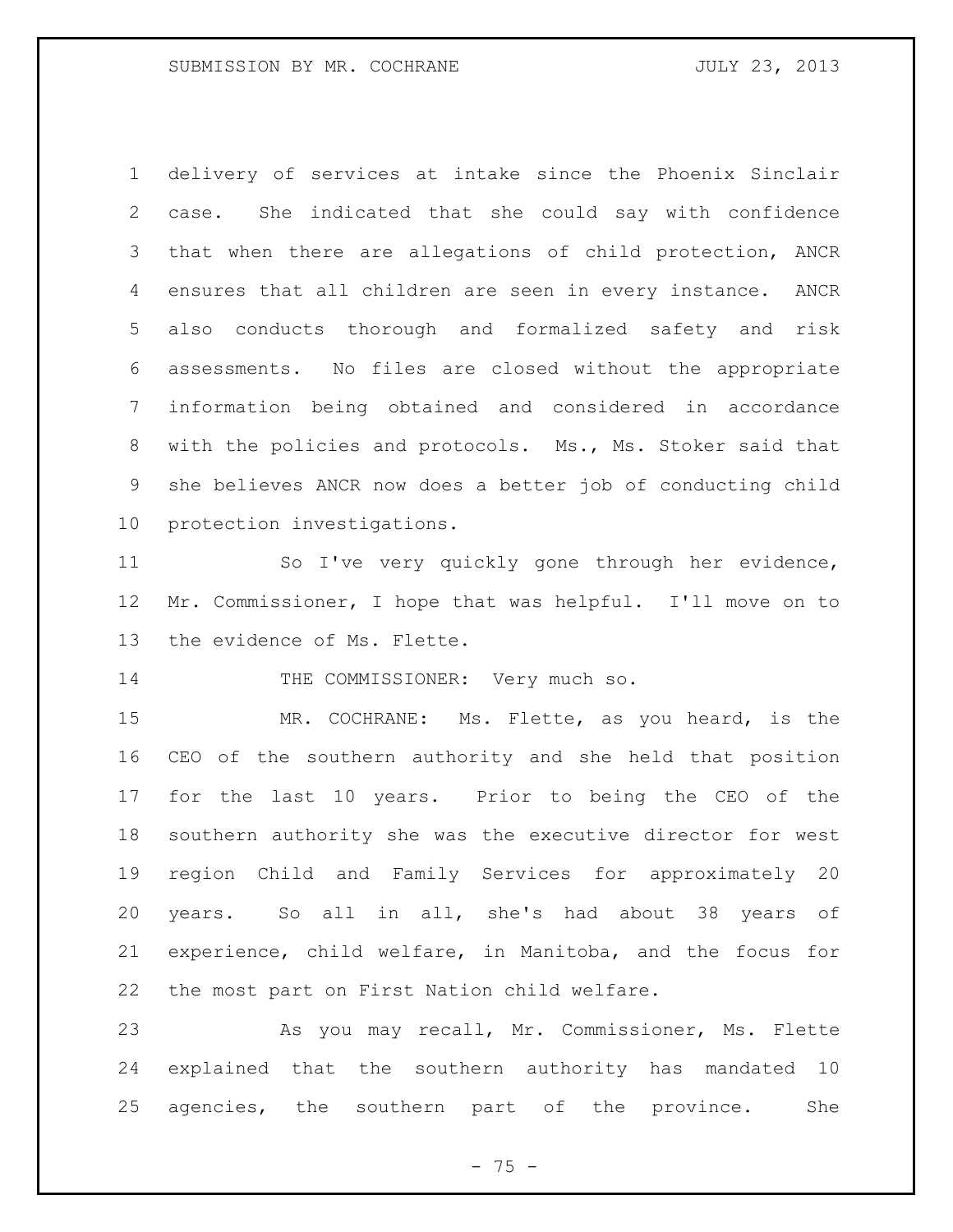explained, broadly speaking, that the southern authority is responsible for developing standards, ensuring the flow of provincial funding to the agencies and for providing quality assurance with respect to the agencies it has mandated.

 Exhibit 49, Mr. Commissioner, contains a summary of Ms. Flette's evidence along with the relevant documents that were attached to it in the various tabs. Provides a good overview of her evidence, and again, I recommend that you review that summary when you're considering Ms. Flette's evidence.

 Ms. Flette talked about a number of areas. One was what, what we've called AJI-CWI, which is the Aboriginal Justice Inquiry, Child Welfare Initiative. It's commonly referred to as devolution. She provided the Commission with evidence about her role in that process and how that process resulted in the Authorities Act and in the creation of the four authorities themselves. That's page 14 and 15 of her -- of the transcript April 30th, 2013.

 She explained in very broad terms the objectives of the AJI-CWI process. She said:

 "Well, I think broadly the objectives were to give First Nations and Métis people control

- 76 -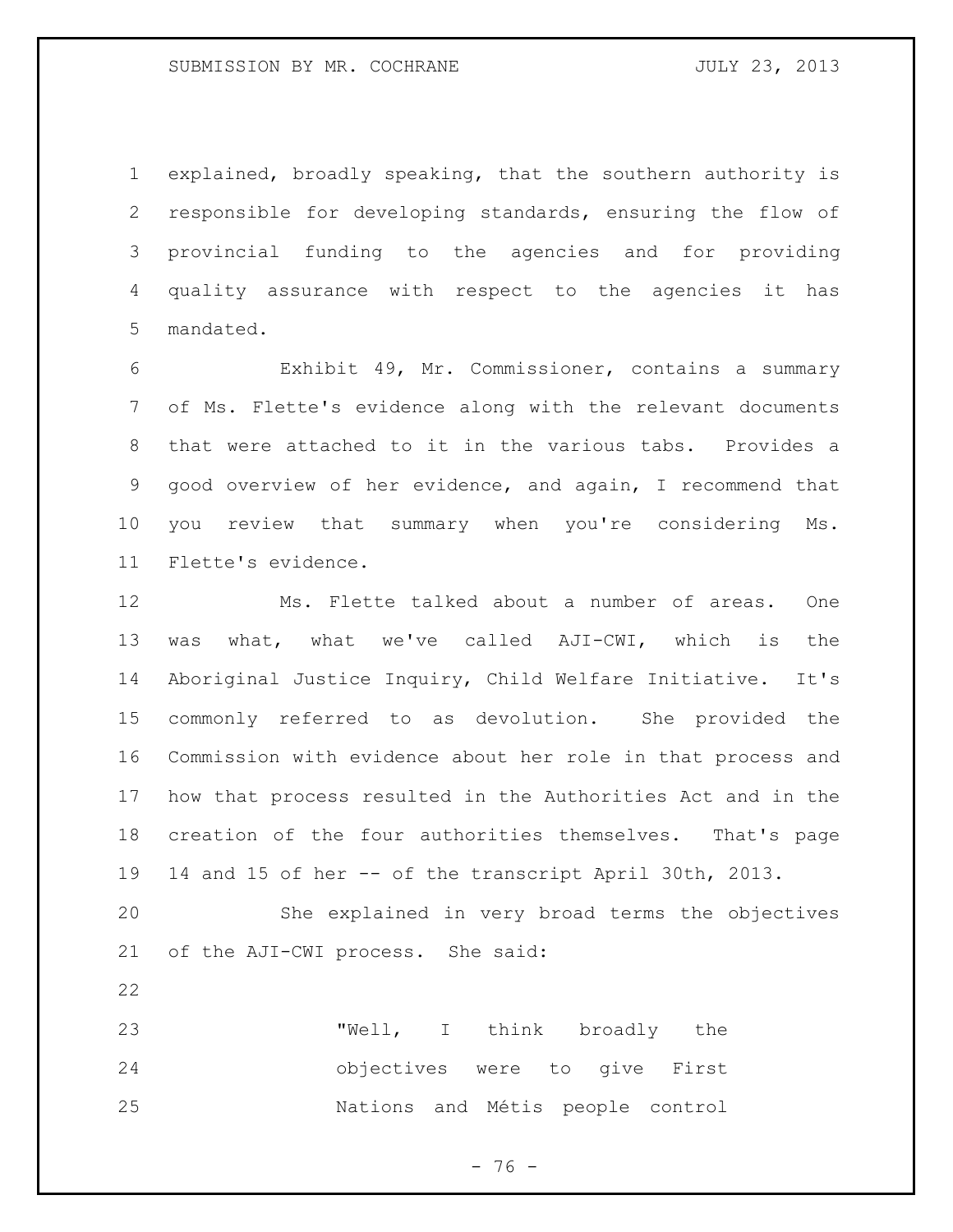over their child welfare services and to have a -- to recognize the over-representation of First Nations and Métis children in the system and to provide for more culturally appropriate and, hopefully, more effective ways of 8 working with ... families and 9 those children."

 Ms. Flette explained that one of the key features 12 of, of the new system was the authority determination protocol. That's what we've, we've heard as referenced to ADP, authority determination protocol. And she said that one of the key features of this new system is what we call the authority determination protocol or ADP. She explained that with the Authorities Act:

19 T... it's ... the first time ... we've actually given clients and families a choice of who provides their service. So with the First Nations and the Métis agency having jurisdiction both on and off reserve now ..."

- 77 -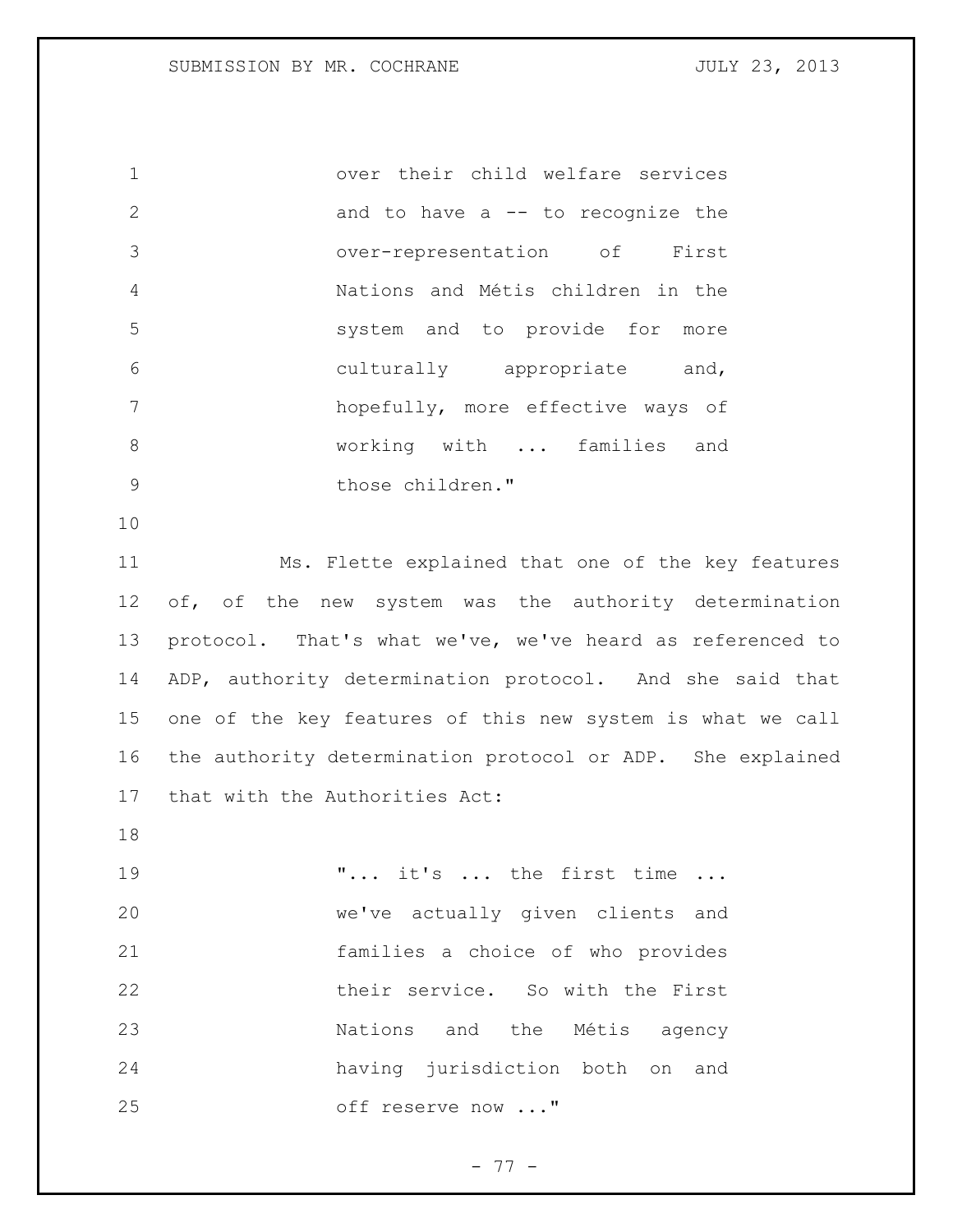```
1
2 She's talking about the new system:
3
4 "... a family would complete an 
5 ADP and then make a choice as to 
6 which authority they would like 
7 their services provided."
8
9 Yes. That's a significant change in the system.
10 She then explained the practical effect and 
11 benefit of the ADP. She said:
12
13 TNow, most ... families are
14 choosing their culturally
15 appropriate authority, which we
16 had hoped would be the case and 
17 which is the case, so I think it 
18 does speak to a comfort level and 
19 perhaps less of a feeling of
20 coercion. So where before you had 
21 services provided based on where 
22 you lived, if you lived in 
23 Winnipeg, for example, it was 
24 Winnipeg Child and Family 
25 [services], if you lived in
```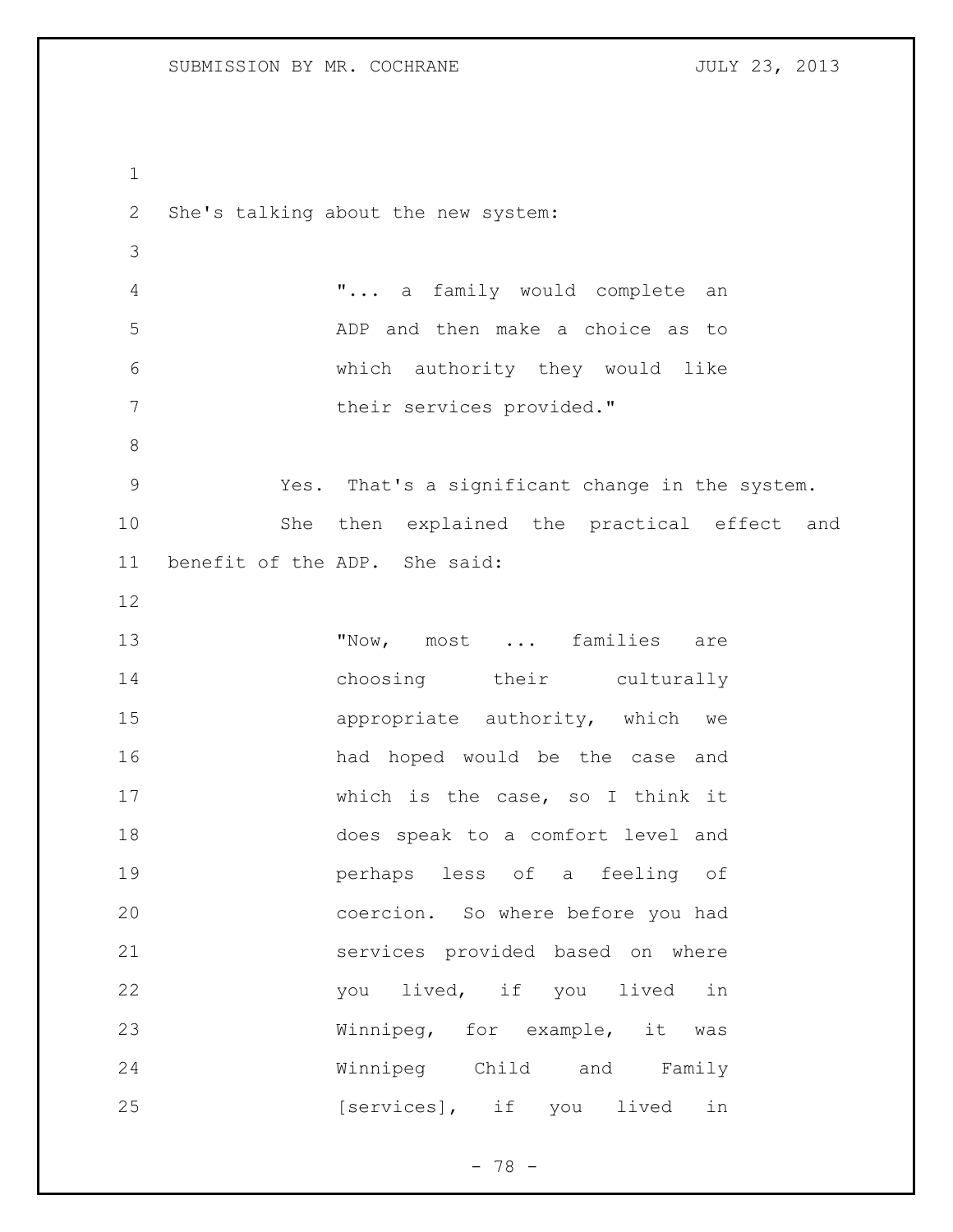|    | Dauphin it was Parkland Child and |  |
|----|-----------------------------------|--|
|    | Family [services], services are   |  |
| -3 | now provided based on who you are |  |
|    | and who you've chosen."           |  |

 She then talked about quality assurance, which my view is also one of the significant changes that has 8 resulted, in improvements that has resulted, resulting out of the AJI-CWI process.

 She testified about the southern authority's role in providing a quality assurance function for agencies it has mandated. And this is important, Mr. Commissioner, because it's, it's a formal check, if you will, to ensure or to see that the agencies are fulfilling its mandate, that they're doing their job. That's what quality assurance is all about.

 At page 26 of her transcript, that's April 30th, 18 2013, Ms., Ms. Flette explained that the southern authority has implemented a schedule of quality assurance reviews that it performs with each agency. And you'll recall she talked about a four-year rotating basis, so the objective is to have each agency reviewed every four years.

 What are quality assurance reviews and what's reviewed? Well, she talked about that as well. She talked -- that's referenced at tab 3 of Exhibit 49. They

- 79 -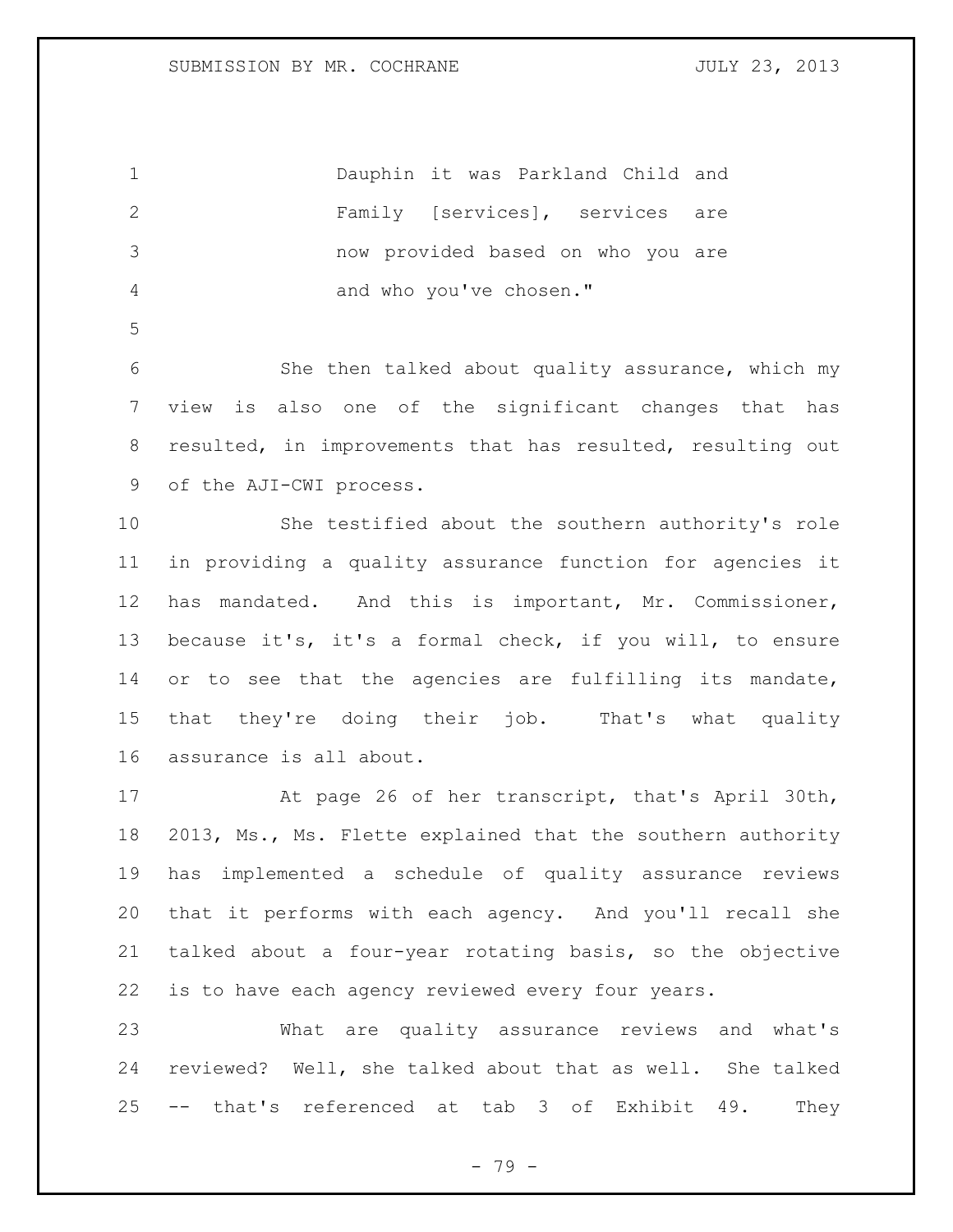### SUBMISSION BY MR. COCHRANE **FOULY 23, 2013**

 generally review, and it's governance, service delivery, practice standards, agency administration, client confidentiality, human resources, communication and 4 infrastructure. Very thorough reviews of the agencies.

 The result of the quality assurance review is, is a, is a report, a full report is made of the agency with recommendations. The authority then works with that particular agency on work plans to address those recommendations.

 It's important to note that this type of quality assurance monitoring did, did not exist at the time when services were provided to Phoenix Sinclair and her family and it's a result of the new system arising out of AJI-CWI. So again, Mr. Commissioner, in my opinion that is a significant change and improvement.

 Very quickly, Ms. Flette also talked about the funding model. She's talked about the new funding model as the place for most child welfare agencies in Manitoba today. And if you wanted to review that, I'd suggest you look at Exhibit 49, tab "E".

 I won't get into detail about the funding model but that tab is a very succinct --

23 THE COMMISSIONER: Tab "B"?

MR. COCHRANE: Tab "E".

25 THE COMMISSIONER: "E" for Edward?

 $- 80 -$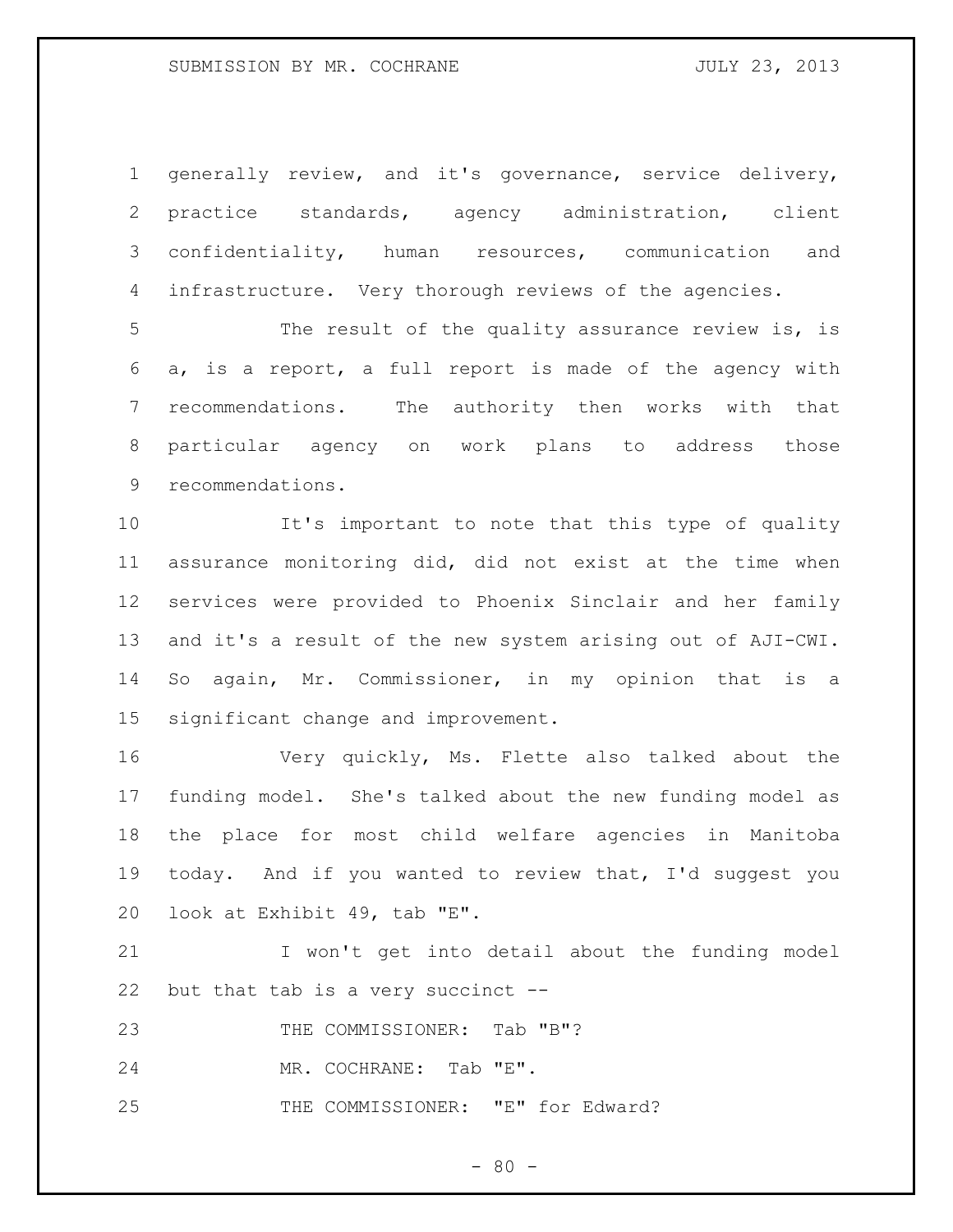MR. COCHRANE: Yes. That is about a four or five-page summary of the new funding model.

 In general terms, she explained that the new funding model had resulted in an increase of funding to agencies under the southern authority. She did say, though, there are some problems. She explained that the federal government provides funding for child welfare services on reserves using an assumption model. You recall, she talked about the assumptions of seven percent of the reserve child population is in care. That's the basis on which the funding the federal government is providing. That is, if you were to look at page 3 of tab "E", Exhibit 49, that's where we talk about that assumption model. And Ms. Flette explained the problem with this assumption is page 56, line 24 of the transcript, April 30th, 2013. She said:

18 TWe have, in the south right now, 19 three agencies that are above the seven percent. One in particular ... is at 14 percent. And so what ... this model does for them is half their cases are unfunded."

And the agency she was talking about, when she

- 81 -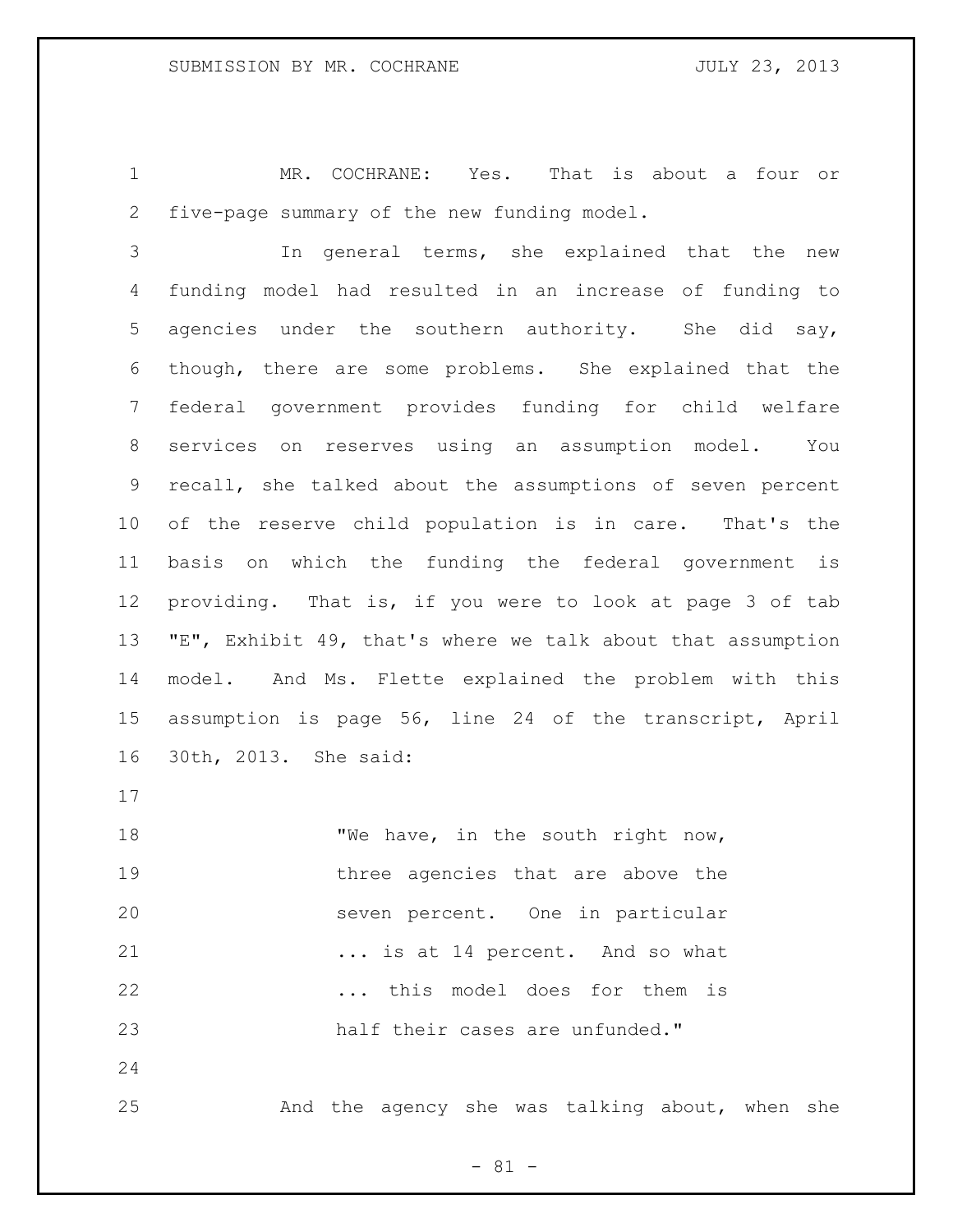referred to 14 percent of the children are actually in care, were Southeast Child and Family Services Agency. And that's been a problem for the last two years.

 She talked about the federal government, though, providing what they call anomaly, anomaly funding, an adjustment to cover that shortfall.

 THE COMMISSIONER: And you're talking about that shortfall with respect to agencies providing services on reserve?

 MR. COCHRANE: Yes. With respect to federal funding for prevention services, so now I'm talking prevention services, the federal model assumes that 20 percent of families on a reserve require such prevention services. So for protection, seven percent, child in care; prevention, 20 percent of families require services.

 Similar problems with that assumption again is that Southeast Child and Family Services Agency actually has 40 percent of their families seeking out these type of services, so again there's a funding shortfall.

 Ms. Flette then explained, at page 60, lines 1 through 10:

 "So what that means to [an] agency as well is that any money that 25 they might be getting under the

- 82 -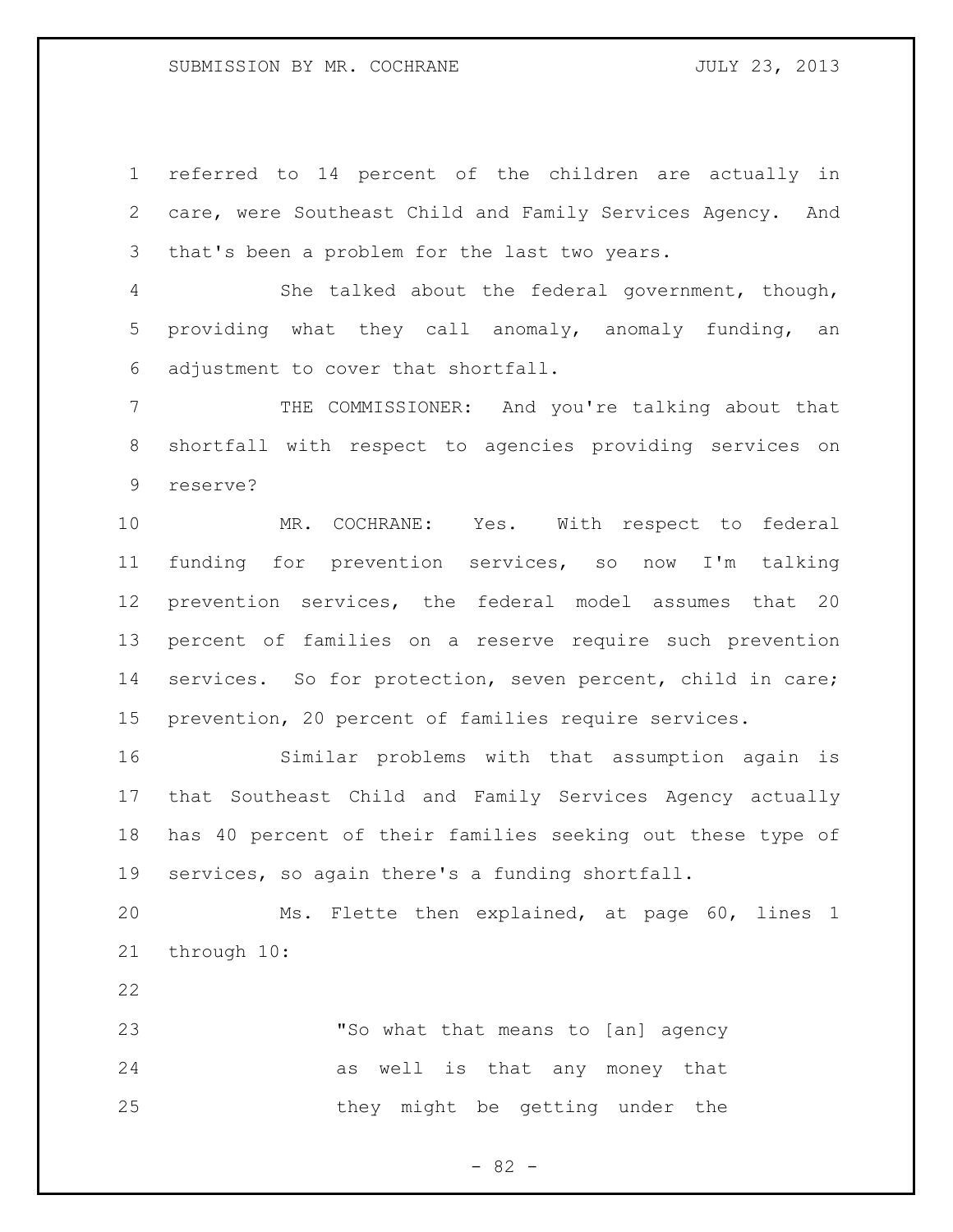enhanced provision for family enhancement workers or prevention programs, they have to use that money for protection services because these children are in care and these families are at risk and 7 they have to serve them, so ... -- it limits their ability which, you know, very unfortunate, because 10 one could argue that [it's] an agency that could really benefit from [prevention] services and they're restricted because of that 14 assumption model."

 Ms. Flett then provided evidence of the west region block funding project, and I won't get into that in detail, but very quickly, you recall that this is a pilot project on block funding.

THE COMMISSIONER: Yeah.

 MR. COCHRANE: Of maintenance, and it was initiated by West Region CFS while she was there as the executive director. She talks about that at length on page 92 of her transcript, April 30th, 2013.

Ms. Flette then talked, at the end of her

- 83 -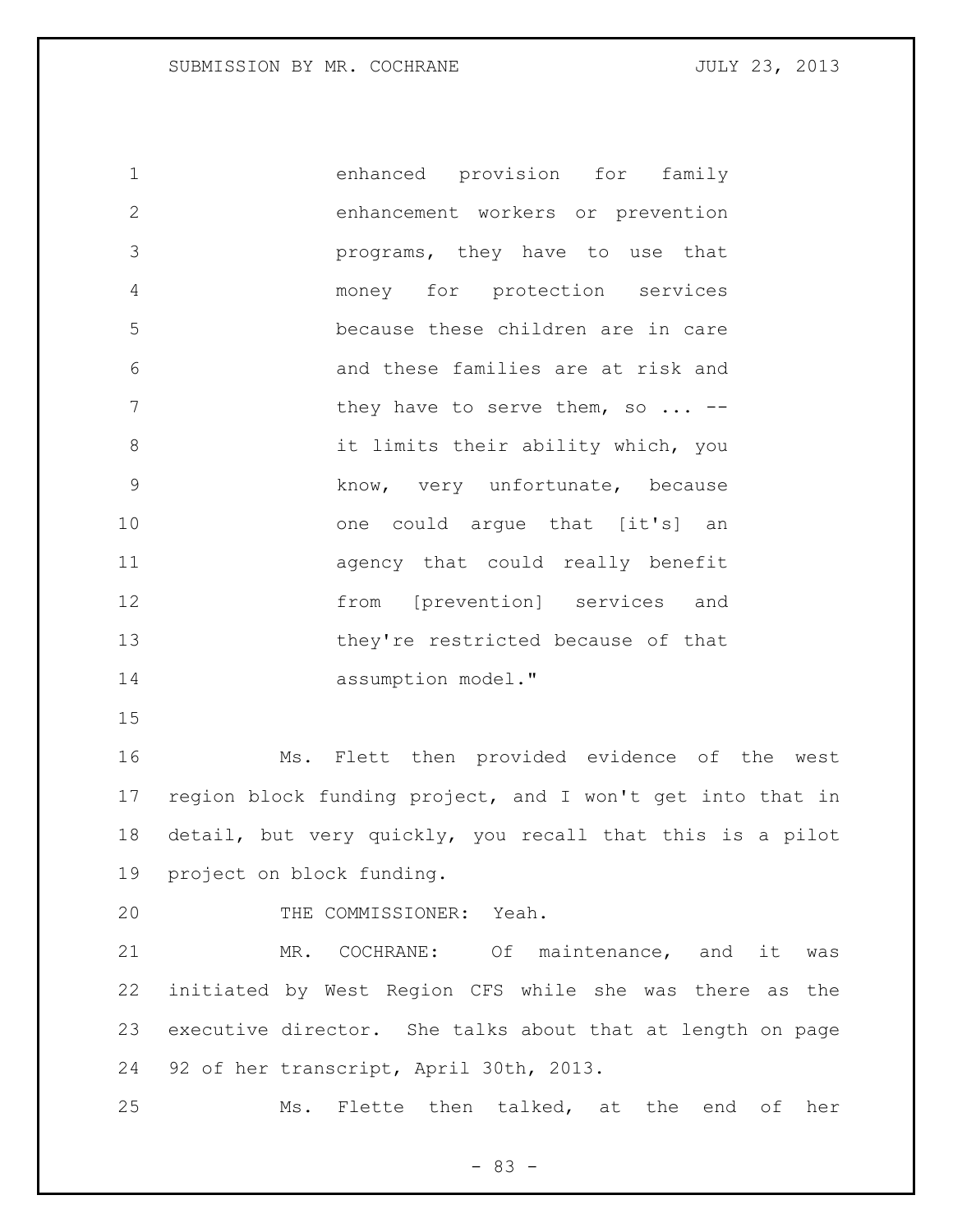testimony, about implementation of the 295 recommendations from the various reports, and this is found on page 125, 126 of her transcript. She testified that a significant number of those recommendations have been implemented by the southern authority and that work continues with respect to some of those.

 So very quickly -- very briefly, Mr. Commissioner, those, that's a summary of the evidence from ANCR and the southern authority.

 I'm noticing from the clock, Mr. Commissioner, it's 12 noon. Do you wish for me to proceed or --

 THE COMMISSIONER: Whatever's, whatever you would like. We -- we usually take an hour and a half for lunch. If you want to adjourn now till 1:30, or carry on till 12:30 and adjourn till 2:00, whichever you choose.

 MR. COCHRANE: The next area I want to get into is the recommendations, and I think rather than breaking it up I'd prefer to break now till 1:30 and then I could come back and would finish. I don't anticipate being longer than an hour.

21 THE COMMISSIONER: Well, maybe, maybe we'll adjourn till 1:45 to give people a chance to do whatever 23 they do at their offices over lunch, so --

MR. COCHRANE: Sure.

25 THE COMMISSIONER: -- we'll adjourn to 1:45 and

- 84 -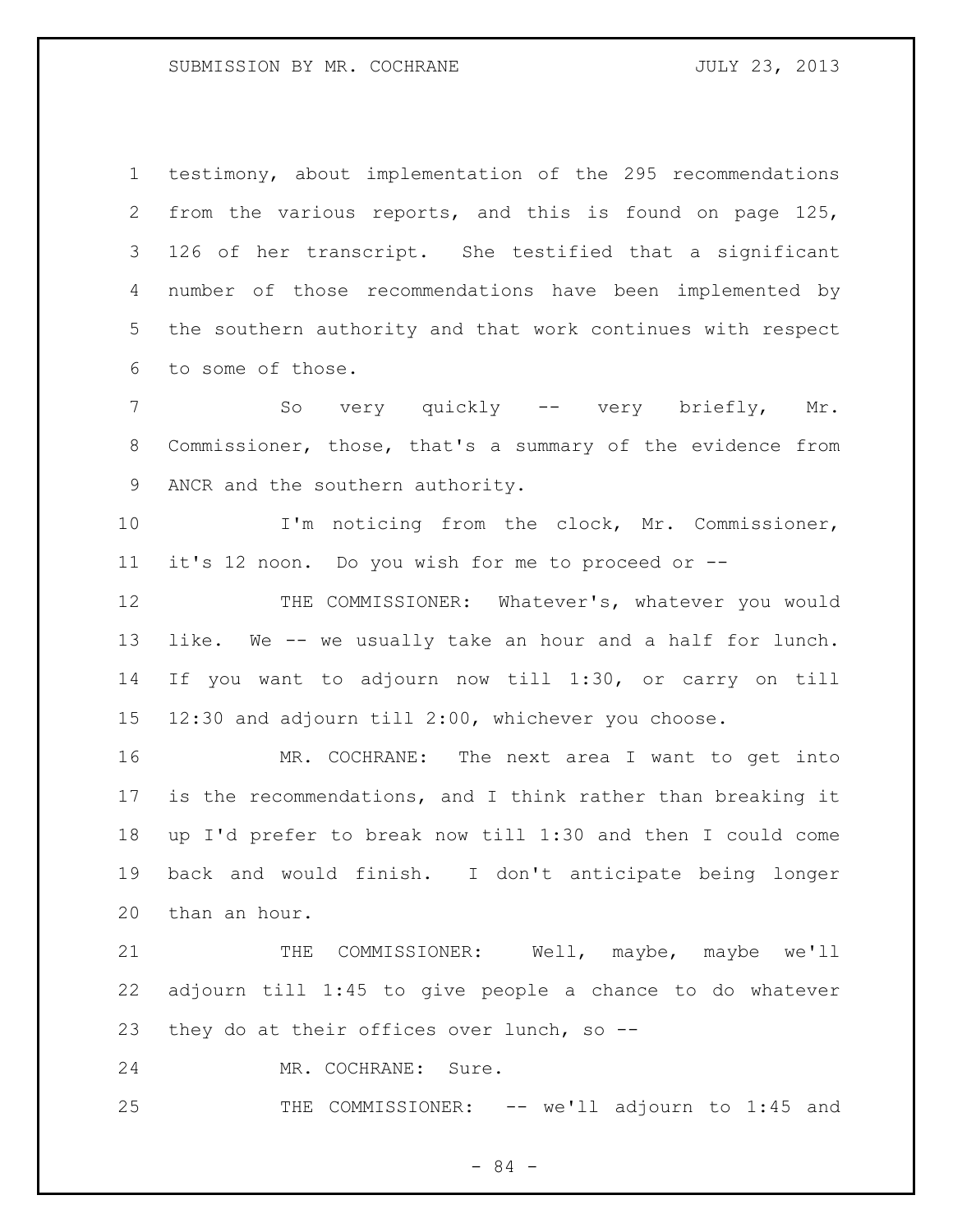### SUBMISSION BY MR. COCHRANE **FOULY 23, 2013**

 then we'll go into your recommendations. And you think you'll be, did you say, about an hour? MR. COCHRANE: I would say, yes, within -- inside an hour, yes. THE COMMISSIONER: Well, you, you've got plenty of time. MR. COCHRANE: Yes. THE COMMISSIONER: You're not taking up your full allotment so that's fair enough. 10 MR. COCHRANE: Thank you. THE COMMISSIONER: But I just, looking at the list, then, that would mean that we would be ready for the Assembly of Chiefs and the Southern Chiefs Organization later this afternoon. MS. WALSH: Mr. Commissioner, I'm advised that Mr. Funke, counsel for the Assembly of Manitoba Chiefs is unwell today. You'll see he's not here. 18 THE COMMISSIONER: Oh. MS. WALSH: And I'm just confirming that he would be able to start tomorrow morning. So he's not available to begin today and counsel for ICFS also advises that his client is not available to provide final instructions today, and so he's not available to, or prepared to proceed today. So it would appear that we'll have the afternoon for the authorities and, and that would be all for today,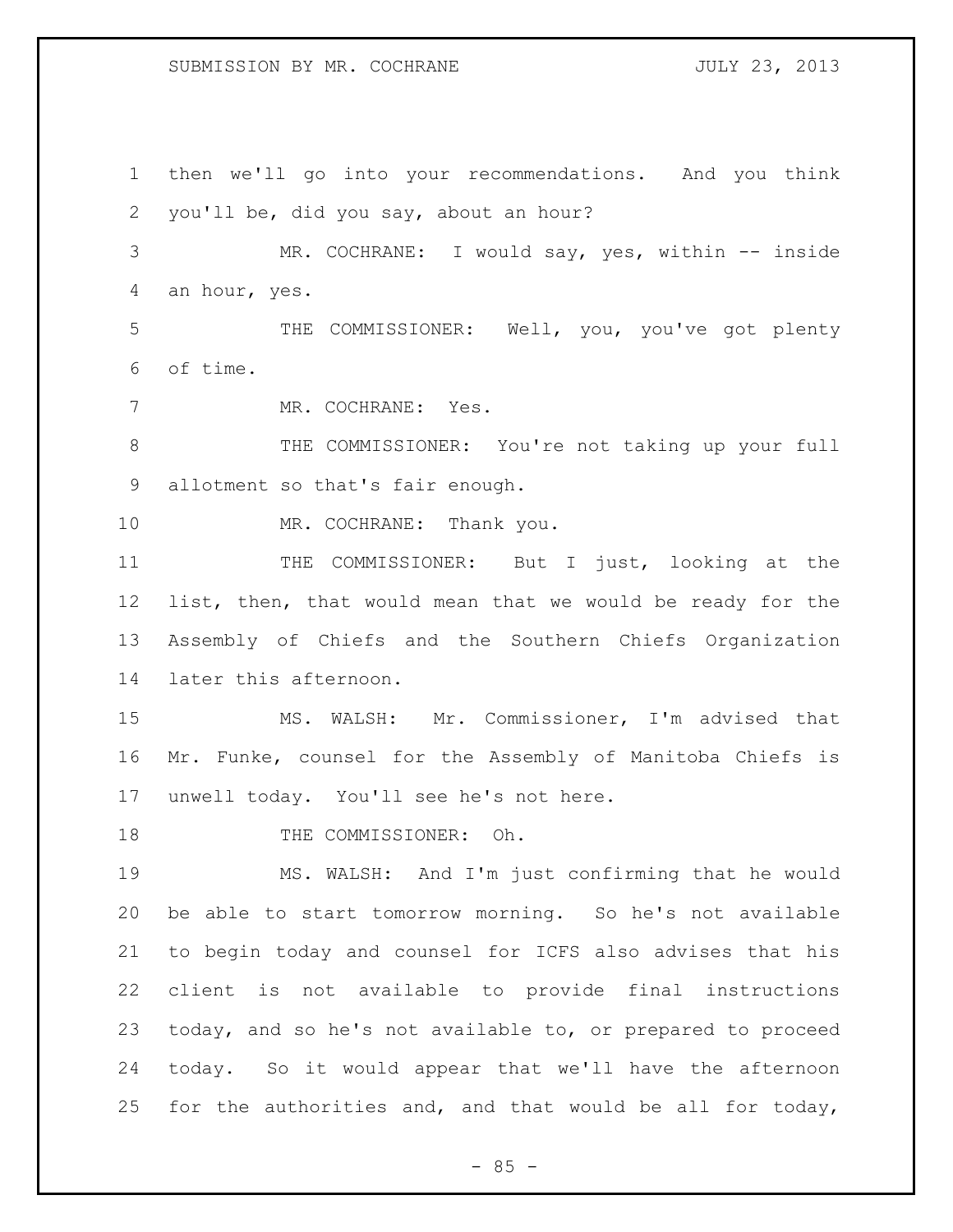## SUBMISSION BY MR. COCHRANE **FOULY 23, 2013**

 but we are still ahead of schedule. THE COMMISSIONER: All right. Well, we'll, we'll adjourn now until 1:45. MS. WALSH: Thank you. (LUNCHEON RECESS) 8 THE COMMISSIONER: All right, Mr. Cochrane. MR. COCHRANE: Good afternoon, Mr. Commissioner. When I, when I left off this morning I had finished a summary of evidence from Ms. Flette and Ms. Stoker and I was about to move into the joint written submissions of the ANCR, northern authority and southern authority. 14 THE COMMISSIONER: Right. MR. COCHRANE: So you have those in written form and you'll see that we've broken them into themes. We have 11 themes with a total of 44 recommendations. And like other counsel who have come before me -- THE COMMISSIONER: Forty-three or forty-four? Oh, yes. There's a forty-fourth one on the back page. Yes. MR. COCHRANE: Yes. 23 THE COMMISSIONER: I've got it. MR. COCHRANE: Forty-four. THE COMMISSIONER: Yeah.

 $-86 -$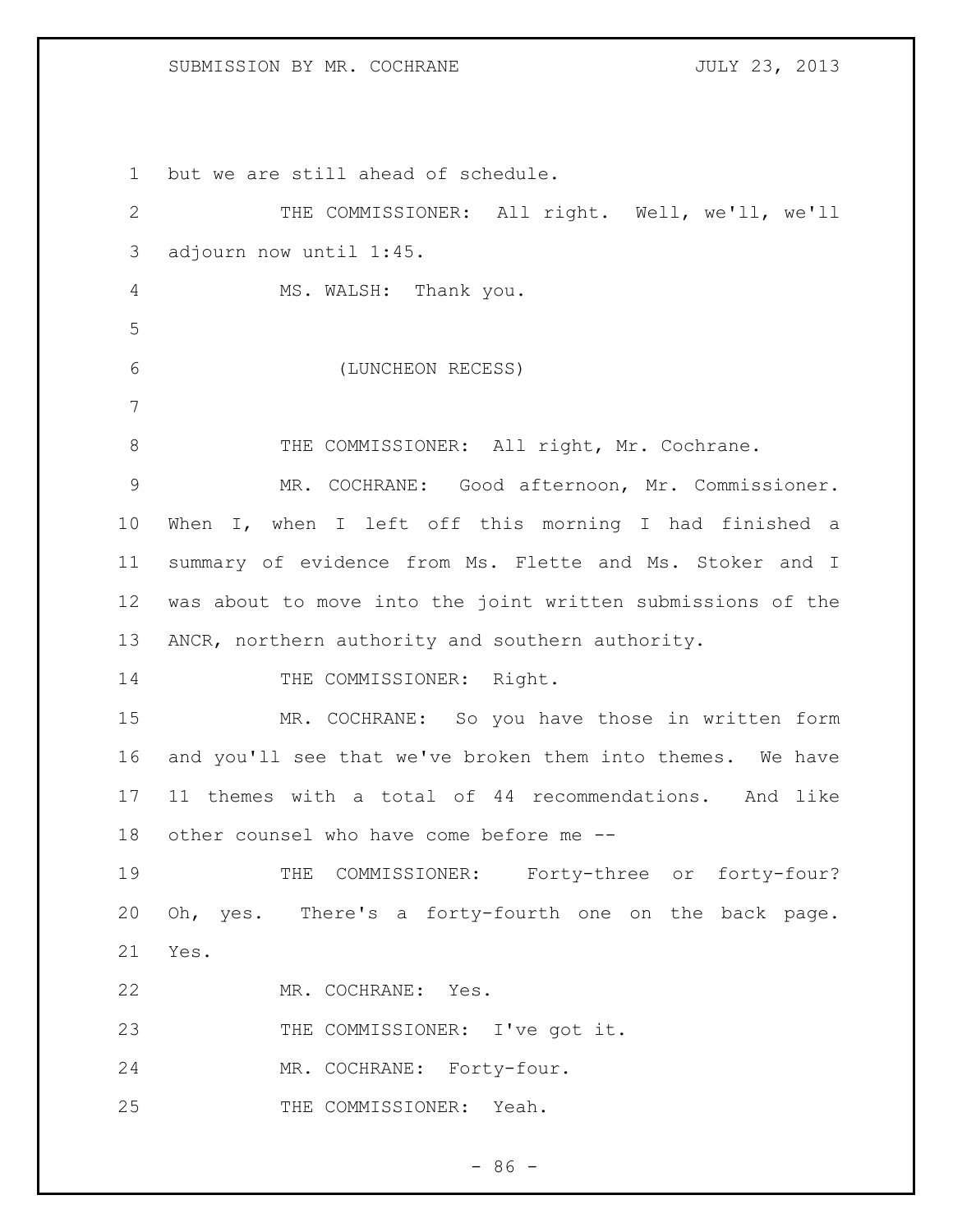MR. COCHRANE: And like other counsel who have come before me, I don't intend to, to read each recommendation to you. Rather, what I've done is I've selected a number that I'll address today. If you do, of course, have any questions of any others I don't address, please do ask me about those. Also, just so it's clear, my reference to a recommendation this afternoon or my non- reference to a recommendation is not any indication of priority, these recommendations. You should know that a lot of work has gone into these, these have -- these are joint recommendations of three key players in the CFS system, so a lot of time and energy has gone into these and they're all of equal importance to us.

14 So I'll start, Mr. Commissioner, with page 1, which is our first recommendation.

16 THE COMMISSIONER: Yes.

 MR. COCHRANE: And we recommend the establishment of child wellbeing units made up of child welfare employees and the federal, provincial and First Nation government organizations, partners that are responsible for the largest number of child protection reports, give some examples such as provincial health, law enforcement, education and family services departments, family services departments in Manitoba. These will be modeled after similar offices in New South Wales, Australia.

- 87 -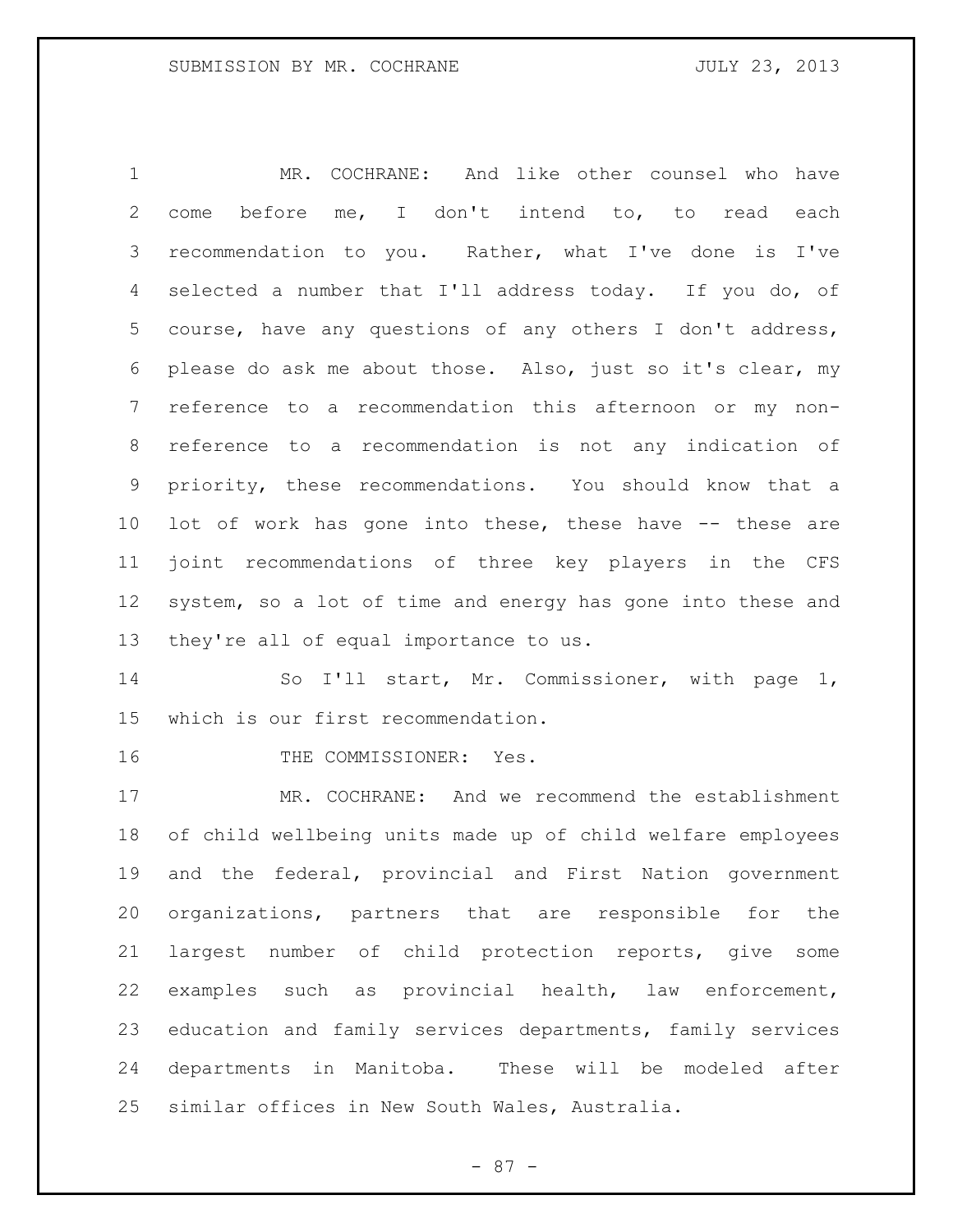CWUs would be an additional resource for family -- sorry, for child welfare and not simply a re-alignment of existing staff resources.

 Commission has heard evidence, received evidence that the child, child welfare workers need to ask -- need to be able to ask the right questions of collaterals in order to receive information they are seeking. It's our view that embedding the child welfare workers within key collateral organizations will ensure that the right questions are asked and this, in our view, will improve the flow of information that is required in order to better protect children.

 I should have mentioned that for each recommendation you have seen that we've included a rationale for each recommendation.

16 THE COMMISSIONER: Yes.

 MR. COCHRANE: Again, I don't plan to read each of those but the rationale is there. We've tried, where possible, as well, to include a, a reference to the transcript or to, to a particular document I've made reference or that would be supportive of that recommendation. So that's recommendation number one, Mr. Commissioner.

24 THE COMMISSIONER: Well, I -- recommendation number one is a very novel proposal. I'd like to hear a

- 88 -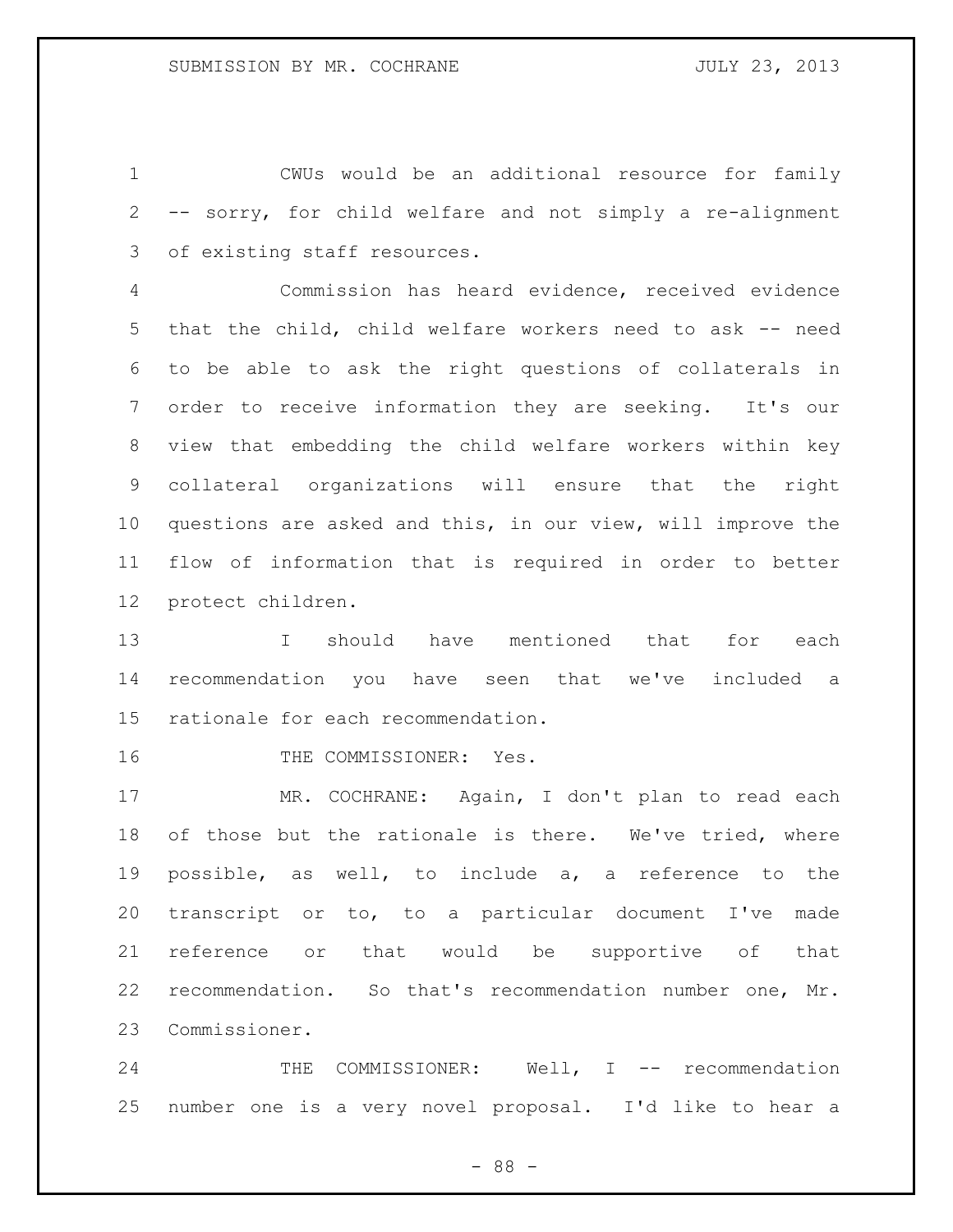little more from you as to what, what these units would, what their purpose and use would be. I'm sure it's a good one but I would like to have you expand on it.

 MR. COCHRANE: Sure. The purpose, which is one point you just made, the purpose, frankly, is to, is to have a system that more easily facilitates sharing of information and more readily and efficiently allows a system to deal with child protection concerns. What we are seeing now is a lot of, an awful lot of resources, child welfare resources, are used inefficiently. For example, ANCR, my client, would get calls on matters that, quite frankly, aren't child protection matters. An awful lot of time is devoted to dealing with those type of issues. It's our opinion that embedding these units in these other departments would help to facilitate and streamline the system. We get into that a little bit on page --

17 THE COMMISSIONER: Well, a unit would be like a committee, would it, or ...

 MR. COCHRANE: No. It would be, it would be child welfare workers right in that department. I can point to one example where something similar is being done here in Manitoba. At the, at the Children's Hospital here in Winnipeg, we have a, a social worker who is at that hospital, and the role of that social worker is to work 25 with the health system there, to engage CFS when

- 89 -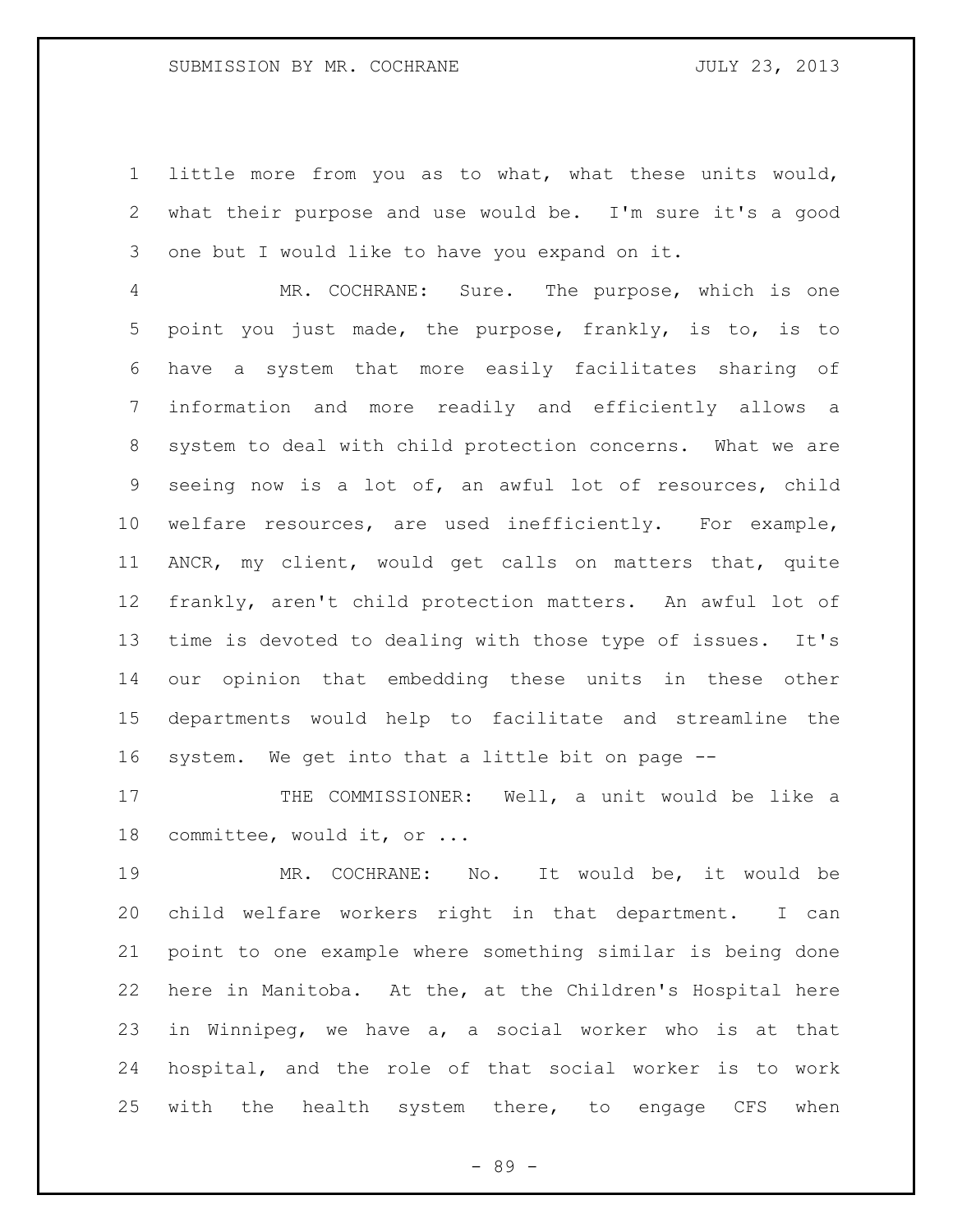appropriate. They know who to call at ANCR or any other agency when a problem arises, and it just helps to streamline the system, helps to streamline the responses and the resources. It's that type of a system we see embedded in other organizations.

 THE COMMISSIONER: All right. And that, that social worker at the hospital is an employee of the hospital's?

9 MR. COCHRANE: That --

 THE COMMISSIONER: Or the, or the health unit, or whatever the ...

12 MR. COCHRANE: That, that person is an employee of the child -- of the agency. They're employees of the agency situated in those departments.

15 THE COMMISSIONER: No, no, but, but at -- the parallel you've drawn about the Children's Hospital, that social worker who is performing that function is employed by the hospital?

19 MR. COCHRANE: That employee -- that person is employee of, of ANCR, of the agency.

21 THE COMMISSIONER: Oh, ANCR's --

MR. COCHRANE: Yeah.

23 THE COMMISSIONER: -- got a person at the hospital?

MR. COCHRANE: That's right. And there's

 $-90 -$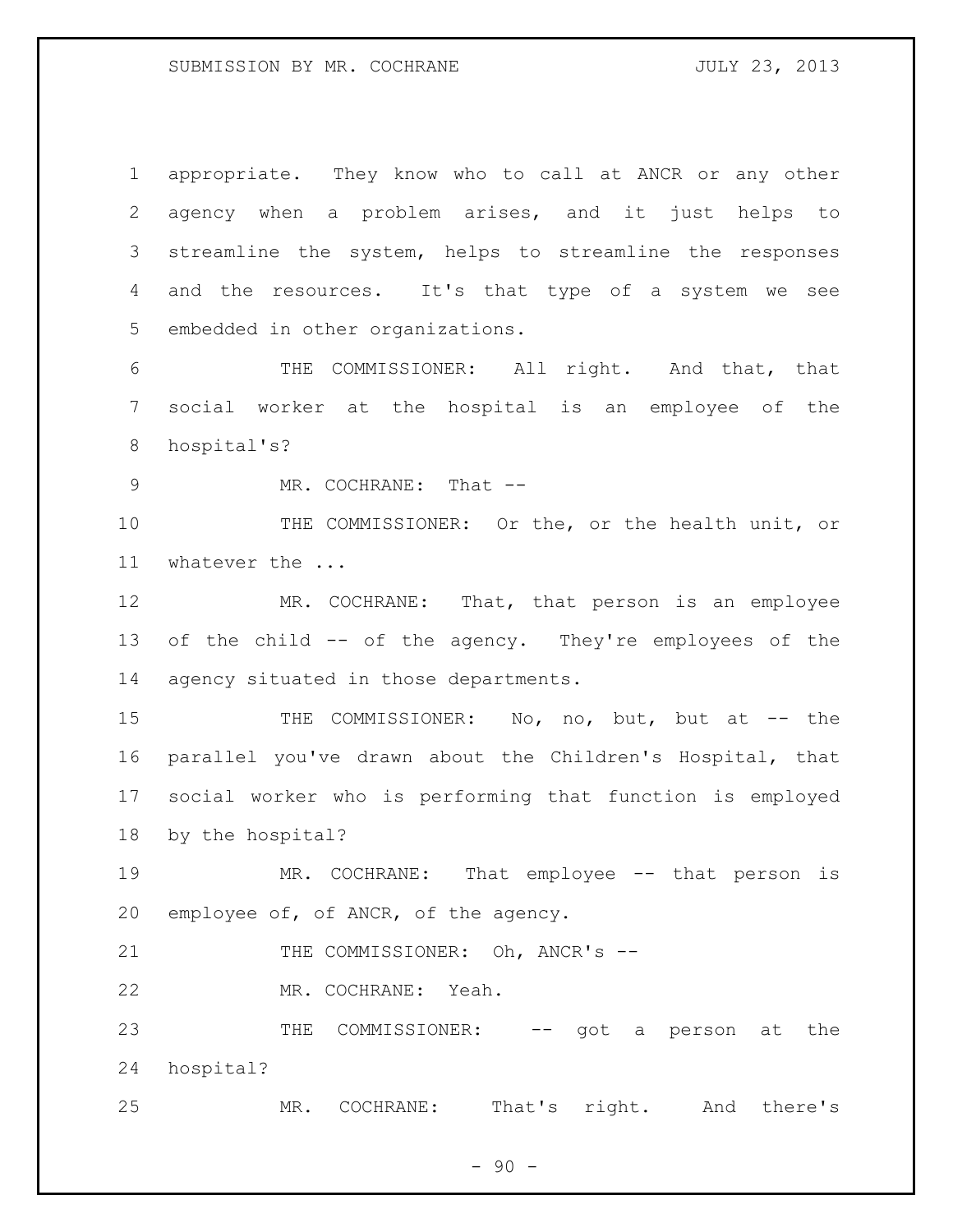benefits to that because you've got, you've got children coming into the hospital for a variety of reasons that may involve or may not involve child welfare, may, may trigger child welfare services. And we find that that's an awful useful resource because what it does is it allows the streaming, if you will, or the, the assessment to happen right there at the hospital.

 THE COMMISSIONER: Does, does this person have an office at the hospital?

MR. COCHRANE: Yes.

11 THE COMMISSIONER: I see.

 MR. COCHRANE: Has an office, is there working front line with those families, direct contact into ANCR 14 and to the CFS system. And it's, it's --

15 THE COMMISSIONER: That's, that's because there's an anticipation that families that are coming to the hospital with -- as illness is their reason for coming, also have problems that would benefit being associated with the child welfare system?

 MR. COCHRANE: That, that's correct. And say a child comes into the hospital, they are injured, physical injuries. Doctor has some suspicions, doctor has a concern, there's a resource right there at the hospital that they can engage. They don't have to pick up the phone, they don't have to wait to call a CFS agency. The

 $-91 -$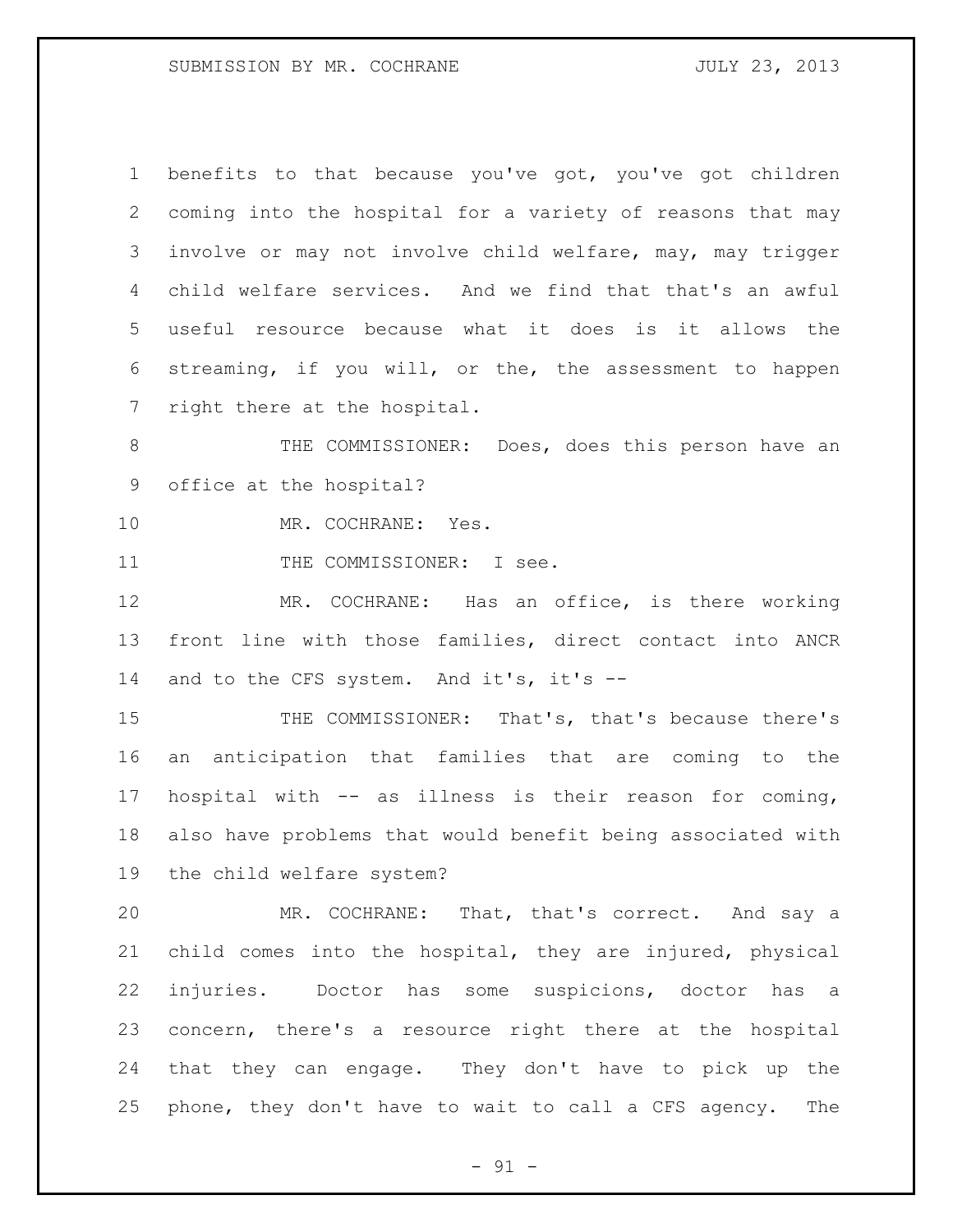resource is there.

| $\overline{2}$ | THE COMMISSIONER: Is that a 24-hour service?                |
|----------------|-------------------------------------------------------------|
| 3              | MR. COCHRANE: No. Hours are 8:30 to 4:30 that               |
| 4              | social worker is, is on call.                               |
| 5              | THE COMMISSIONER: Five days a week, I suppose?              |
| 6              | MR. COCHRANE: Yes.                                          |
| 7              | THE COMMISSIONER: Yeah. I see. All right.                   |
| 8              | Now, how -- I understand that. Extend that, now, how        |
| $\mathsf 9$    | that's going to work with what you're proposing here.       |
| 10             | MR. COCHRANE: So we would -- put it in simple               |
| 11             | terms, we would say the similar model being used for other  |
| 12             | government departments, for example, we've heard evidence   |
| 13             | of E.I., right?                                             |
| 14             | THE COMMISSIONER: Yes.                                      |
| 15             | MR. COCHRANE: You've heard some evidence of                 |
| 16             | that?                                                       |
| 17             | THE COMMISSIONER: Yes, yes.                                 |
| 18             | MR. COCHRANE: We would see -- if we use that                |
| 19             | example, we would see, if we use that example, we would see |
| 20             | -- and the details, of course, have to be worked out, but   |
| 21             | in broad, the broad (inaudible) would be that we would see, |
| 22             | then, a social worker placed within that department, so     |
| 23             | that if a CFS agency is calling for information or if a CFS |
| 24             | agency -- or, or if that department has child protection    |
| 25             | concerns, they have the resource right there at the front   |

- 92 -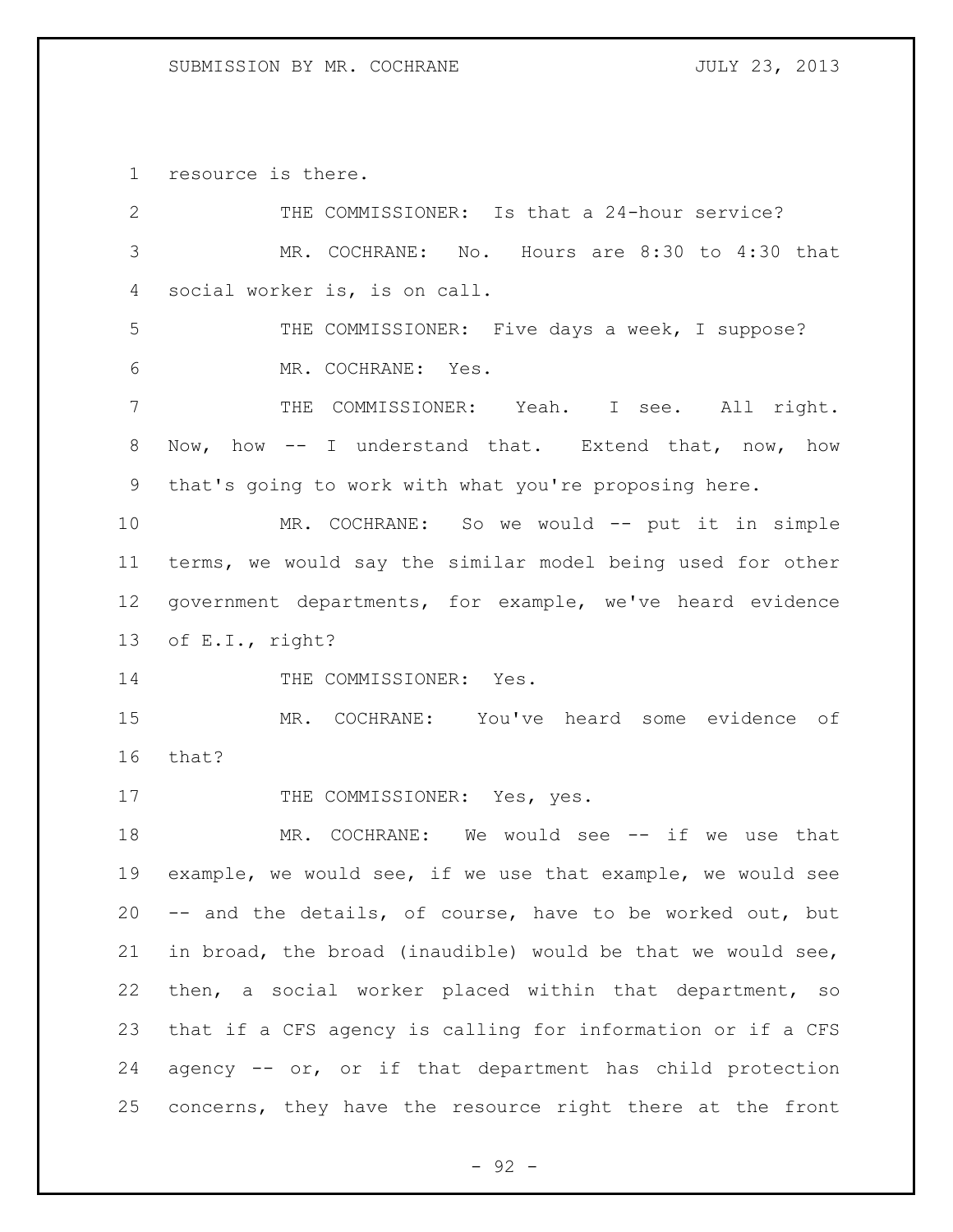### SUBMISSION BY MR. COCHRANE **FOULY 23, 2013**

 end which will, in our view, increase efficiencies, and that's what we're proposing.

3 THE COMMISSIONER: All right. Who, who, whose employees would these people be that are placed out in these satellites?

 MR. COCHRANE: They would be employees of, of the 7 agency, child welfare agency. We're not looking -- we're not proposing that they be employees of those particular government departments. They will be employees of the agency, stationed there in that department to improve efficiencies.

12 THE COMMISSIONER: So you -- it's possible that every agency delivering services would utilize this program?

MR. COCHRANE: Yes. Just --

16 THE COMMISSIONER: So that --

17 MR. COCHRANE: -- just as they would the program at the Health Science Centre.

 THE COMMISSIONER: And, and where all would you put these people? Would you -- you talk about the unemployment --

MR. COCHRANE: We would see provincial health.

23 THE COMMISSIONER: Yes.

 MR. COCHRANE: We would see in law enforcement. We would see --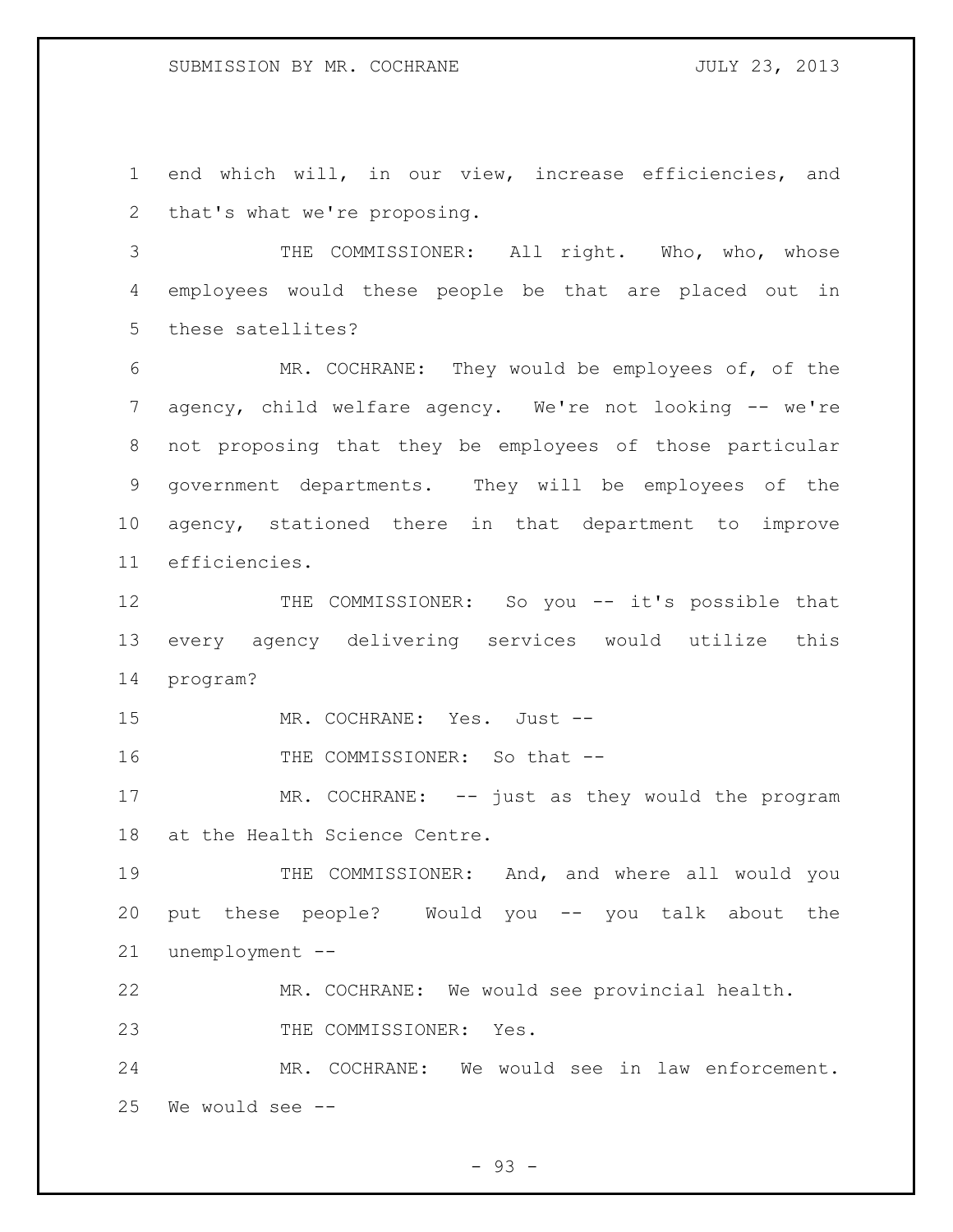THE COMMISSIONER: Where does that mean, in the police department?

 MR. COCHRANE: Could, could be in the police department. We have -- police department is one of our main collaterals that we deal with. It could be there.

 When we're -- I'll give you an example: When we're dealing with an abuse situation, say we have a situation of physical abuse, physical injuries, ANCR does their abuse investigation. Often the offender is also charged criminally. Right now there is some, some issue on whether or not -- if, if the police should share that information with, with the agencies. Our view is they should because it aids in our investigation. But there are problems. There are inefficiencies with that system. So part of the -- so this would be to embed CFS in that system so we can more efficiently deal with the information and the sharing, the sharing of information, quite frankly. So we --

 THE COMMISSIONER: Well, it wouldn't mean, for instance, the placement of a, of a person in, in the, in every police detachment across the province.

MR. COCHRANE: No.

 THE COMMISSIONER: Where, where would you put this person insofar as law enforcement is concerned? MR. COCHRANE: Well, with respect to law

- 94 -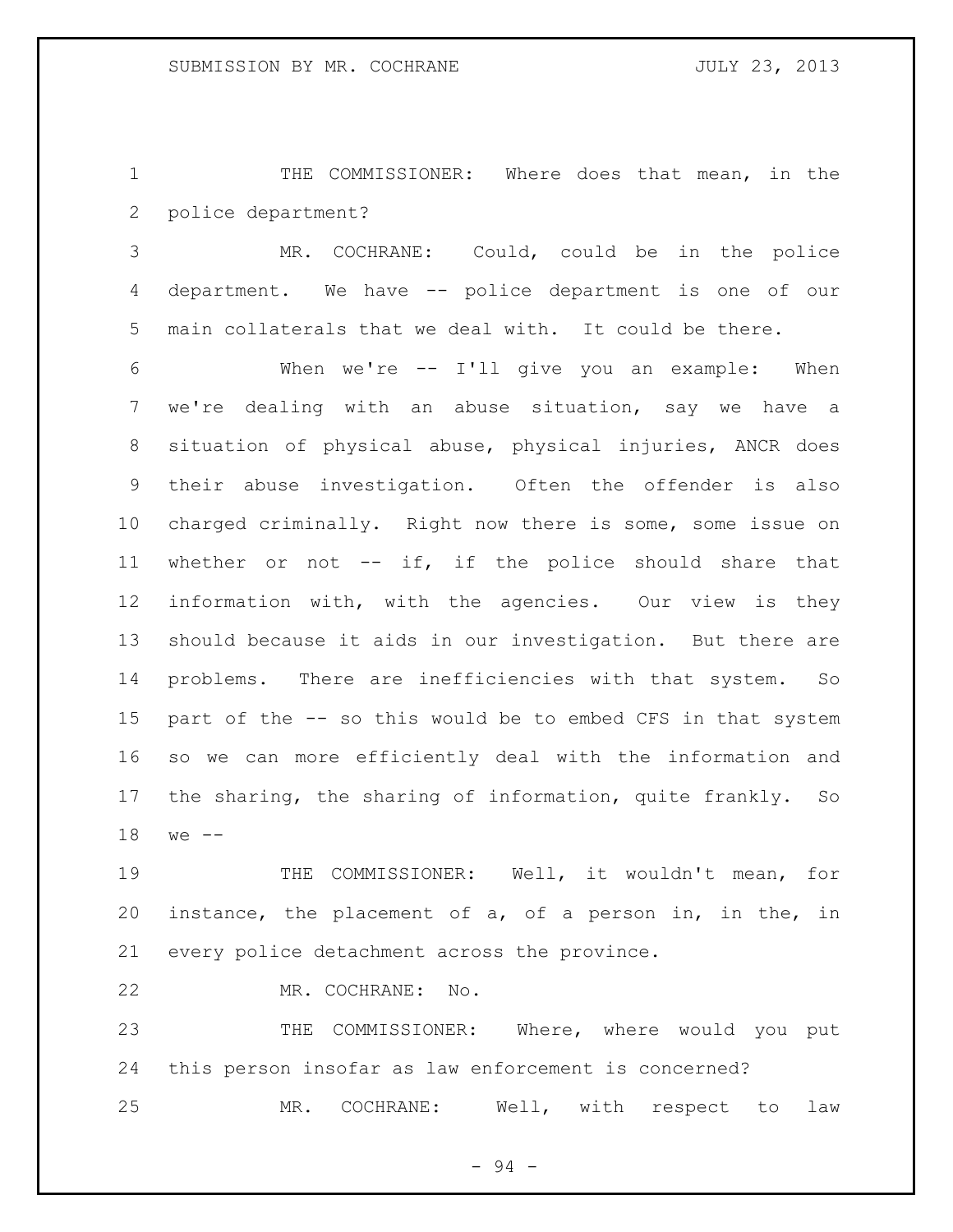enforcement, and those are discussions we would have to have. It's just like in every hospital, we don't, we don't have a social worker in every hospital, it's the Health Science Centre. But we would obviously want to ensure that the efficiencies are there. But the point in all of this would be this: simply to make, to make the system more efficient, to make it more responsive and to allow the sharing of information in a more effective manner. And we believe all of those three things would improve the services to children and families.

11 THE COMMISSIONER: Well, have you got the, the -- something in writing the way the New South Wales program works? Because what I'm concerned about is, is getting into a recommendation that's going to be very costly and, and involving the employment of a lot of people. I've got to know that that's a good use of public funds.

17 MR. COCHRANE: Yes. What I can do is -- I just asked if that's something Ms. Stoker had testified. She did mention it, but I can, I can definitely get you, if you want, the information on the New South Wales project or it is available, of course, online. I can obtain that and provide a copy to Commission counsel.

 THE COMMISSIONER: But I think, I think you'll have -- you're going to have to flesh this out for me more about, really, what's involved. What, what are you asking

 $- 95 -$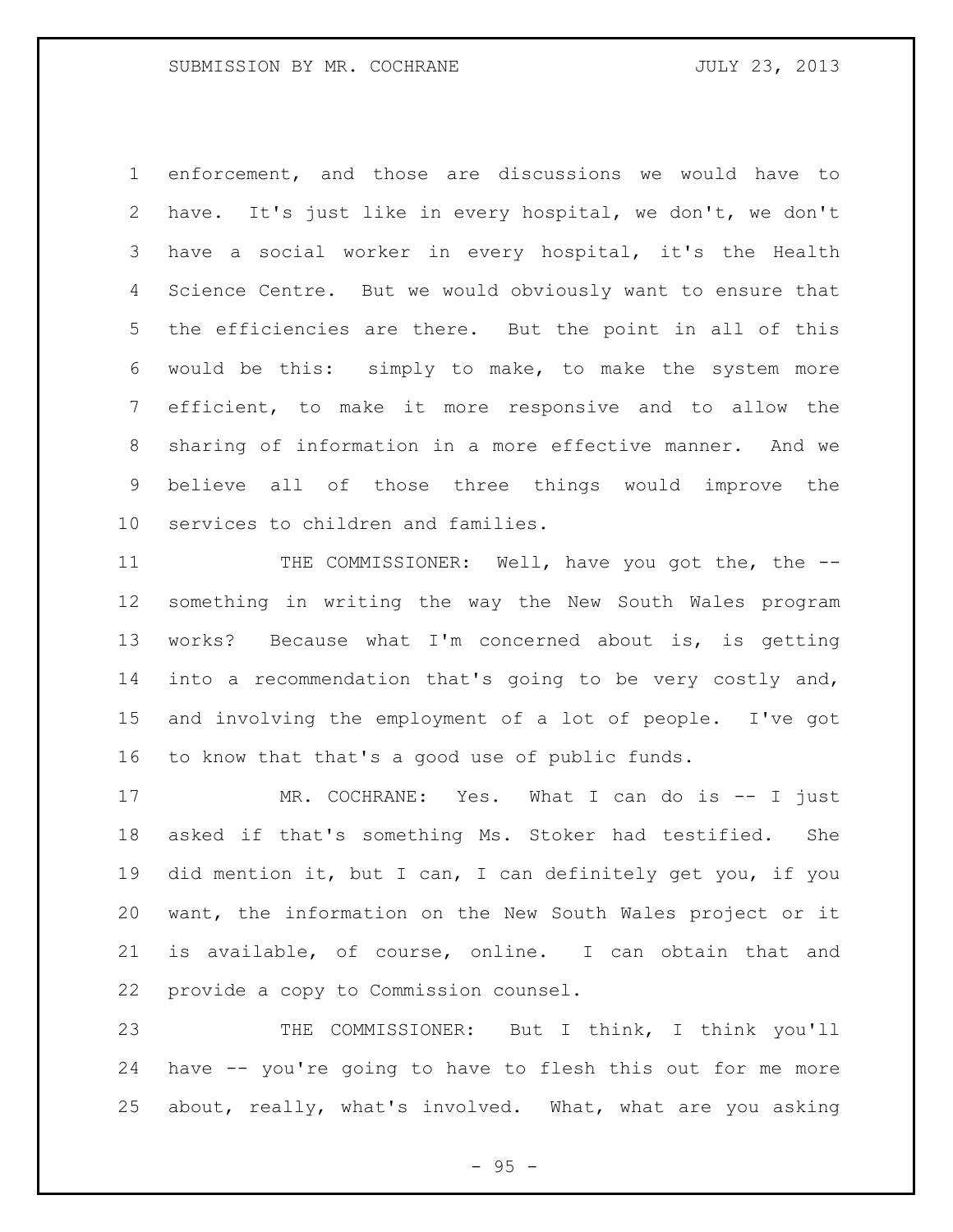me to recommend insofar as, as the expenditure of public money is concerned?

 MR. COCHRANE: We're asking you to, to -- that there be, first off, new funding for this recommendation. We don't believe that there should be a, a use of existing money because the system, as we've heard, is already under strain. So first point, it should be new money coming in for this purpose.

 New money, of course, now we don't know the details of, of the number of social workers but all of that would be part of the discussion.

THE COMMISSIONER: Who had the discussion?

 MR. COCHRANE: Well, it would be the province, it would be the authorities.

15 THE COMMISSIONER: The province and the authorities?

 MR. COCHRANE: And, I would guess, also the, the, the departments, the responsible departments we're talking about. We, we've had an awful lot of dialogue with the department of education, for example, on this very issue, sharing of information. We've had a lot of discussion with the WPS, Winnipeg Police Service. So it's not a new area that we've been dealing with; it's, it's something that's reoccurring, it's something our clients have identified as a need. It's new. And, it exists in another jurisdiction.

 $-96 -$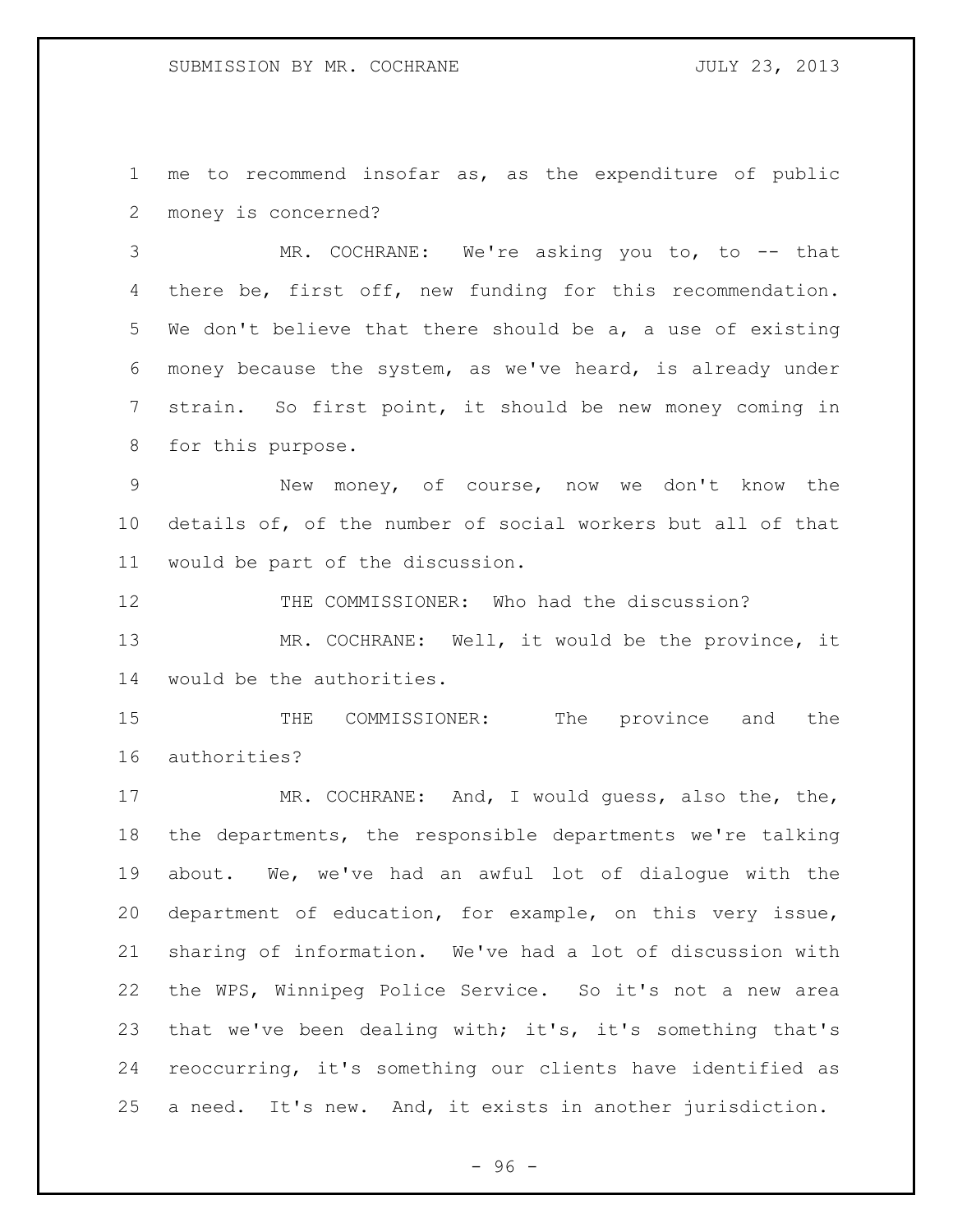THE COMMISSIONER: Well, I'm not afraid of something new if it's, if it's sensible and is the right step to take.

 MR. COCHRANE: Well, the, the three parties I represent, which are key parties in the child welfare system, have jointly recommended this, jointly agreed to it and they believe it is a good recommendation for, for you to consider. We believe -- they believe very strongly that it will increase efficiencies.

 THE COMMISSIONER: Well, I'll certainly be conferring with Commission counsel to get some further expansion on this, and if there's anything further information needed, they may be in touch with you.

14 MR. COCHRANE: Sure. Just one second.

 Mr. Commissioner, just one last point on that recommendation

17 THE COMMISSIONER: Yes.

 MR. COCHRANE: In terms of the size and the resources, we actually don't envision there being a hundred new social workers. Not that big of an enterprise. We would see five or six additional social workers funded for 22 these positions. At the end of the day, when, when it's up and running, if it is up and running, the efficiencies, it may be, itself, cost neutral at the end of the day. Those are discussions we'll have, but that is the recommendation.

- 97 -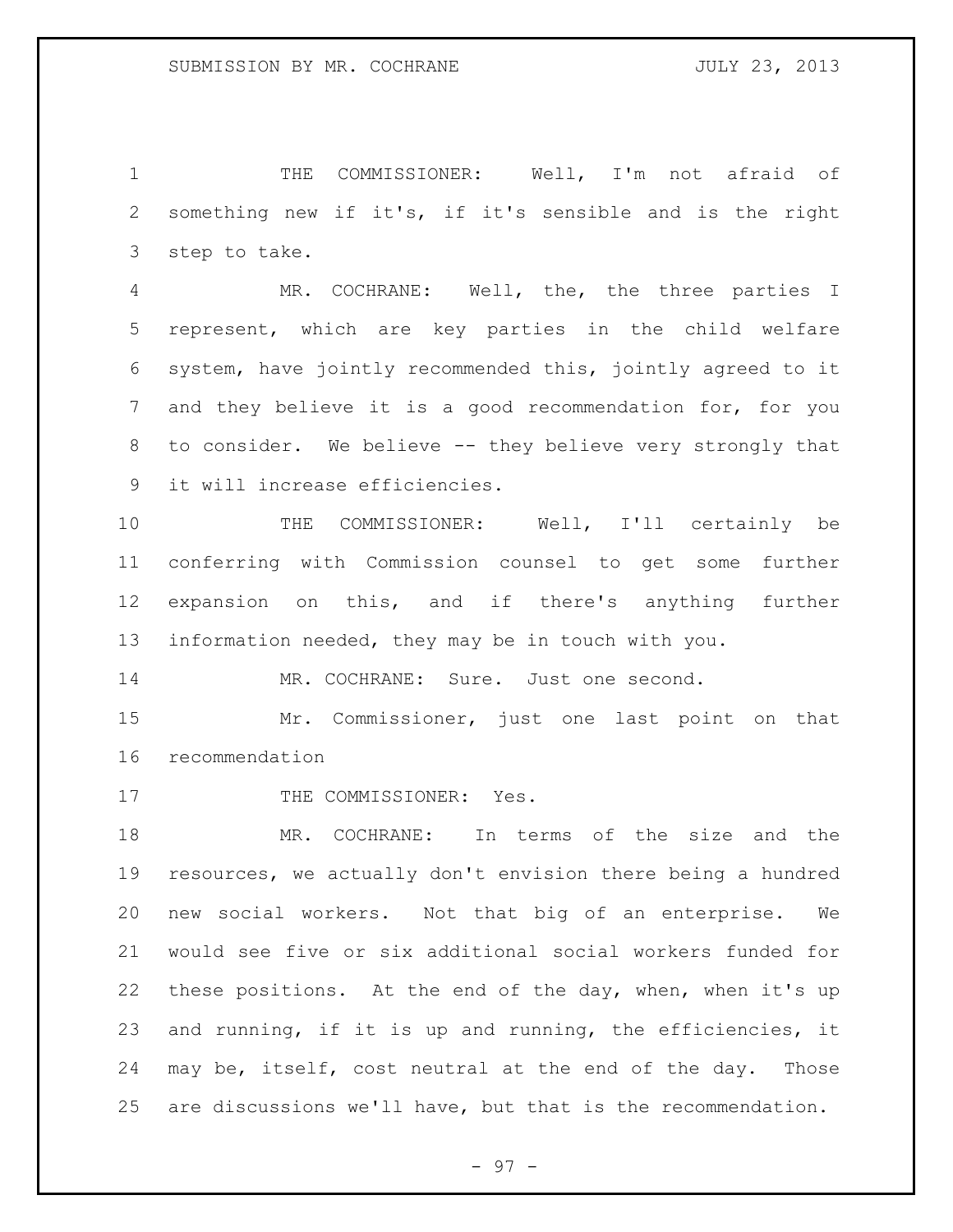1 THE COMMISSIONER: All right. Well that -- you, you get my attention more when you tell me you're talking about five or six social workers and, and -- MR. COCHRANE: Yeah. Again, we're not talking a hundred social workers, it's -- THE COMMISSIONER: Well, with the number of agencies there are I didn't know what you were talking, so there'd be some sharing -- MR. COCHRANE: Absolutely. 10 THE COMMISSIONER: -- obviously? MR. COCHRANE: Yes, absolutely. There'd be one -- there'd be the social worker there in that department, at each agency would have a resource to call or that social worker would know which agency to call if they require CFS services. THE COMMISSIONER: All right. I'll, I'll -- with that background, I'll delve into it and look at it -- 18 MR. COCHRANE: Thank you. 19 THE COMMISSIONER: -- with, on the basis that you put before me. MR. COCHRANE: I'll jump forward to recommendation number three, then, Mr. Commissioner, and that's on page 4. This recommendation is that upon request of a CFS agency, peace officers shall provide all documentation and records such as police occurrence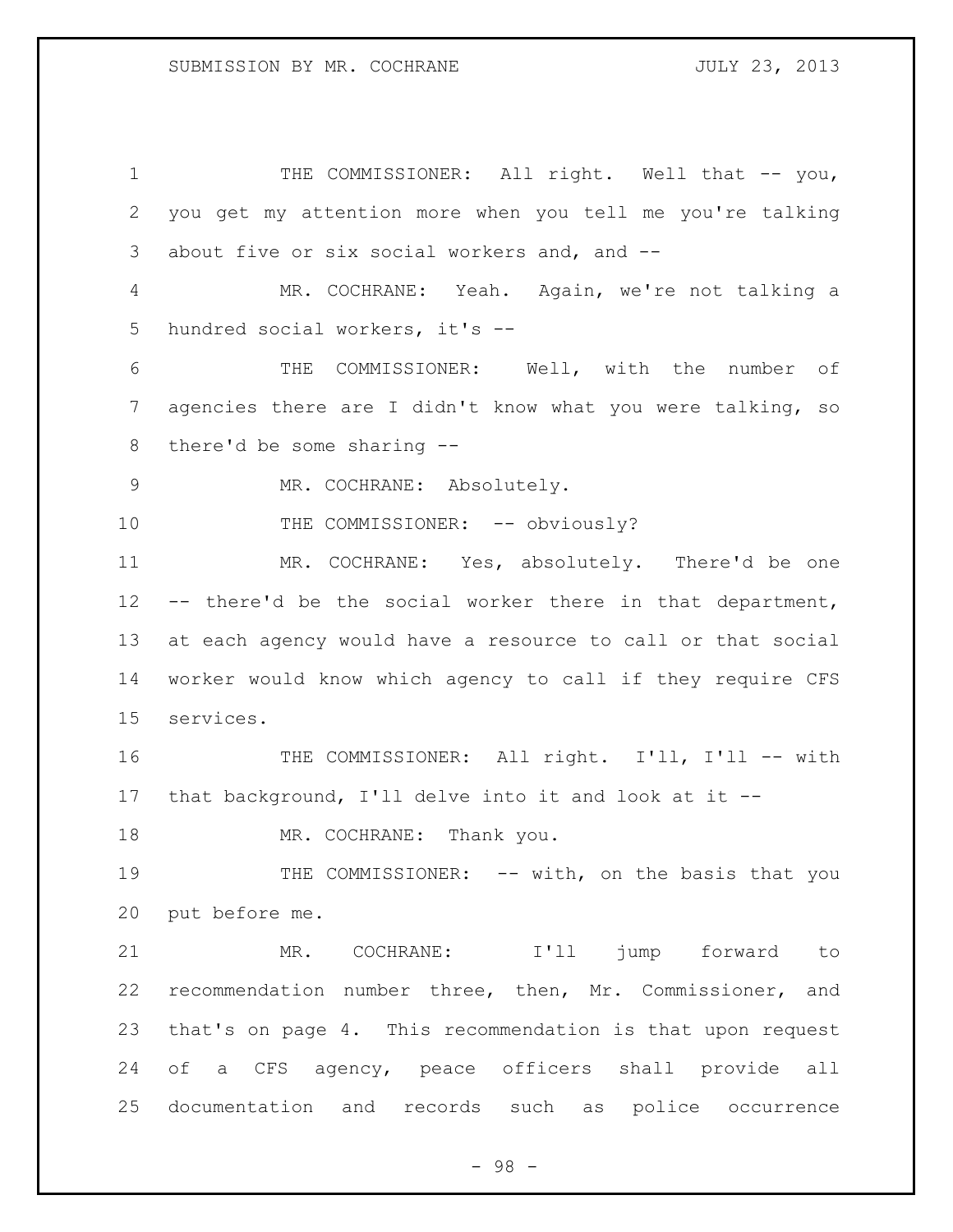reports --

 THE COMMISSIONER: Just a minute. This is recommendation number four? MR. COCHRANE: It's our recommendation number three. 6 THE COMMISSIONER: Oh, three. Sorry. MR. COCHRANE: Yeah. On page 4. Think that was the confusion. 9 THE COMMISSIONER: All right. Just let -- read that. MR. COCHRANE: Yeah. So it's that peace officers shall provide all documentation and records such as police occurrence reports in their possession or control that may assist a CFS agency in determining the safety and wellbeing of a child. This is all with a theme of sharing information within the system. And the rationale is there but let me just summarize it this way. We have many, many cases where, for example, an agency is dealing with an abuse investigation,

 the alleged offender is also charged criminally so there's a process that happens there in the criminal area. Police are involved, police do their own interviews. They may interview the offender, they may interview the victim, they may interview other third parties. We don't know. The point is, they often have information that is critical to

- 99 -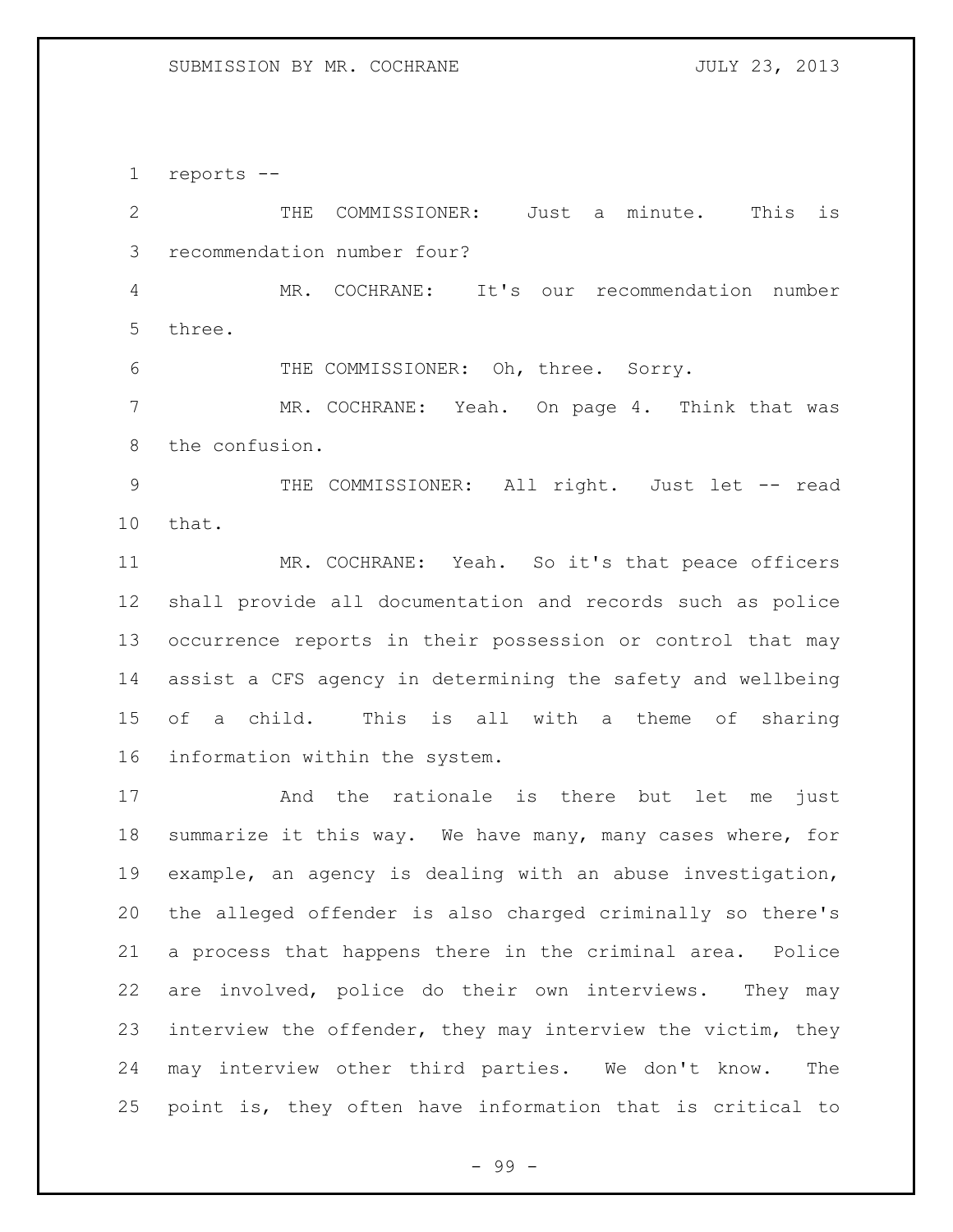the services being provided by CFS and there, there's an impediment, I would call it, within the Act itself or perhaps with how it's interpreted by the police service to share that information. So we think that is an important enough recommendation to make and to bring to your attention. The rationale is there. I won't ...

 THE COMMISSIONER: Well, I just want to suggest to Ms. Walsh she just make a note of that because we'll have to look into what's involved insofar as it getting, mandating the turning over police documents. There's more to it than -- I mean, I, I get the, the reason for it without question and I can see the benefit for it, but I think there's ramifications insofar as police documentation and privacy matters are concerned, so just note that as something we'll have to look at as we look at that recommendation. Okay.

17 MR. COCHRANE: And maybe the last point, and I should note, it is there in the rationale but I'll reference it because Ms. Walsh will be looking into that, Section 18.4(1.1), and it's there for your reference, but it requires a peace officer to provide any information in the peace officer's possession or control that an agency believes is relevant to a child protection investigation. So that section is already there in the Act. The problem is, there's a difference of interpretation of how that

 $- 100 -$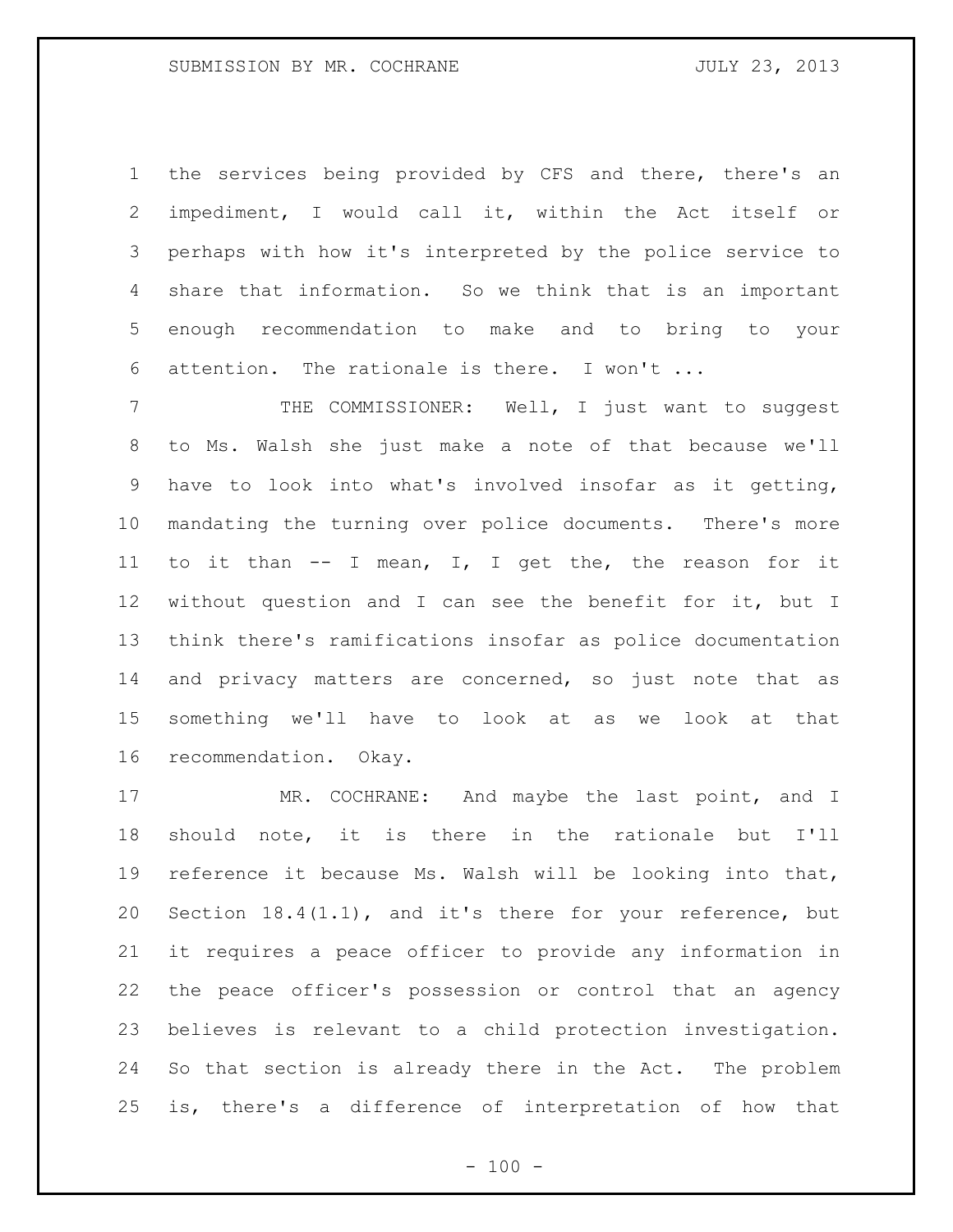provision is -- or when that provision is triggered. So we think that the system would benefit greatly if that is cleared up, that interpretation is cleared up, and this recommendation is intended to do just that. THE COMMISSIONER: Oh, I see. Okay. Well, I mean, if, if the statute now mandates it, then I have no problem endorsing that as something that should be done. MR. COCHRANE: Yeah. Okay, Mr. Commissioner, I'll move on, then. Under our theme two, which is proposed changes to the funding model for child welfare in Manitoba. 12 THE COMMISSIONER: Yes. 13 MR. COCHRANE: You'll notice that we make, under this theme, a total of nine recommendations. And I'll just start with recommendation number four, which is on page 6. 16 THE COMMISSIONER: Yes. MR. COCHRANE: And our recommendation is this: That the province should complete a review of each designated intake agency, and that's been called a DIA, that is operating in Manitoba. Thereafter, in conjunction with each DIA, the province should promptly establish an appropriate funding model for each DIA which takes into consideration their unique roles, functions and appropriate staffing ratios.

Again, the rationale explains that but let me try

 $- 101 -$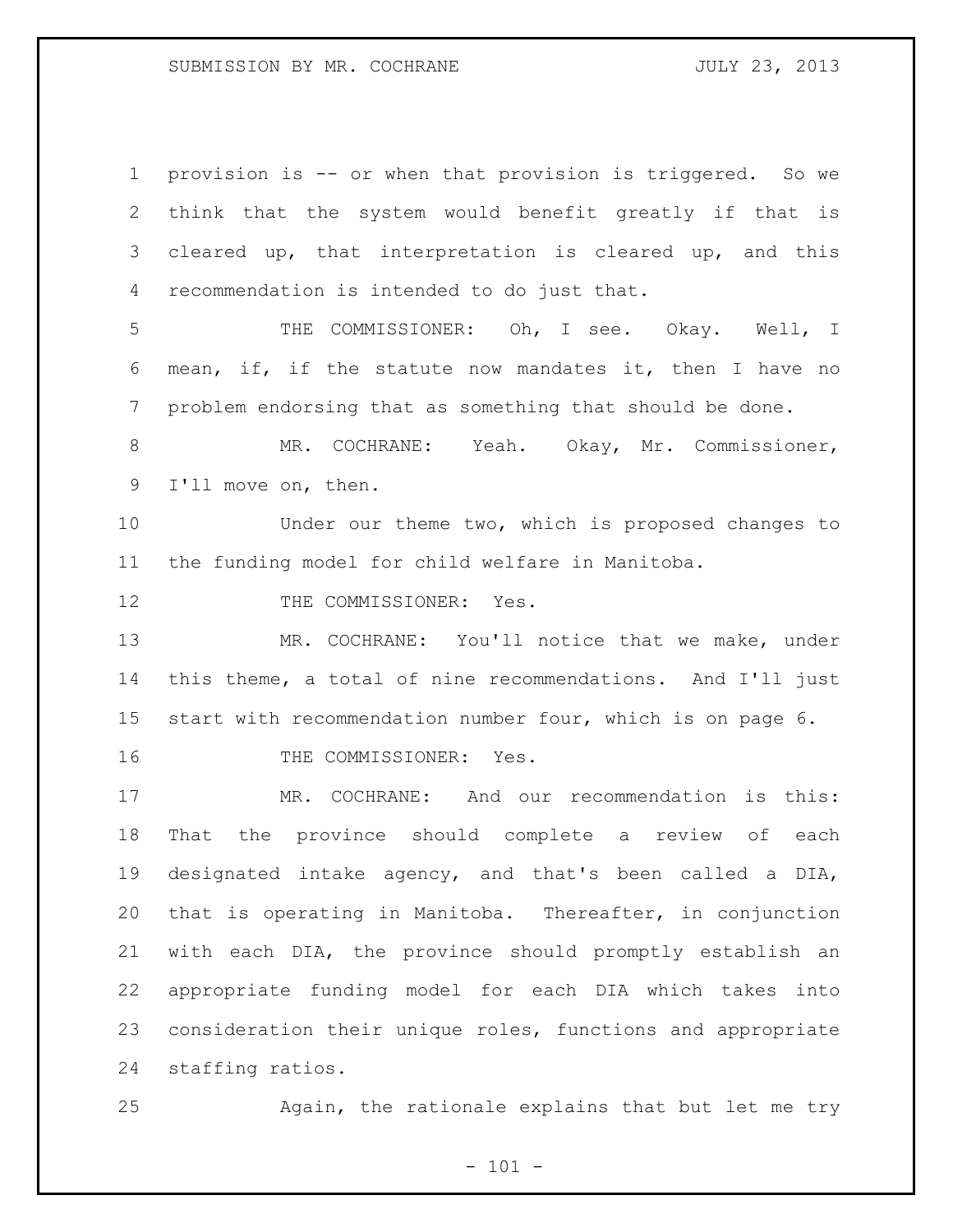and summarize it this way: You, you've heard evidence from Ms. Stoker that ANCR is a -- ANCR is unique in a sense that it is an intake agency, it's not embedded within other service agencies; it's its own standalone agency. It has no funding under the funding model, no, no -- sorry, there's no funding model for ANCR, and this, this, as Ms. Stoker testified, is a major problem. So we, we're recommending that the province then look at DIAs, including ANCR, and come up with a funding model for that agency.

 THE COMMISSIONER: Where does ANCR get its funding from now?

12 MR. COCHRANE: It, it flows through the southern authority just as all of the other southern agencies get their funding through. But if I can -- give me one second, I just want to make sure I've got one point clear.

16 THE COMMISSIONER: Yeah. And listen, if you want any of your colleagues to speak to any point --

MR. COCHRANE: Yeah.

 THE COMMISSIONER: -- I have no problem with that.

MR. COCHRANE: Thank you.

 Thank you, Mr. Commissioner. I just wanted to clarify one thing, and that is that ANCR's funding model is based on the 2007 model. Now, there's been some adjustments to that with respect to the abuse unit and

 $- 102 -$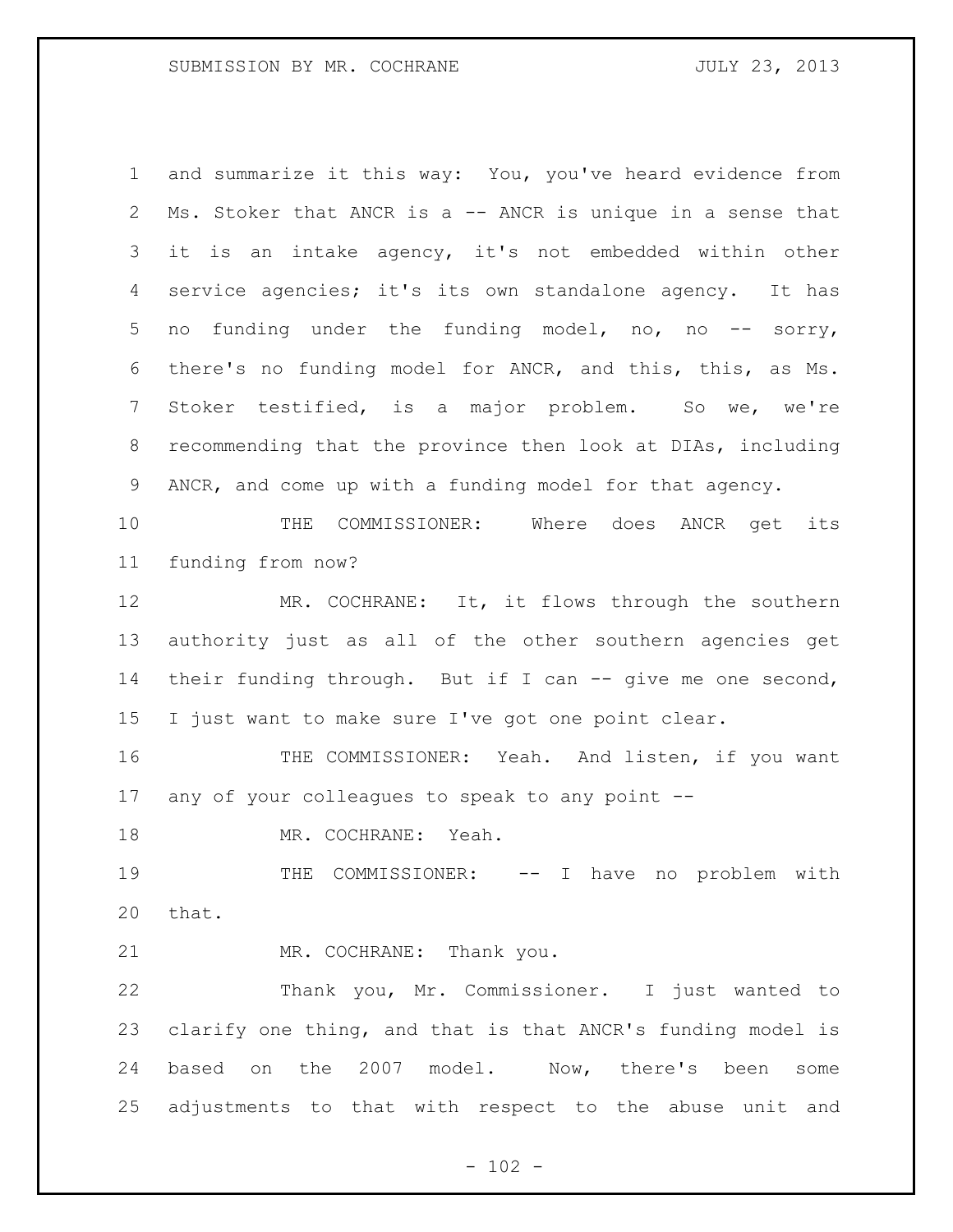differential response, but the, the point is that it is not -- there is no funding model for ANCR and that is a problem.

 THE COMMISSIONER: And when you're talking about funding model, you're talking about a funding agreement between the government, or the Province of Manitoba and the, the intake agency, in this case ANCR? Or are, or are you -- is the, is the -- we've heard much here about the new funding agreement that involves the federal government. Is it involved in this funding?

11 MR. COCHRANE: No.

12 THE COMMISSIONER: No. So this is strictly between the Province --

14 MR. COCHRANE: Strictly --

 THE COMMISSIONER: -- of Manitoba and the intake agency?

17 MR. COCHRANE: That's correct.

18 THE COMMISSIONER: I understand.

 MR. COCHRANE: Yeah. Yeah, ANCR is not federally funded.

21 THE COMMISSIONER: I understand.

 MR. COCHRANE: The next recommendation I'll highlight, Mr. Commissioner, is recommendation number six on page 9. This one is related to our recommendation number 10. I'll just highlight this one:

 $- 103 -$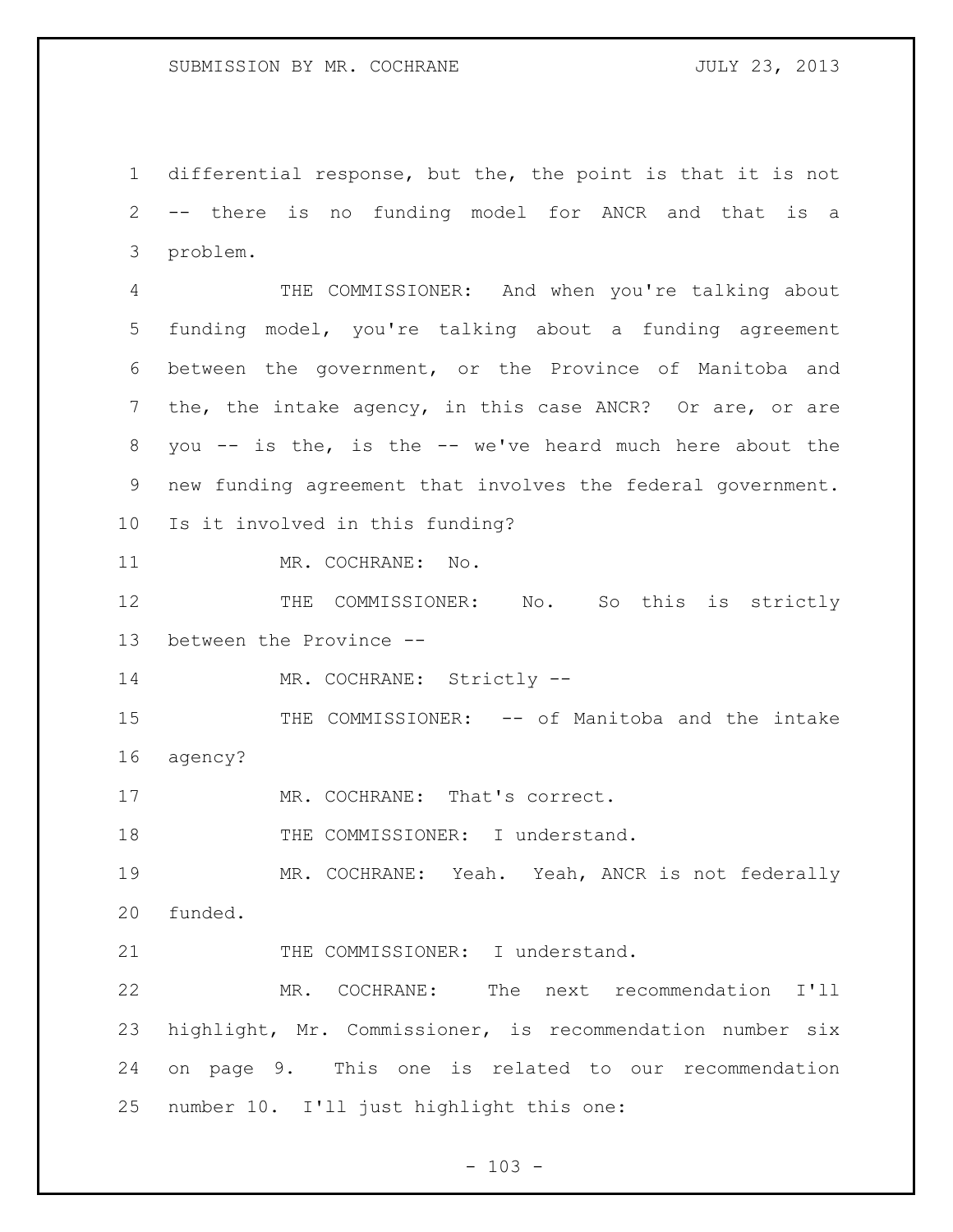Province to provide additional family support resources and allow for more creativity and flexibility in the utilization of these resources to facilitate intensive family support services to be provided by child welfare agencies in order to reduce the need to apprehend children and remove them from their homes.

 So the gist of this is that we're asking for family support services funding and we, the rationale is there that these are not only more cost-effective than bringing children to care, these types of services are also less traumatic to children and they allow for more culturally-appropriate supportive strategies and adhere to the principle that families and children are entitled to the least amount of interference to the extent compatible with the best interest of the children. There's more family support funding.

Recommendation number nine, page 13:

 That adequate funding be allocated to all child welfare agencies for the development of partnerships with community organizations focused on providing services to family so that involvement by the CFS system can be reduced or eliminated.

 Right now, Mr. Commissioner, the agencies don't have resources to make the linkages with, with the other resources that exist and this, these type of linkages,

 $- 104 -$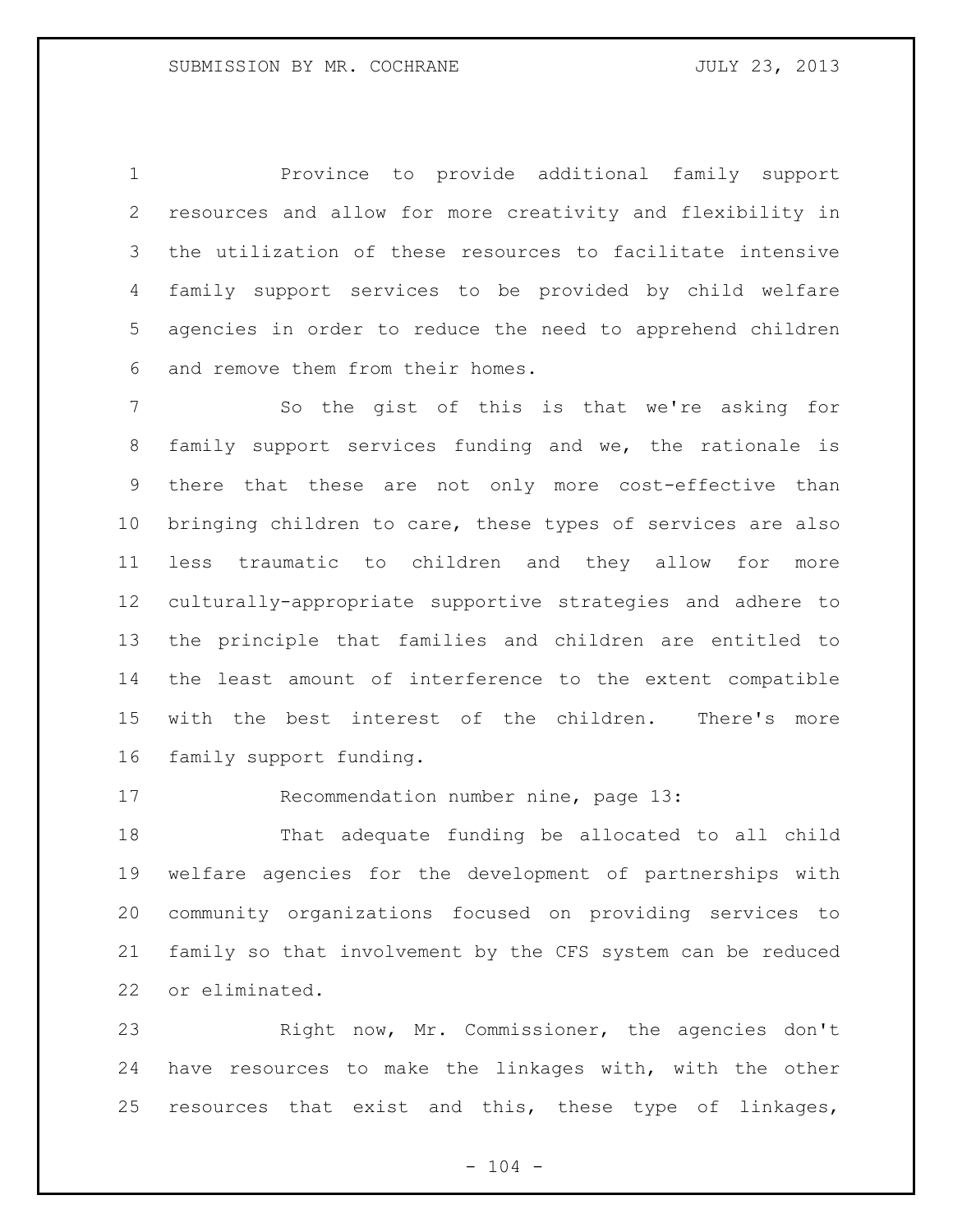should assist in reducing the number of families and children that come into contact with child welfare agencies. And, and the development of partnerships between the agencies and these collaterals we believe is important in the development of solutions

 Next one I'll recommend is recommendation number 11, which is on page 15:

 The funding formula should be modified to take into account the additional resources that are required to provide child welfare services in remote communities.

 We heard evidence from Felix Walker and one other worker from that agency, I can't recall the name. But the reality is that things are different, things are more difficult in remote communities. Services are more expensive, and this, in our view, should be accounted for in the funding formula. It's not right now. Has to be adjustments to take that remoteness into account.

18 The point there and the rationale we make is if, if that is not adjust -- if it's not accounted for and it creates inequities between those living in the northern remote communities, for example, with those -- compared with those families living in the more southern communities.

 THE COMMISSIONER: And does this, does this involve federal funding, when you speak of the funding

 $- 105 -$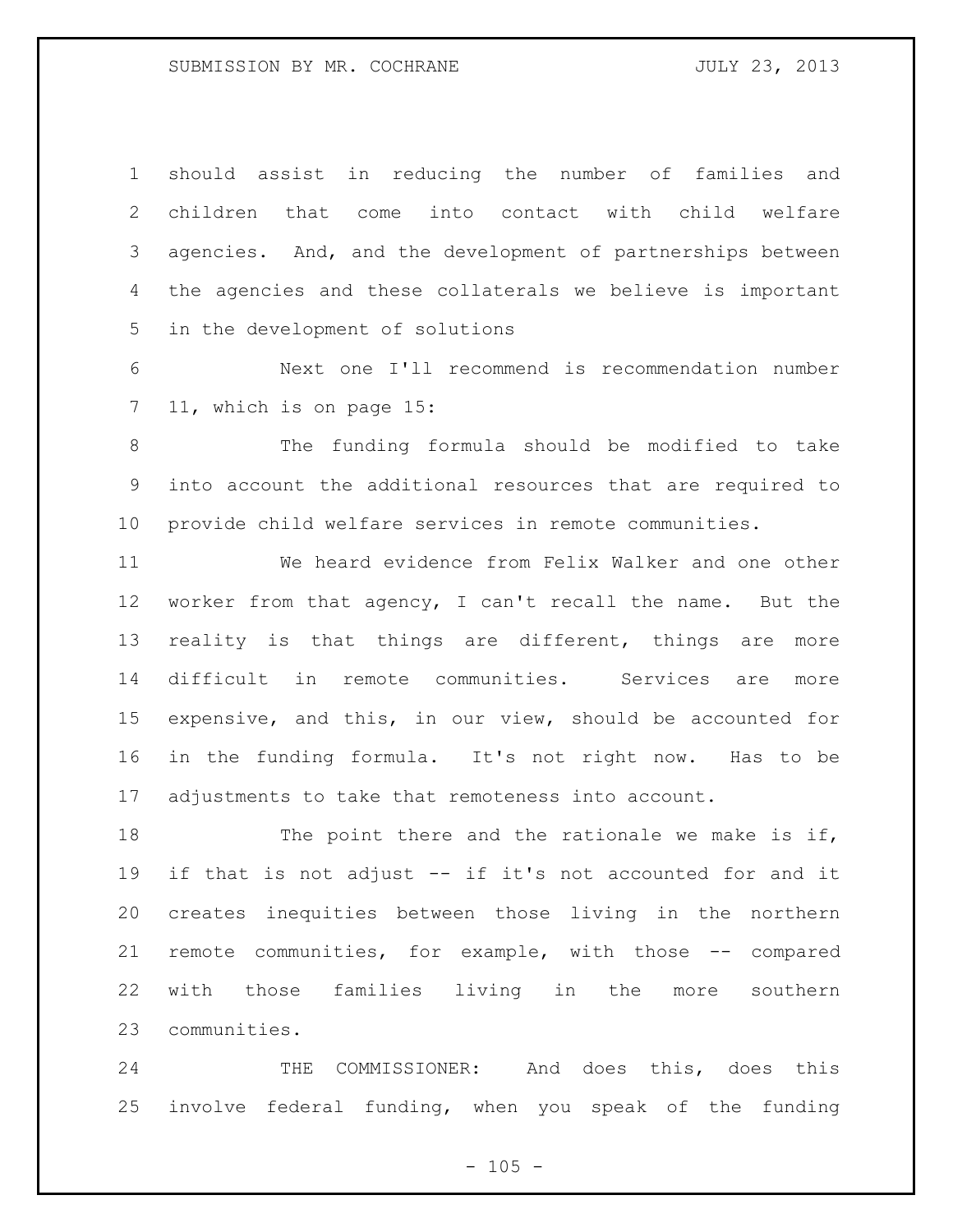formula?

 MR. COCHRANE: It would involve provincial funding, definitely provincial funding. We also believe that it should apply to federal funding, bearing in mind, of course, the jurisdiction issues and ...

 THE COMMISSIONER: That's what I had in mind when I asked the question.

 MR. COCHRANE: Yes. Yeah. But we believe it should be a full, full adjustment, both funders. Of course, we recognize the limitations.

 I want to jump right forward to theme number three, which is workload.

 You'll notice there's one recommendation there, that's recommendation number 14.

 Heard a little bit about this yesterday but it's consistent, then, with number 14 of the MGEU recommendation. That is, that we amend the funding model to establish and maintain caseload thresholds for workers and supervisors that is keeping with the Child Welfare League of America's recommended ratios. Staff ratio calculation should be based on agency workload with agencies and the authorities tasked performing regular monitoring of caseloads.

 You've heard an awful lot of evidence, Mr. Commissioner, of the difficulties that child welfare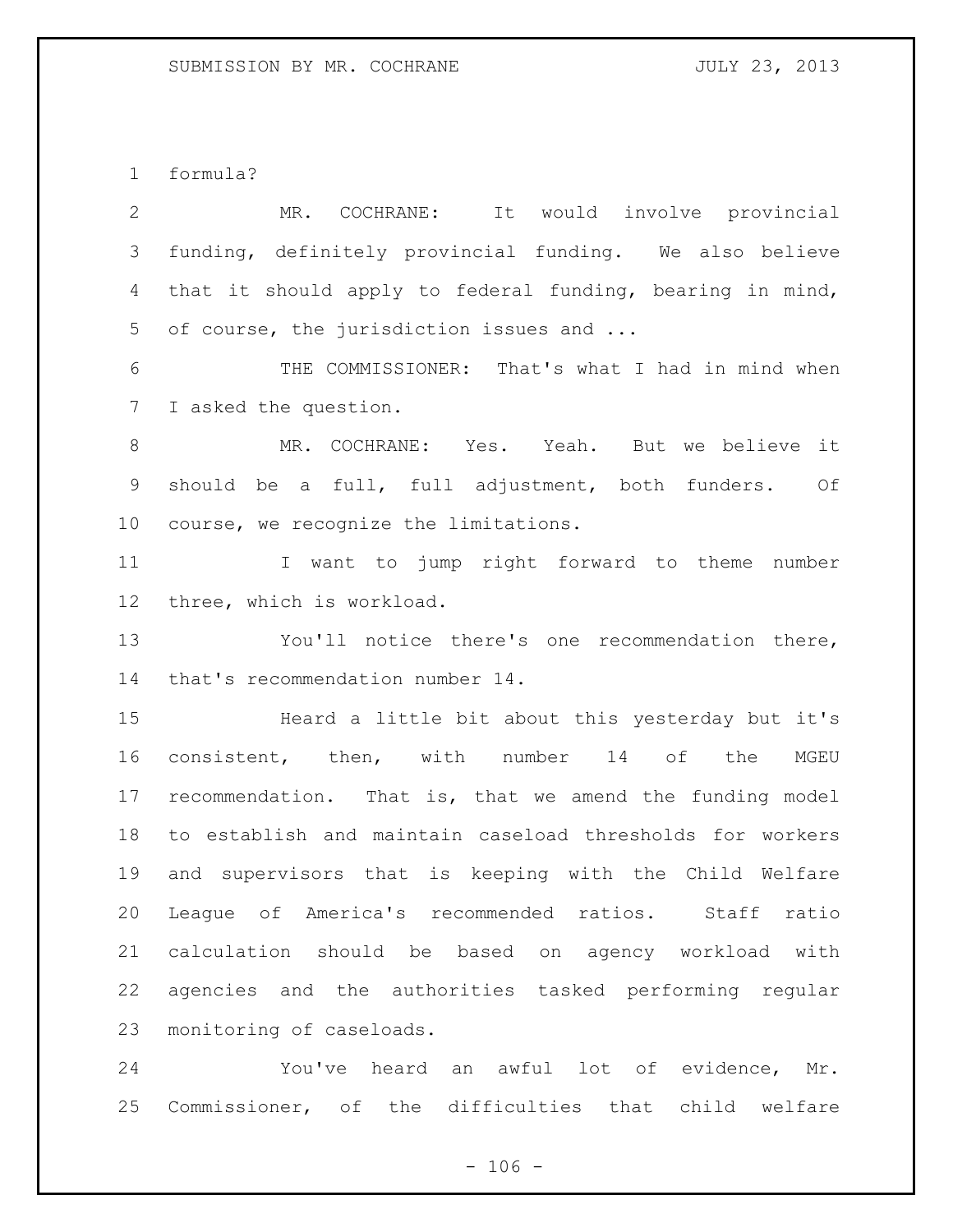| $\mathbf 1$   | workers are having with being able to meet the standards   |
|---------------|------------------------------------------------------------|
| 2             | required of them regarding type and frequency of contact   |
| 3             | they have with children and families that they serve. It's |
| 4             | directly related to high caseloads. So that's the reason   |
| 5             | for the recommendation.                                    |
| 6             | Going forward to theme number four,<br>Mr.                 |
| 7             | Commissioner, which is changes to legislation --           |
| 8             | THE COMMISSIONER: Number what?                             |
| $\mathcal{G}$ | MR. COCHRANE: -- standards and policies. Theme             |
| 10            | four.                                                      |
| 11            | THE COMMISSIONER: Oh, theme four. Yes.                     |
| 12            | MR. COCHRANE: Theme four. Yes.                             |
| 13            | THE COMMISSIONER: Yeah.                                    |
| 14            | MR. COCHRANE: Recommendation number 15.                    |
| 15            | THE COMMISSIONER: Yes.                                     |
| 16            | MR. COCHRANE: This<br>is similar to<br>our                 |
| 17            | recommendation number 17. Of course, they're all related   |
| 18            | but the CFS Act should be amended to provide a clear       |
| 19            | delineation between prevention and protection services     |
| 20            | providing clear direction as to when agencies can stream   |
| 21            | families into prevention services. The threshold for       |
| 22            | children -- sorry, the threshold for child protection      |
| 23            | referrals should be when children are reasonably suspected |
| 24            |                                                            |
|               | to be at risk of serious harm. All other matters should be |

- 107 -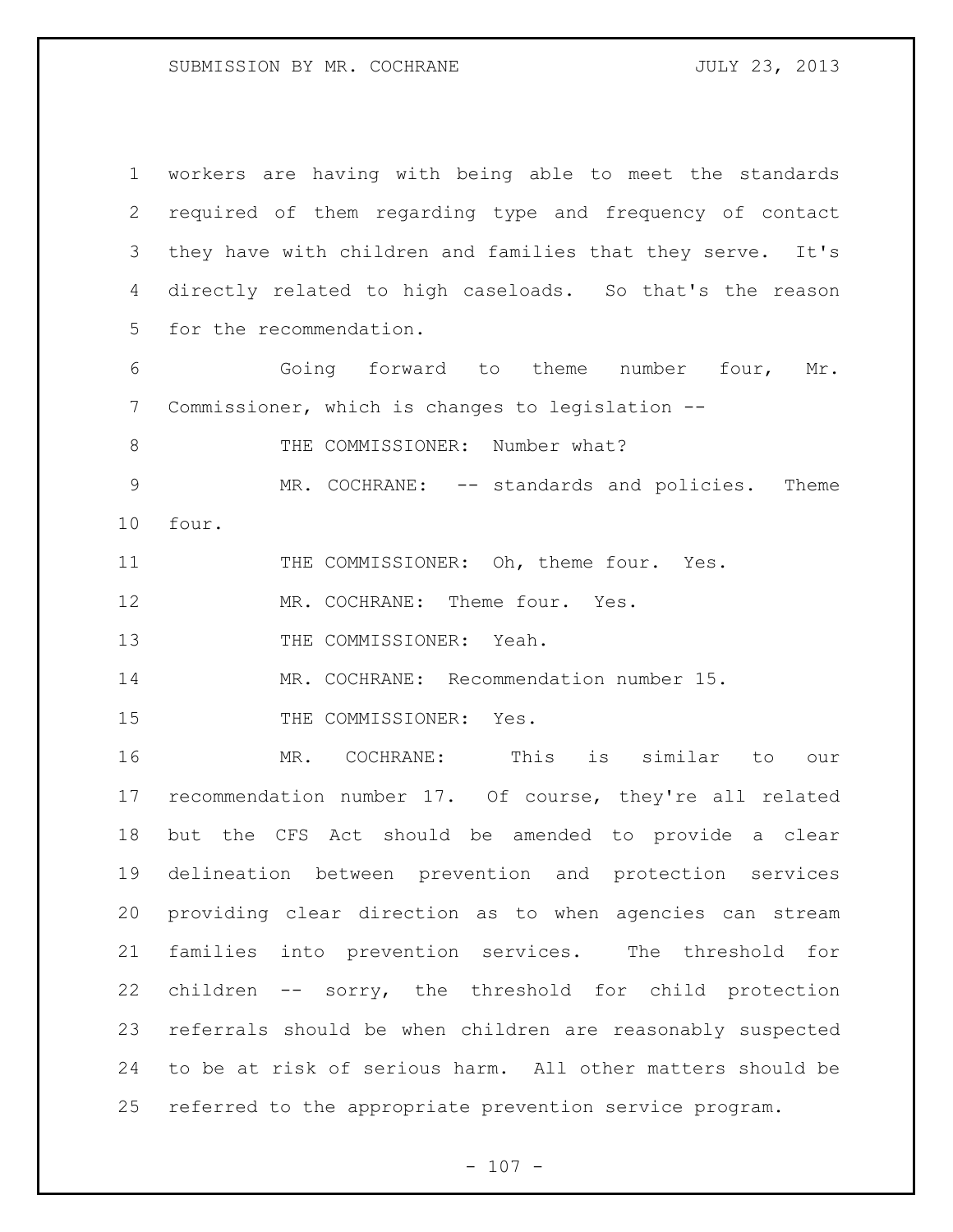This is a, this is a rather somewhat of a technical amendment in that what we're suggesting is, in essence, a review of that section of the Act where the threshold was set. We believe that changing the threshold to risk of serious harm would allow more matters to be streamed into the family enhancement stream.

 THE COMMISSIONER: Would -- does, does your definition of harm include neglect?

 MR. COCHRANE: Risk of serious harm would -- we address that one later in the abuse but I would, I would say it would depend, obviously, on the circumstances. The -- bear with me one sec. Let me find that other recommendation.

 Recommendation 16 actually I think would more, would address your question there.

16 But the point of recommendation 15, let -- before I move on, is that --

18 THE COMMISSIONER: Oh, yes. Okay.

19 MR. COCHRANE: -- it would allow more matters to stream into the family enhancement. And it's, it's somewhat at, at odds with Mr. Gindin's recommendation, which I'm going to comment on later, because this recommendation 15, of course, contemplates having CFS agencies performing two functions: prevention and the protection streams. We're just saying that the threshold

 $- 108 -$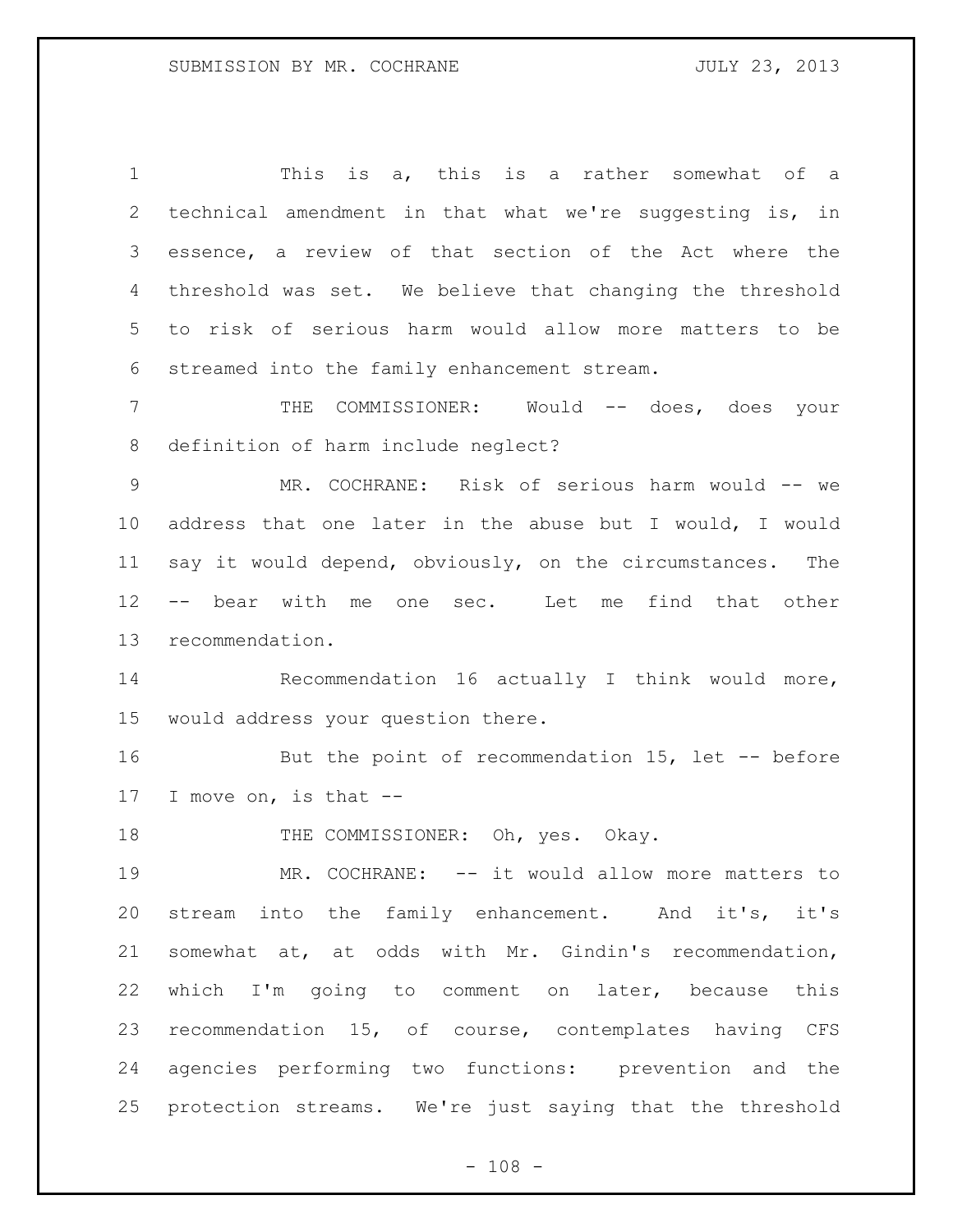should be adjusted to allow more use of the prevention streams.

 THE COMMISSIONER: And, and each agency still have responsibility for both streams?

MR. COCHRANE: Yes.

 THE COMMISSIONER: And would you have designated workers for, for one stream and designated workers for the other?

 MR. COCHRANE: Yes, that will continue. If I use ANCR as an example, right, we have, we have a unit dedicated to family enhancement, workers that are tasked with that responsibility. That would continue.

 We make the point there in the rationale, Mr. Commissioner, that under the current legislative framework there is very little that is not initially screened into the child protection stream for investigation, and our experience is that this is extremely taxing on the system as too many resources are funneled towards matters that are not related to serving children who are at risk of serious harm. So recommendation 15 again is somewhat technical, but we believe that changing the threshold would be important for the system.

 Recommendation 16, I think addresses the question perhaps that you had. But we are recommending that the definition of abuse should be amended to --

 $- 109 -$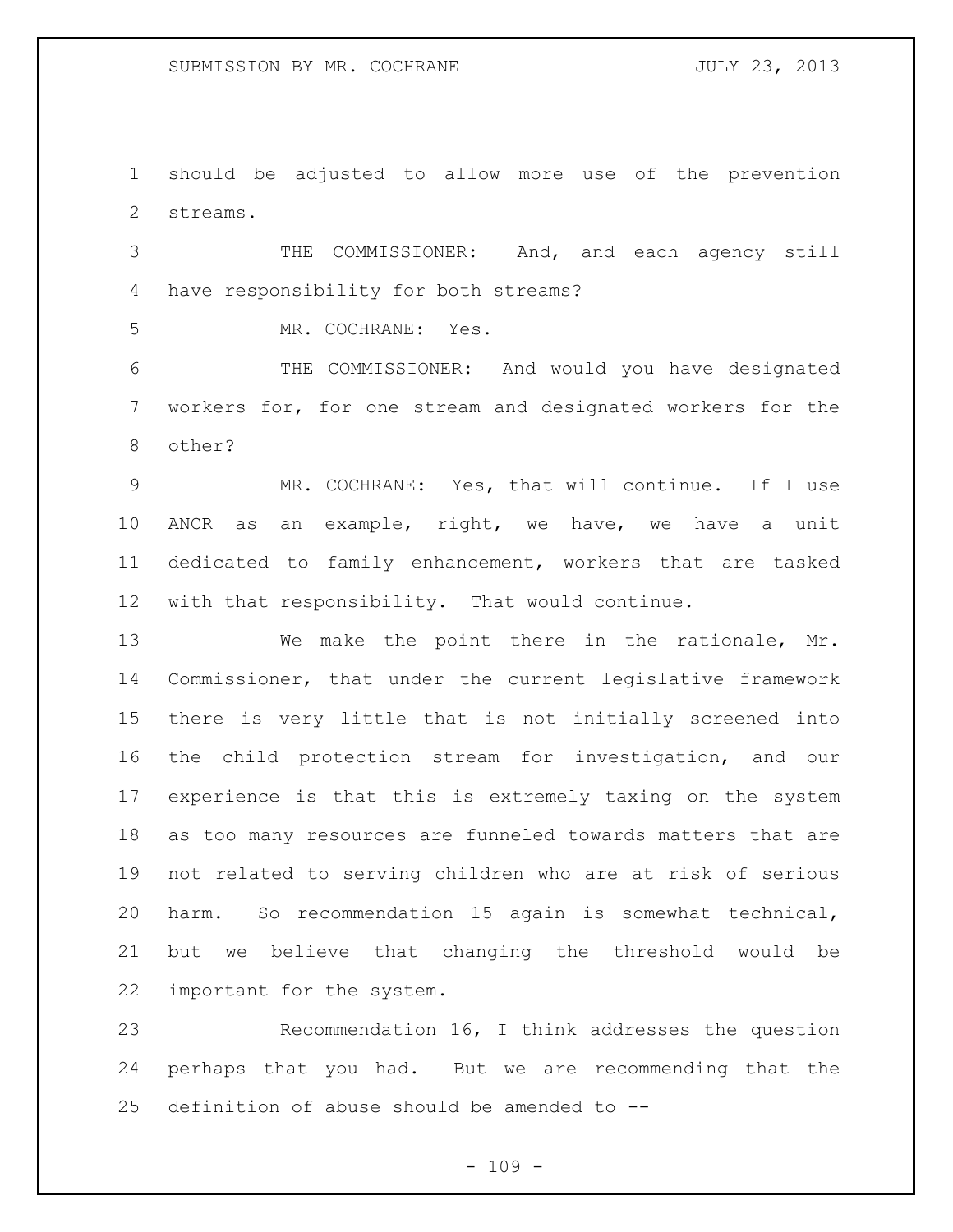1 THE COMMISSIONER: Just a minute. Before you leave 15.

MR. COCHRANE: Yes.

 THE COMMISSIONER: Have you got here what the, what, what -- your, your requested insertion of risk of serious harm, what does that replace? How does it read now?

8 MR. COCHRANE: Right now it reads ...

9 THE COMMISSIONER: The threshold.

 MR. COCHRANE: Yeah. The threshold is, is in need of protection. The threshold is in need of protection. So we're suggesting "in need or protection" be replaced with "risk of serious harm".

 And then if you look at the Act -- I didn't intend to get into this detail, but if you look at the Act, Section 17 of the Act provides illustrations of when a child is in need of protection.

18 THE COMMISSIONER: Yes.

 MR. COCHRANE: And the result of those illustrations, in our view, is that it results in most of the matters being screened into protection stream when we're finding that a lot of those matters could, under the appropriate circumstances, be referred instead to the family enhancement stream.

THE COMMISSIONER: Okay. We'll look at that.

 $- 110 -$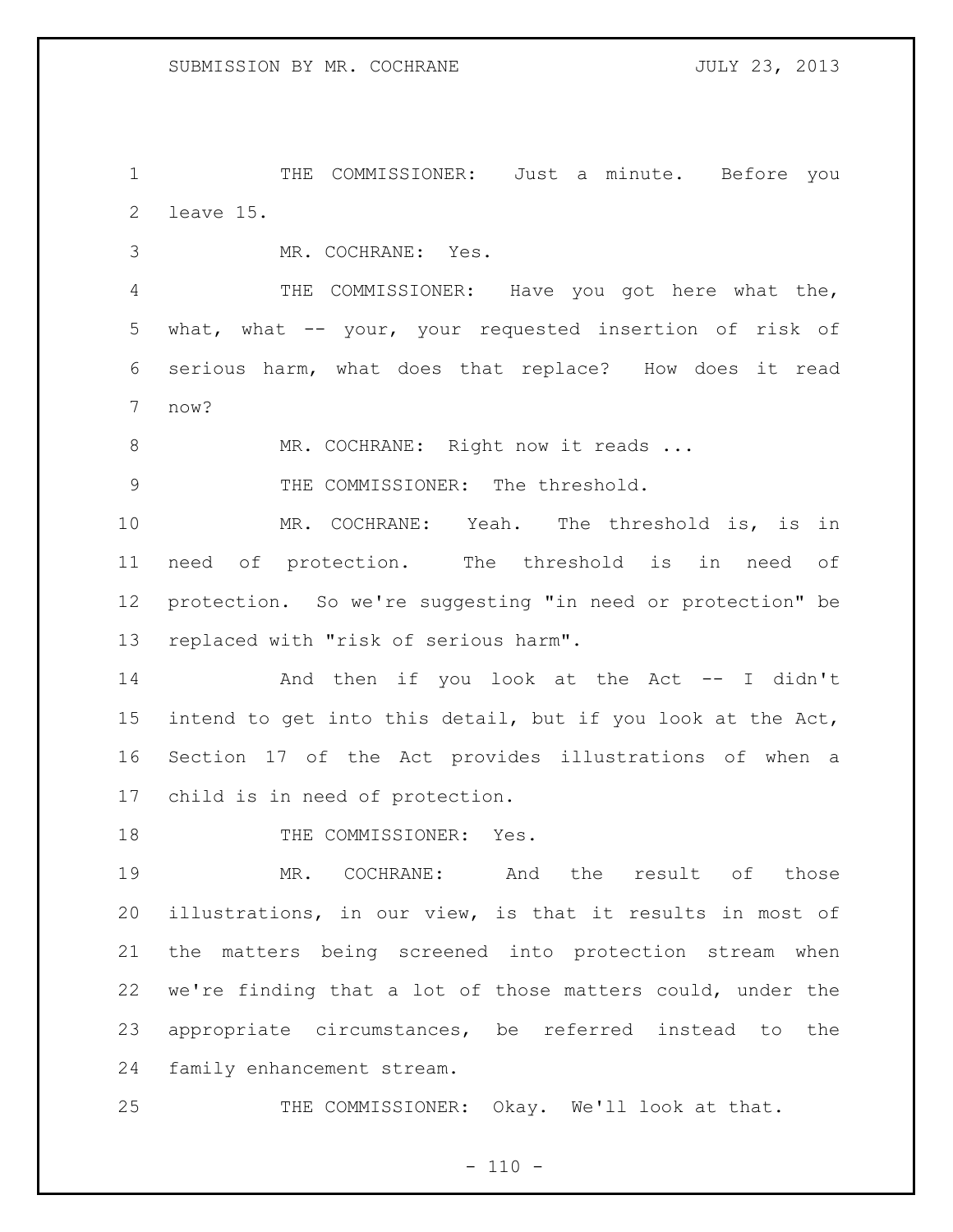MR. COCHRANE: Recommendation number 16:

 Definition of abuse in the CFS Act should be amended to reflect current best practice in child welfare such that it specifically includes abuse that are not accompanied by physical injury and recognizes the significant harm resulting from emotional maltreatment on a child's wellbeing.

 This recommendation, Commission -- Mr. Commissioner, results from evidence we've heard at this inquiry. The referral of March '05 that Mom was abusing Phoenix and locking her in her room would not have fit the definition of abuse under the Act as the definition now stands. Abuse under the Act is defined to include physical injury. It includes sexual exploitation. And a third heading is it includes mental disability of a permanent nature or of such a nature to, to result in such, such permanency. Or, sorry, or likely to result in such permanency. So it's a, it's a definition that has, has not been updated for several decades and it needs revisiting. It rules out substantiating physical abuse on any matter that does not result in injury to the child, including forcible confinement and any other degrading or inhumane treatment. It requires physical injury. So we are recommending change to that definition.

The next recommendation, Mr. Commissioner, I'll

- 111 -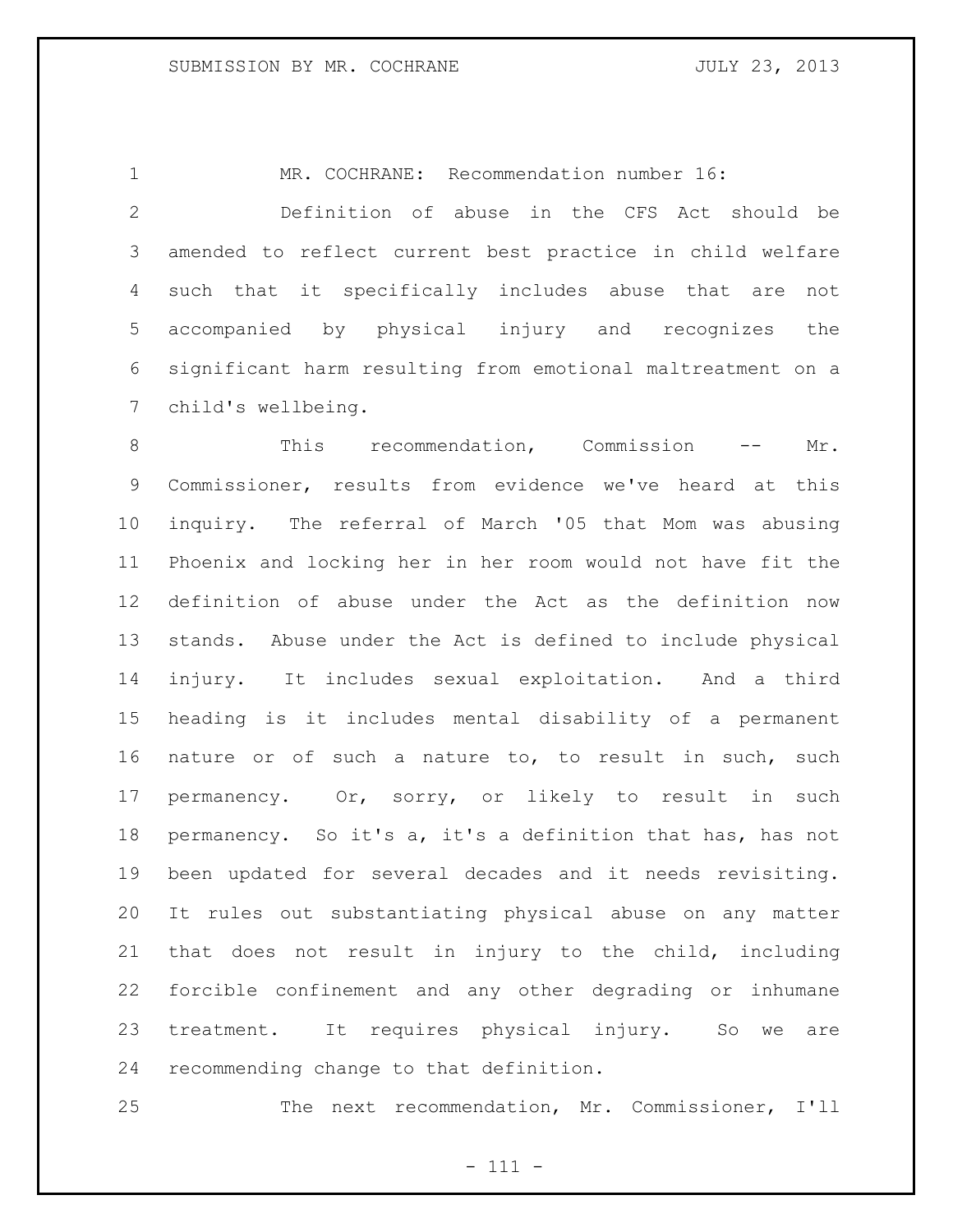mention to you this afternoon is recommendation 18, which is on our page 24.

THE COMMISSIONER: Just a minute now.

 MR. COCHRANE: Oh, sorry. Let me back up. Recommendation 17.

 THE COMMISSIONER: Yeah, I was hoping you were going to talk about that.

8 MR. COCHRANE: Yes. Page 22.

 I could tell you, we've had a lot, an awful lot of discussion about how to word this and how to put it forward to you. It is a big issue, as you can imagine, for, for our clients, the southern and northern authorities in particular. But we recommend that CFS legislation be reviewed and revised through a cultural lens to ensure that aboriginal children and families receive culturally competent services that are respectful, effective and reflective of the diverse rules, customs and traditions of First Nations peoples.

 Revisions to the legislation should include or could include making it compliant with the differential response model and the use of structured decision-making tools. We have other recommendations similar that would also address that issue.

 Allowing for voluntary mediation processes to take place, such as an alternative to an adversarial court

- 112 -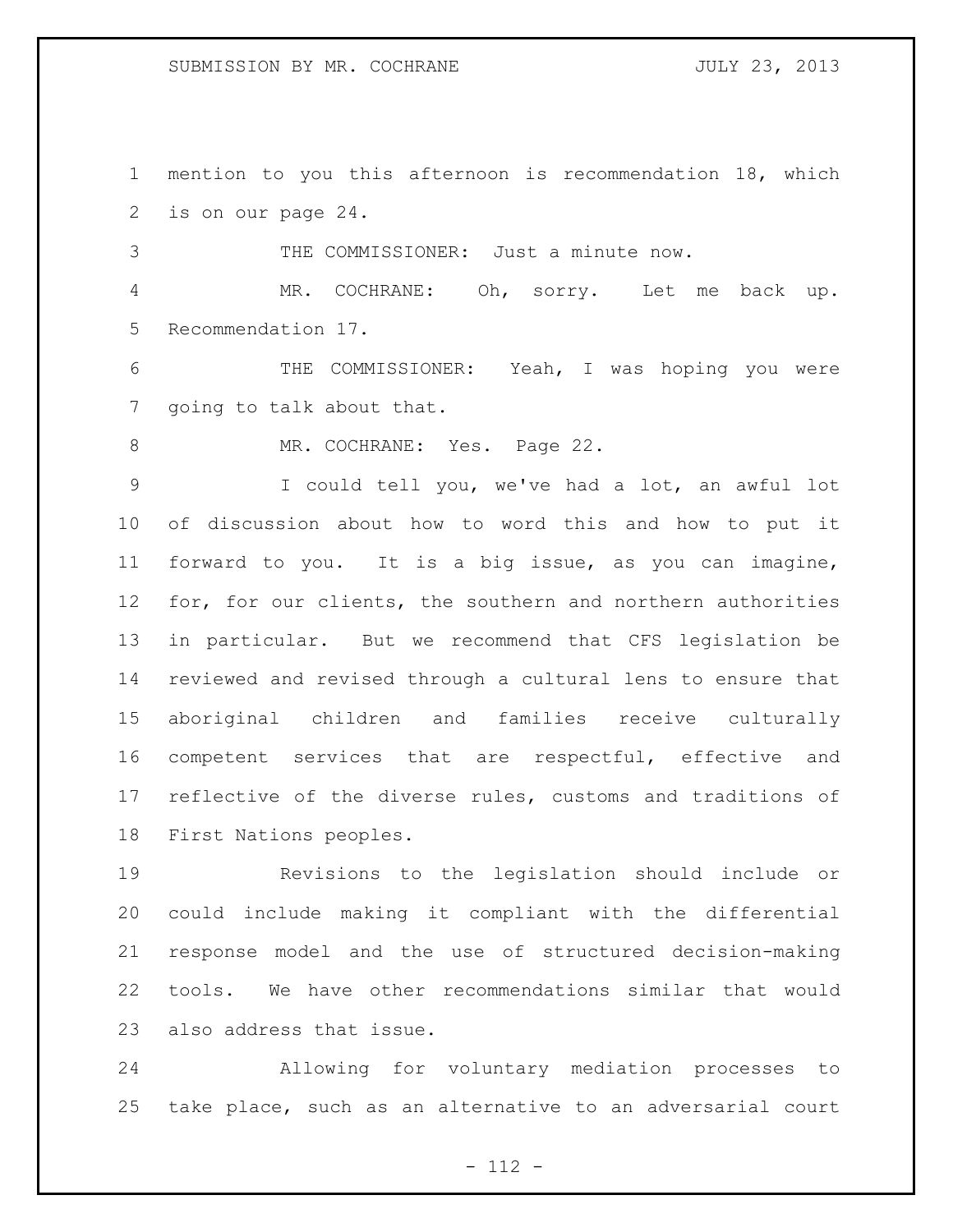process that takes place when children are apprehended from families. As you know right now, once a child is apprehended, the only recourse then at that point is court.

THE COMMISSIONER: Yeah.

 MR. COCHRANE: Formal process. If you look at a, other systems, say to foster parent appeals under the Act, there's a process there that allows foster parents to appeal to an agency, to the authority and ultimately to an independent adjudicator, point being it allows for that process to happen whereas with apprehension you're automatically to court unless the agency is convinced to change its mind on the apprehension.

13 The third one is to allow for use of customary, customary care model as an option for service delivery by child welfare agencies in order to assist in both maintaining the placement of children in homes with family members and, and in maintaining the child's cultural and community connections.

19 19 In our rationale, Mr. Commissioner, we say that the CFS Act no longer fully reflects the current child welfare service delivery model. The principles of the CFS Act state that all families and children have a right to services that respect their cultural and linguistic heritage; however, the sections of the Act have not been reviewed to ensure strict compliance with this principle.

- 113 -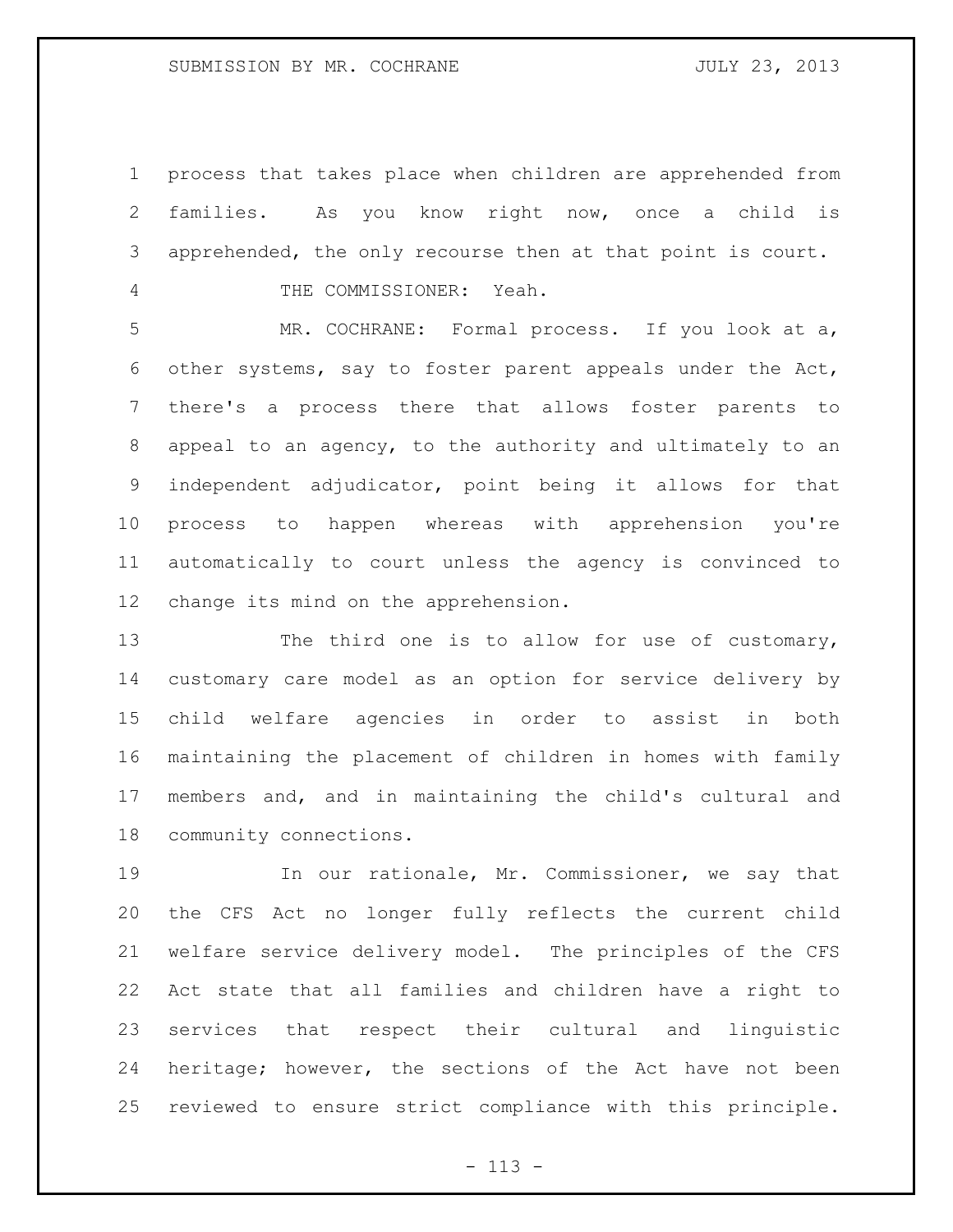As well, principles of the AJI-CWI process reinforce the fact that aboriginal peoples have a right to culturally representative and respective services.

 THE COMMISSIONER: Have you got a list of the sections of the Act you think that depart from compliance with the overall principle that's there now? You say the principles in the Act state that all families and children have a right to services with respect to their cultural and linguistic, linguistic heritage; however, the sections of the Act have not been reviewed to ensure strict compliance. Have you reviewed the sections? Can you be of any help as to which ones you think are offensive?

13 MR. COCHRANE: Yes. What, what I can do, Mr. Commissioner, is I, I don't have it in writing.

15 THE COMMISSIONER: All right.

 MR. COCHRANE: But I will certainly undertake to get that to Commission counsel.

18 THE COMMISSIONER: That's satisfactory.

19 MR. COCHRANE: Thanks.

 THE COMMISSIONER: But I am, I'm interested in, in your last paragraph:

 Aboriginal children and families have historically been and continue to be over-represented in

 $- 114 -$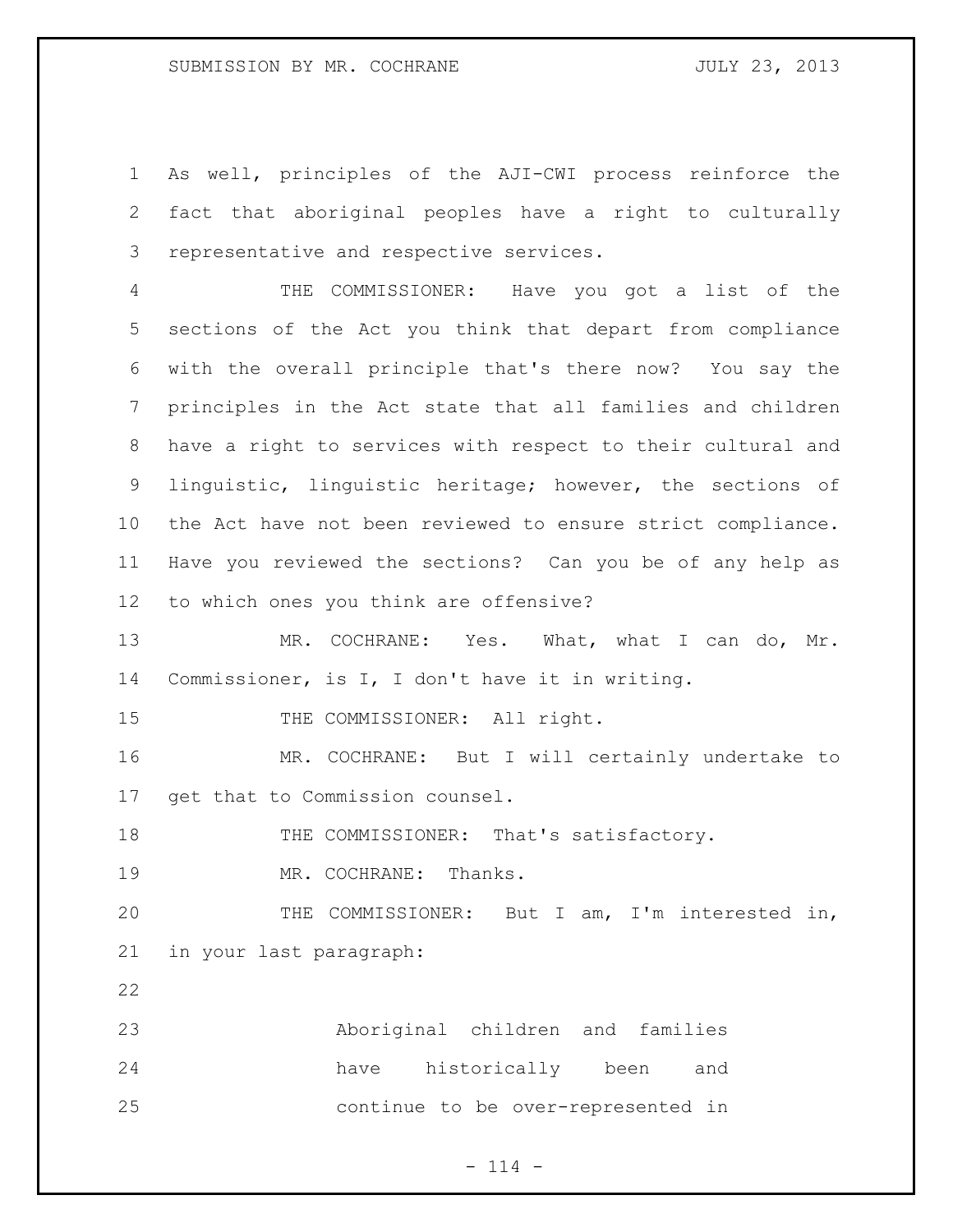child welfare system in Manitoba. No argument there. Next sentence: The implementation of this recommendation which remains outstanding from the AJI-CWI would 8 help address this issue. MR. COCHRANE: Yes. 11 THE COMMISSIONER: My questions is, how will it help? And maybe, now that I read that a second time, maybe it's to be found in the AJI-CWI report. MR. COCHRANE: And I could add this as well, Mr. Commissioner. When, when AJI-CWI, when that process was, was undertaken -- and I'm trying to choose my words carefully because I don't want to misstate anything, and I'm going back in memory about 10 years now because I was involved in that process. 20 THE COMMISSIONER: Yes. MR. COCHRANE: But I can tell you that then there was a commitment by the provincial government to review the entire CFS Act, which is what we're recommending here. 24 When the Authorities Act was enacted, the amendments that happened to the CFS Act, and (inaudible)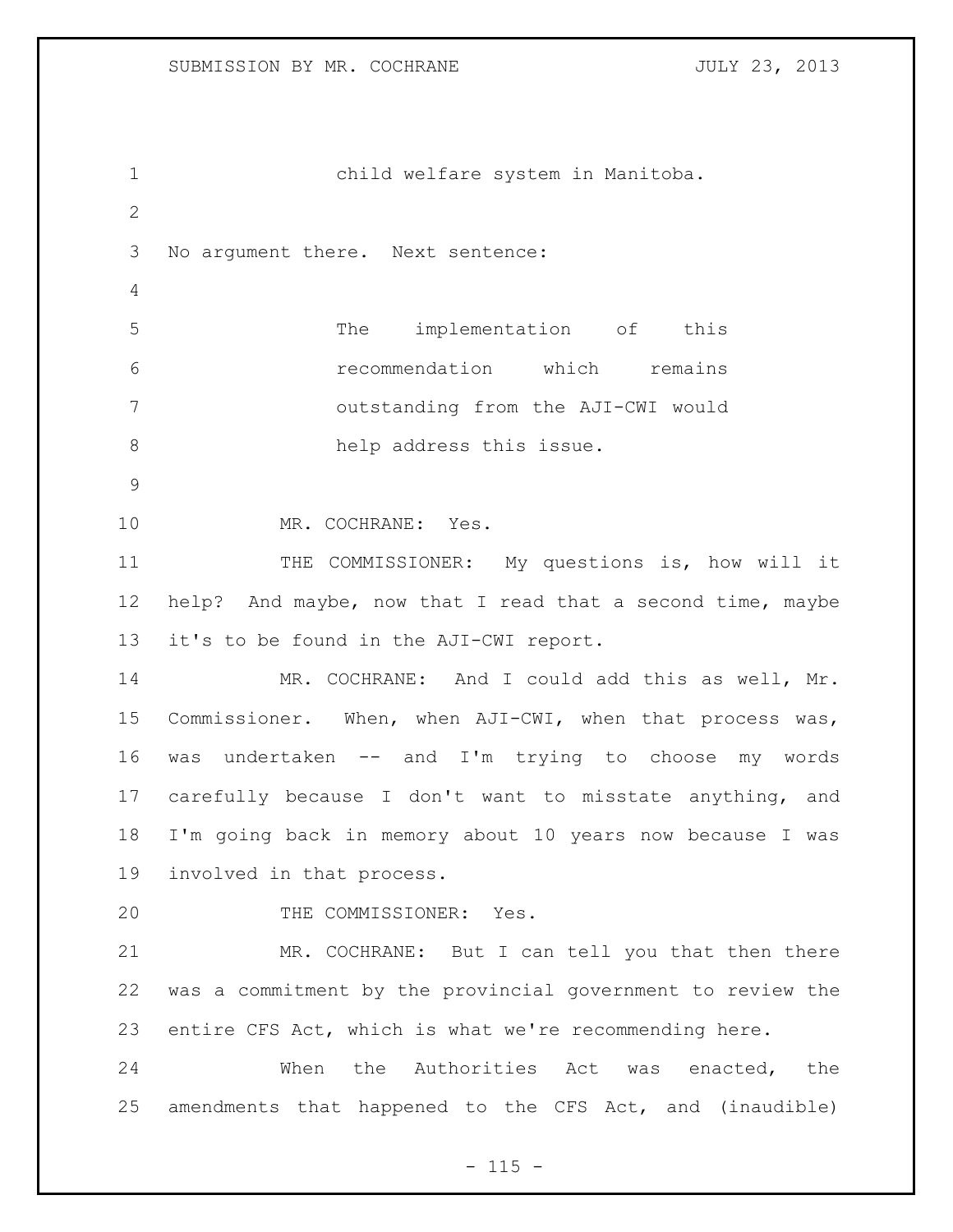look at the regulations that run -- that, that resulted, focused strictly on those amendments needed to bring the authority system into place. So those were the legislative amendments. The, the commitment to review the CFS Act through a cultural lens was sort of put off to happen at a future date. That hasn't happened yet. We're recommending that it does for a number of reasons. We have a new system now to begin with, obviously. We believe that the provision of culturally appropriate services, which is what the intention of the AJI-CWI was, will help to address the issue of over-representation, because the services, I would hope, then would be more responsive. It would be more appropriate. And they would be, they would be based on the needs, the customs, the practices and the traditions of First Nations people. That's, that's the objective.

THE COMMISSIONER: Thank you, Mr. Cochrane.

 MR. COCHRANE: Right now, Mr. Commissioner, I'll make this comment later again, but providing, at least from a legal point of view, providing child welfare services on the reserves in a remote community is a lot time -- lot of times like trying to fit a square peg into a round hole, okay. We have a difference of values, different way of doing things, and that's reflected time and time again that I see in the communities. So that, that's one of the major purpose of this recommendation, to do that review.

 $- 116 -$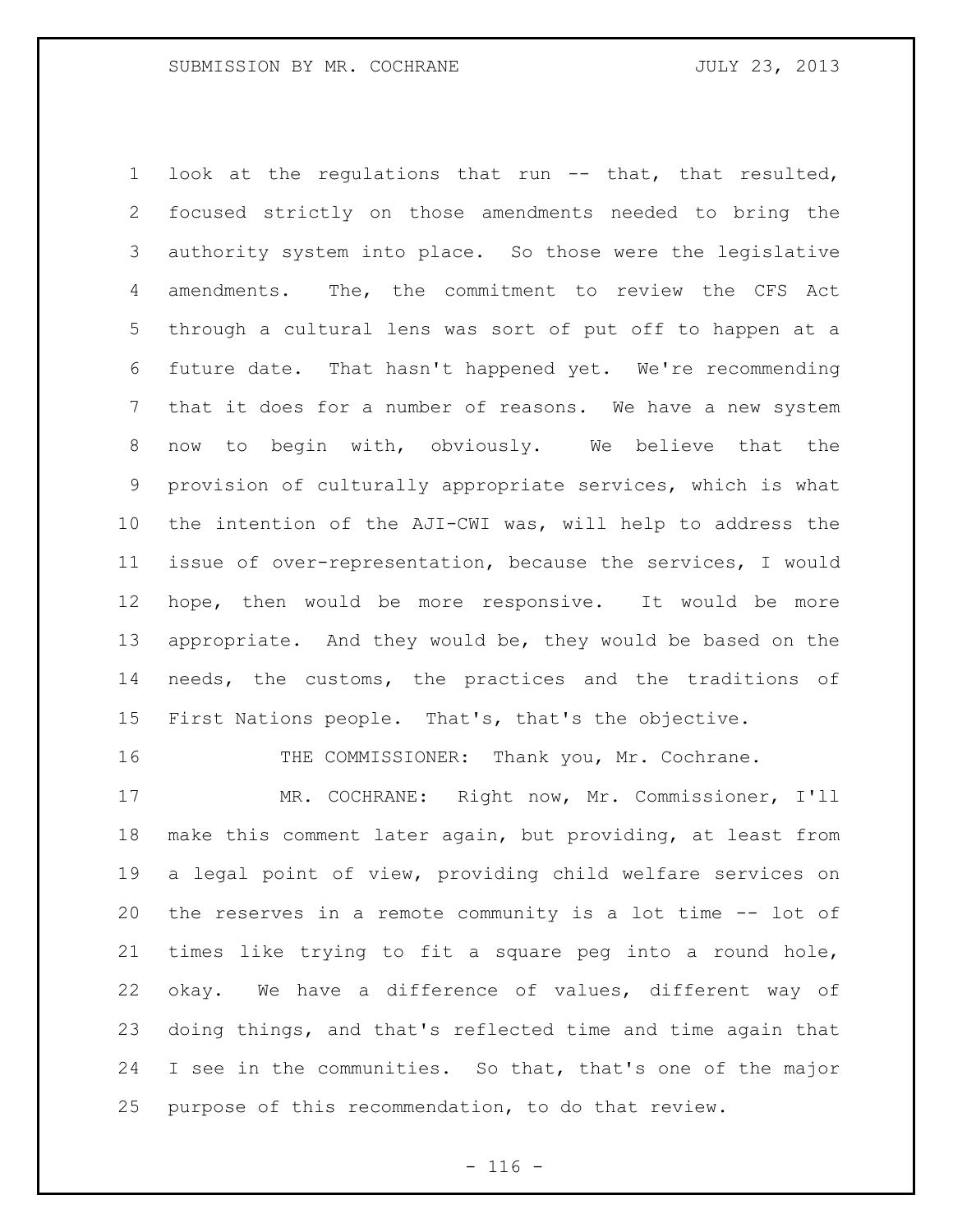Recommendation number 18, page 24:

 We recommend that the CFS system revise the provincial standards to ensure that they are current and general enough to allow authorities to develop culturally specific standards. You heard a lot of evidence about that, authority, culturally specific standards.

 The foundational standards should also be revised to reflect current Manitoba practices be achievable based on current service data and resource allegation be non- contradictory and address jurisdictional inconsistencies. We've heard some evidence about that as well.

 The process of updating and rewriting the standards should be developed in accordance with the existing develop -- sorry, the existing standards development protocol. And Mr. Commissioner, that is a, a protocol where all authorities have agreed to work together to create standards. And should be -- incorporate current social work practices and the use of SDM tools as well as examine and develop specific intake standards for ANCR and other designated intake agencies.

21 THE COMMISSIONER: Is that protocol in writing? MR. COCHRANE: Yes.

23 THE COMMISSIONER: Do we have it?

24 MR. COCHRANE: If -- is that ... I'm told, Mr. Commissioner, that you do not have that protocol. I can --

- 117 -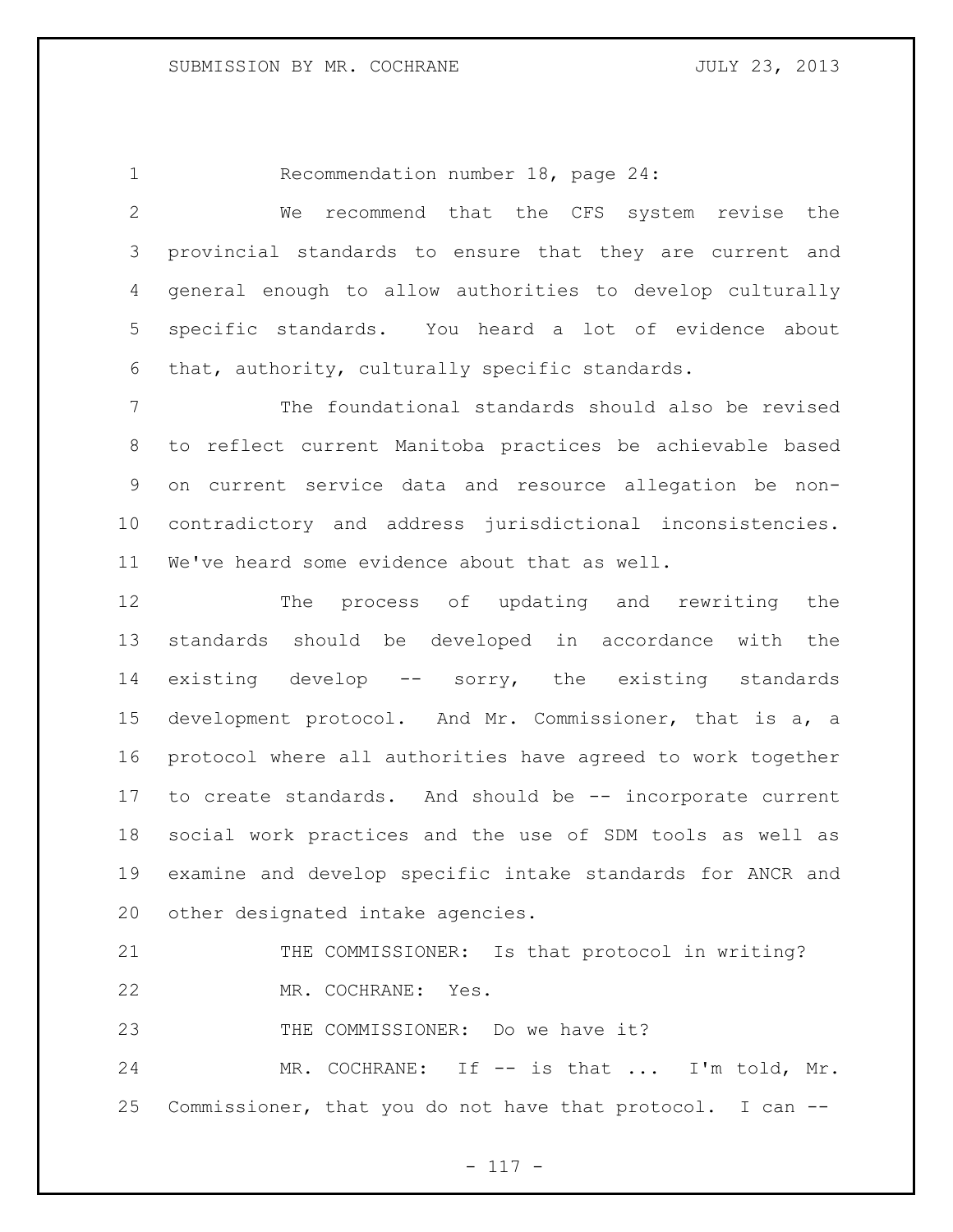THE COMMISSIONER: You can make it, you can make it available?

MR. COCHRANE: Absolutely, I will do that.

 THE COMMISSIONER: To Commission counsel, thank you.

MR. COCHRANE: Yes.

 Moving on to theme number five, recommendation number 19, page 26.

 Recommend that the province, in conjunction with all stakeholders, should develop a new information system for CFS that is consistently used by all mandated CFS agencies.

13 This next sentence, if you recall, Mr. Commissioner, from the evidence of Felix Walker is an important one and it's --

 THE COMMISSIONER: Well, listen, before you get to the next sentence, when I read this getting ready for today, the note I made in my copy was, are you saying that CFSIS should be scrapped?

 MR. COCHRANE: I'm saying that CFSIS should be reviewed, at minimum, and the more important part is that all agencies should use whatever is, whether it's the existing system or a new improved system or a new one altogether, should, should use it.

THE COMMISSIONER: Yeah. But your sentence calls

- 118 -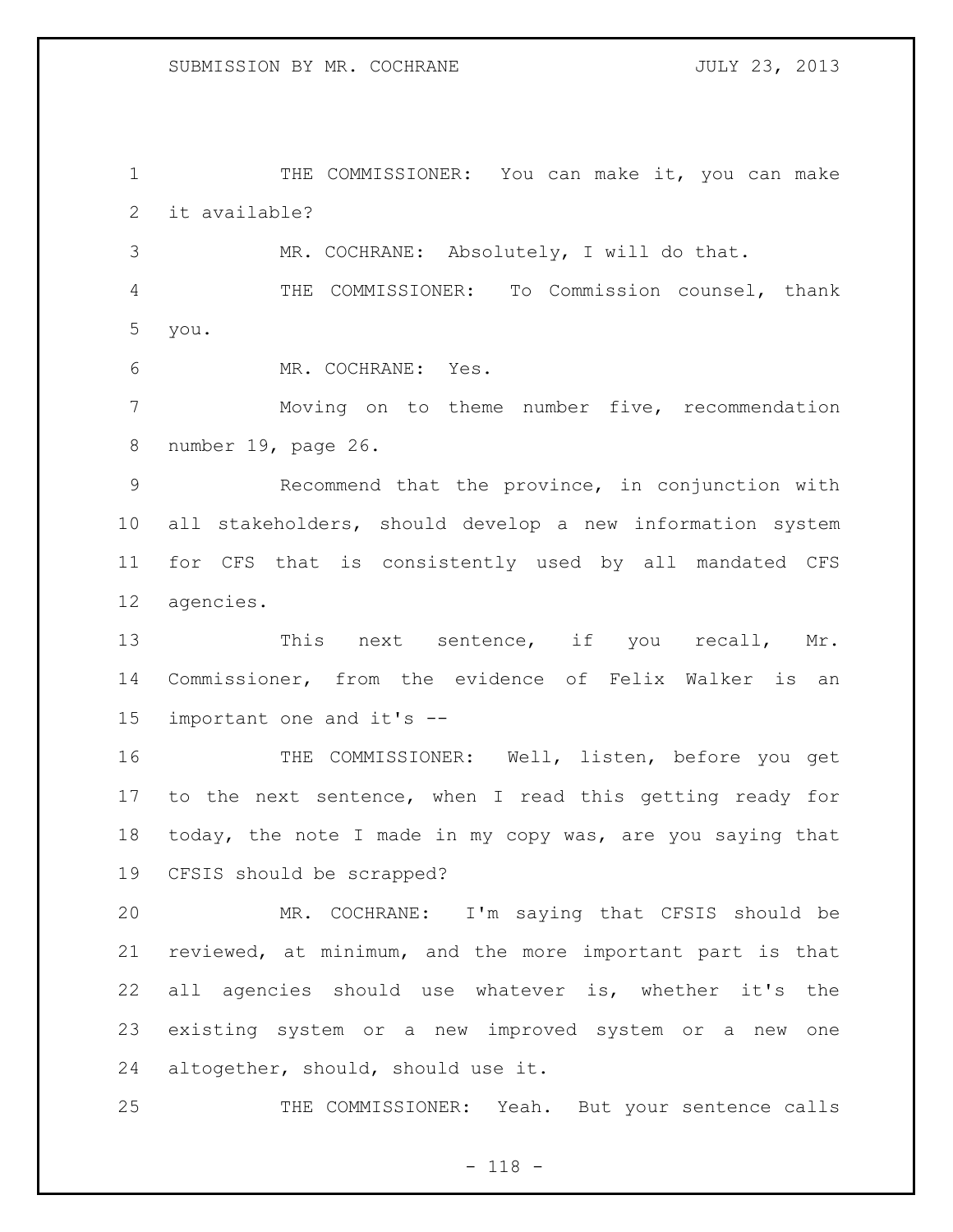## SUBMISSION BY MR. COCHRANE **FOULY 23, 2013**

 for the development of a new information system. I guess I'm saying, are you modifying that to say an updated system or -- could work rather than having to go for a new one? MR. COCHRANE: Yeah. We -- I could confirm that just to be sure, with, with my client, but my understanding is that we would, we would be interested in looking at updating and if updating is not possible, then certainly a new system. THE COMMISSIONER: And make, making it available province-wide? MR. COCHRANE: Making it available province-wide and ensuring that all agencies use it. 13 THE COMMISSIONER: Sorry to interrupt you. Go ahead. MR. COCHRANE: That second sentence: Protocols would also have to be developed with respect to access and control of information that is on the system. The reason we recommend that is you've heard evidence from, from Mr. Walker, Nelson House CFS, that they have issues with using CFSIS, and he talked about protocols that he suggested. So we've, we've added that sentence in there. The first step in implementing this recommendation would require the immediate removal of any

that currently exist as obstacles for remote communities.

connectivity, training, IT support and data entry issues

 $- 119 -$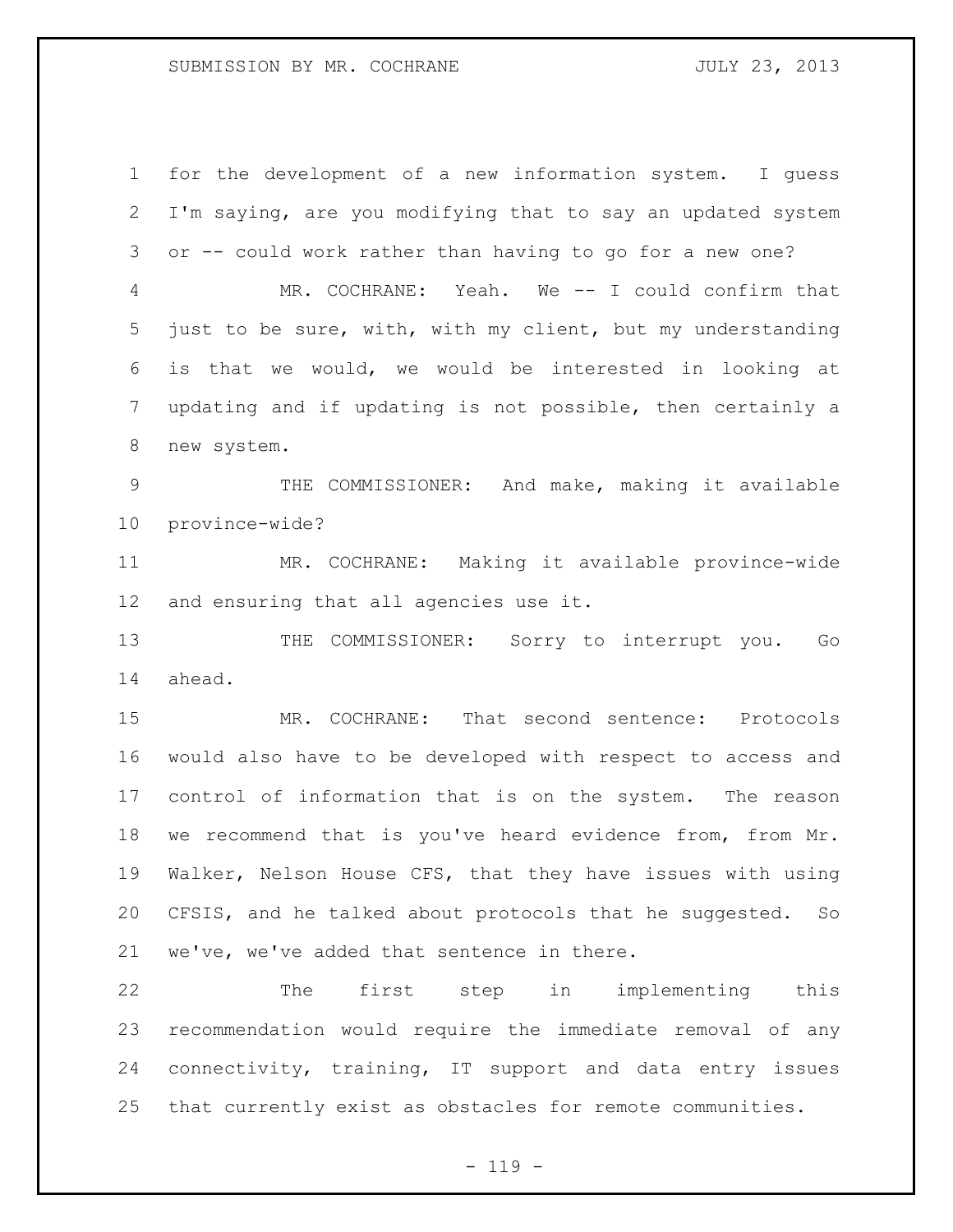The reason for this recommendation, Mr. Commissioner, of course, is that access to information by child welfare agencies is imperative to accurately assess safety and risk and for servicing the needs of children and families.

 Without the consistent use of a single information system for child welfare in Manitoba it is difficult to track outcomes or to access relevant information in a timely manner. There have been occasions when multiple agencies have been involved in the same family due to lack of shared information. This obviously is a problem and it's not effective.

 You'll recall one example we used was ANCR, as an intake agency for 19 agencies in the City of Winnipeg. If we have a, a child coming in from a remote community into Winnipeg requiring services from ANCR, ANCR needs to know, needs to have a place to go to look for information about that child or her family otherwise you're doing social work in the dark, and that doesn't serve the needs of children. That's why we feel recommendation number 19 is, is important.

 THE COMMISSIONER: But you do agree that an updating could be done with the existing system without having to develop a brand new one? Or I don't want to put 25 words in your mouth but do  $I$ , do we leave it on  $-$  with

 $- 120 -$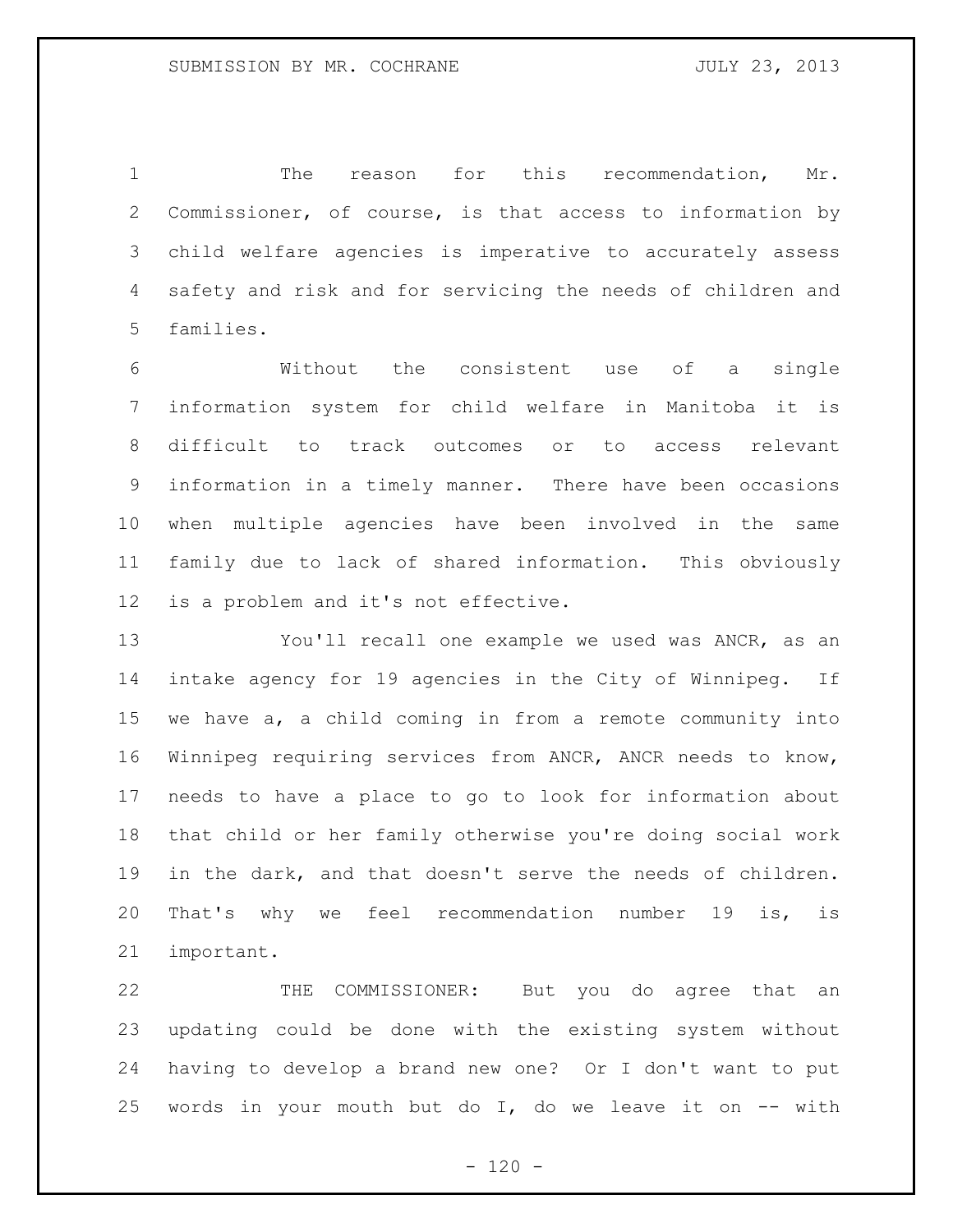that understanding?

| $\overline{2}$ | MR. COCHRANE: Yeah. Updating existing system              |
|----------------|-----------------------------------------------------------|
| 3              | would, would be, would be a good thing. Yeah. We would,   |
| 4              | we would not be opposed to updating the new system, but I |
| 5              | think, frankly, that that question and that answer should |
| 6              | be left to the experts that would be engaged in that      |
| 7              | process. Let them look at the system, let them evaluate   |
| 8              | it, let them determine if the current CFSIS system works  |
| 9              | for the child welfare system in Manitoba. If it does with |
| 10             | upgrades, we would support that. If it doesn't, then we   |
| 11             | would also support the development of a new information   |
| 12             | system.                                                   |
| 13             | THE COMMISSIONER: Right. I follow.                        |
| 14             | MR. COCHRANE: Mr. Commissioner, if I could just           |
| 15             | back up. I undertook, a moment ago, to provide you with a |
| 16             | copy of the standards development protocol.               |
| 17             | THE COMMISSIONER: Yes.                                    |
| 18             | MR. COCHRANE: I've just been advised, for your            |
| 19             | information and for Commission counsel, that is contained |
|                | 20 on CD 1047.                                            |
| 21             | THE COMMISSIONER: All right. You've got a note            |
| 22             | of that, Ms. Walsh, have you?                             |
| 23             | MS. WALSH: Yes.                                           |
| 24             | MR. COCHRANE: Under theme number six, which is            |
| 25             | service delivery, you'll notice<br>we make<br>five        |

- 121 -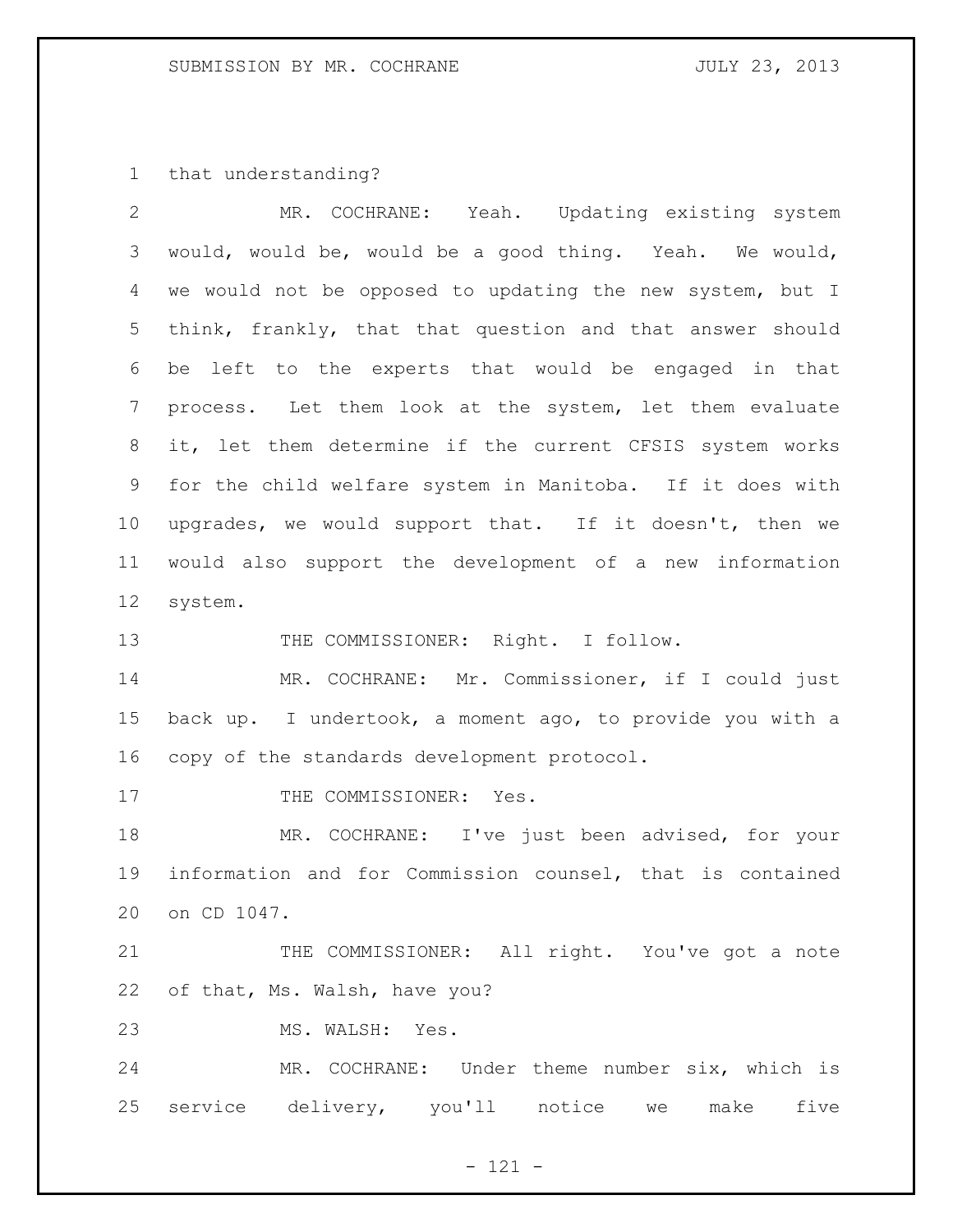recommendations under that theme. Recommendation number 20:

 The province, in conjunction with the authorities and designated intake agencies should immediately develop and implement a structured decision-making screening tool with response times tied to safety rather than the selective issues in the intake module.

 Right now, Mr. Commissioner, we don't have a tool that balances the variables. Right now we select an issue and it gives you a response time. In the rationale we talk about it a bit more.

 The existing method at ANCR to determine response times for new referrals has response times tied to selected issues in the intake module rather than based on fact- specific assessment of safety. This can result in response times that are sometimes incongruent with one another, and we give an example.

18 Under the current existing model, an immediate response is required where there is a -- there is family violence with no physical interaction; however, where there's a family -- where there's family violence with physical interactions present, only a 48-hour response is required.

 Current methology (phonetic) also fails to take into account factors that may mitigate or escalate safety

- 122 -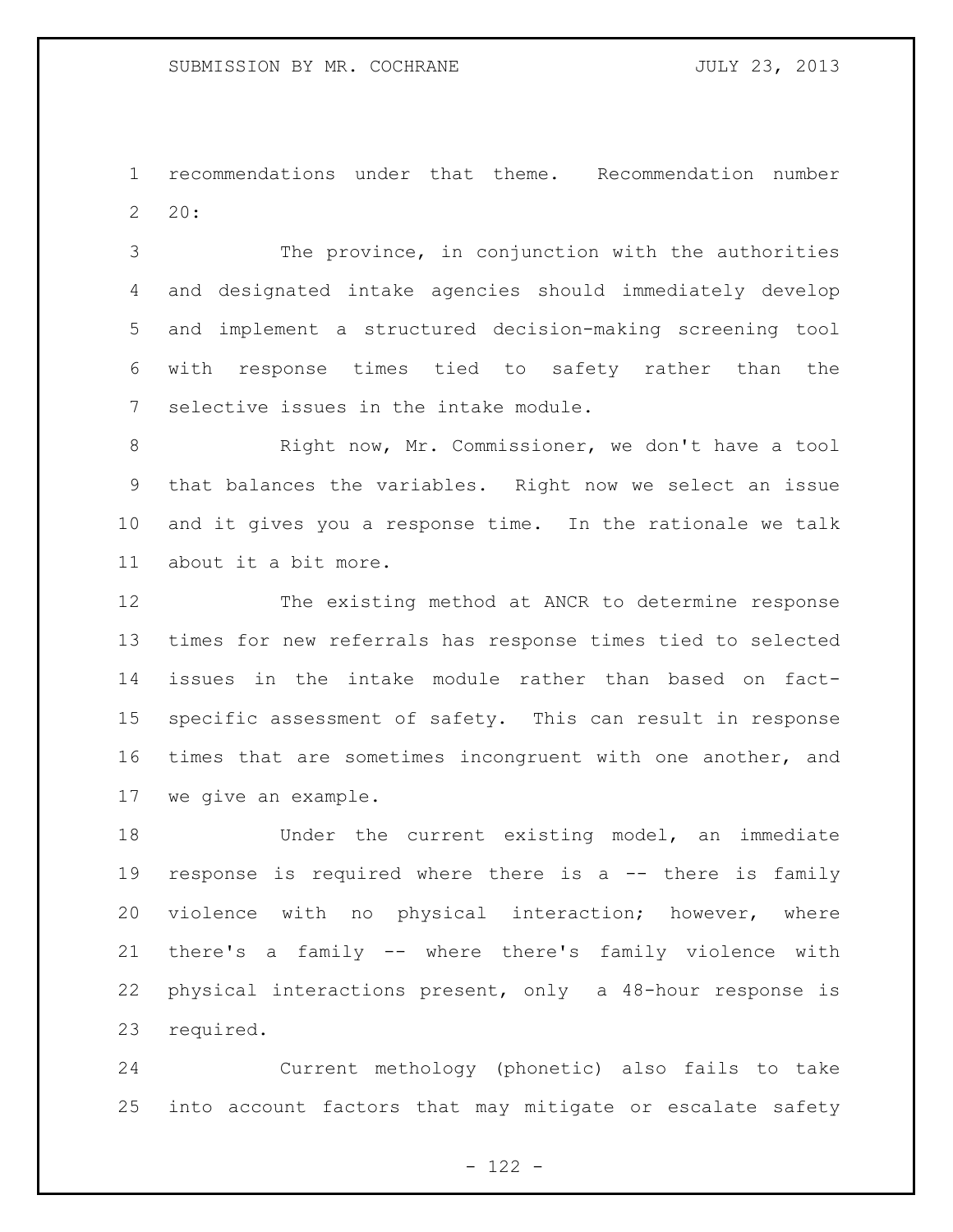concerns for a child, such as vulnerability, access by the alleged offender and the seriousness of the incident. A tool such as we're recommending will address these issues and increase consistency in decision-making pertaining to response times.

Recommendation number 21 on page 29:

 The province, in consultation with the authorities, should improve the capacity of child welfare agencies to provide non-emergent child welfare services after regular business hours.

 Mr. Gindin, as you recall, yesterday talked about this weekends and evenings, attempts that should have been made. This recommendation is consistent with, with his comments.

 We state there in the rationale that many regular case management services cannot be performed during regular working hours due to general availability of families being serviced during work/school hours. For these reasons, much of the non-emergent work is passed on to ANCR's after-hours unit for service. However, the after-hours unit can only -- is only resourced to perform emergency functions and this additional workload creates a strain on the system.

 In our view, adequately resourcing child welfare agencies to perform these functions would improve the ability of child welfare system to make meaningful and

- 123 -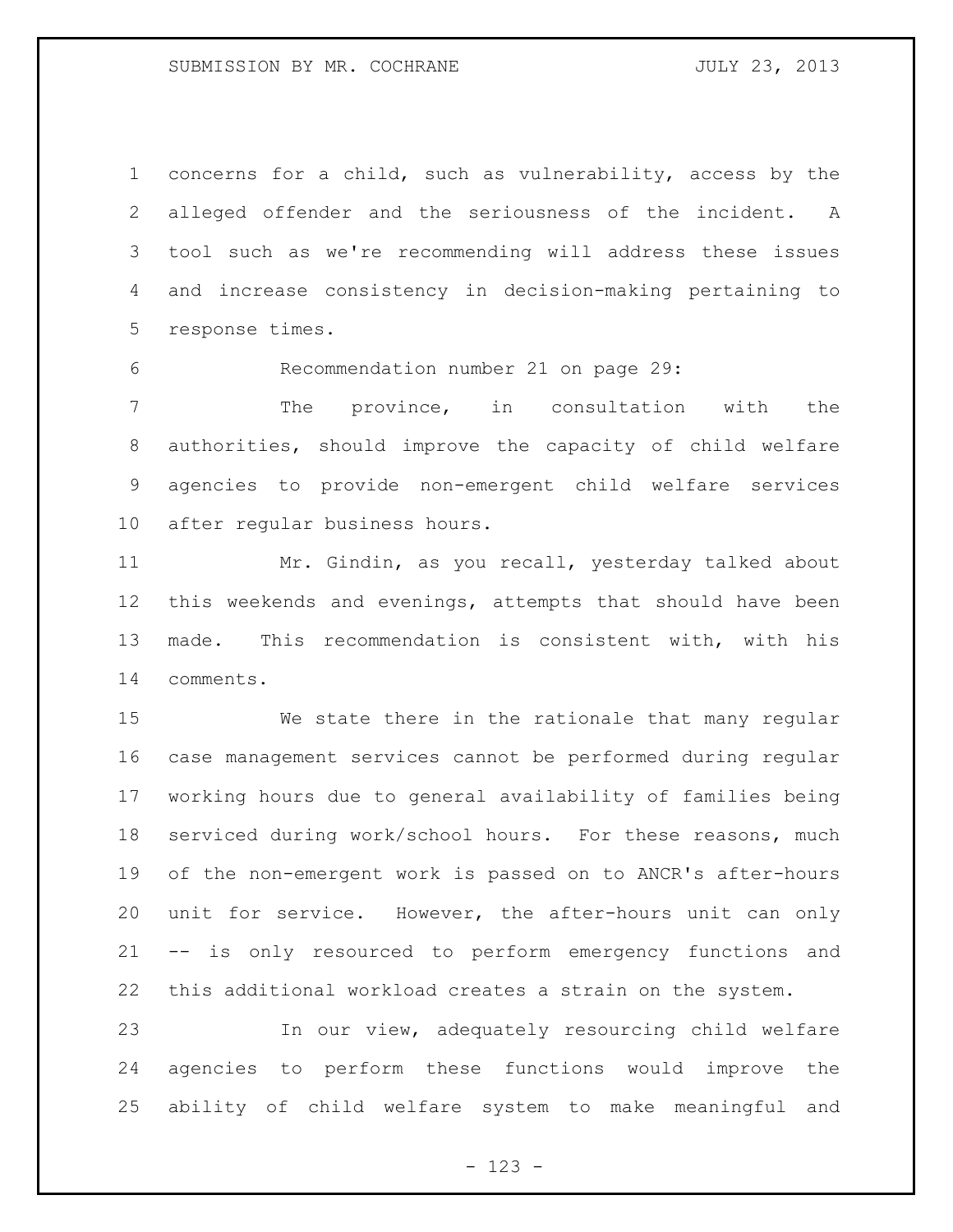effective face-to-face contact with children and families after work and school hours are completed.

 THE COMMISSIONER: Being that addresses a need for non-emergent child welfare services, it, it may well be that almost exclusively that will fall into family enhancement services. Would that be a fair comment?

 MR. COCHRANE: Yes. And, and keep in mind that ANCR has a unit dedicated to emergency issues.

9 1 just should clarify my last comment, Mr. Commissioner, that --

11 THE COMMISSIONER: That's fine.

12 MR. COCHRANE: -- it's not --

13 THE COMMISSIONER: Take your time. Did you want to take a break? It's up to you.

MR. COCHRANE: No, I'm good to go.

16 THE COMMISSIONER: Okay.

 MR. COCHRANE: It's, it's not necessarily tied to only family enhancement programs. I misstated that. We heard in this, in this inquiry efforts to reach Steven Sinclair after hours. We think it would be beneficial for those other agencies to have those resources to undertake that responsibility as opposed to coming to, say today, to ANCR, because it's taxing on, on ANCR's system is (inaudible).

25 THE COMMISSIONER: (Inaudible).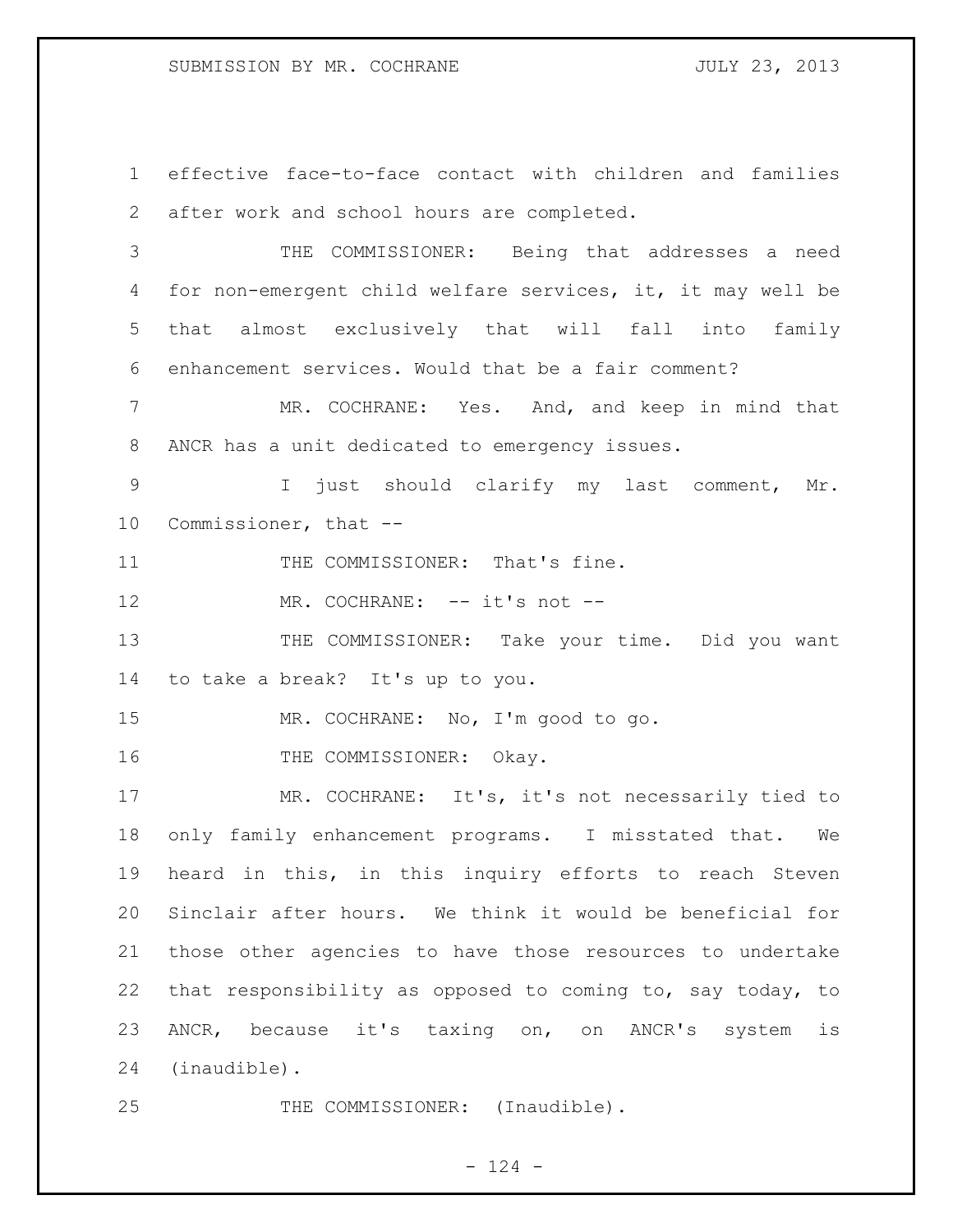1 MR. COCHRANE: Next recommendation, recommendation 25. This is linked to our recommendation number 17.

 We say that the private arrangement policies and standards be developed by authorities with respect to the customary cultural practices that exist and communities that they serve.

8 ANCR's private arrangement policy, of course, is found at tab "Q", Exhibit 51, Mr. Commissioner.

 In the rationale we state that the Section 10 report recommended that the Child Protection Branch develop a province-wide standard with respect to private arrangements; however, in order to be culturally competent, such a policy should be developed at the authority level so each authority can address specific requirements of such a policy in relation to communities they serve. An appropriately drafted private arrangement policy would allow many children to be safely cared for without the necessity of their entering the agency's care. It is least intrusive to families and therefore in the best interest of children.

 Under theme number seven, which is building and retaining a professional workforce in child welfare, there's a total of four recommendations in there and I'll refer you to recommendation number 28 on page 38.

 $- 125 -$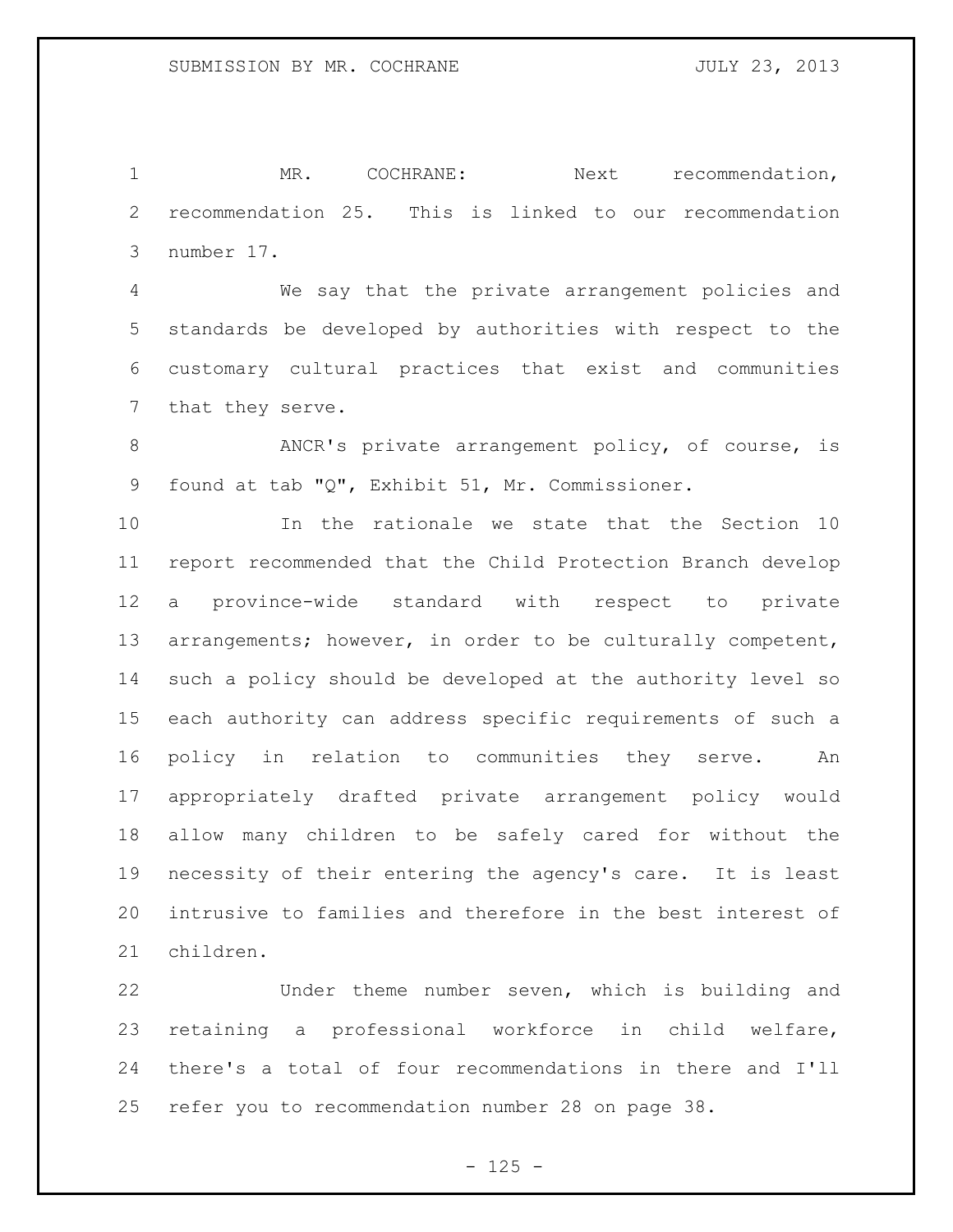We recommend that higher qualification requirements and higher compensation schemes should be put in place and funded for experienced child welfare staff occupying intake positions.

 The goal of this recommendation is to recruit and retain experienced child welfare workers occupying intake positions. Currently, many social workers use intake positions in child welfare as a springboard to less complex and are higher paying positions. This, this is a problem.

 Having more experienced staff occupy intake positions is a desirable outcome given the complexity of intake work generally and the fact that inexperienced child welfare workers have not had the necessary experience to identify the multitude of overlapping resources available to families and children.

16 The point of all of this, Mr. Commissioner, is that, if I could put it this way, is if you want the best and the most experienced staff at intake, then we're learning that you have to pay them, and that's what this recommendation is, is intended to address.

21 THE COMMISSIONER: You spoke to 28. With respect to 27, you talk about the province-wide strategy should be created for the further development and implementation of culturally competent services in the CFS system. Is, is the word "competent" interchangeable with "appropriate",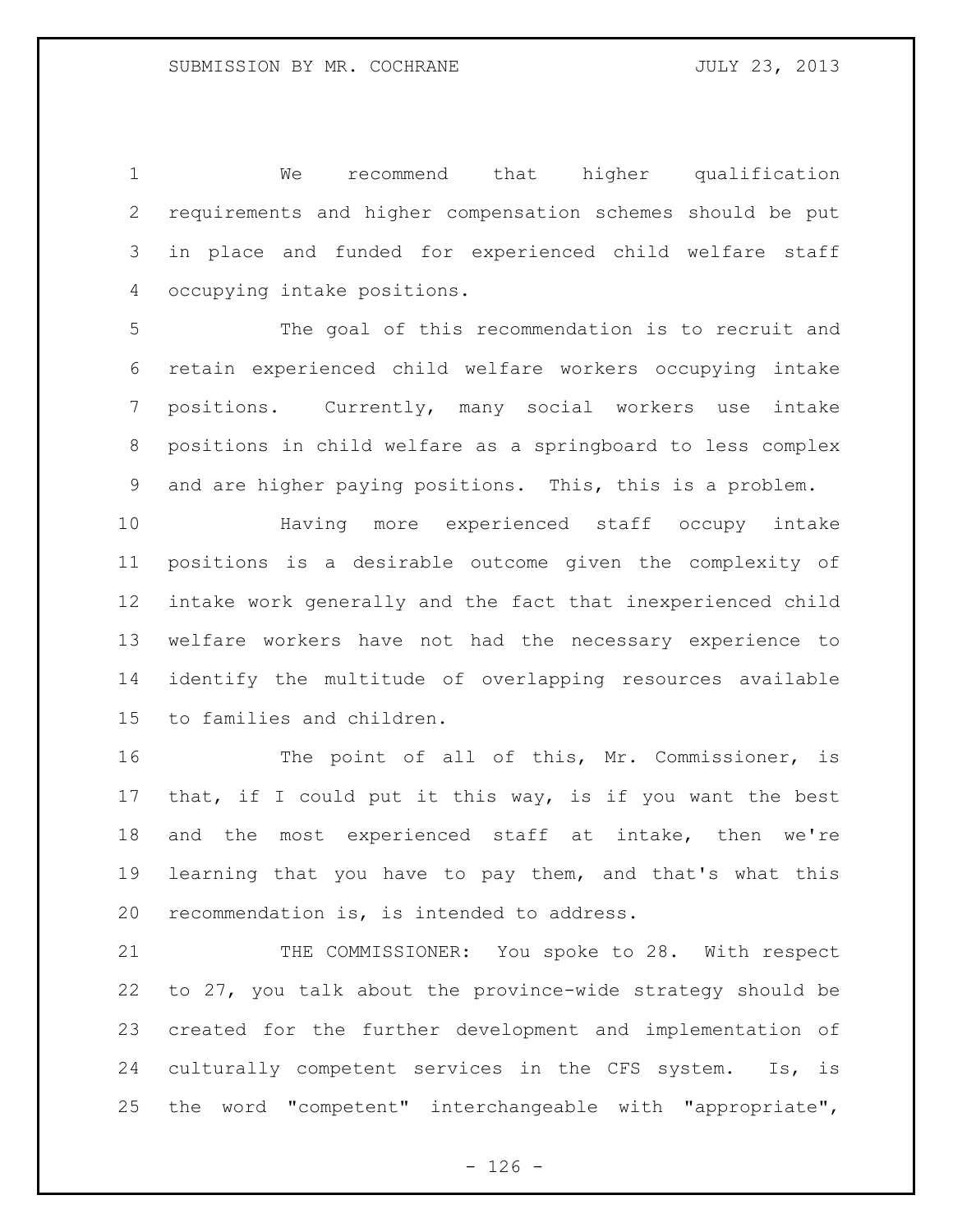## SUBMISSION BY MR. COCHRANE **FOULY 23, 2013**

 which is a term that's often used, culturally appropriate services? You talk about here culturally competent services; is, is it the same thing or is there a difference? And if so, what it is -- what is it? MR. COCHRANE: Just bear with me and let me read that. THE COMMISSIONER: Just the, the use in, in the second line of recommendation 27. MR. COCHRANE: Okay. I see that. THE COMMISSIONER: Of culturally competent services. Does that embrace or is that what -- the term that's often used, culturally appropriate services? 13 MR. COCHRANE: Yeah. I, I -- yeah, I would say it would embrace appropriate. Be essentially the same, same point. 16 THE COMMISSIONER: They're interchangeable? 17 MR. COCHRANE: Yes. 18 THE COMMISSIONER: Thank you. MR. COCHRANE: Recommendation number 30: Is that there be an independent third party assessment of the structured decision-making tools be completed at an appropriate time so that they can be refined and improved upon and to ensure that there's no inherent cultural bias. You, you've heard some evidence again from the

- 127 -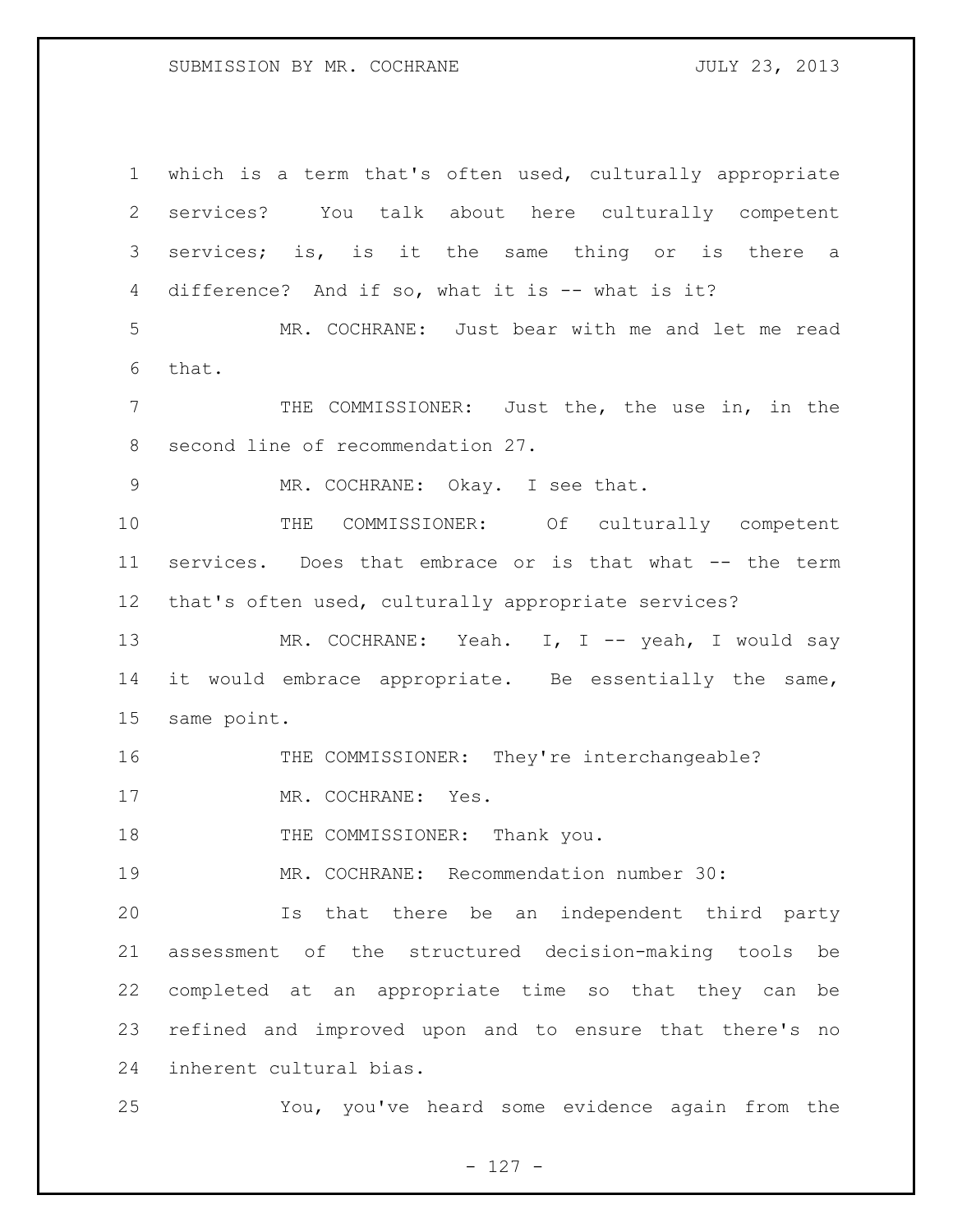Assembly of Manitoba Chiefs witnesses where they have talked about this issue. And we've heard that evidence, as the authorities. And in the rationale we give an example of an area needing improvement, and that's the current abuse index scoring. This is where a score is assigned where two or more previous abuse allegations have been made against the person, regardless if the allegations were substantiated. This increases the perceived level of risk for the person at issue, even though it may not be appropriate to do so. So we think it's important, then, to be an assessment of that tool for those reasons.

12 Under theme number eight, Mr. Commissioner, which is community engagement, securing ancillary, ancillary services, we have nine recommendations in total.

Recommendation number 34:

 This one I can tell you resulted in an awful lot 17 of dialogue between the two authorities and ANCR, and that is: The restoration of First Nation jurisdiction over child and family matters.

 I should actually ensure, Mr. Commissioner, that you have the updated version of this recommendation. There was a redraft of this and I want to just make sure you have the updated version.

24 THE COMMISSIONER: The updated version of what? MR. COCHRANE: Of this recommendation --

- 128 -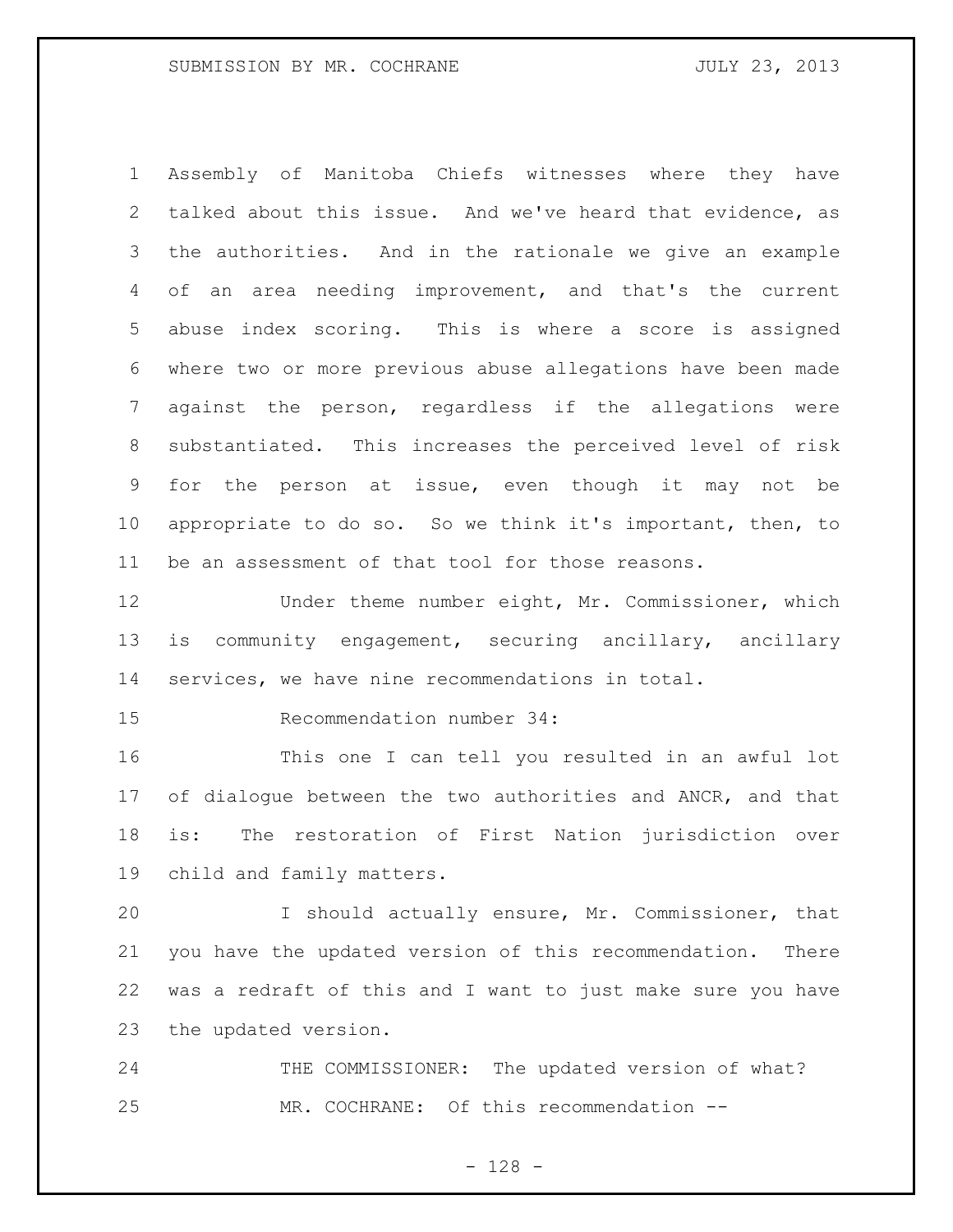1 THE COMMISSIONER: Oh. 2 MR. COCHRANE: -- number 34. Is the one you have there ... THE COMMISSIONER: Well, I used one. Let me just look. I have two here. See if they're different. MR. COCHRANE: The updated one should be the restoration, First Nation jurisdiction. 8 THE COMMISSIONER: Over child welfare matters. MR. COCHRANE: Yes. THE COMMISSIONER: Yes, that's what I have. MR. COCHRANE: Okay. So that's the one that, that's the correct version of that recommendation. 13 THE COMMISSIONER: Okay. I want you to explain this to me. 15 MR. COCHRANE: I will try my best, Mr. Commissioner. First off, let me start by saying this: You've heard a lot of evidence about the over- representation of First Nation children and families in child welfare system and you've heard that that's not acceptable, and we agree that should be -- it is a problem that needs addressing. You've also heard that the AJI-CWI process, the new system I've been calling it, you heard about what that is, and you heard that that is a delegation type model of authority. You've heard Norman Bone, when he testified on

 $- 129 -$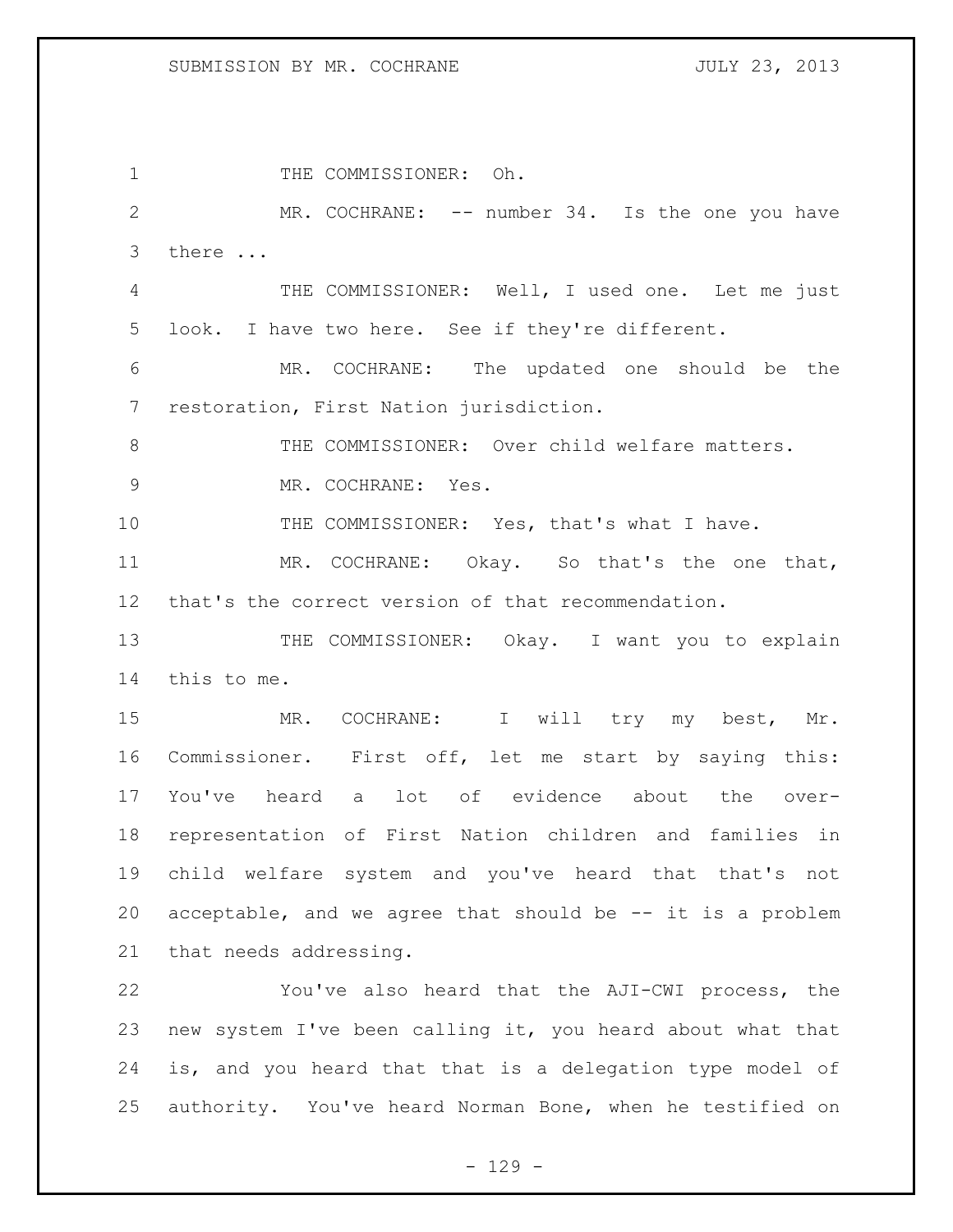behalf of AMC and SCO, he talked about the concept of AJI- CWI was, was borrowing provincial laws as an interim measure toward this objective.

 You've heard evidence about the non-derogation clause contained in the Authorities Act which very clearly contemplates this occurrence.

7 So what we are suggesting, and we're not -- we've been very careful not to use any kind of prescriptive language, which is what the earlier version of this recommendation words we were -- is the reason we revised it.

 Norman Bone talked about AJI-CWI not being the end game and that it was an interim measure. What he was talking about Mr. Commissioner, was the goal of First Nations to have jurisdiction over child and family matters. He presented a draft law, if you recall. He presented a draft law that was drafted by the northern communities through their organization called MKO. He tendered that in evidence. And you will recall that when I questioned Mr. Bone about this objective, I went through a number of areas. We talked about the scope of jurisdiction, what is it? What will it look like? What will it include? What's, what's the resulting jurisdictional model? Is it treaty-based? Is it territorial-based? Is it linguistic-based, geographical-based? You recall that discussion.

 $- 130 -$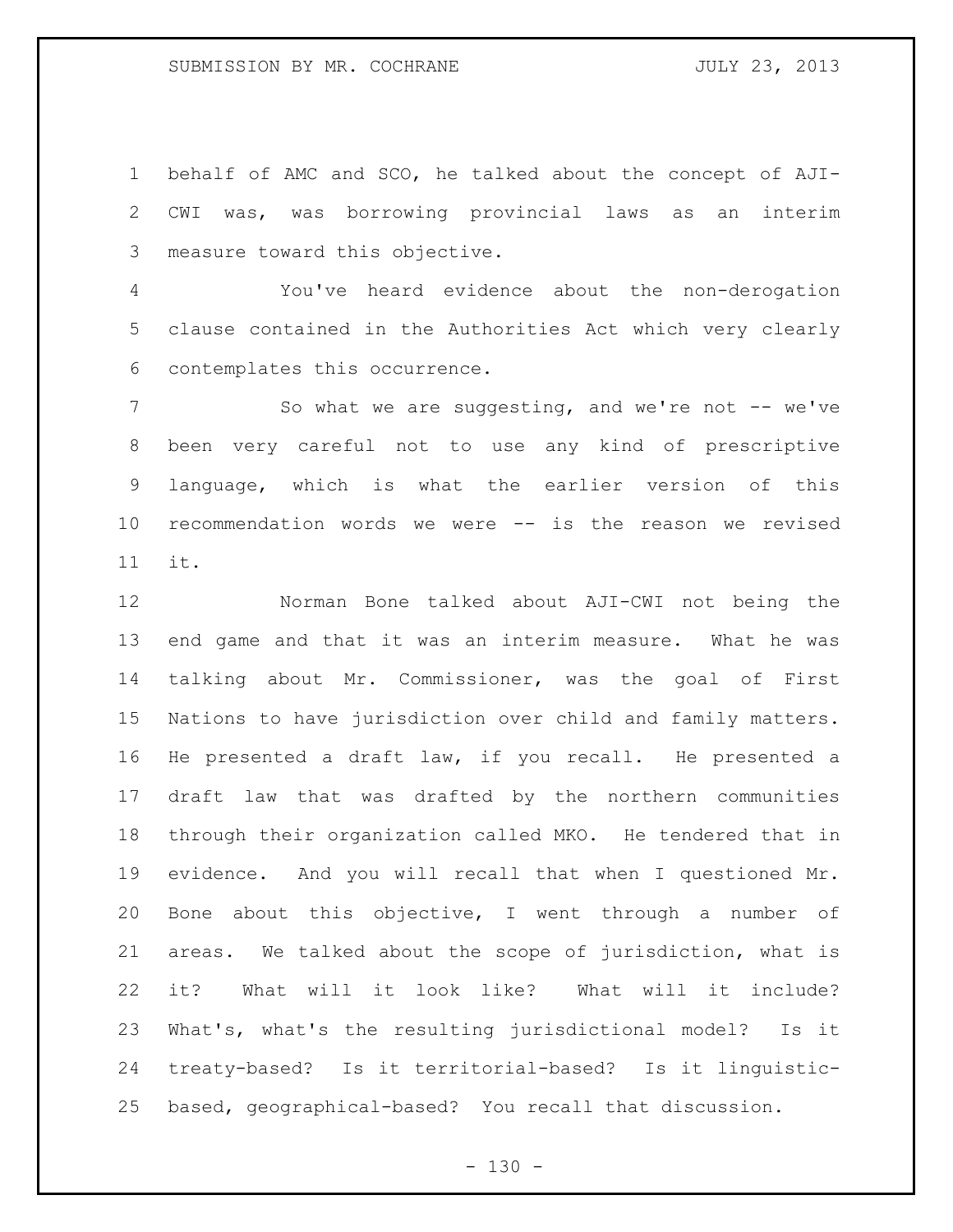| $\mathbf 1$ | We had a discussion, I asked him as well:<br>To             |
|-------------|-------------------------------------------------------------|
| 2           | whom will the First Nation jurisdiction apply? Would it     |
| 3           | apply only to First Nation people? Would it apply on        |
| 4           | reserve or off reserve? Would it apply to non-First Nation  |
| 5           | people residing on the reserve? These are all issues, of    |
| 6           | course, that have to be negotiated so $-$ -                 |
| 7           | THE COMMISSIONER: Yeah, I remember the witness              |
| 8           | well, but what was his name?                                |
| $\mathsf 9$ | MR. COCHRANE: Norman Bone.                                  |
| 10          | THE COMMISSIONER: Bone.                                     |
| 11          | MR. COCHRANE: Bone, yes.                                    |
| 12          | THE COMMISSIONER: Yes. Yeah.                                |
| 13          | MR. COCHRANE: He was the former chief of                    |
| 14          | Keeseekoowenin First Nation, if you recall.                 |
| 15          | THE COMMISSIONER: Yes.                                      |
| 16          | MR. COCHRANE: And he testified that he sat on               |
|             | 17 various committees looking at the --                     |
| 18          | THE COMMISSIONER: And he, he had the draft.                 |
| 19          | MR. COCHRANE: He had a draft.                               |
| 20          | THE COMMISSIONER: Yeah. Um-hum.                             |
| 21          | MR. COCHRANE: Yes. So we would endorse that and             |
| 22          | we -- our recommendation, then, is the restoration of First |
| 23          | Nation jurisdiction.                                        |
| 24          | COMMISSIONER: Okay. So if I were<br>THE<br>to               |
| 25          | recommend that, who would have to then do what to make it   |

## - 131 -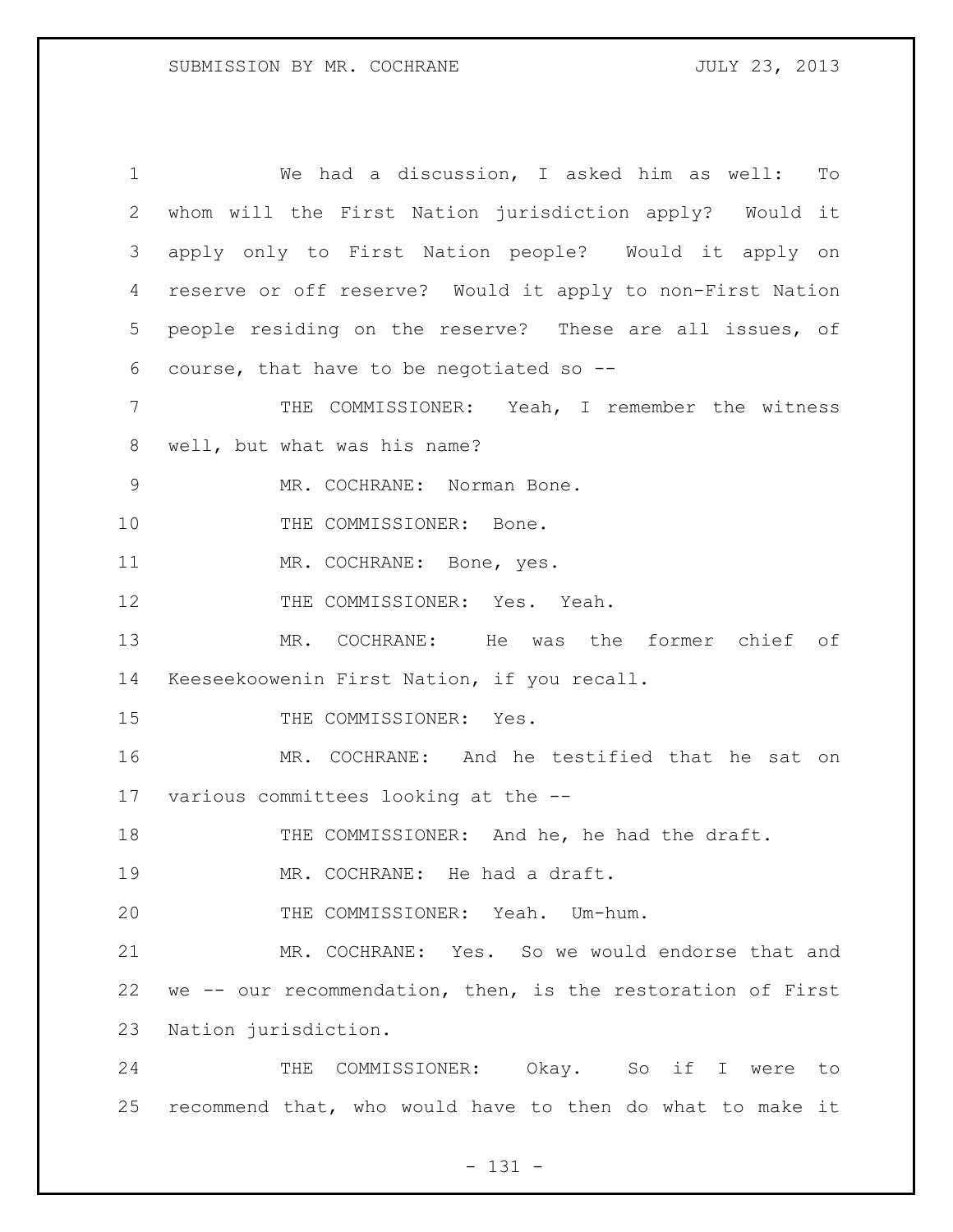become effective?

| $\overline{2}$ | MR. COCHRANE: This is why we were very careful               |
|----------------|--------------------------------------------------------------|
|                | 3 in the language we used, so I don't want my language to be |
|                | 4 construed as, as speaking on behalf of the Assembly of     |
|                | 5 Manitoba Chiefs because I don't, okay. I'm not speaking on |
|                | 6 behalf of any First Nations in Manitoba. I don't have that |
|                | 7 mandate nor do I have that instruction, so bear that in    |
|                | 8 mind. And that may be, actually, a more appropriate        |
| 9              | question for Mr. Funke, but I can answer and give you my     |
|                | $10$ view $-$                                                |
| 11             | THE COMMISSIONER: Yeah.                                      |

12 MR. COCHRANE: -- on this.

13 THE COMMISSIONER: That's fair enough.

 MR. COCHRANE: Okay. We heard evidence that there are 63 First Nations in Manitoba, seven tribal groups, tribal council affiliations, treaty First Nations, non-treaty First Nations. In other words, the landscape of the First Nation reality here in Manitoba is complex. Northern issues, southern issues. And when you throw into that mix treaty perspectives, complicates it even further. My view, only my view, because you've asked for it --

22 THE COMMISSIONER: Yes.

 MR. COCHRANE: -- is that it ought to be a tripartite process, and what I mean by that is this: You heard again from Norman Bone the jurisdictional challenges,

- 132 -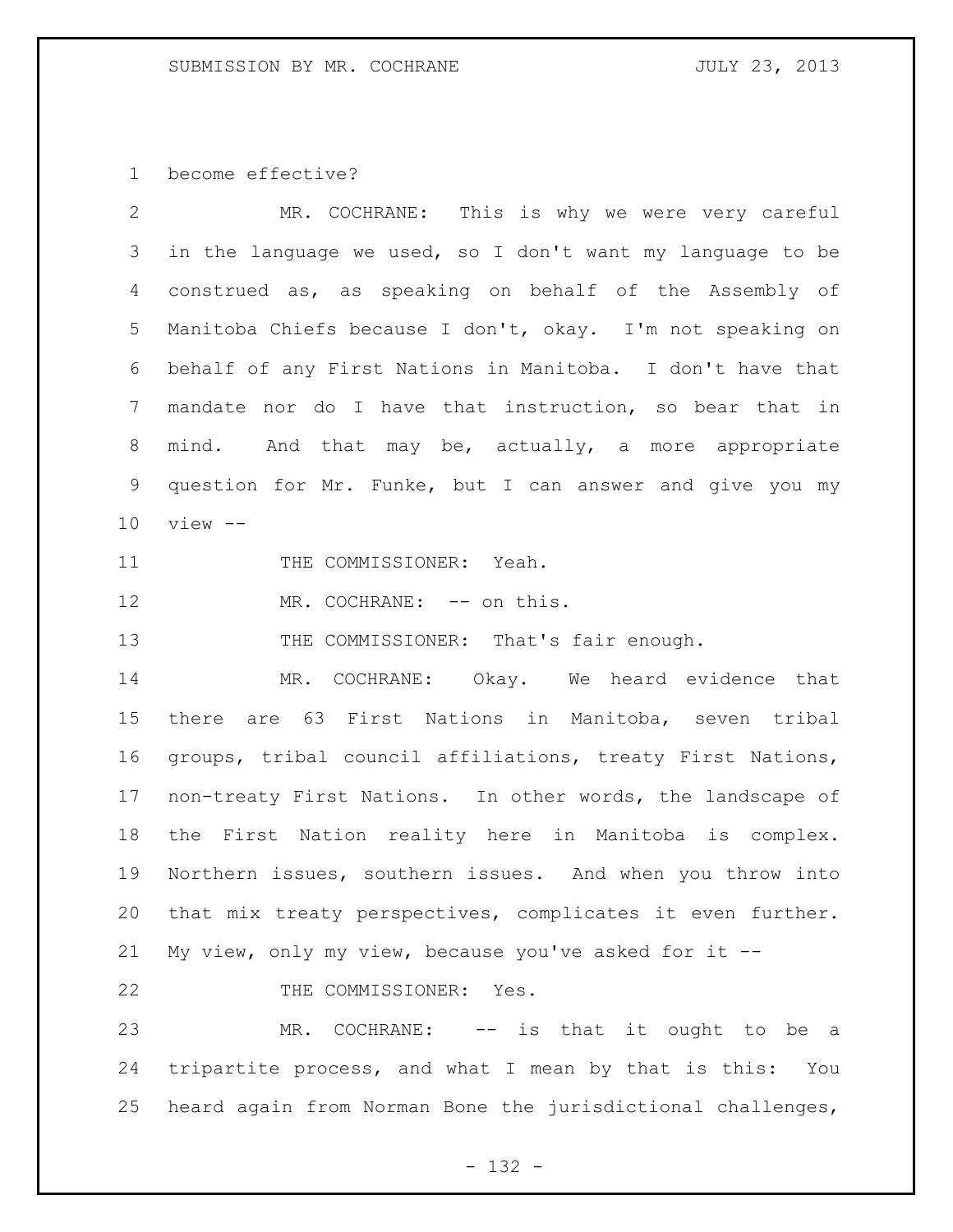jurisdictional issues that exist. He talked about Section 91.24, the constitution, and 92.23 of the constitution, I think. Twenty-three or 13 of the constitution. Point being federal jurisdiction, provincial jurisdiction.

 When I say tripartite I mean the process should be the First Nations and however they decide to engage in these negotiations. It should be the province, given the Section 92 jurisdiction they have, and it should also be the federal government, given the Section 91.24 jurisdiction. Where it becomes very sensitive, Mr. Commissioner, and where I'm trying to be very careful in 12 what I say is you have, again, treaty First Nations, which is a relationship between the First Nations and the Crown that has to be respected in the process, and that just, that simply means that the main agreement, again, if you're 16 asking for my opinion, the main agreement to -- would be respectful of that treaty relationship should be First Nations, federal Crown, with a subsidiary tripartite agreement between the three parties: province, First Nations and federal. To me, that is a way to try balance the treaty perspective with the realities of the jurisdiction distribution of powers that we have in the current system.

 THE COMMISSIONER: Do you think my terms of reference empower me to move into this area?

- 133 -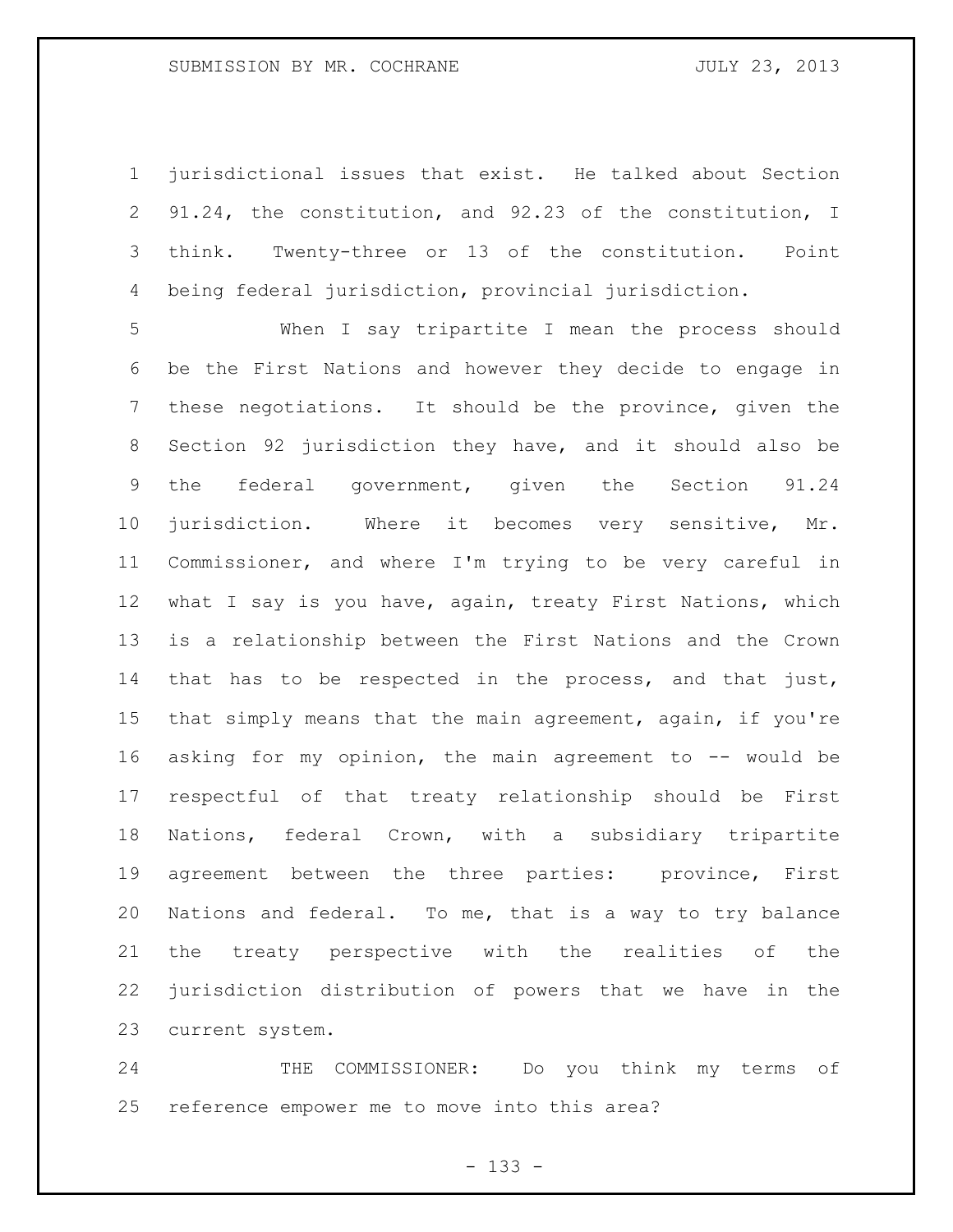MR. COCHRANE: That is why, Mr. Commissioner, we're, we're careful not to -- you asked for my opinion. That is my opinion. THE COMMISSIONER: Yes. MR. COCHRANE: I'm not saying that that's the way it goes. 7 THE COMMISSIONER: Yes. MR. COCHRANE: That is why we were careful in how we worded it. It could very well be that, because of the Section 92 jurisdiction, it's a discussion between the province and the First Nations. That would be within your mandate. I was giving you my broader opinion. 13 THE COMMISSIONER: Yes. And I, I knew that. MR. COCHRANE: Yeah. 15 THE COMMISSIONER: And that's fair enough. MR. COCHRANE: Again, I want to be very clear that I'm not speaking for Assembly of Manitoba Chiefs or any First Nation in Manitoba. But we have heard the comments, we know the background, we know that, that there was a process called the Manitoba framework agreement initiative, Norman Bone talked about that. It was a self- government process started in 1994 and it ran for about 10 years and then sort of fell off the tracks. So we know the, we know the discussions have occurred.

And the bottom line is this: we know that

- 134 -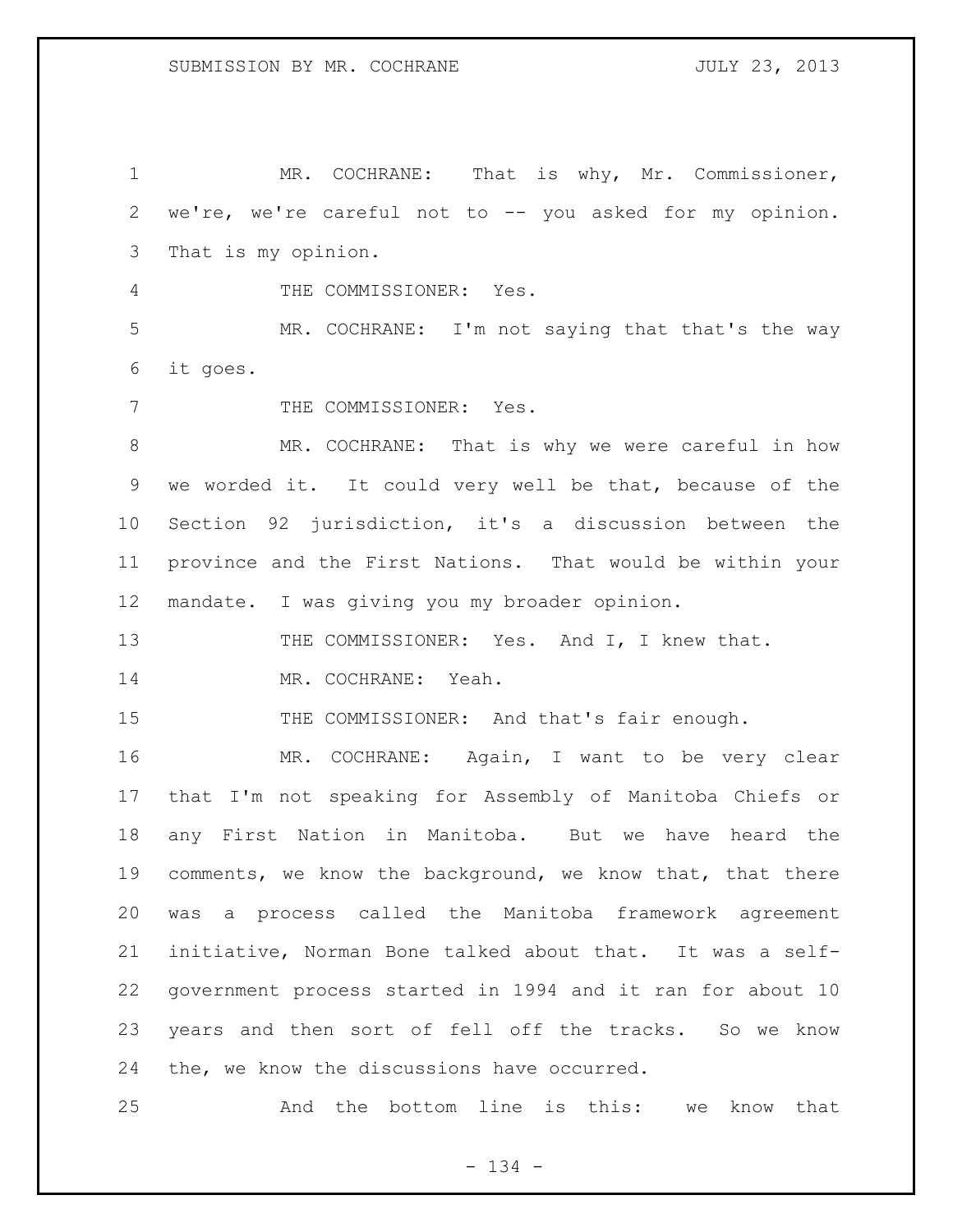there's over-representation of First Nations people in the system. We know that and we've heard evidence that there may be issues with culturally appropriate standards and services and laws. We know that practising child welfare in First Nation communities is a lot of time trying to fit a square peg into a round hole. We know that the CFS system is a provincial law. We know that that law is not based on First Nation values, First Nation traditions, practices or customs. We've heard that. For all of those reasons, then, we put forward recommendation 34.

Recommendation 36, Mr. Commissioner, page 47:

 Funding should be provided to allow for the creation of a specialized domestic/family violence position in CFS agencies. This would include increased training on impact of family violence on child wellbeing for all CFS workers, increased family support funding allowing the agencies to better support victims of family violence and better coordination between child welfare and other service providers in the area of family violence.

 You, of course, have heard evidence that this case touches on domestic violence issues with respect to Wes McKay. In the rationale, we note that the zero tolerance approach to family violence by law enforcement has caused an increased number of referrals to the child welfare system.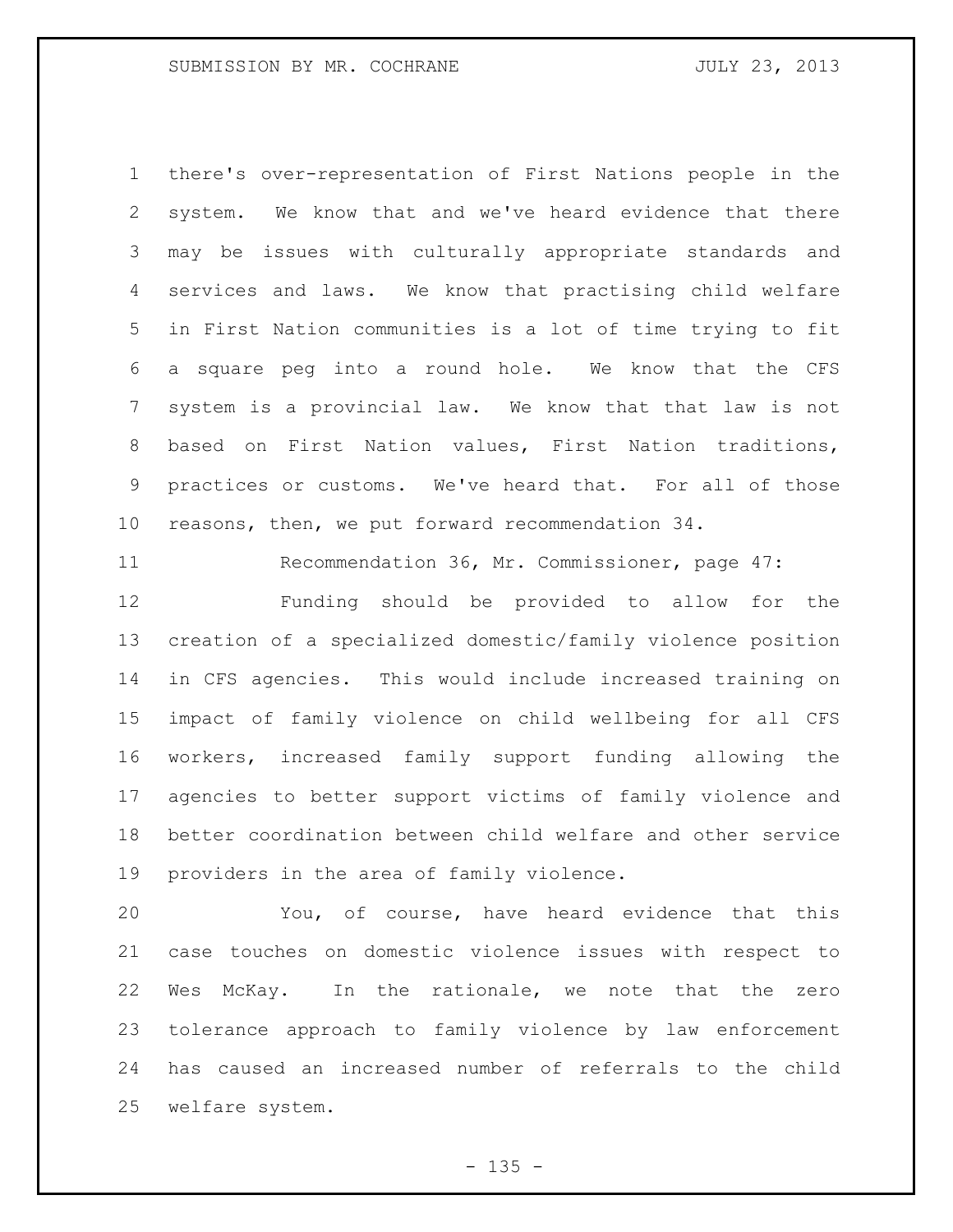The focus of child welfare is on working with the victim, primarily women, and children. We need the system to look at more effective ways of dealing with family members that are impacted by family violence.

 The current approach to working with families experience family violence is neither holistic nor culturally appropriate. It alienates families further from the child welfare system and inhibits a family's willingness to engage with formal support systems. We believe that this recommendation will help to address those issues.

12 THE COMMISSIONER: Are you through speaking to 36?

14 MR. COCHRANE: Yes.

15 THE COMMISSIONER: I'd like you to go back to 35 and I, and I pose the same question about whether, with respect to what's being recommended there, the terms of my -- the terms, my terms of reference allow me to go where you're asking in commendation 35.

 MR. COCHRANE: This you've heard from Elsie Flette on, you've heard evidence from Felix Walker on. It is an issue that impacts directly the services provided to children and families in the Province of Manitoba. I understand the question, I understand the point. If there is a way to have the issue addressed given -- I hate to use

- 136 -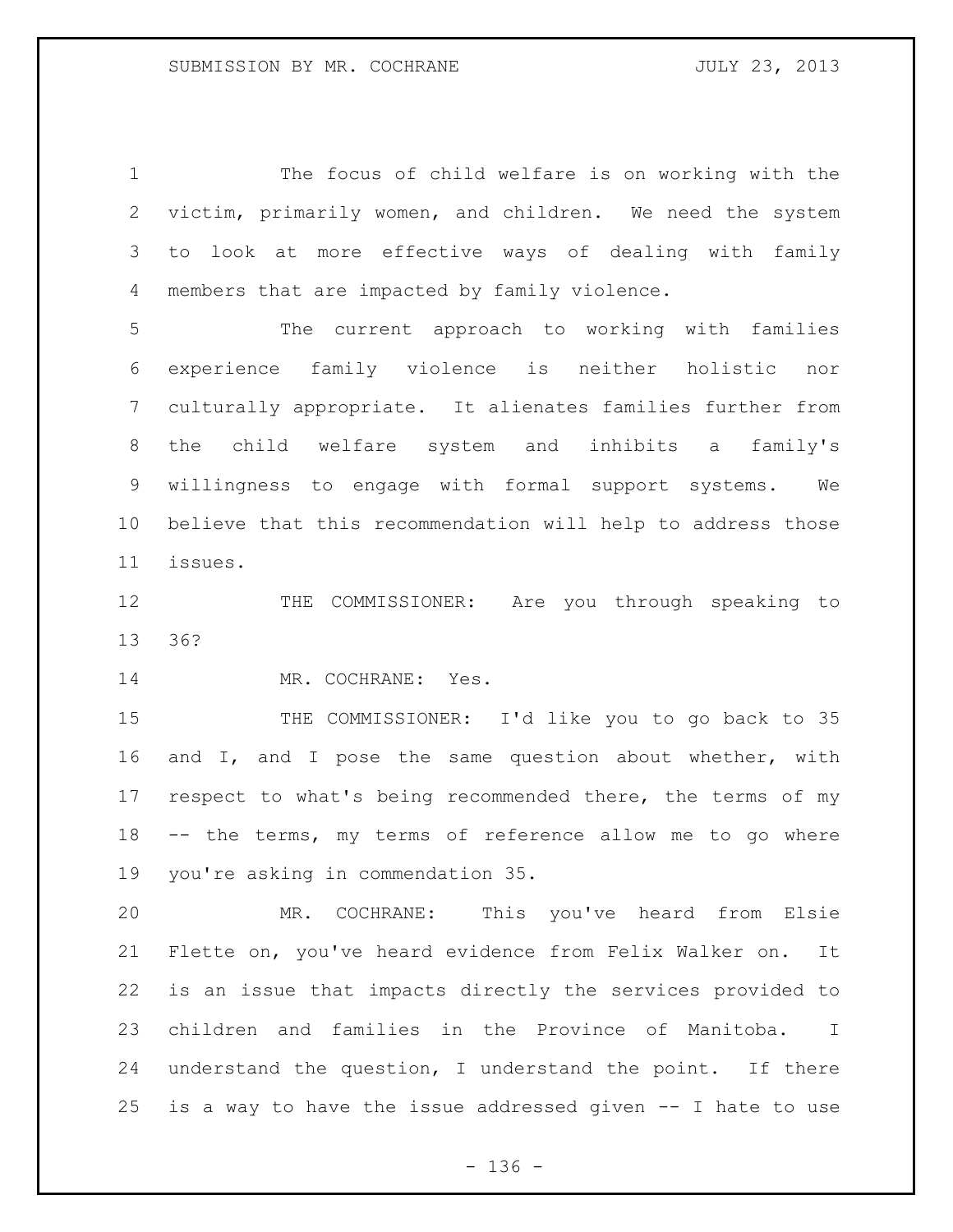the word "limitations", but given the challenges that you're addressing by your question, that would be extremely helpful.

 This, of course, what we're getting at are the two funders for, for the agencies, federal funding and provincial funding. And there's a lack of coordination, frankly, between the two funders. In our view, it prevents the establishment of an integrated service delivery model for on-reserve services. It is a challenge, given the number of First Nation people that are in the system and that are impacted by federal funding and the provincial, differences between the two, federal and provincial funding. If there's a way that we can have this matter addressed I think that would be extremely helpful to the system.

THE COMMISSIONER: Thank you, Mr. Cochrane.

 MR. COCHRANE: Recommendation number 39, page 50: Yesterday, Mr. Gindin talked about trust has to be built up in some fashion. I think he said image has to be dealt with in some fashion. I think we're consistent. I think this recommendation number 39 is consistent with what he was getting at.

 Our recommendation is that efforts should be made to develop a communication and public awareness strategy designed to build and enhance the trust, communication and

- 137 -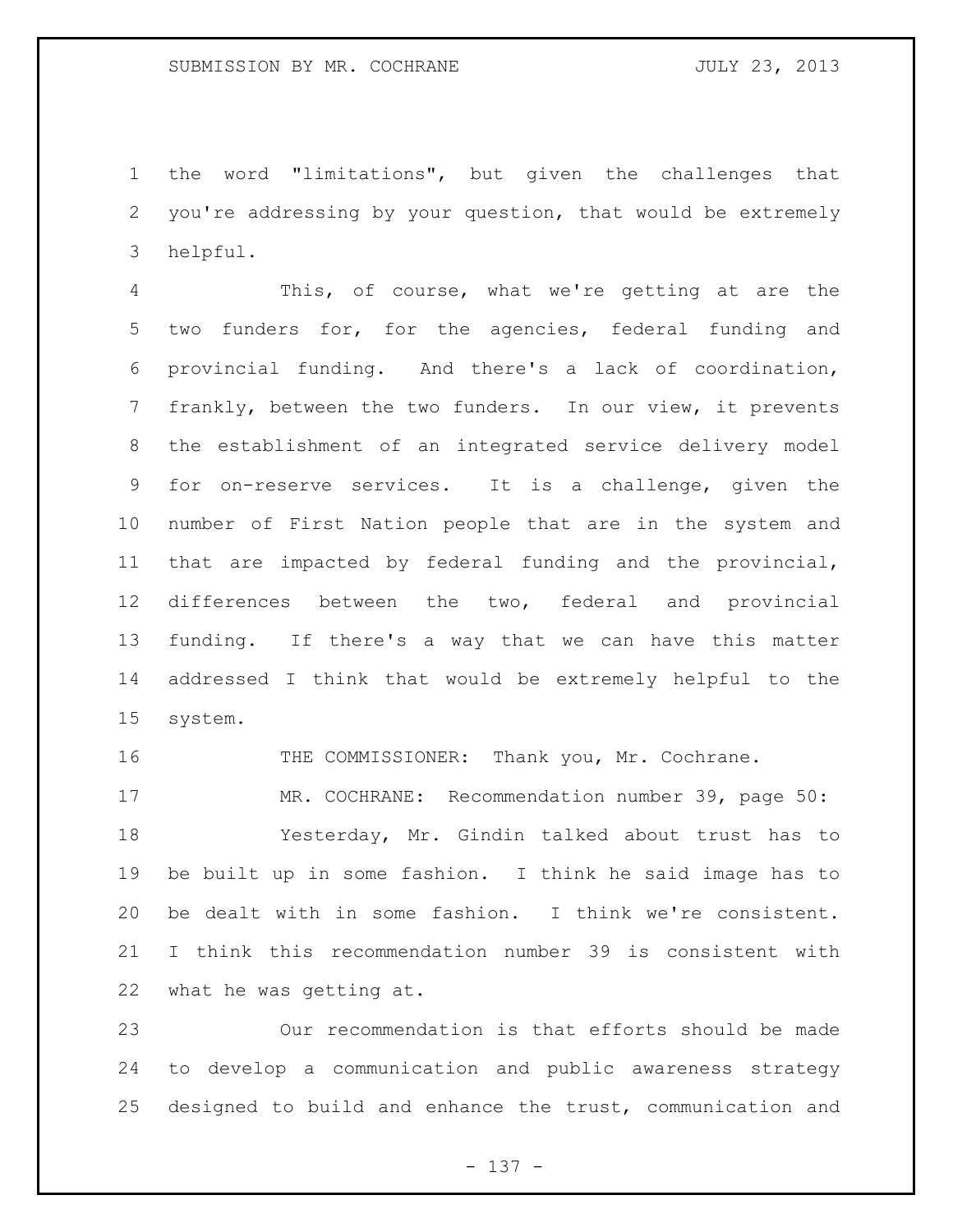cooperation levels as between government departments, child welfare agencies, community organizations and the general public, all of whom have a shared responsibility for the wellbeing of children. This recommendation would include the allocation of adequate resources to support the fulfillment of this recommendation.

 You've, you've heard evidence, Mr. Commissioner, that there, there was information out there in the community that was percolating about Phoenix and her family, and people, various people, decided, for whatever reason, not to contact CFS. An example, one example would be Rohan; he made decision. And I think in large part, they made that decision because of mistrust in the CFS system. You've heard that comment from some witnesses.

 So this recommendation is meant to try and bridge that gap, try put the CFS system in a different light, to 17 educate the public about what it is we do, why the work of CFS agencies is important and really to try and build up trust in some fashion, again, similar to what Mr. Gindin talked about yesterday.

21 Mr. Commissioner, that -- unless you have any further questions, I, I don't intend to go through any other recommendations. They are there in writing, they each have a rationale, (inaudible) each a linkage made back to a document or to the transcript, and I hope you find

- 138 -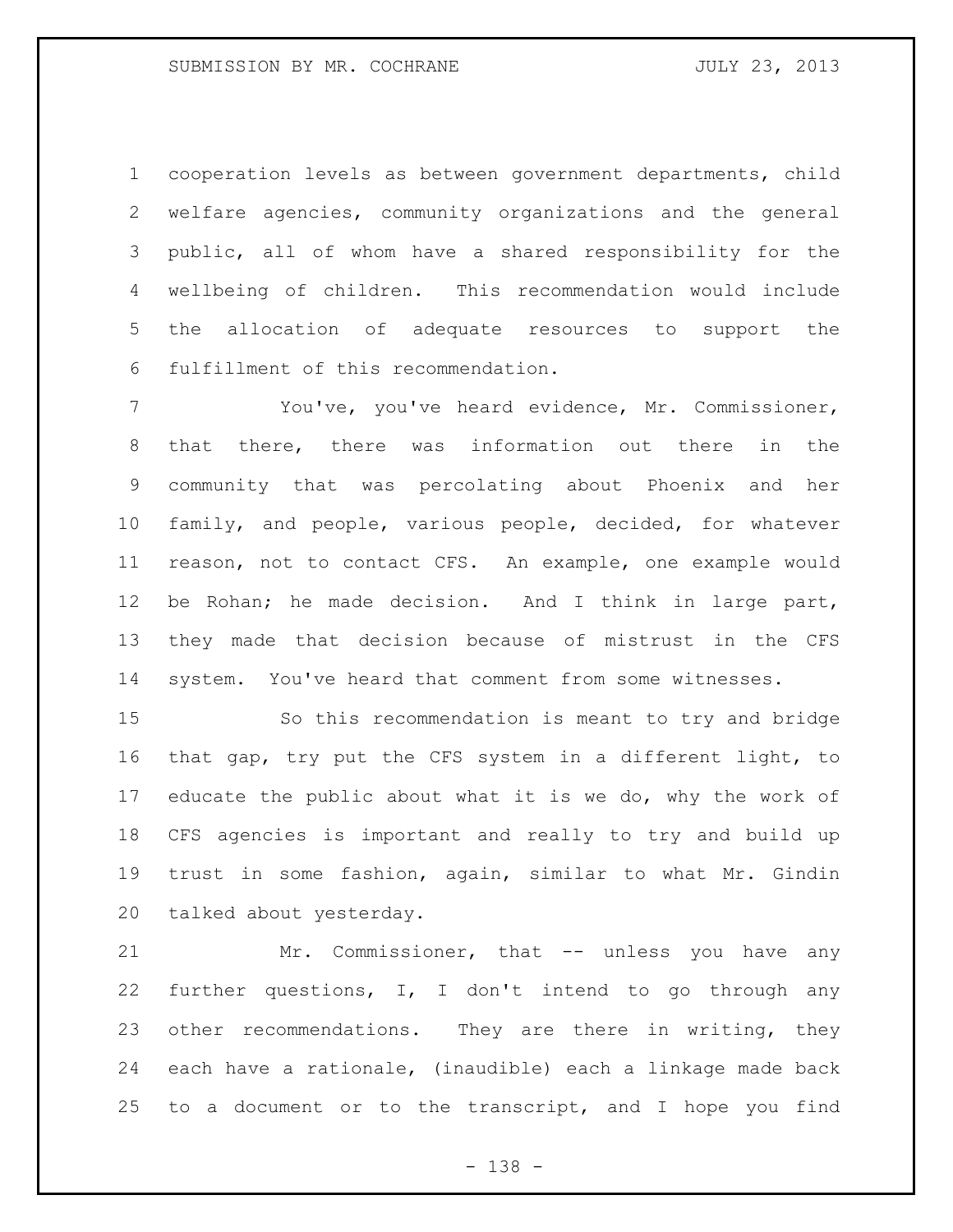that of assistance to you when you're reviewing this document.

 I can continue. I do note the time, but there is -- the last thing I wanted to address was the questions you, you asked yesterday of Mr. Ray and of other counsel to address --

7 THE COMMISSIONER: Yes.

8 MR. COCHRANE: -- four recommendations.

 THE COMMISSIONER: Now, do you want to go ahead or do you want a break? It's entirely up to you.

 MR. COCHRANE: Okay, we'll have a break, Mr. Commissioner.

13 THE COMMISSIONER: Okay. We'll take a 15-minute break. I guess we have been going a while.

(BRIEF RECESS)

 THE COMMISSIONER: Mr. Cochrane before you continue, I had a few words with Commission counsel over the break and she expressed a concern to me which I share, that with respect to your request for legislative changes to allow the delivery of more culturally appropriate or, or competent services, just what kind of legislative changes are you looking for in light of the enactment of the Authorities Act, which was understood to move everything in

- 139 -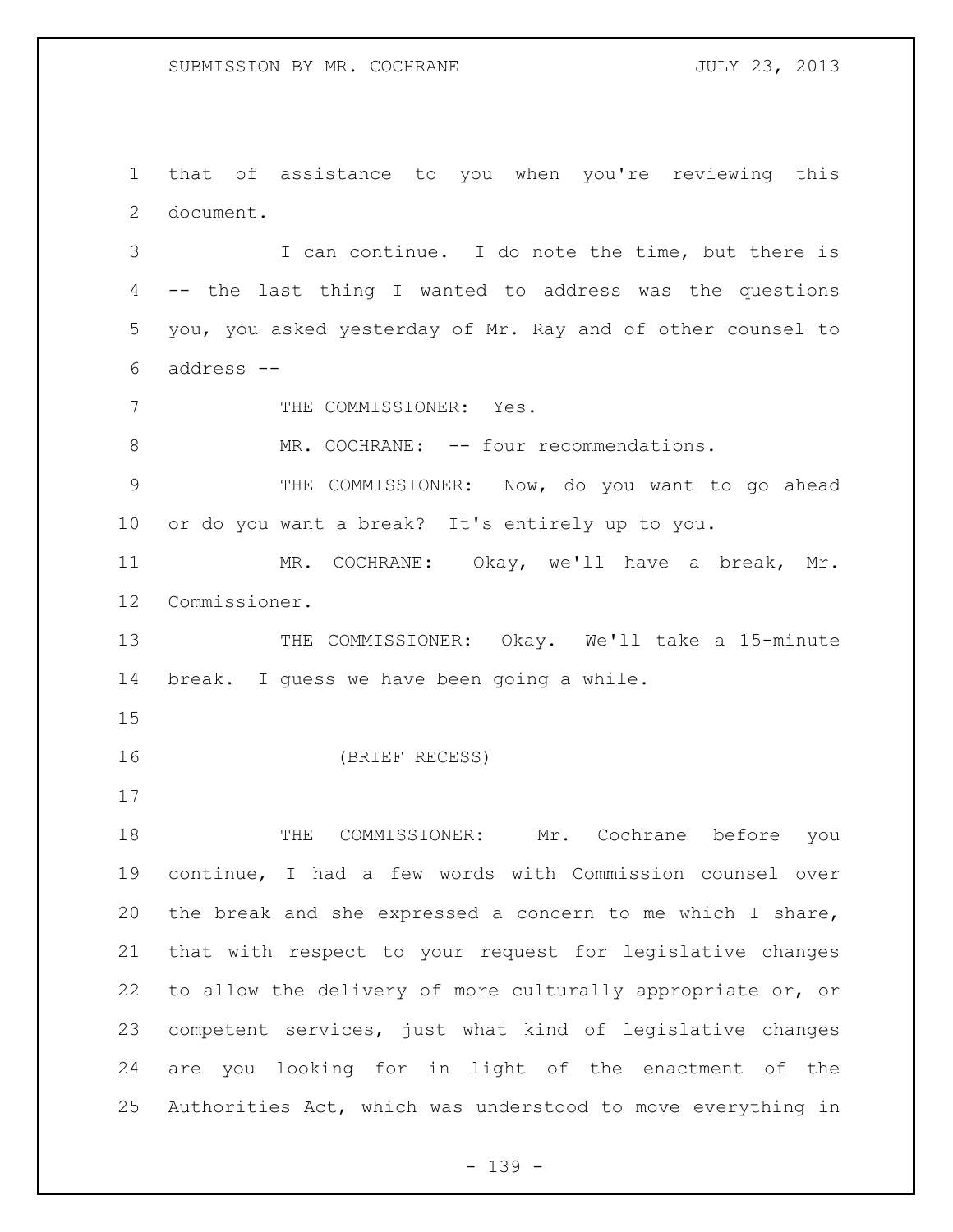that direction arising out of the AJI and the child welfare initiative. And so we think, Commission counsel points out to me we're going to be, have some difficulty in trying to determine what exactly it is you're seeking and if you understand the point, if you could agree to give some 6 additional thought to that and you don't  $-$ - you might be able to answer it next week in reply time or whenever we get to your reply or subsequently providing everyone is notified of what your, what else you have to answer that.

 MR. COCHRANE: Mr., Mr. Commissioner, thanks for that question. I -- what I propose is this. Let me, let me address that next week. But I do want to add some comments today, if I can, just on a very preliminary basis. 14 THE COMMISSIONER: Yes.

 MR. COCHRANE: That recommendation is not something new. Let me start by saying that. It's something that was previously discussed, previously contemplated and it just hasn't happened yet.

 THE COMMISSIONER: That as, what, the time of the Aboriginal Justice Inquiry?

 MR. COCHRANE: Yes. Yes. And the point being this, that the -- and I get your comment that the Authorities Act was put in place and creates the authorities, and so forth. The system, has, as it exists now -- and one example is this, Ms. Walsh did talk to me

 $- 140 -$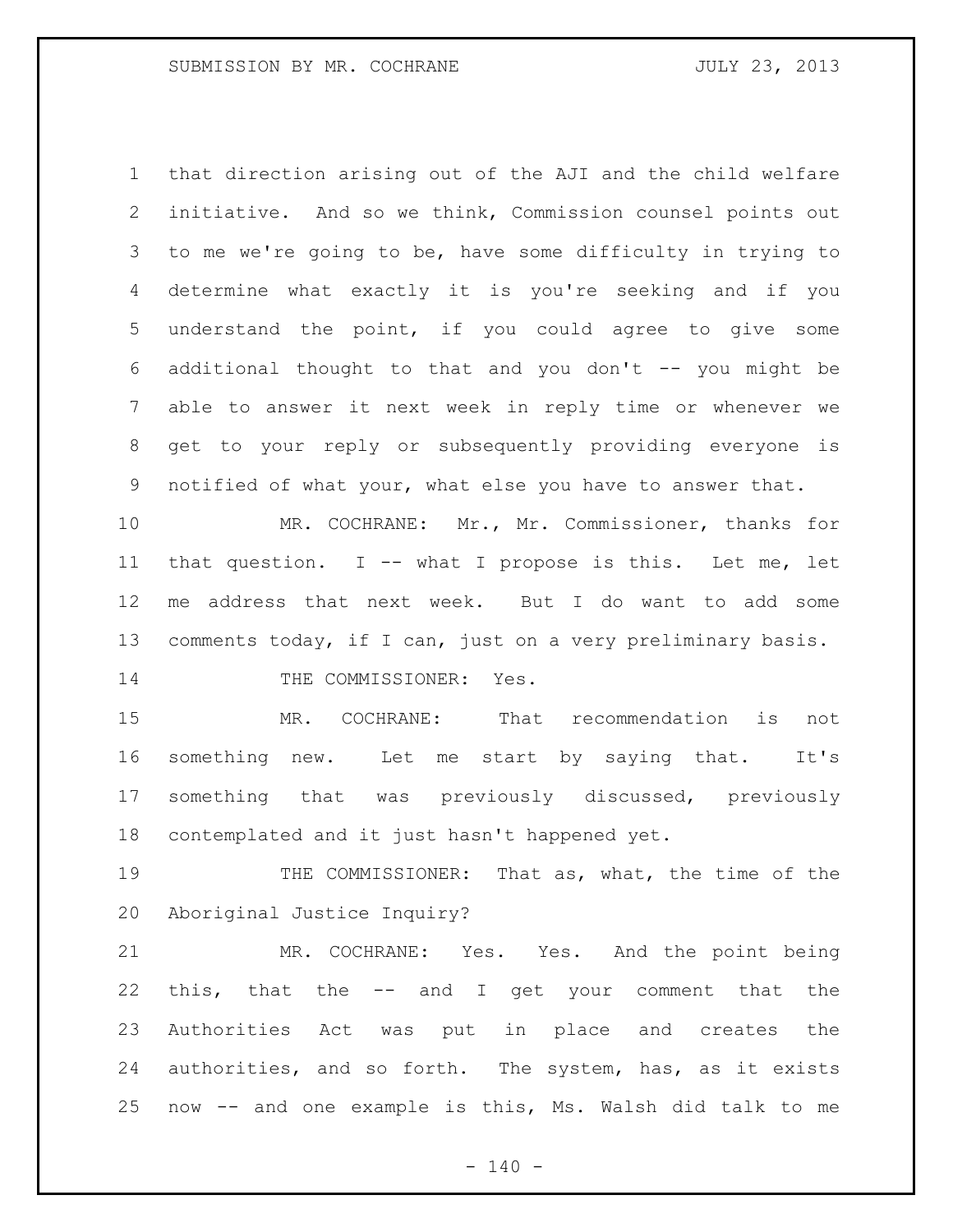about the provincial standards and the authorities being able to develop culturally appropriate standards. You've heard evidence about that. And they can, they can develop culturally appropriate standards. The, the caveat to that, though, is that those culturally appropriate standards have to be consistent with the foundational standards, which are provincial standards. And the point being, if I can use that example, is that those provincial standards, I would argue at least, are not drafted with or through that cultural lens that we've talked about in our recommendation. So although we're able to develop culturally-appropriate standards at the authority level, they do have to be consistent or in line with the 14 provincial standard. There is -- the, the authority's ability to, to, to draft culturally appropriate standards is not unfettered, in other words. That's an example with regard to the standards.

 With regard to the, the legislation itself, again, when the AJI-CWI process happened, the resulting amendments to the CFS Act were those only needed to give effect to the Authorities Act. There's a number of sections that were, if I recall correctly, were, were, were left to come back later. And I've got some -- I have to say, I thought about this further during the break as well, when you asked me to provide a list of those sections, and

- 141 -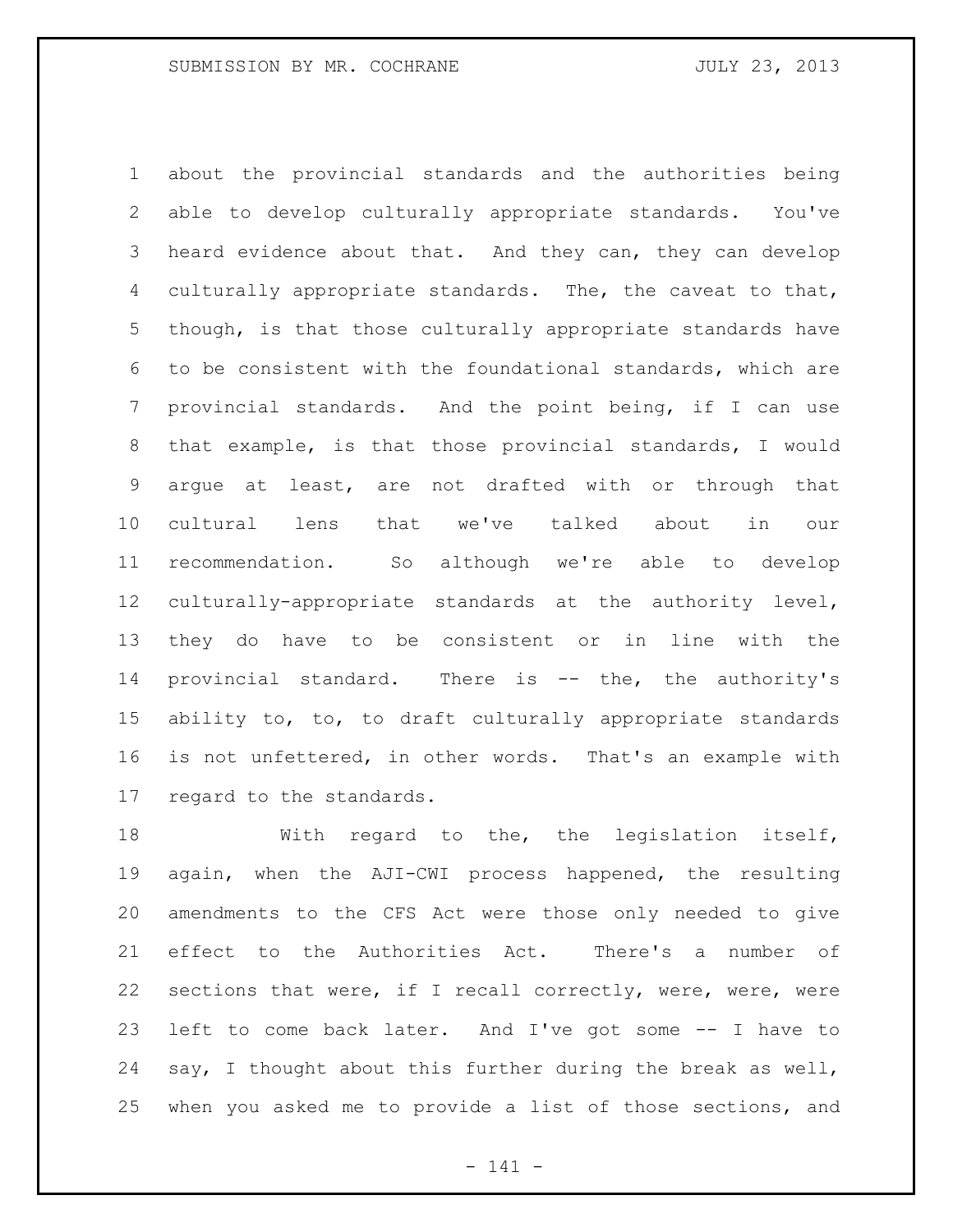I did this -- mentioned this to Commission counsel but I, I do have, I realize it is our recommendation but I do have some reservation in coming up with a list for you. The reason for this -- reason for that is this:

 There are four authorities. I represent one of them -- sorry, two of them, northern authority, southern authority. I don't represent the Métis authority, I don't represent the general authority. And I certainly would not want the list that I come up to be the extent of the review that's to how if, if you endorsed the recommendation, because I think that would be unfair to the other parties.

12 Rather, I would suggest this to you: That if, if you agree with the recommendation that there should be a cultural review, a review of the legislation through a cultural lens, if you endorse that, let that process happen, because what will occur, I would envision, would be an engagement from the province, the four authorities and those experts would sit down and they would review the sections that need to be revised. They will determine the scope of amendments, if any are required, as opposed to, with all due respect, Mr. Commissioner, with, as opposed to any caveat put to that by a list that come up with, that you may subsequently then endorse.

 So the point being, the recommendations that that process, that process of, of reviewing the legislation

- 142 -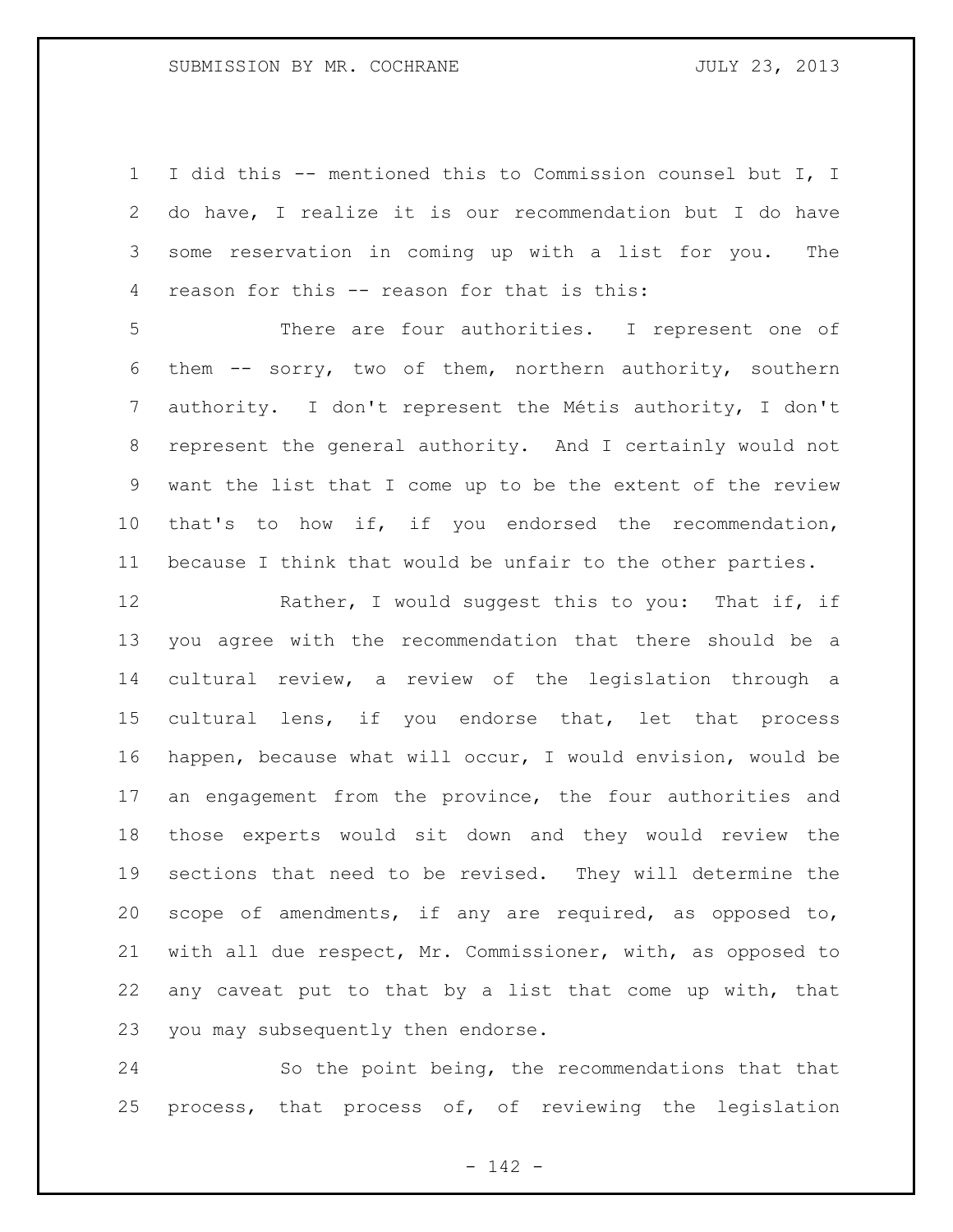simply happen, the parties themselves will work out the scope of the amendments that are required without any pre- determination by the Commission or any predetermined list 4 that I may happen to come up with. And, and it's important, Mr. Commissioner, that all stakeholders participate, not just the southern authority and the northern authority who I represent but all stakeholders. And that's the point to the recommendation.

 THE COMMISSIONER: All right. And when you use "stakeholders" you, you immediately add the other two authorities. Is there anybody else?

 MR. COCHRANE: Well, I would, I would see that an organization like the Assembly of Manitoba Chiefs would be engaged. They were engaged in the AJI-CWI process, they had input into the Authorities Act, they had input into the regulations that resulted. I would see them engaged. If 17 that is the appropriate body; I don't know, it's -- again, I don't make that decision, but I would -- stakeholder would definitely be a representative of the, of First Nations, of the Métis community. MMF I know was engaged in the AJI-CWI process. I would see them as a stakeholder. I would again, as you've stated, see the four authorities and the province.

 THE COMMISSIONER: Okay. One final question and then we can move on. Based upon what you said, are the

- 143 -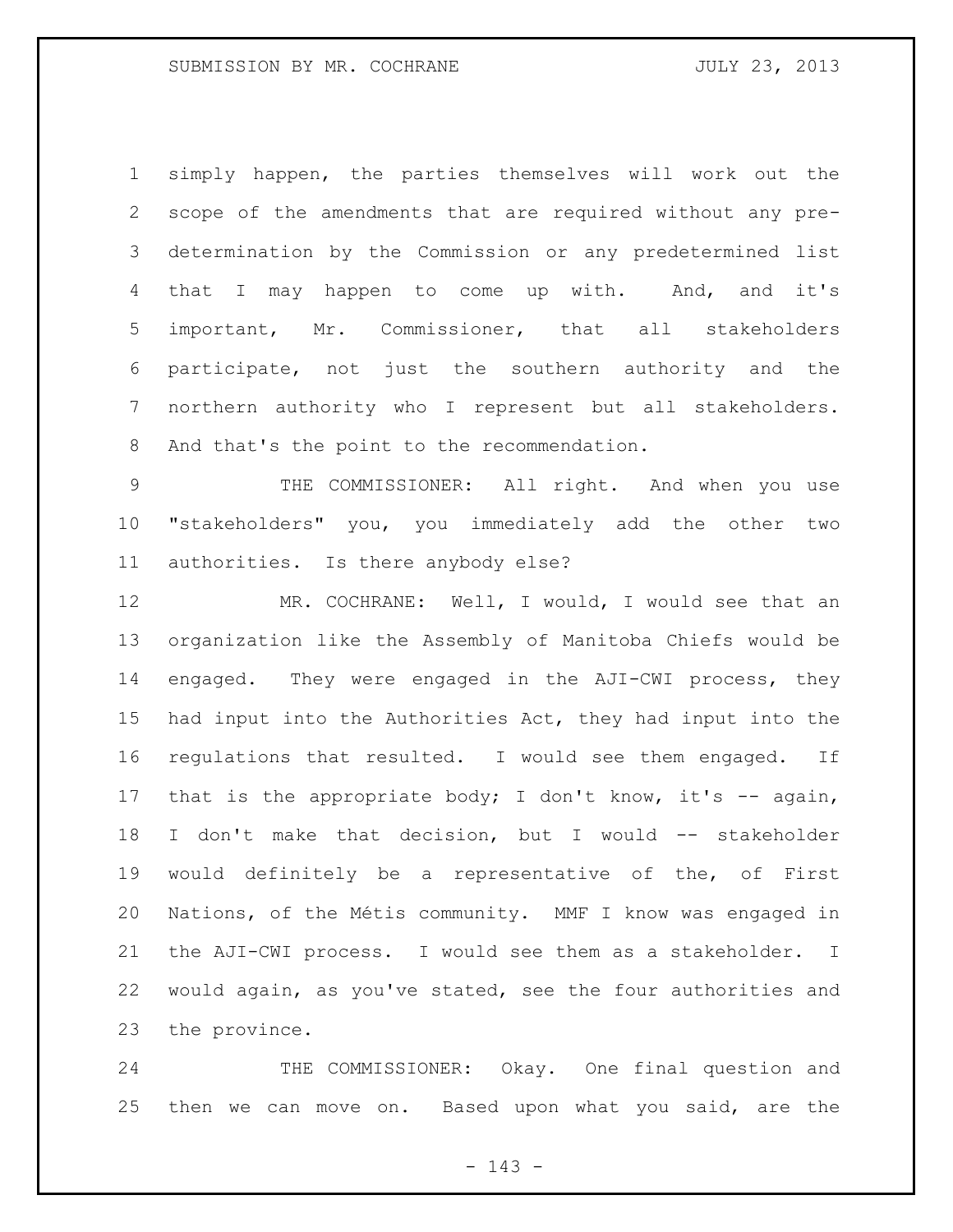changes that you contemplate more to the standards than to legislation itself?

 MR. COCHRANE: I wouldn't agree necessarily with that comment. I would see both the standards and/or the legislation being subject to review. I would see amendments occurring in both streams, legislation and regulations. Certainly don't want to limit the legislative review that I believe has to happen. And when I talk about the CFS legislation, I'm talking about the CFS Act. And we talked about some of the definition of abuse, we talked about, you know, customary care agreements, we talked about, you know, those issues, so it would be both, Mr. Commissioner.

14 THE COMMISSIONER: Okay. All right.

 MR. COCHRANE: Just, just so I'm clear before I leave that issue, I undertook to provide sections of the Act that need updates. Am I correct, then, based on our discussion we just had, that my suggestion is that I not provide that list?

 THE COMMISSIONER: Yeah. I, I, I accept what you say.

22 MR. COCHRANE: Thank you. Okay, Mr. Commissioner, the last point, then, for me to address -- and again, Mr. Saxberg may, may address you on some points as well that come up -- is a number of recommendations

 $- 144 -$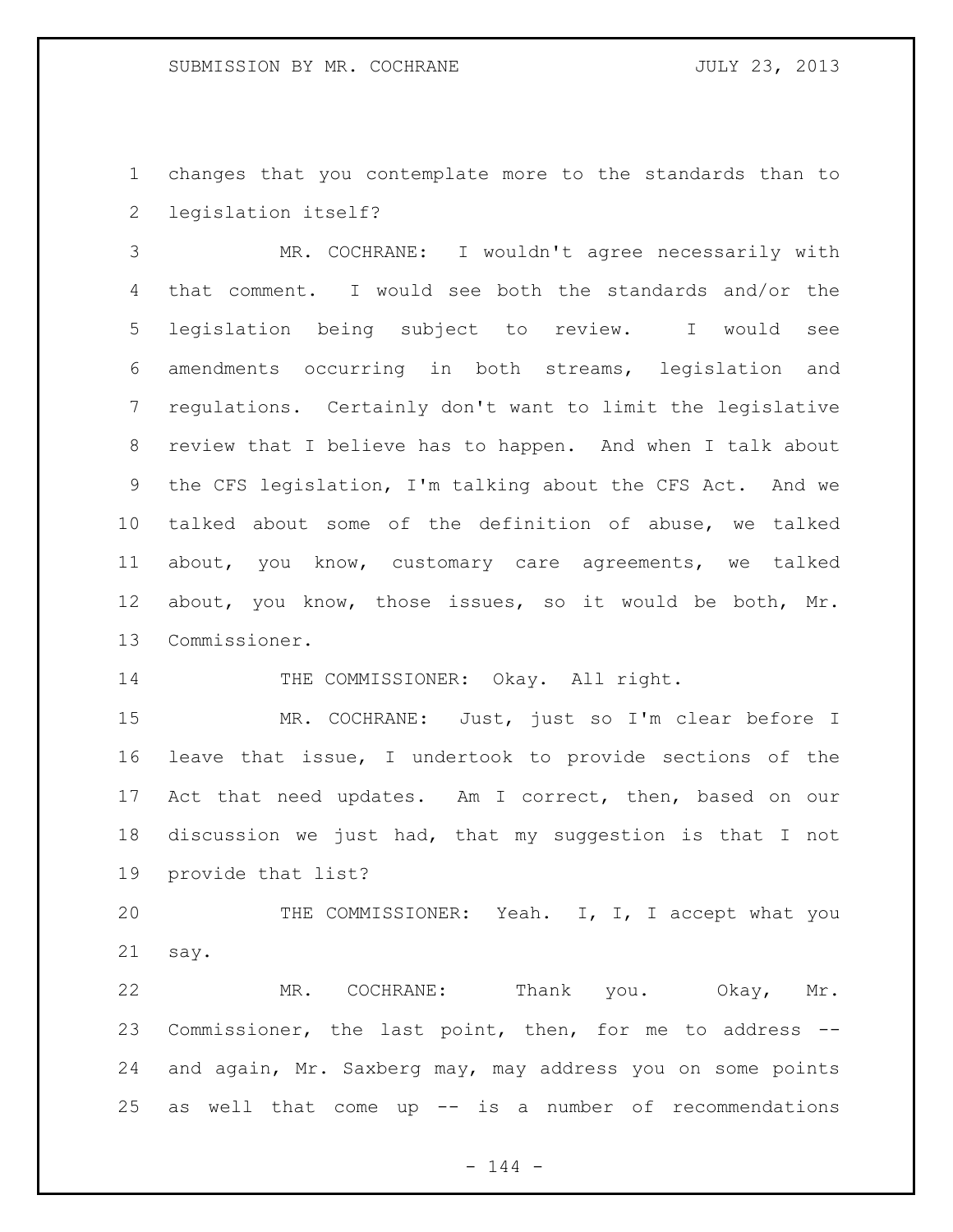## SUBMISSION BY MR. COCHRANE JULY 23, 2013

raised by Mr. Gindin yesterday.

| $\mathbf{2}$ | THE COMMISSIONER: Yes.                                      |
|--------------|-------------------------------------------------------------|
| 3            | MR. COCHRANE: And if my note-taking is correct,             |
| 4            | you identified, I believe it was four recommendations that  |
| 5            | you asked for comments on.                                  |
| 6            | THE COMMISSIONER: Yes.                                      |
| 7            | MR. COCHRANE: I've got them here somewhere.                 |
| 8            | THE COMMISSIONER: Well, the first one was number            |
| $\mathsf 9$  | one.                                                        |
| 10           | MR. COCHRANE: Number one. And that is he                    |
| 11           | recommended that the CFS Act be changed to reflect child    |
| 12           | protection as the only purpose of a mandated child          |
| 13           | protection agency, of mandated child protection agencies,   |
| 14           | family preservation support services be delivered by        |
| 15           | separate government agency or non-government organizations. |
| 16           | So it's a separation between the two.                       |
| 17           | THE COMMISSIONER: Yeah. Is that, is that, from              |
| 18           | your perspective, is that a practical recommendation or do  |
| 19           | you see how the -- should there be the division and, if so, |
| 20           | how, how should it be structured?                           |
| 21           | MR. COCHRANE: Our -- from our perspective, Mr.              |
| 22           | Commissioner, we, we do not endorse that recommendation and |
| 23           | offer you the following comments:                           |
| 24           | The qist of his recommendation is that<br>CFS'              |
| 25           | function should be limited only to child protection.<br>You |

 $- 145 -$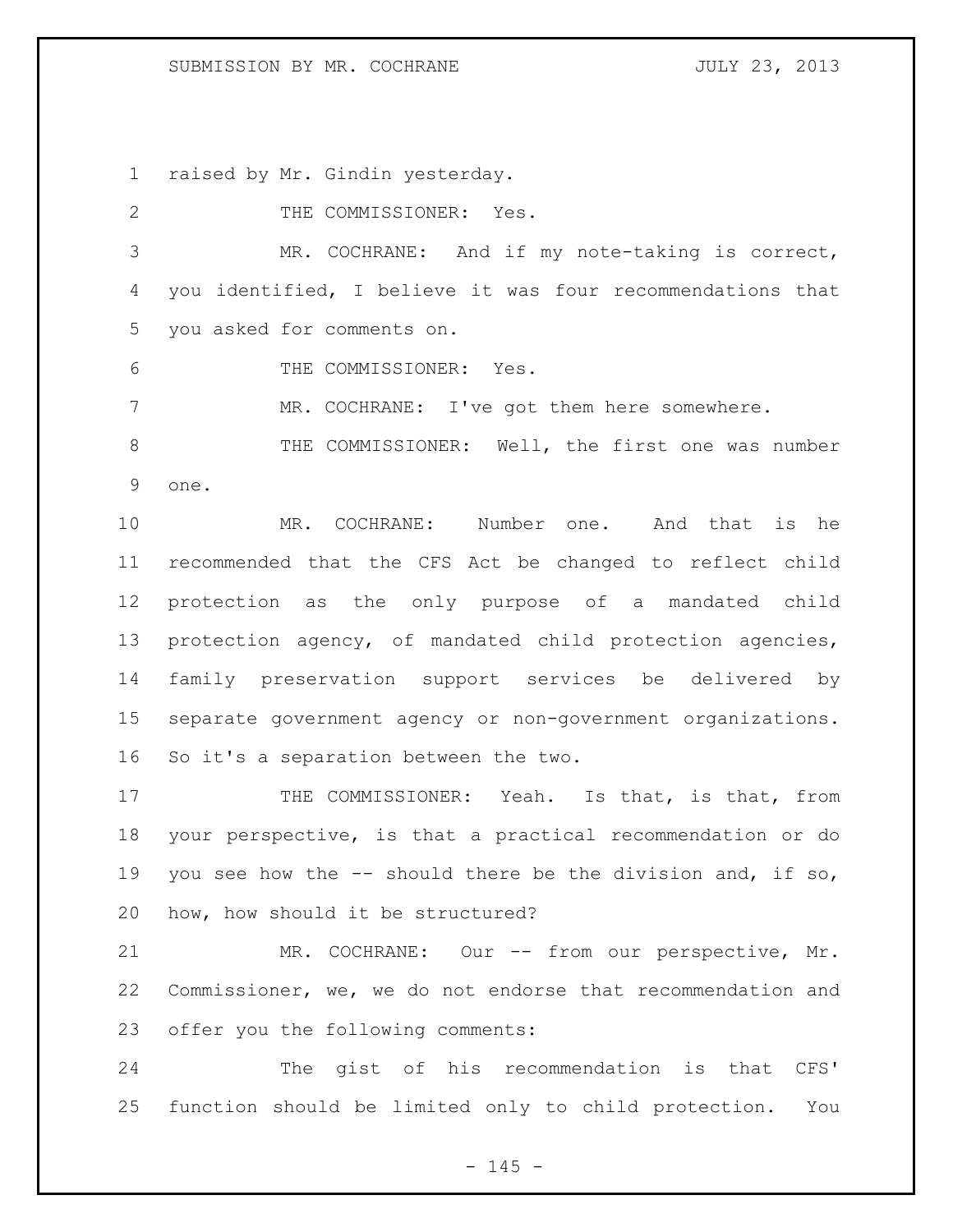## SUBMISSION BY MR. COCHRANE **FOULY 23, 2013**

 heard evidence, Mr. Commissioner, that prevention and voluntary services are extremely important. It's just as important as protection work and, in many cases, even more important. Prevention is where focus of social work should be. This, I believe, is consistent with the evidence you're heard. The proposal or recommendation that someone else perform this work, it lists government or non- government agencies or organizations. That's very broad, Mr. Commissioner, and it includes, on my reading, any form of entity. And that recommendation I think raises more questions than it does answers.

 Will this important prevention function be performed by social workers? Will there be oversight at the work done by these non-government agencies or organizations? Will they be subject to quality assurance reviews? You've heard Elsie Flette testify about that. Will there be standards? Will they be regulated? What does it mean? How will CFS and this new prevention entity, interact? How will they communicate? How will they share information? How will they engage with each other for the protection of children? Will there be protocols in place for sharing of information? These are all questions that, that arise from that recommendation.

 At its heart, I think this recommendation is about changing structure. It's not about changing

 $- 146 -$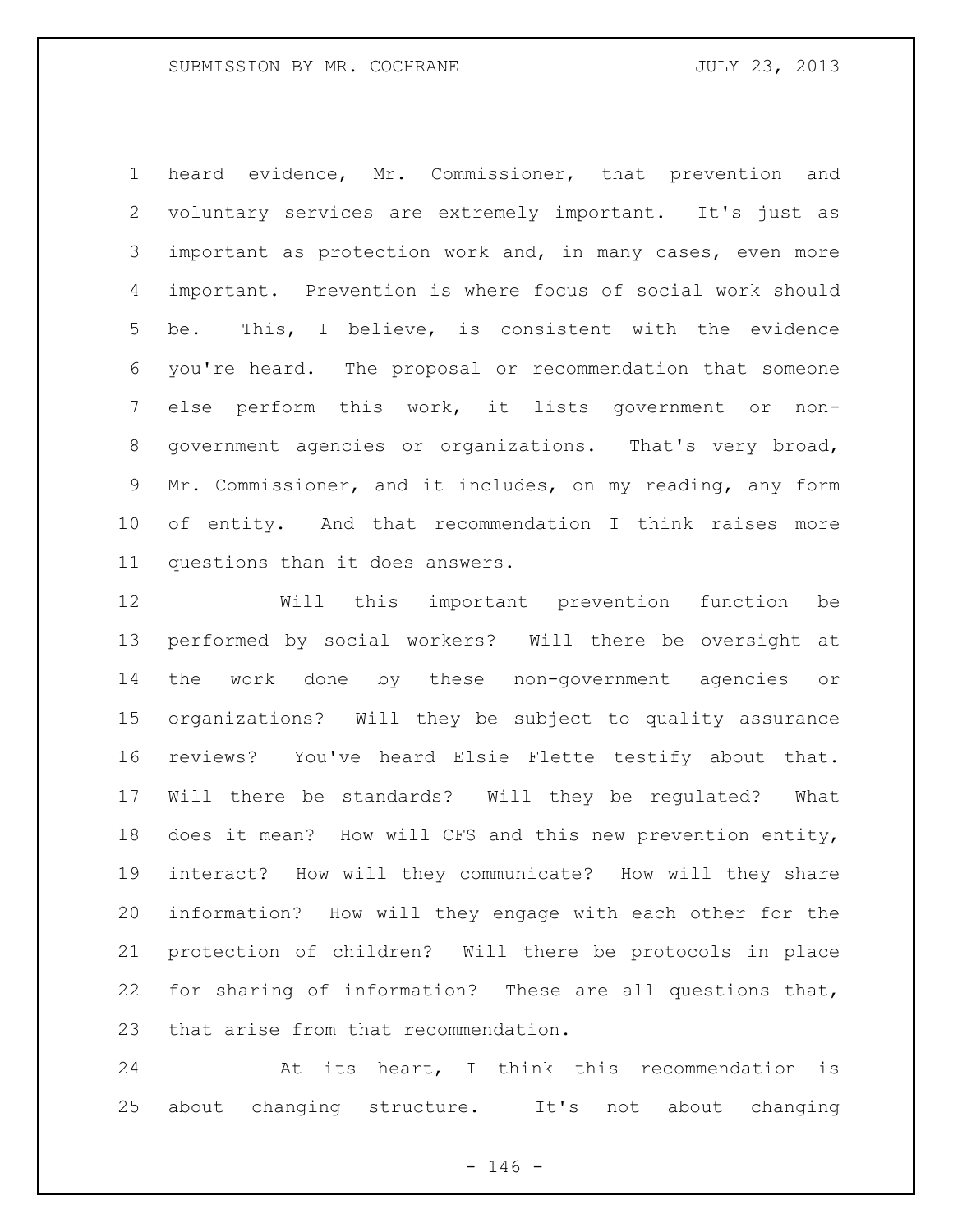substance of social workers, of social work and how they deliver service to families. I think it is the substance - - the delivery of these services that should be the focus of this Commission.

 So we have -- we don't support the recommendation. We think it makes the system too complex. There already are issues with sharing information, there are restrictions on communicating information between entities already. I think the, the evidence of Andrews Street Family Centre speaks volumes when you're considering this recommendation. And the witness was Dilly, Dilly Knol, K-N-O-L-L (sic). From Saint (sic) Andrews Street Family Centre. She testified on May 31st, 2013 at page 168, Commission counsel was asking her some questions, questions I think that were relevant to this recommendation. And Commission counsel says:

 "Okay. So maybe that takes us to 19 the next topic, which is the topic 20 of ... whom should -- well, it ... specifically differ -- money for differential response funding, which is ... what you are all doing, is you're not doing **protection work, you're doing ..."** 

- 147 -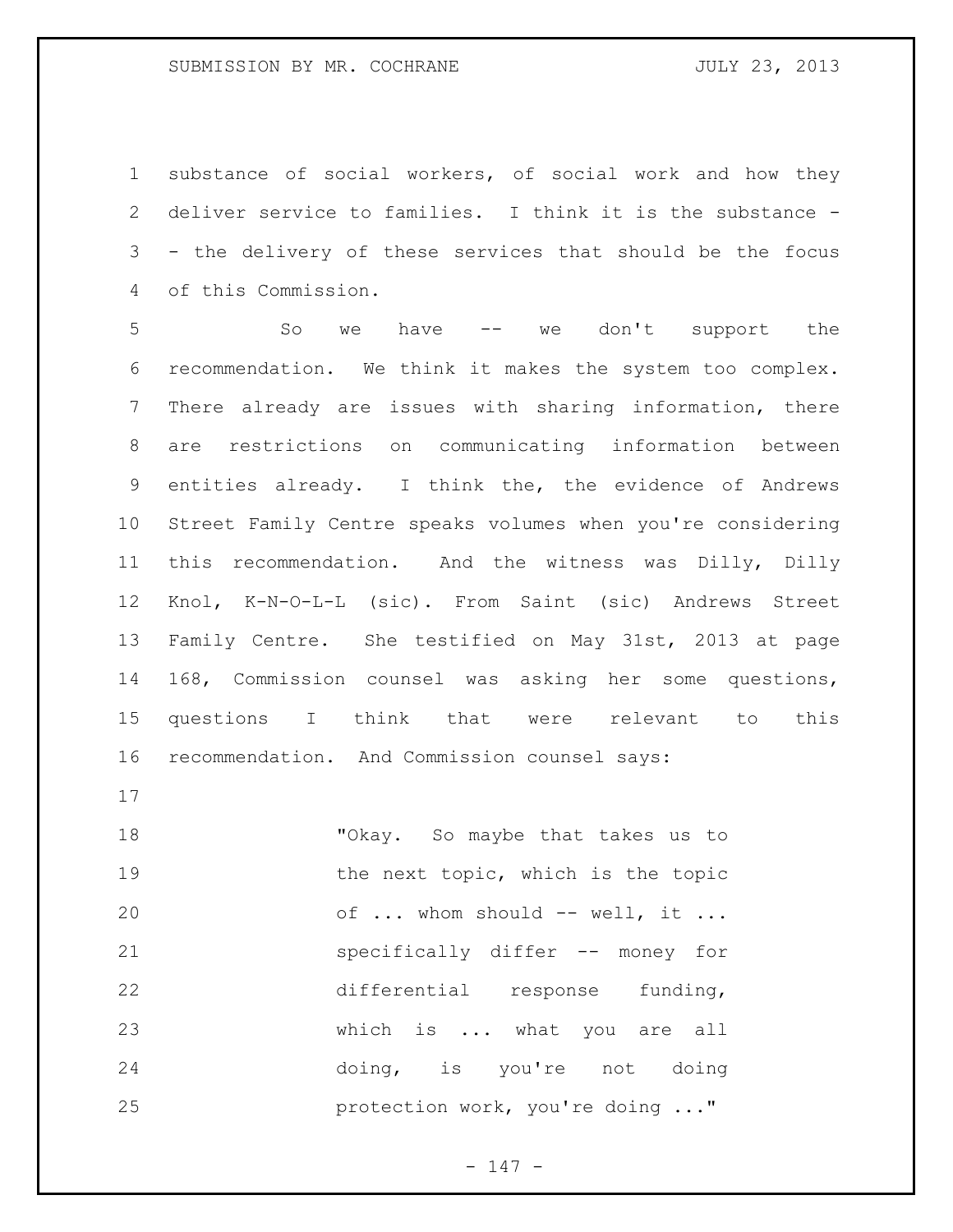## SUBMISSION BY MR. COCHRANE **FOULY 23, 2013**

```
1 And she's interrupted.
2
3 "-- the child welfare system calls 
4 family enhancement work."
5
6 That's the type of work you're doing, Ms. Walsh is 
7 suggesting to them.
8
9 "So what, what recommendations
10 [do] each of you have regarding
11 funding in terms of ... better
12 supporting your work?"
13
14 And then she says:
15
16 \ldots we'll start with you, Dilly.
17
18 And Dilly answers on page 166/170 -- sorry, 169 and 170. 
19 She said, in a nutshell, where she, she won't open or keep 
20 files on families if that is a requirement to do 
21 differential response work in a place of CFS. And she, she 
22 states this, this is her words:
23
24 "My fear is that if I have to 
25 start keeping files on families
```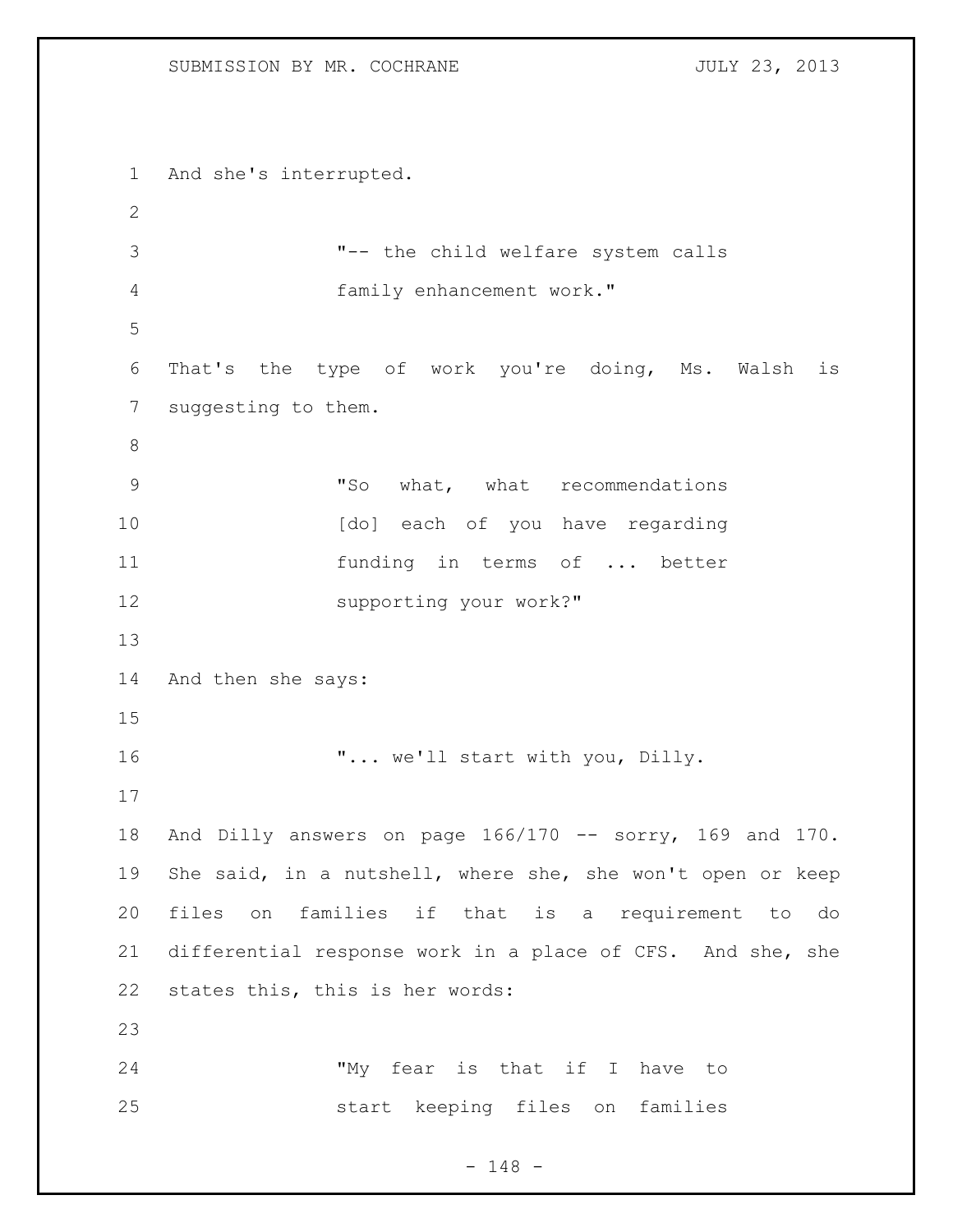... that I work with in order to get money, then keep your money because that's not going to help my families. My families are not going to come to [me at] my centre because they're going to lose **trust** because they're going to **6 Feel that I work for CFS not**  Andrews Street Family Centre. And 10 ... they do want -- you know, if 11 they -- because I read about it 12 and stuff like that, and ... just 13 Saying, if I have to open a file 14 to a family that drops in, in order to get some [extra] money to get extra child care or to get extra bus tickets or to be able to home visit, have more people doing home visits and those supports at 20 home and stuff like that, my families are not going to trust me, they're not going to come to my centre." 

I think that's an illustration of some of the

- 149 -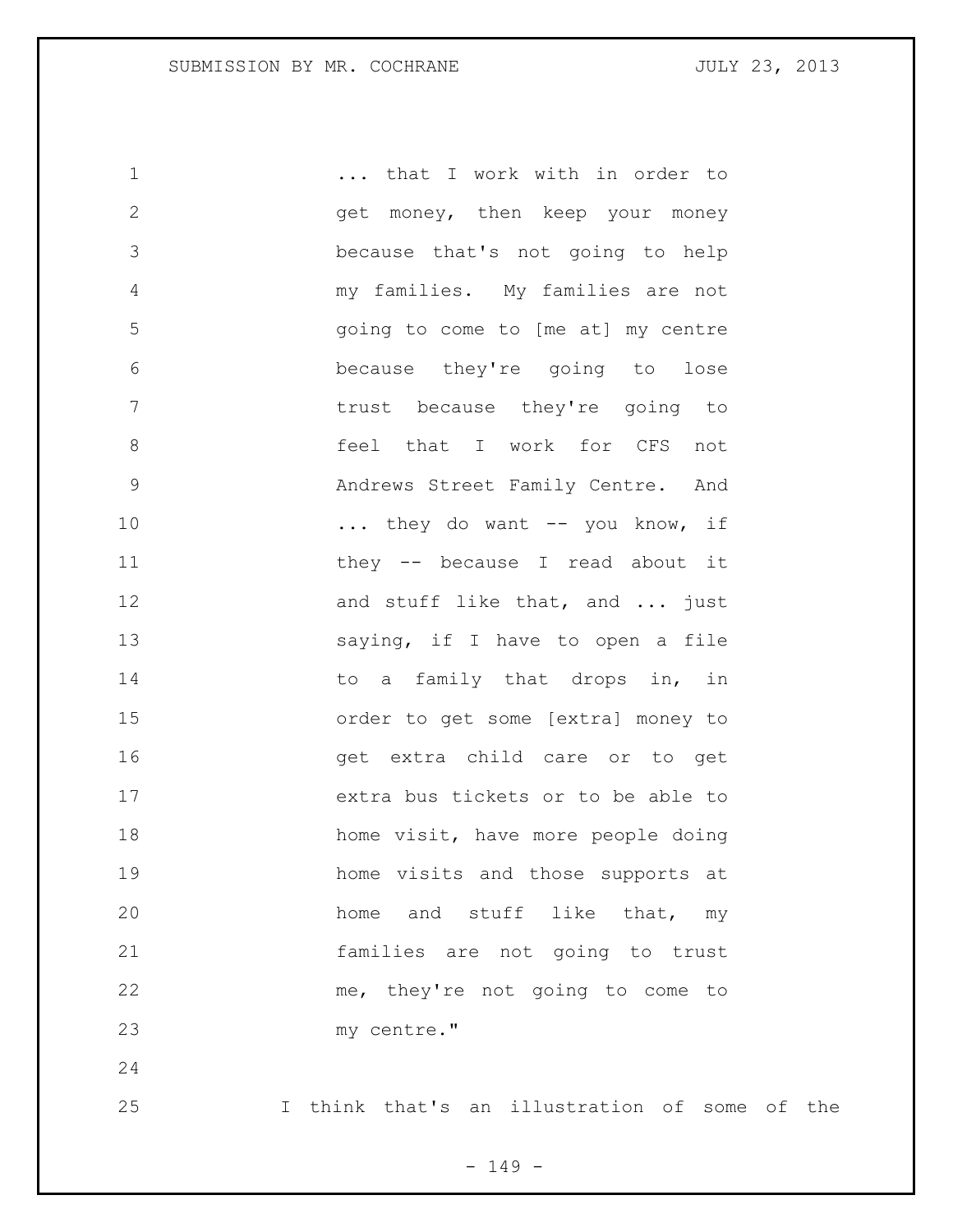problems that we will have if that recommendation is adopted as worded. So for those reasons we don't, our clients do not support recommendation number one. The next recommendation you asked -- THE COMMISSIONER: I guess the reason I've highlighted that, invited any comment, you know, we heard over and over how there's a, the relationships are not good when CFS comes calling on the door because they're viewed as being apprehenders. MR. COCHRANE: Yes. THE COMMISSIONER: And yet we've also heard a lot of evidence at this hearing about the advantages that can accrue as a result of a properly delivered family enhancement program. So my question is, how do we deliver the latter so that their efforts are not jaded by the attitude that's understandably out there with respect to the apprehension -- 18 MR. COCHRANE: Yes.

19 THE COMMISSIONER: -- model.

 MR. COCHRANE: Yeah, and I get that, and we do agree, of course, with Mr. Gindin's comment and we made the similar recommendation, that there be public awareness, you know, to educate people about CFS, and hopefully that will begin to break down some barriers because there is, there is mistrust right now.

 $- 150 -$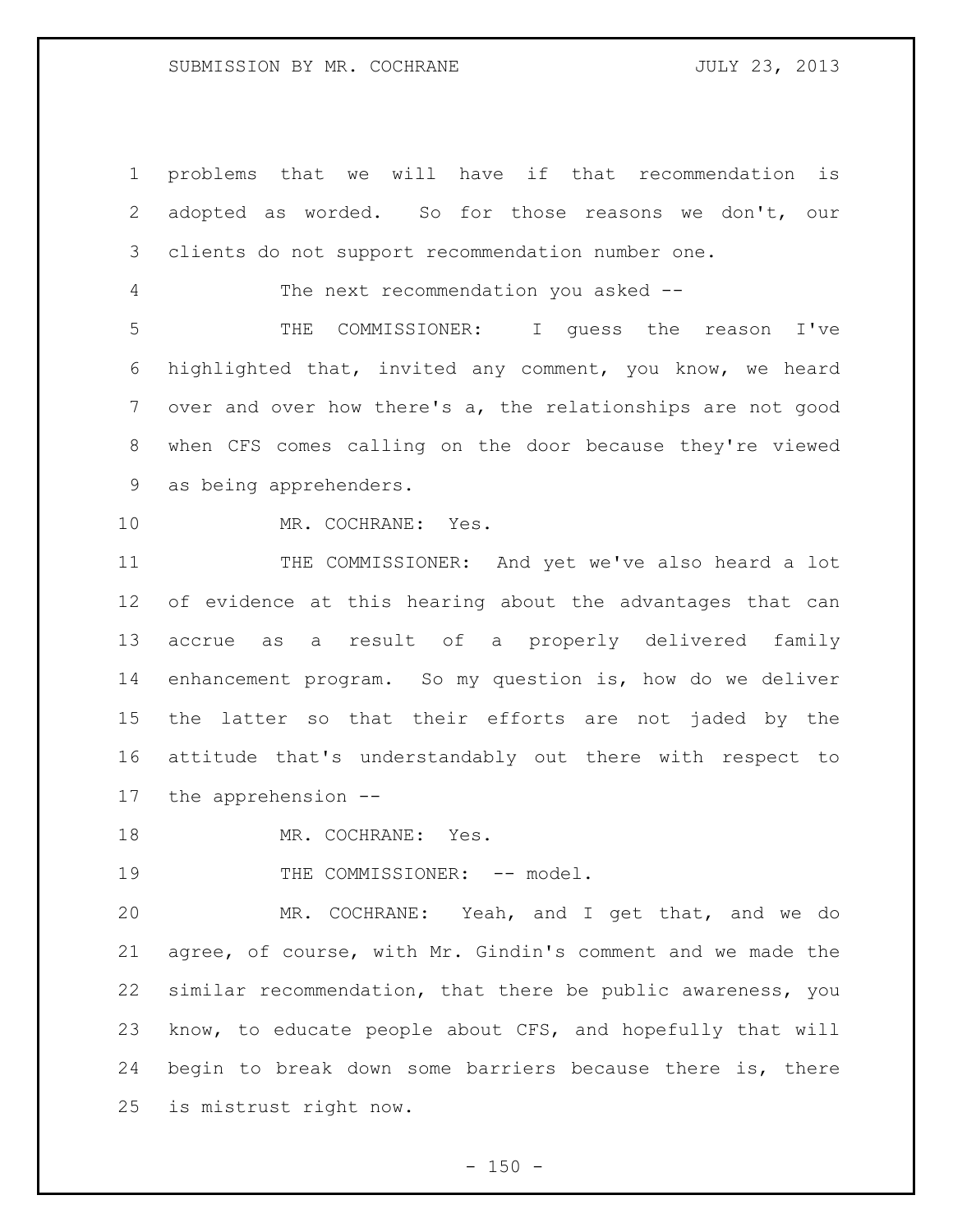SUBMISSION BY MR. COCHRANE **FOULY 23, 2013** 

1 THE COMMISSIONER: Yes. Okay. MR. COCHRANE: I do, I do appreciate that comment. Mr. Commissioner, we just have one moment. 5 THE COMMISSIONER: Surely. MR. COCHRANE: Thank you, Mr. Commissioner. Second recommendation you asked us to comment on, or you invited comments was recommendation number three, I believe, of Mr. Gindin. 10 THE COMMISSIONER: Yes. MR. COCHRANE: That is that files be opened in the name of a child as opposed to the parent or caregiver. Northern authority, southern authority and ANCR do not support this recommendation. And I'll try my best to explain the reasons why. So right now, files are opened in the name of the child when the child is taken into care. That's clear. 18 I've misplaced my notes. Bear with me, Mr. Commissioner. THE COMMISSIONER: Would you like five minutes? MR. COCHRANE: No. No, I'm just -- I've got it here. Children are attached to all family files so that if you run a check on any child, they're involved in an open case. It will come up, it will come up either through

 $- 151 -$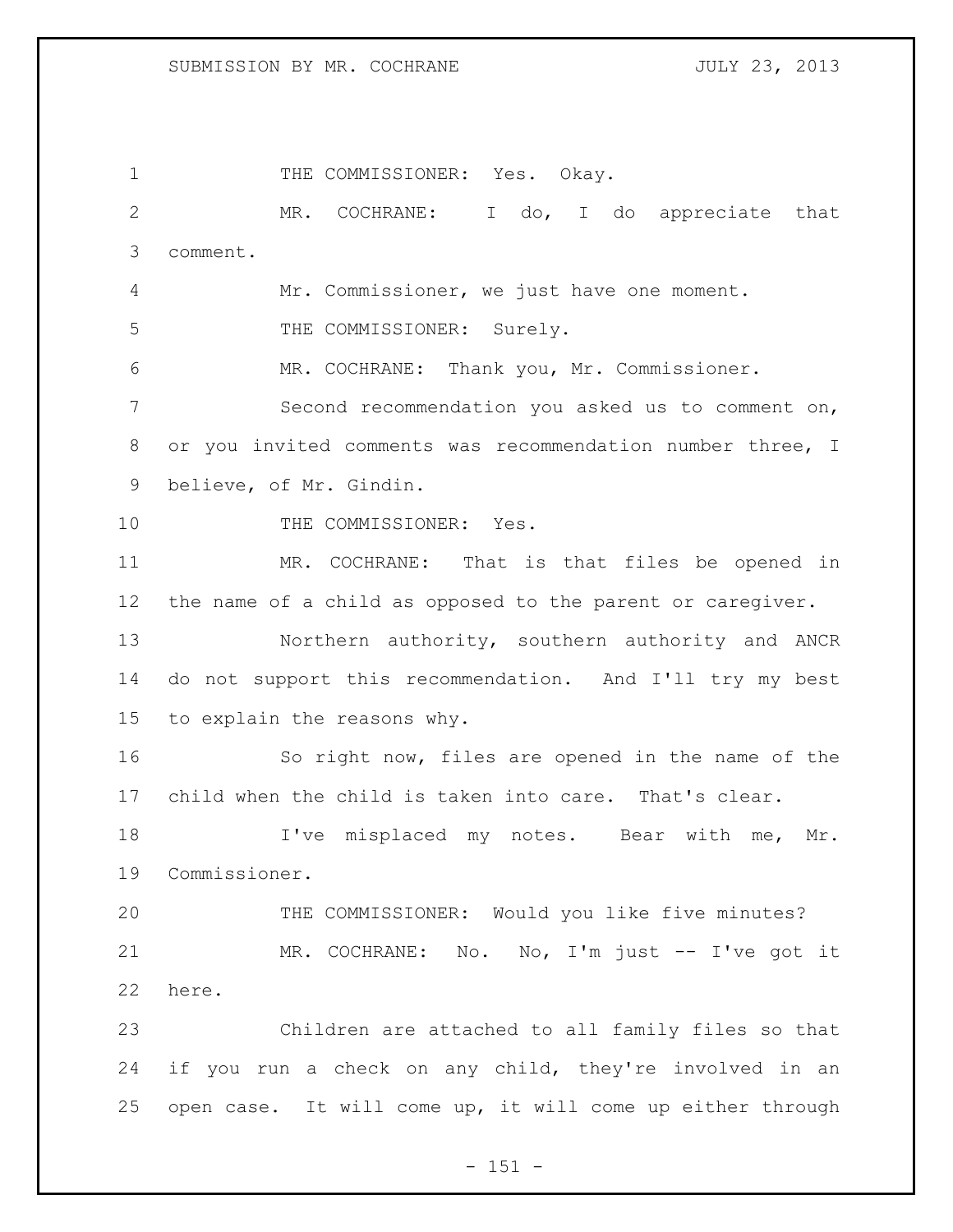the intake module or CFSIS. Our concern with this recommendation, or that concern of my clients is that this recommendation is administratively unfeasible and it could, for example, result in, you know, up to 10 files per family, per family, for example, if a family has 10 children.

 So right now, on an intake, everyone is attached to that particular intake, the mom, the dad, the boyfriend, the girlfriend, the children, stepchildren, if you have blended families, they're all in that one intake.

 The result of this recommendation is that if the family has eight children, ten children, which we do see, Mr. Commissioner, does that mean that there are eight separate files rather than one intake? Right now, with the one intake, it, it provides for efficiencies. The risk of having eight files per family, for example, is that you risk the loss of information in, in the transmitting of that information.

 If you're doing a prior contract -- contact check, for example, the result is you may have to look at eight separate files whereas right now you look into the one intake.

 What's unclear to me is what, what problem is the recommendation trying to solve? I'd be interested to know that because that's something we should examine and find a

 $- 152 -$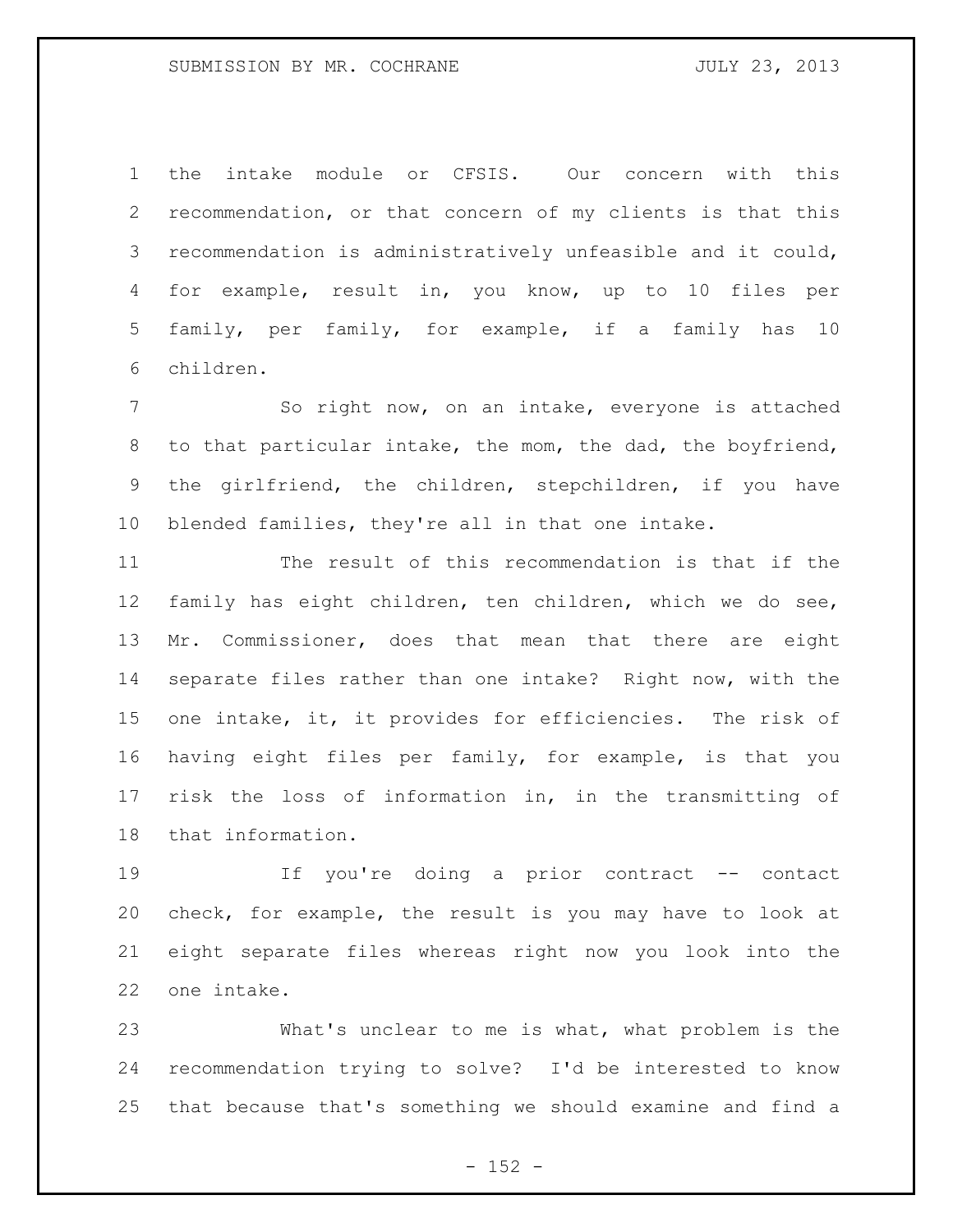different way, because frankly, this recommendation is, is not implementable, it's not, it's not workable and it's going to cause, in our view, significant administrative delays and a substantial risk that information may be lost in transition if you have that number of files being opened.

 We recognize, of course, that there have been issues or problems in the past where information was lost between the opening and closing of one parent and the other parent, because it is a common occurrence that parents are no -- no longer live together in the same family home. To address this issue, ANCR now opens an intake file and, like I've said, attaches all relevant people, the mom, the dad, the stepdad, stepmom, brothers, sisters, offenders, to that intake so that when workers run a prior contact check, all relevant individuals will come up when they do that check.

 So for those reasons, Mr. Commissioner, we don't endorse that recommendation. I'm pretty confident that, or at least I'm told that if anyone is asked who knows the CFS system, to look at that recommendation, that it will not, you will not have agreement on that. It's too administratively difficult to implement.

23 THE COMMISSIONER: Thank you.

 MR. COCHRANE: With respect to the recommendation number 32, I think which is, which is the next

- 153 -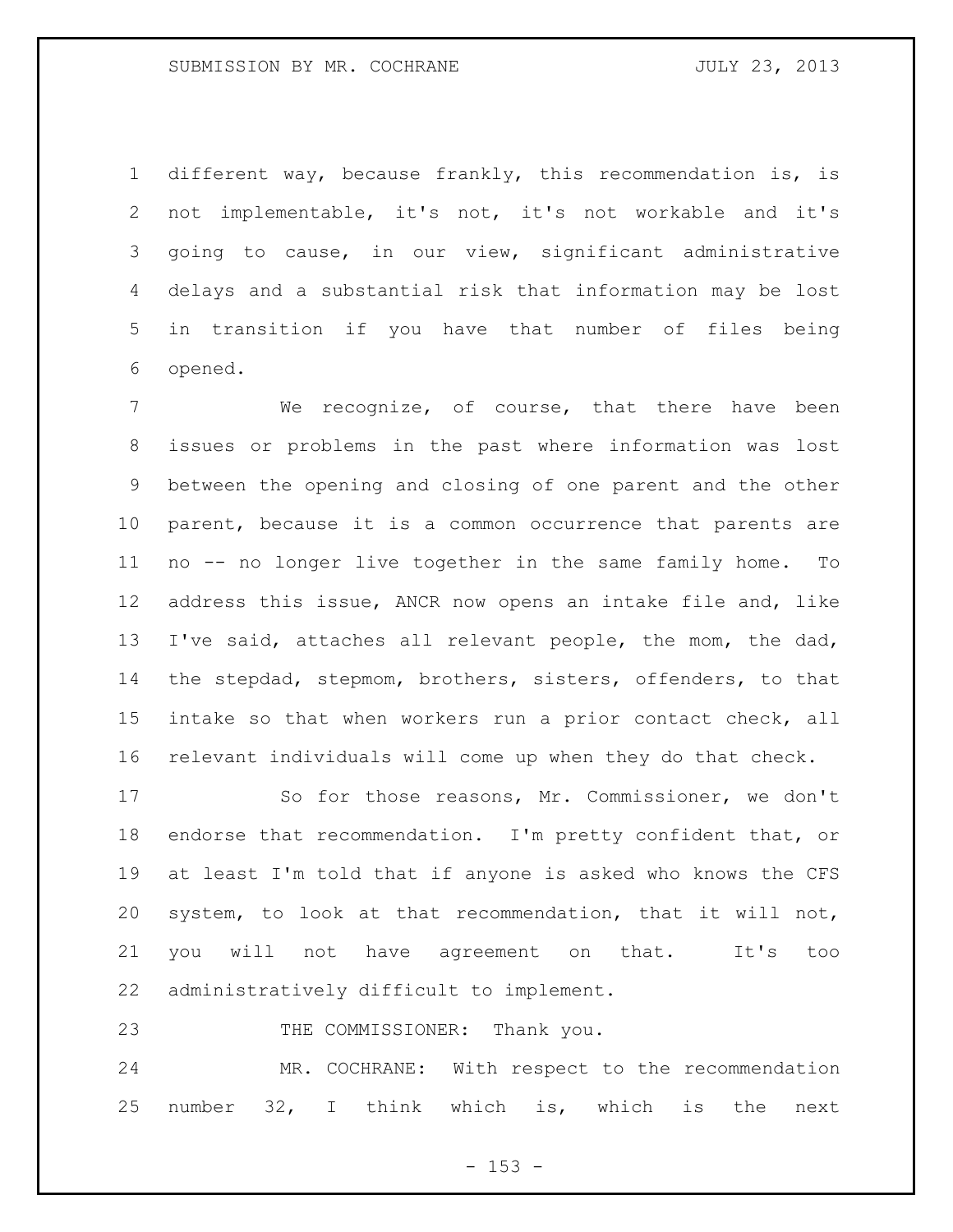recommendation you asked us to comment on, that is, recommendation 32 of Mr. Gindin, that the Office of the Children's Advocate be a truly independent voice for children and youth in Manitoba, and to remove any appearance of bias the Children's Advocate should not be a former child welfare social worker.

 I believe that's what you've asked us to comment on.

 We would agree with the concept or the issue of independence. The Children's Advocate, in order to effectively to their job under the legislation has to be independent. We agree with that part of the recommendation.

 To say that the Children's Advocate should not be a former child welfare worker definitively, we have some issues with that. We believe it would be more appropriate that not only with the Children's Advocate, him or herself, but with the investigators from that office, there should be definitely a cooling off period where that investigator or that person assuming the position of the Children's Advocate, if they were a former employee of a CFS agency, there should be a clear cooling off period so they're not put in the position of having to review an agency at which they were formerly employed. And it becomes particularly troubling if you have that investigator, having left the

 $- 154 -$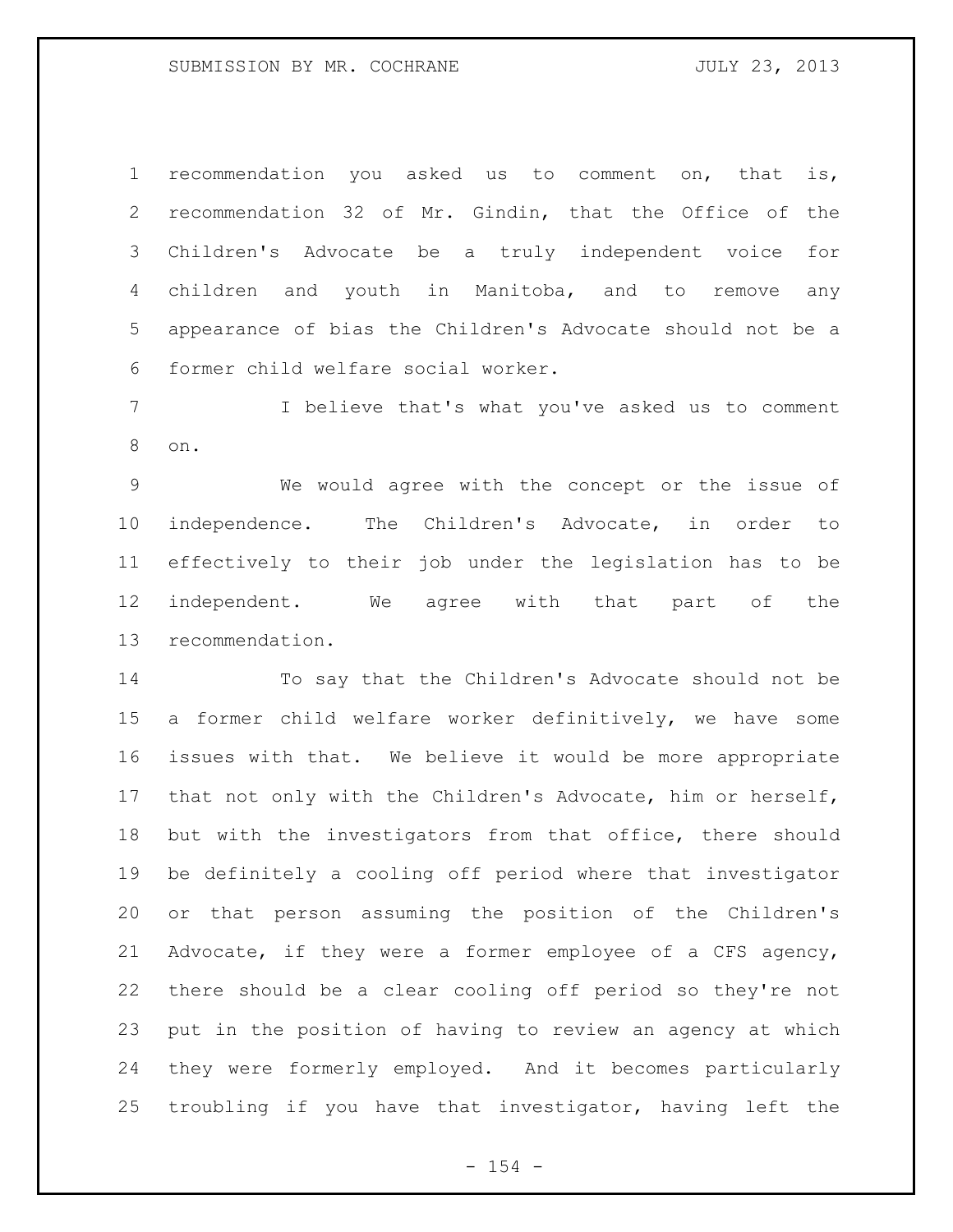position at that former agency because of termination reasons. They may have an axe to grind, for example. So a definite cooling off period, clear conflict of interest provisions (inaudible) the office of the Children's Advocate, and we believe that would go a long way to ensuring independence of that office.

 THE COMMISSIONER: And did you say applicable to not only the advocate but her staff as well?

 MR. COCHRANE: That's right. The investigators. 10 THE COMMISSIONER: Yes.

 MR. COCHRANE: I could speak first hand, Mr. Commissioner. It's not in this, not evidence at this inquiry, but I can speak first hand that a child death review report that was done by that office, the investigator who did the review was a former employee of the agency. We did not leave on the best of terms. That person was then put in the position of coming in to review their former employer, and one has to question the independence of that review in those circumstances. So we feel a cooling off period, a reasonable cooling off period, clear conflict of interest, again, not only for the Children's Advocate but for staff and investigators of that office.

 I believe, Mr. Commissioner, the next recommendation you asked for comment on was number 47 of

 $- 155 -$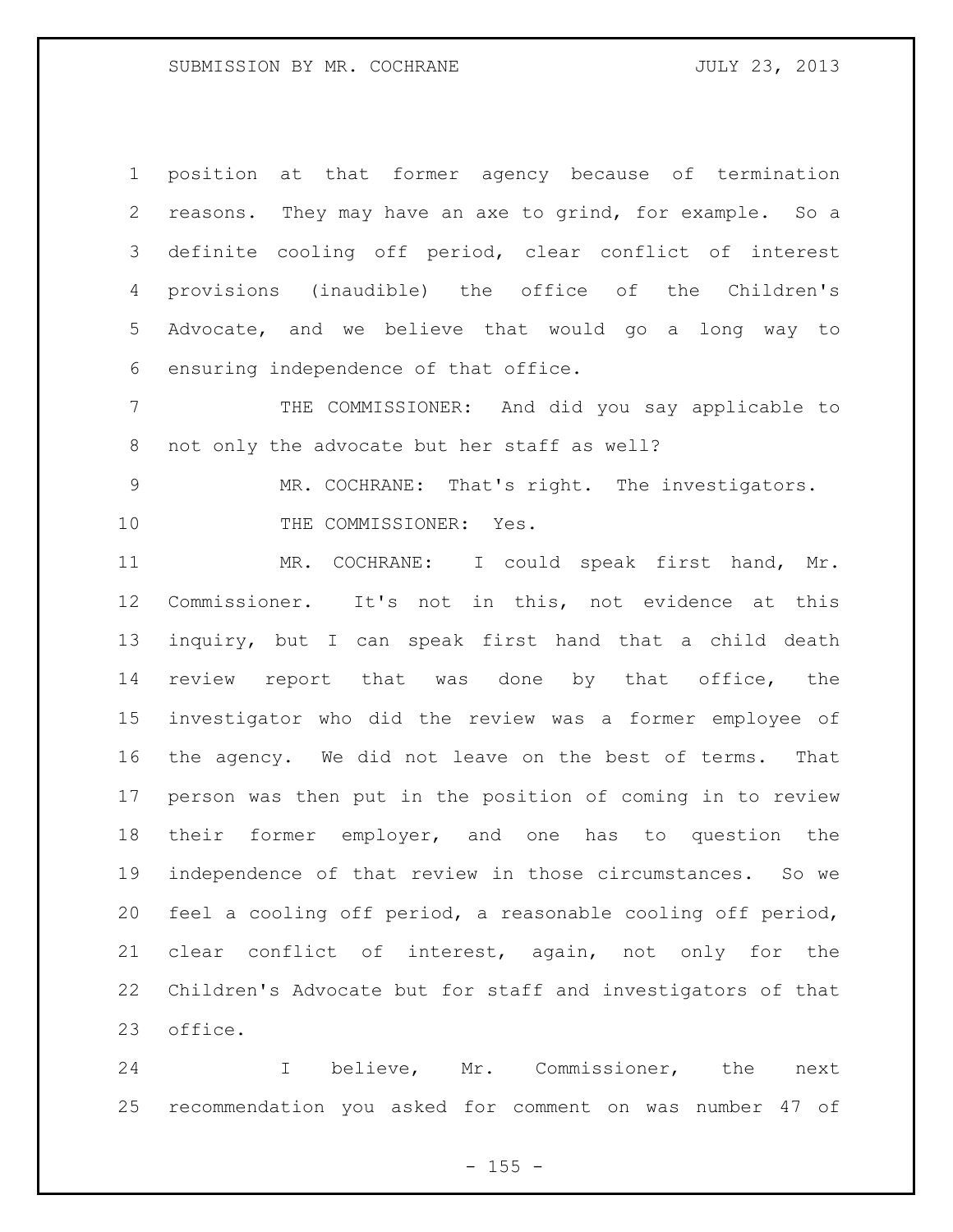Mr. Gindin's document. That's the one saying there should be a clear acknowledgment by the Manitoba government that the over-representation of aboriginal people in the child welfare system requires a concerted effort to increase funding and develop programs to deal with poverty for housing and substance abuse in all communities across Manitoba.

 My clients would endorse that recommendation, Mr. Commissioner, and we, we have no amendments to make. Reference being on all communities across Manitoba, we take that to include First Nation communities in the south and the north.

13 I believe those were the four, Mr. Commissioner, that you asked about?

 THE COMMISSIONER: Yes. Although I was interested -- have you got any view, views on the, there's a proposal in there about the college, and have you got any views about -- I think that was recommendation 17, that the new registration process be implemented as soon as it is proclaimed, requiring all social workers to be registered with the MIRSW and therefore governed in a similar way to other disciplines. I don't think I pinpointed that yesterday so you may not want to comment on that, but it's one I, I will be dealing with in some form and didn't know whether you had any position.

 $- 156 -$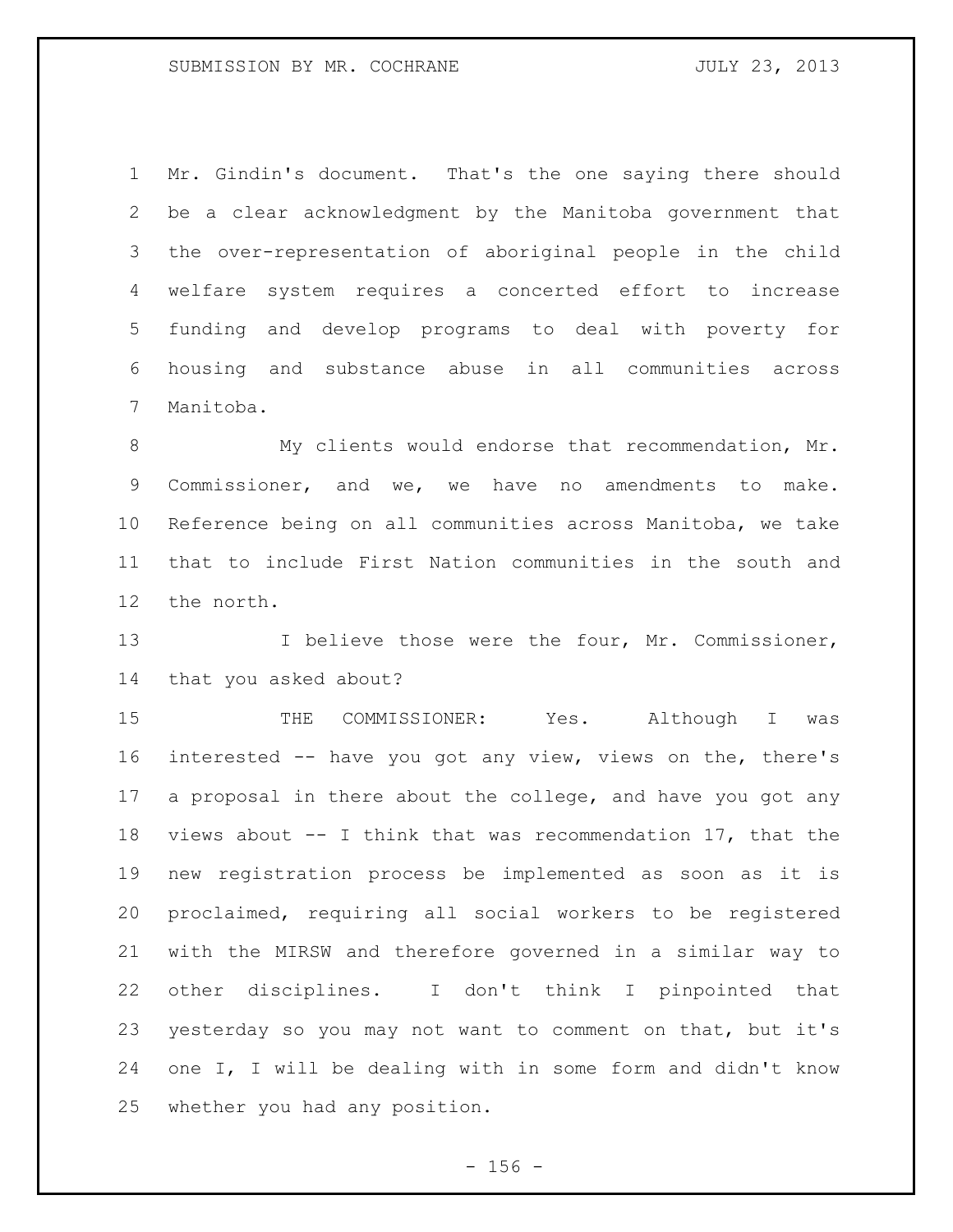MR. COCHRANE: Yeah. Mr. Commissioner, at this point I haven't canvassed that with my clients. I don't have instructions yet on that particular recommendation.

THE COMMISSIONER: That's fine.

 MR. COCHRANE: So moving on, then, Mr. Commissioner, the recommendations of other parties.

 We do not have any comments with respect to recommendations made by MMF, Aboriginal Council of Winnipeg, MGEU, the general authority or the University of Manitoba. Of course, the Department of Family Services did not make recommendations.

 With respect to AMC and SCO, we have no comments other than with respect to their recommendation number eight. And their recommendation number eight reads: That immediate efforts be made to increase the level of First Nations representative -- sorry, representations among ANCR staff to ensure that culturally appropriate services are delivered by staff that better reflect the cultural makeup of their clientele.

 THE COMMISSIONER: What page is that on? Or maybe it's right at the back.

 MR. COCHRANE: I don't have the page, I can get it, but it's recommendation number eight, AMC.

24 THE COMMISSIONER: That the province and federal government enter into discussions with First Nations

 $- 157 -$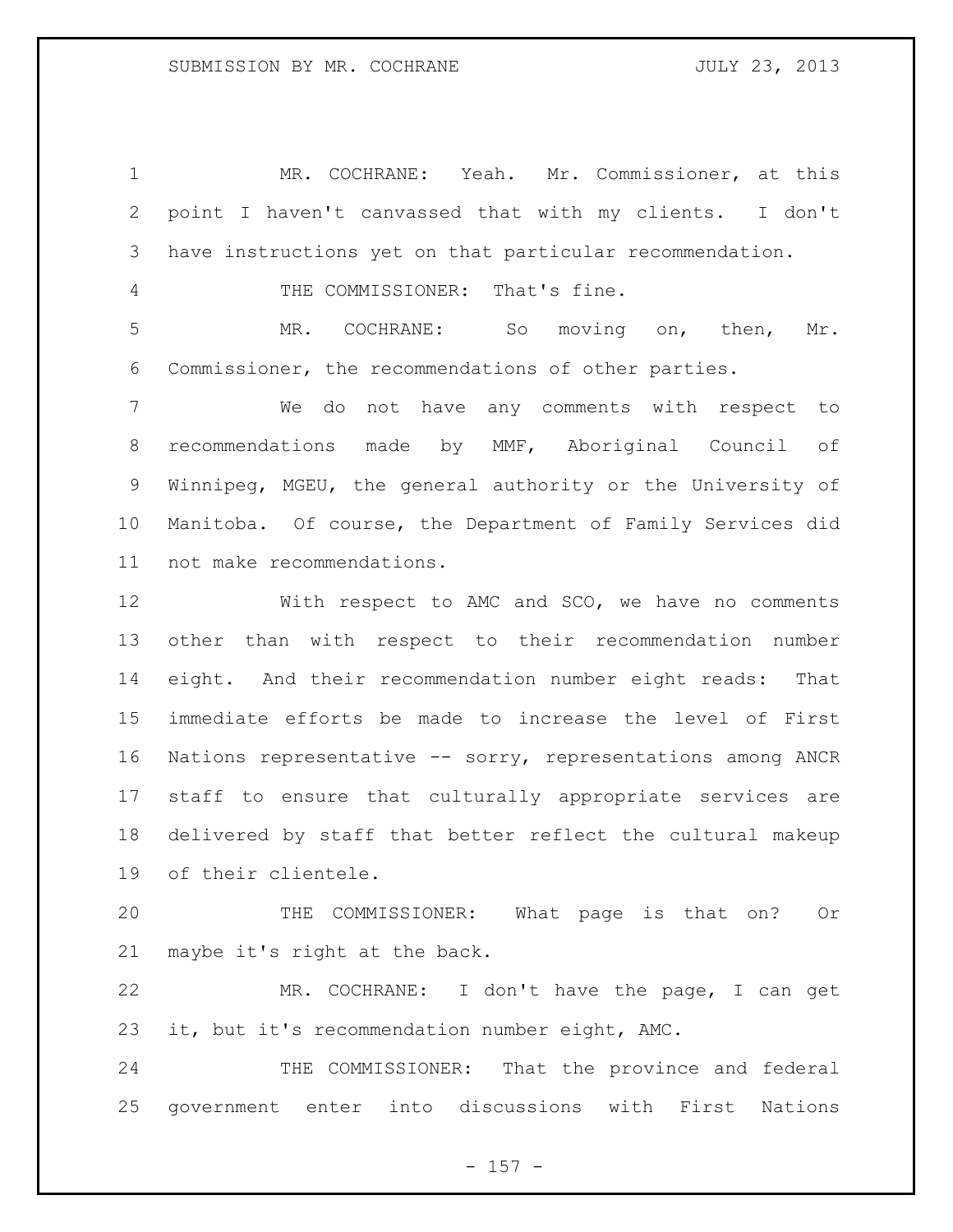leadership -- 2 MR. COCHRANE: No. 3 THE COMMISSIONER: -- is that it? MR. COCHRANE: No. It's that -- THE COMMISSIONER: Oh, no. That's, that's, that's 18. 7 MS. WALSH: Page 37. 8 THE COMMISSIONER: I have it. MR. COCHRANE: Page 37? 10 THE COMMISSIONER: I have it, yeah. MR. COCHRANE: Okay. So that's the only recommendation we make the following comments on: With respect to ANCR, approximately 70 percent of the families at ANCR, 70 percent of the families at ANCR provide services to are aboriginal. Approximately 11 to 15 percent of those families identify as Métis. You've heard Ms. Stoker testify during her examination that one of the main objectives of ANCR and one of its main goals is to get a workforce that is representative of the people that ANCR provide services to. The comment that immediate efforts be made to increase the level of First Nations representation among ANCR staff implies that such efforts have not already been made. If that's the intent, then it misstates the fact that such efforts are ongoing and Ms. Stoker provided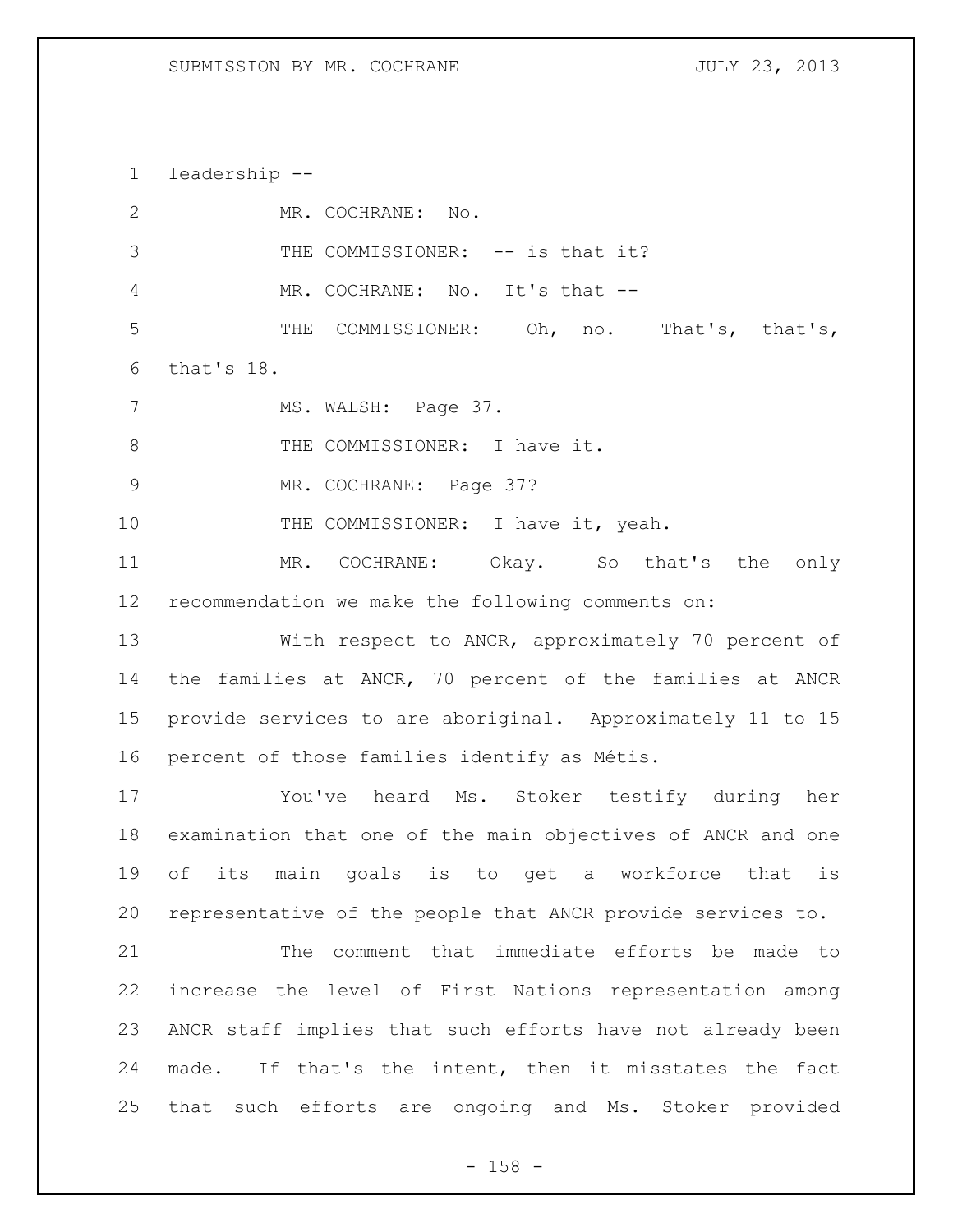## SUBMISSION BY MR. COCHRANE JULY 23, 2013

evidence to you in that respect.

| $\mathbf{2}$    | indicated that ANCR has<br>She<br>aboriginal<br>an          |
|-----------------|-------------------------------------------------------------|
| 3               | recruitment policy and that ANCR has worked with the Human  |
| 4               | Rights Commission to develop a special measures program to  |
| 5               | increase the number of aboriginal workers. When it was      |
| 6               | mandated in 2007, ANCR's objective was a workforce          |
| $7\phantom{.0}$ | comprised of 53 percent aboriginal employees.<br>That       |
| 8               | objective has been updated to 70 percent, and she talked    |
| 9               | about this in more detail during her testimony.             |
| 10              | Seventy to 80 percent of the staff in ANCR's                |
| 11              | prevention stream, that's its early intervention program,   |
| 12              | self-identify as aboriginal social workers. That's 70 to    |
| 13              | 80 percent.                                                 |
| 14              | With respect to the overall compensation of                 |
| 15              | ANCR's workforce, Ms. Stoker testified that currently 39    |
| 16              | percent of ANCR's employees self-identify as aboriginal.    |
| 17              | That's page 58 of the May 26 -- sorry, May 2nd, 2013        |
| 18              | transcript.                                                 |
| 19              | Ms., Ms. Stoker testified about difficulties that           |
| 20              | ANCR is facing in its achieving its 70 percent target for   |
| 21              | aboriginal workers. And she, she talked about six           |
| 22              | difficulties. Aboriginal candidates are more attracted to   |
| 23              | the prevention stream versus the protection stream. It's    |
| 24              | hard to get candidates in the protection stream.            |
| 25              | Aboriginal candidates have a strong desire to work in their |

- 159 -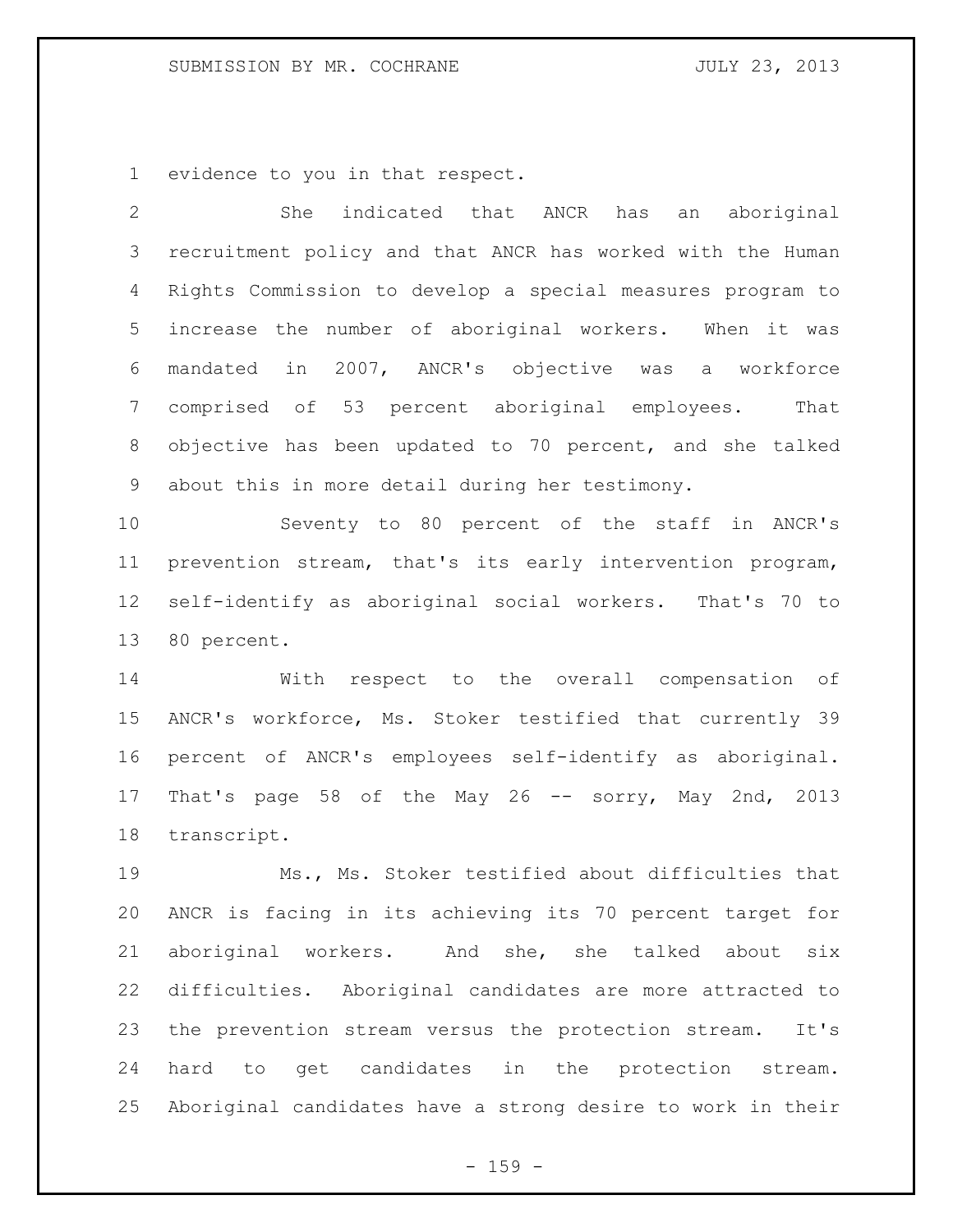home community. They go back home and they go back to the reserves; there's good reasons for that: they want to help 3 their people where they grew up, and of course there's incentives, pay incentives to go with respect to the Indian Act and the tax exemption status that is available should they work on the reserve. That's very difficult to compete with.

 Third thing she talked about is there's a shortage of aboriginal candidates for intake and abuse functions at ANCR. They've identified that.

 Fourth, she talked about a high turnaround with respect to aboriginal social workers at ANCR due to the number of opportunities that are otherwise available to them elsewhere within the child welfare system. Again, they're going home, working for their communities.

**Having said all that, of course, ANCR is**  committed to building and having a representative workforce and ANCR is prepared to work with any party to develop initiatives to increase qualified aboriginal social workers. The recommendations made, that we made, that's in particular recommendation number 29, which relates to building of a qualified workforce, and that is at the University of Manitoba, which is to offer an aboriginal social work type specialization is intended to address that issue.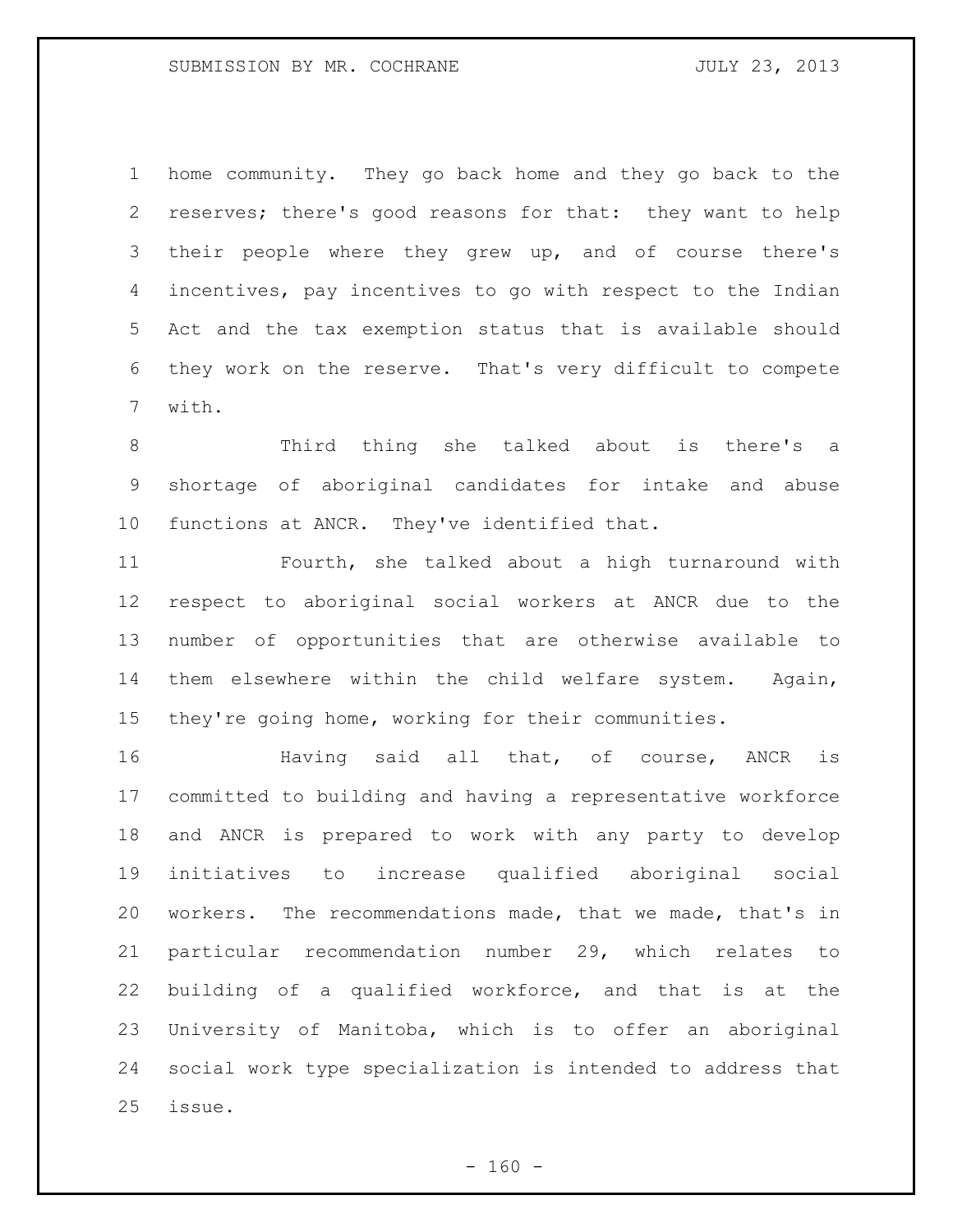So those are the comments that we wanted to make with respect to that recommendation. I think the evidence is clear, ANCR is committed to that, remains committed to it and will work again with any party who shares that objective. There are challenges, however, to meeting the targets it has set.

 So in closing, Mr. Commissioner, again, I stated at the outset that ANCR, southern authority and the northern authority provided no services to Phoenix Sinclair or to her family.

 I've talked about, through the evidence of Elsie Flette and again through the evidence of Sandie Stoker, that the CFS system has changed fundamentally since the death of Phoenix Sinclair. You've heard through evidence that today her file would not be closed as it was back then.

 You'll recall that I also attended to the inquest with a number of people from Fisher River. I want to take the opportunity to very, very briefly touch on that.

 Mr. Khan talked about how the death of Phoenix Sinclair greatly impacted the people in Fisher River. The evidence that you heard was, I think demonstrates that the community as a whole and that the individuals who were called did not know of Phoenix Sinclair's death. There's no evidence that anyone tried to hide or assistance in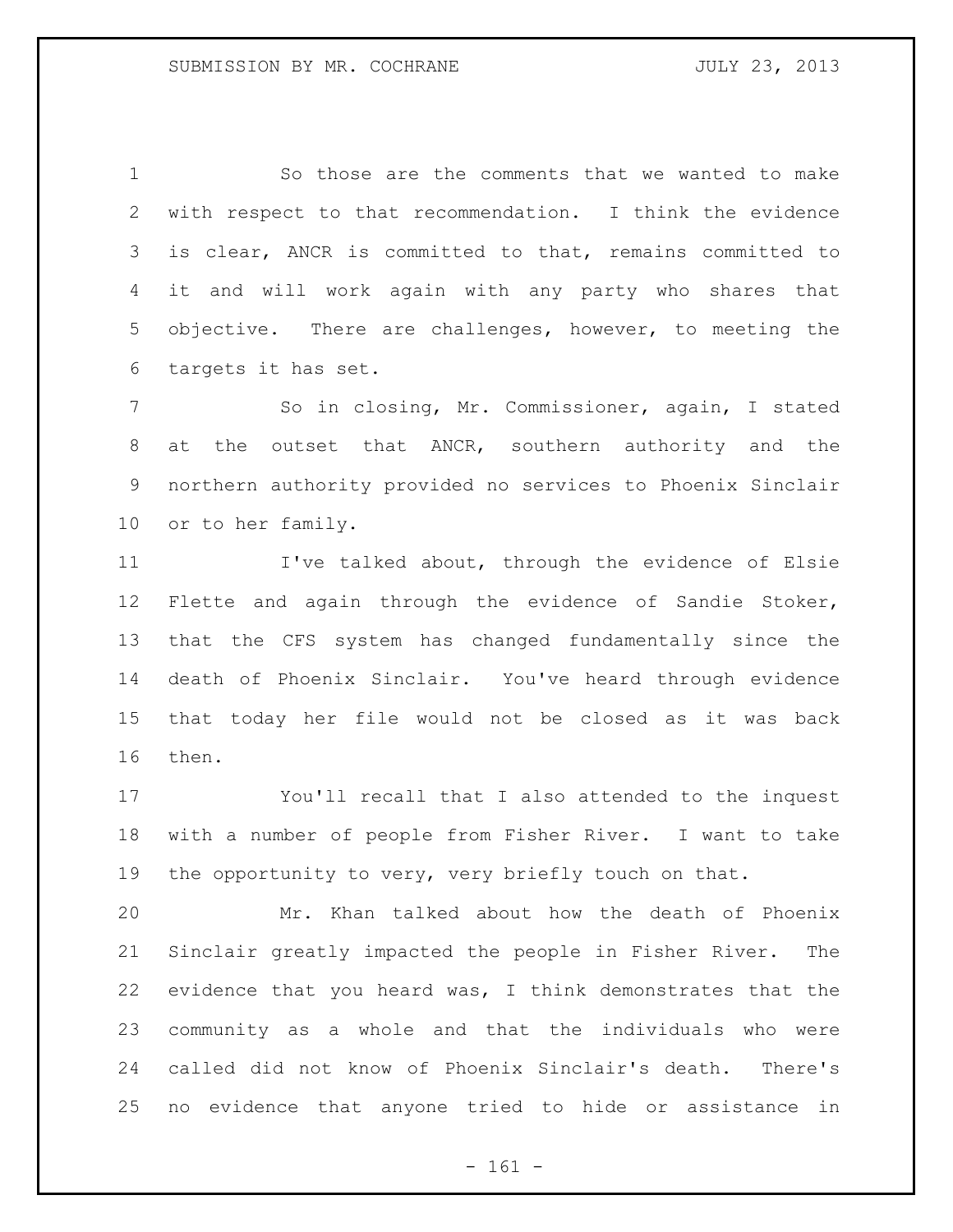hiding -- assisted in hiding Phoenix Sinclair or her death. No evidence that that happened in Fisher River at all, not one shred of evidence.

 In fact, you heard evidence from Keith Murdoch. You'll recall he was the gentleman who came to testify and at the time of the death he was an elected council member at Fisher River, one of the councillors. And he's, he's the fellow that lived across the street from the house where Phoenix was murdered. And he talked to you about sitting up one night, looking out his window and seeing some activity at that home. Although he was some distance, he couldn't make out details, but it stuck out to him as odd. And he didn't put anything to it at the time, of course, because who would? No one knew at that point what had happened. But, that when he read about it in the media, which is how most people learned about it, learned about the death, when he read about it in the media he remembered that, that night and what he saw. And his evidence was that he, he immediately or shortly thereafter took it upon himself to contact the RCMP. He provided a statement of what he saw, he assisted with the police, and of course he was in a leadership position in Fisher River.

 So any suggestion that people in Fisher River knew of the death, covered it up, anything along that line is completely not supported by the evidence and, frankly,

 $- 162 -$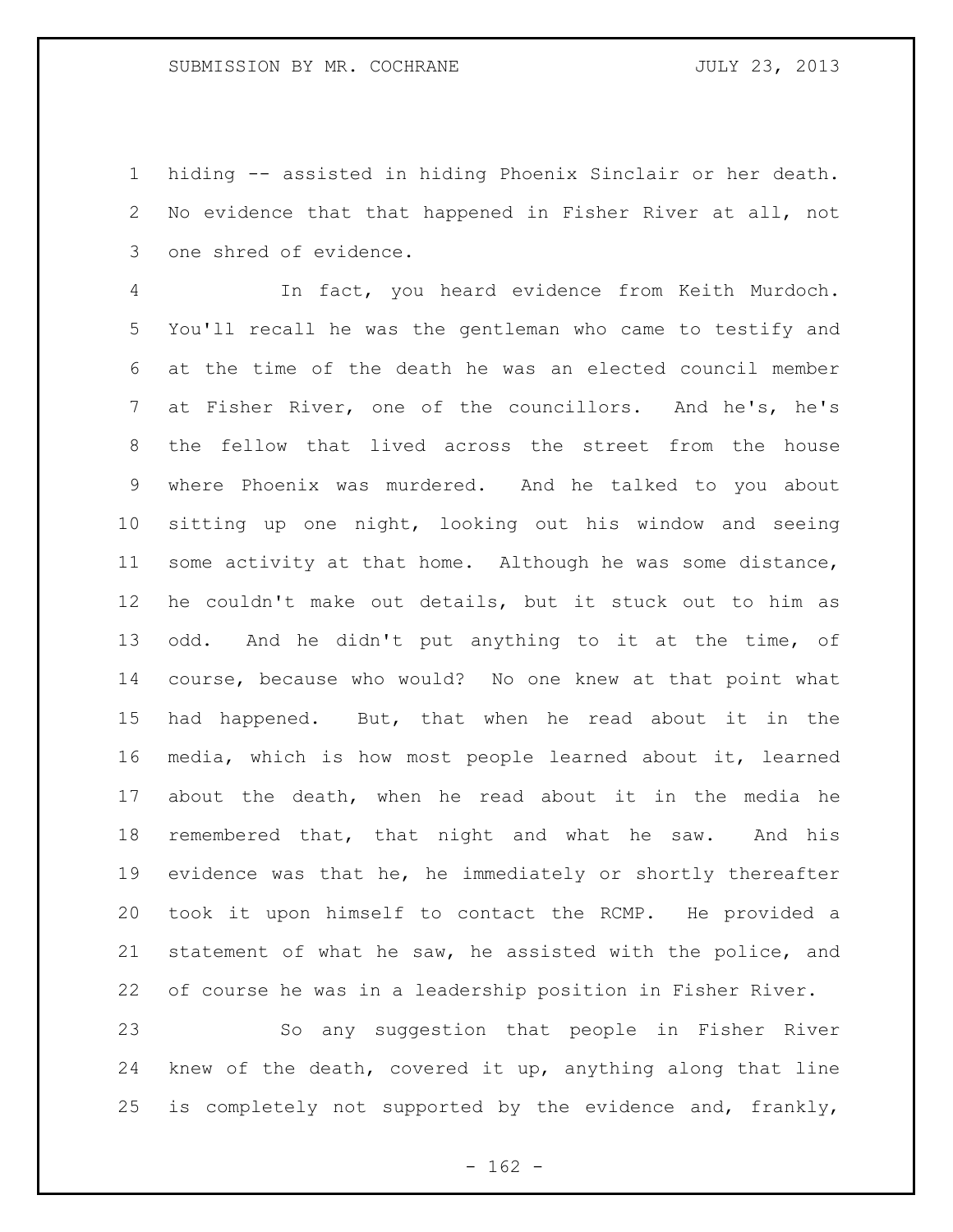would be false.

| $\mathbf{2}$    | THE COMMISSIONER: I don't think there's any                 |
|-----------------|-------------------------------------------------------------|
| 3               | evidence to support that proposition.                       |
| 4               | MR. COCHRANE: So Mr. Commissioner, that -- I was            |
| 5               | -- bear with me one second.                                 |
| 6               | THE COMMISSIONER: Surely.                                   |
| 7               | MR. COCHRANE: Okay. Mr. Commissioner, I'll say              |
| 8               | nothing further, then, in that regard.                      |
| $\mathsf 9$     | THE COMMISSIONER: Well, no, I don't want to cut             |
| 10 <sub>o</sub> | you off, but $I$ --                                         |
| 11              | MR. COCHRANE: No.                                           |
| 12              | THE COMMISSIONER: -- I mean, I --                           |
| 13              | MR. COCHRANE: No, I want to just consult with               |
| 14              | $my$ --                                                     |
| 15              | THE COMMISSIONER: -- I've never, in this                    |
| 16              | hearing, heard anything to suggest that there was any       |
| 17              | cover-up or anything, or any knowledge in the community     |
| 18              | about the tragic events that had happened. $I$ --           |
| 19              | Oh.<br>MR. COCHRANE:                                        |
| 20              | THE COMMISSIONER: I just have never heard that              |
| 21              | in this, in this hearing room, and but if you want to speak |
| 22              | to that further, if you want to speak further to it, I      |
| 23              | wouldn't --                                                 |
| 24              | MR. COCHRANE: Yeah. Mr. Commissioner, I                     |
| 25              | appreciate that language. What I was getting at were some   |

- 163 -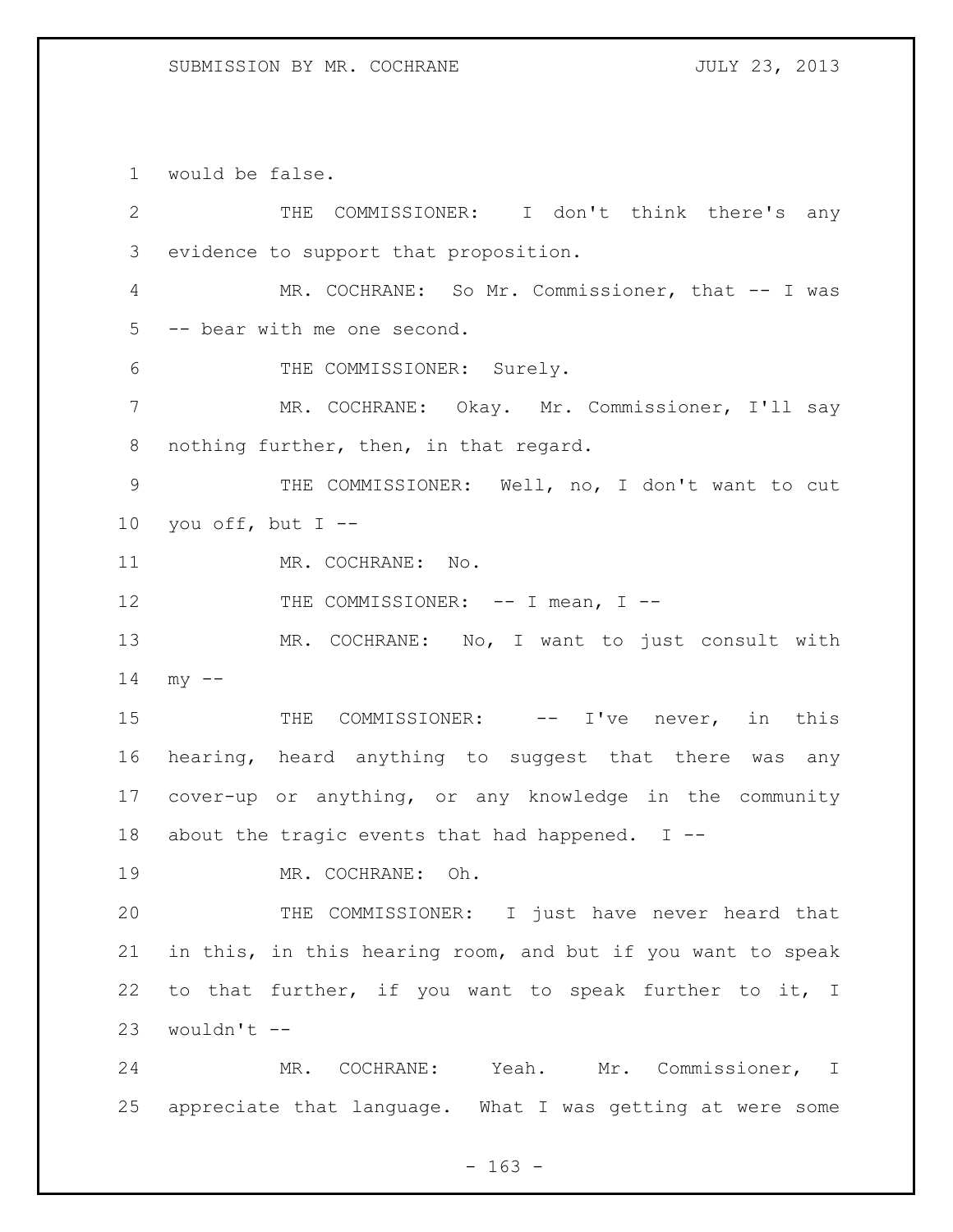comments made yesterday, during the victim impact statement by Kim, Kim Edwards, and I wanted to be careful in how I worded this. I did attend to the Commission counsel's office to review and listen to the audio recording of the statement. If there was a suggestion in her statement, she uses the word quite broadly that aboriginal people, if her suggestion was that aboriginal people were at fault, that's the (inaudible) I was getting at, because there's certainly no evidence to suggest that. And again, I want to be careful in how I word it because I don't want to misstate anything that was said. That's the point I was making in those comments, and I'm glad you've clarified that because 13 if there was -- if that was a suggestion, then, frankly I think that would be outrageous and that's certainly not -- no evidence to support that.

 THE COMMISSIONER: That is my view of the evidence, unless someone can show -- point me somewhere else. I, I do not believe there's any evidence --

19 MR. COCHRANE: Thank you.

20 THE COMMISSIONER: -- to support that proposition.

 MR. COCHRANE: And I'll leave it at that, Mr. Commissioner. So that's the end of my submission. Thank you for listening to me today, and we look forward to your report.

- 164 -